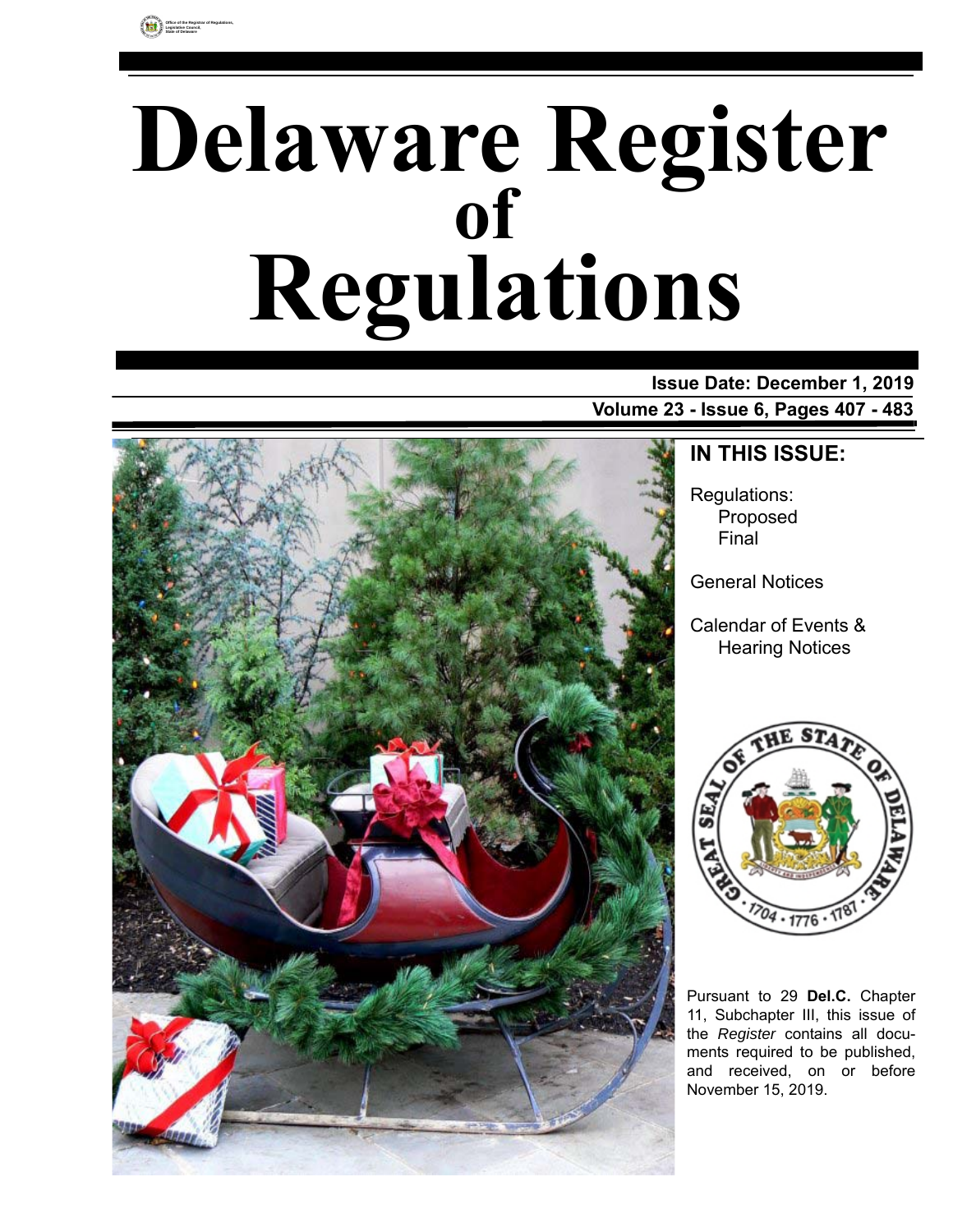**408**

# **INFORMATION ABOUT THE DELAWARE REGISTER OF REGULATIONS**

# **DELAWARE REGISTER OF REGULATIONS**

The *Delaware Register of Regulations* is an official State publication established by authority of 69 *Del. Laws*, c. 107 and is published on the first of each month throughout the year.

The *Delaware Register* will publish any regulations that are proposed to be adopted, amended or repealed and any emergency regulations promulgated.

The *Register* will also publish some or all of the following information:

- Governor's Executive Orders
- Governor's Appointments
- Agency Hearing and Meeting Notices
- Other documents considered to be in the public interest.

# **CITATION TO THE DELAWARE REGISTER**

The *Delaware Register of Regulations* is cited by volume, issue, page number and date. An example would be:

19 **DE Reg.** 1100 (06/01/16)

Refers to Volume 19, page 1100 of the *Delaware Register* issued on June 1, 2016.

# **SUBSCRIPTION INFORMATION**

The cost of a yearly subscription (12 issues) for the *Delaware Register of Regulations* is \$135.00. Single copies are available at a cost of \$12.00 per issue, including postage. For more information contact the Division of Research at 302-744-4114 or 1-800-282-8545 in Delaware.

# **CITIZEN PARTICIPATION IN THE REGULATORY PROCESS**

Delaware citizens and other interested parties may participate in the process by which administrative regulations are adopted, amended or repealed, and may initiate the process by which the validity and applicability of regulations is determined.

Under 29 **Del.C.** §10115 whenever an agency proposes to formulate, adopt, amend or repeal a regulation, it shall file notice and full text of such proposals, together with copies of the existing regulation being adopted, amended or repealed, with the Registrar for publication in the *Register of Regulations* pursuant to §1134 of this title. The notice shall describe the nature of the proceedings including a brief synopsis of the subject, substance, issues, possible terms of the agency action, a reference to the legal authority of the agency to act, and reference to any other regulations that may be impacted or affected by the proposal, and shall state the manner in which persons may present their views; if in writing, of the place to which and the final date by which such views may be submitted; or if at a public hearing, the date, time and place of the hearing. If a public hearing is to be held, such public hearing shall not be scheduled less than 20 days following publication of notice of the proposal in the *Register of Regulations*. If a public hearing will be held on the proposal, notice of the time, date, place and a summary of the nature of the proposal shall also be published in at least 2 Delaware newspapers of general circulation. The notice shall also be mailed to all persons who have made timely written requests of the agency for advance notice of its regulation-making proceedings.

**DELAWARE REGISTER OF REGULATIONS, VOL. 23, ISSUE 6, SUNDAY, DECEMBER 1, 2019**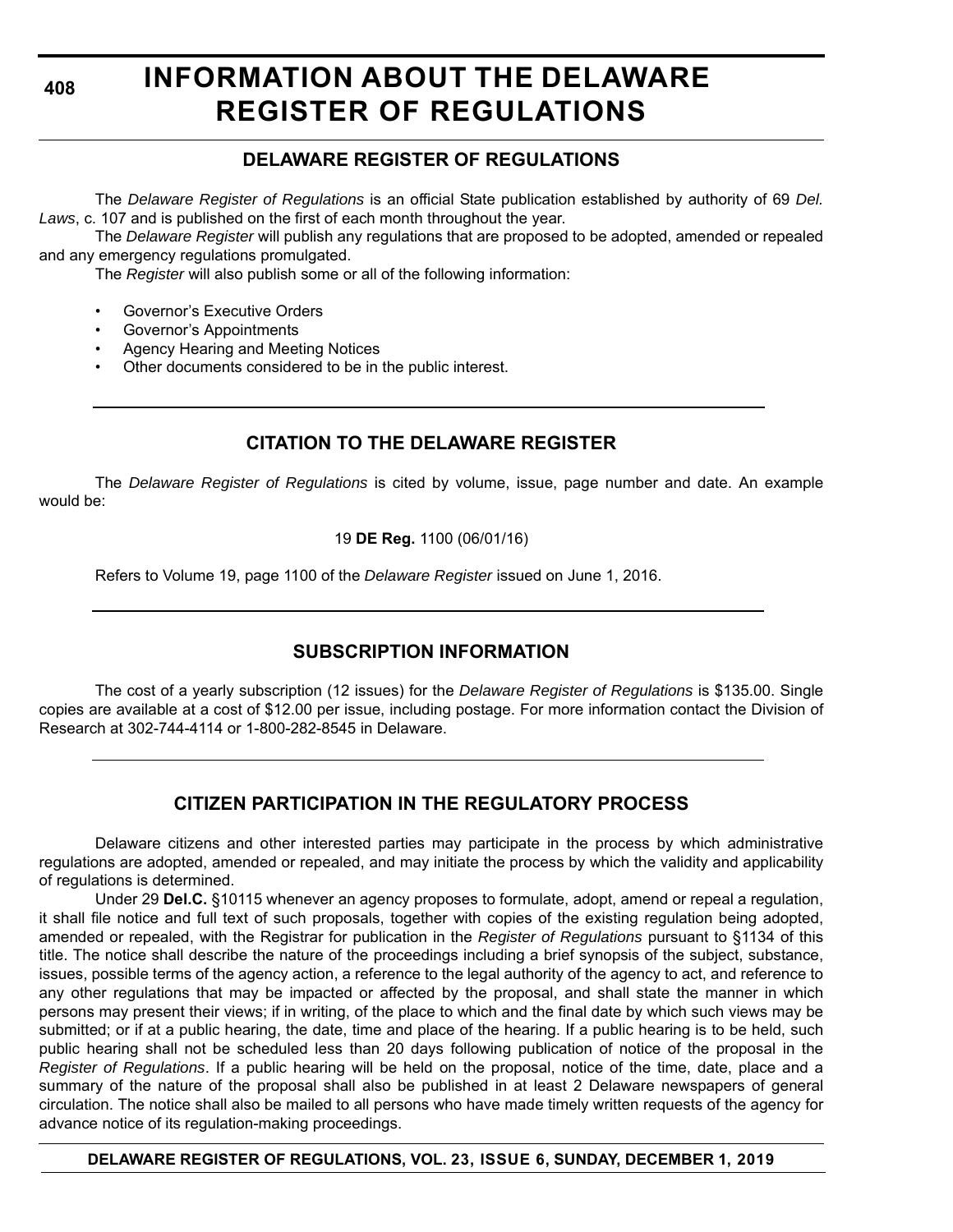# **INFORMATION ABOUT THE DELAWARE REGISTER OF REGULATIONS**

**409**

The opportunity for public comment shall be held open for a minimum of 30 days after the proposal is published in the *Register of Regulations*. At the conclusion of all hearings and after receipt, within the time allowed, of all written materials, upon all the testimonial and written evidence and information submitted, together with summaries of the evidence and information by subordinates, the agency shall determine whether a regulation should be adopted, amended or repealed and shall issue its conclusion in an order which shall include: (1) A brief summary of the evidence and information submitted; (2) A brief summary of its findings of fact with respect to the evidence and information, except where a rule of procedure is being adopted or amended; (3) A decision to adopt, amend or repeal a regulation or to take no action and the decision shall be supported by its findings on the evidence and information received; (4) The exact text and citation of such regulation adopted, amended or repealed; (5) The effective date of the order; (6) Any other findings or conclusions required by the law under which the agency has authority to act; and (7) The signature of at least a quorum of the agency members.

The effective date of an order which adopts, amends or repeals a regulation shall be not less than 10 days from the date the order adopting, amending or repealing a regulation has been published in its final form in the *Register of Regulations*, unless such adoption, amendment or repeal qualifies as an emergency under §10119.

Any person aggrieved by and claiming the unlawfulness of any regulation may bring an action in the Court for declaratory relief.

No action of an agency with respect to the making or consideration of a proposed adoption, amendment or repeal of a regulation shall be subject to review until final agency action on the proposal has been taken.

When any regulation is the subject of an enforcement action in the Court, the lawfulness of such regulation may be reviewed by the Court as a defense in the action.

Except as provided in the preceding section, no judicial review of a regulation is available unless a complaint therefor is filed in the Court within 30 days of the day the agency order with respect to the regulation was published in the *Register of Regulations*.

# **CLOSING DATES AND ISSUE DATES FOR THE DELAWARE REGISTER OF REGULATIONS**

| <b>ISSUE DATE</b> | <b>CLOSING DATE</b> | <b>CLOSING TIME</b> |  |
|-------------------|---------------------|---------------------|--|
| January 1         | December 16         | $4:30$ p.m.         |  |
| February 1        | January 15          | 4:30 p.m.           |  |
| March 1           | February 17         | 4:30 p.m.           |  |
| April 1           | March 16            | 4:30 p.m.           |  |
| May 1             | April 15            | $4:30$ p.m.         |  |
|                   |                     |                     |  |

# **DIVISION OF RESEARCH STAFF**

**Mark Brainard**, Joint Legislative Oversight Sunset Committee Analyst; **Mark J. Cutrona**, Director; **Deborah Gottschalk**, Legislative Attorney; **Robert Lupo**, Graphics and Printing Technician IV; **Colinda Marker**, Executive Assistant; **Amanda McAtee**, Joint Legislative Oversight Sunset Committee Analyst; **Kathleen Morris**, Office Manager; **Nathan Poore**, Graphics and Printing Technician I; **Victoria Schultes**, Administrative Specialist III; **Don Sellers,** Print Shop Supervisor; **Yvette W. Smallwood**, Registrar of Regulations; **Amy Tricarico**, Administrative Specialist II; **Holly Wagner**, Deputy Director; **Natalie White**, Administrative Specialist III.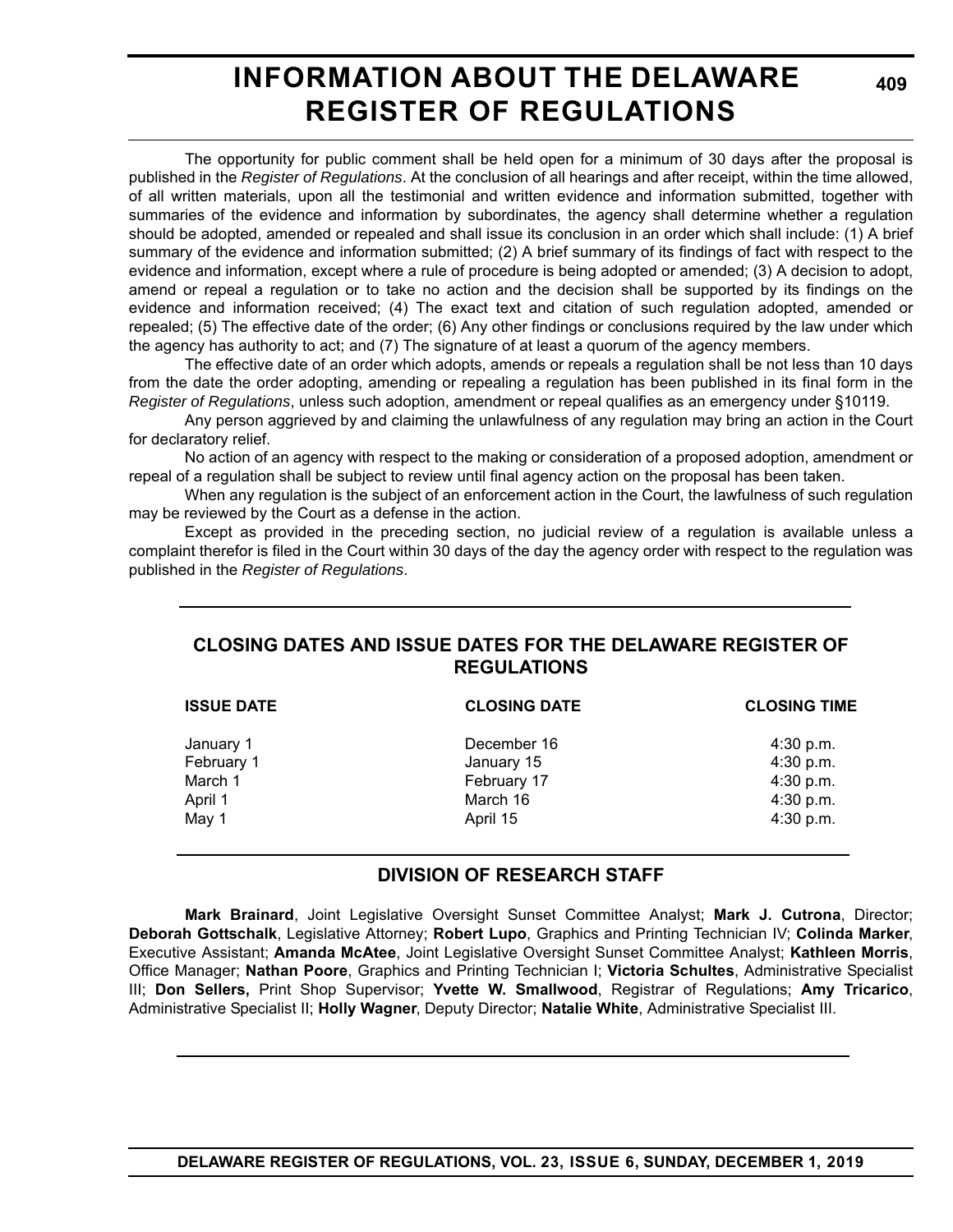<span id="page-3-0"></span>**410**

# **TABLE OF CONTENTS**

[Cumulative Tables............................................................................................................................. ............ 412](#page-5-0)

#### **PROPOSED**

| <b>DEPARTMENT OF EDUCATION</b>                                                          |     |
|-----------------------------------------------------------------------------------------|-----|
| <b>Office of the Secretary</b>                                                          |     |
|                                                                                         | 416 |
|                                                                                         | 419 |
| <b>Professional Standards Board</b>                                                     |     |
|                                                                                         | 421 |
| <b>DEPARTMENT OF HEALTH AND SOCIAL SERVICES</b>                                         |     |
| <b>Division of Medicaid and Medical Assistance</b>                                      |     |
|                                                                                         | 427 |
| DSSM 80000 Authorization and Regulation of Medicaid/CHIP Accountable Care Organizations | 428 |
| <b>Division of Public Health</b>                                                        |     |
|                                                                                         | 431 |
|                                                                                         | 432 |
|                                                                                         | 433 |
| <b>DEPARTMENT OF INSURANCE</b>                                                          |     |
| <b>Office of the Commissioner</b>                                                       |     |
|                                                                                         | 434 |
| DEPARTMENT OF NATURAL RESOURCES AND ENVIRONMENTAL CONTROL                               |     |
| <b>Division of Air Quality</b>                                                          |     |
|                                                                                         | 438 |
| <b>DEPARTMENT OF SAFETY AND HOMELAND SECURITY</b>                                       |     |
| <b>Division of State Police</b>                                                         |     |
| 1300 Board of Examiners of Private Investigators & Private Security Agencies            | 440 |
| <b>DEPARTMENT OF STATE</b>                                                              |     |
| <b>Division of Professional Regulation</b>                                              |     |
|                                                                                         | 442 |
|                                                                                         | 443 |
| <b>Public Service Commission</b>                                                        |     |
|                                                                                         | 444 |
|                                                                                         |     |

# **FINAL**

#### **[DEPARTMENT OF EDUCATION](https://www.doe.k12.de.us/)**

|  |  | <b>Office of the Secretary</b> |
|--|--|--------------------------------|
|  |  |                                |

| 718 Health Examinations for Employees of School Districts, Charter Schools, and Alternative |     |
|---------------------------------------------------------------------------------------------|-----|
|                                                                                             | 447 |
|                                                                                             | 448 |
|                                                                                             | 452 |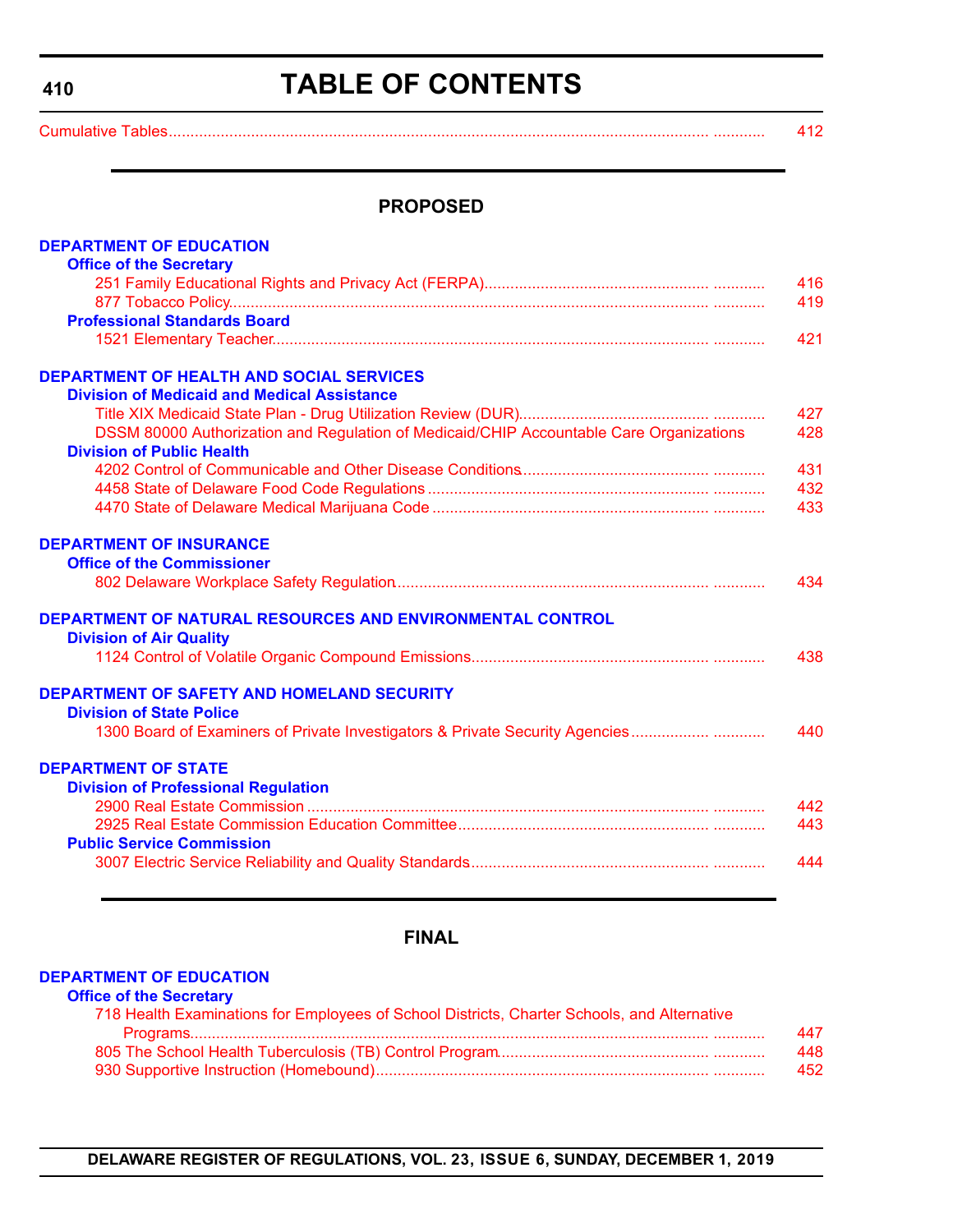# **TABLE OF CONTENTS**

| <b>DEPARTMENT OF HEALTH AND SOCIAL SERVICES</b>                                        |     |
|----------------------------------------------------------------------------------------|-----|
| <b>Delaware Health Care Commission</b>                                                 |     |
| Delaware Health Insurance Individual Market Stabilization Reinsurance Program and Fund | 455 |
| <b>Division of Medicaid and Medical Assistance</b>                                     |     |
|                                                                                        | 461 |
|                                                                                        | 464 |
| Title XIX Medicaid State Plan - Excluded Earnings of Temporary Census Workers          | 466 |
| DEPARTMENT OF SAFETY AND HOMELAND SECURITY<br><b>Division of State Police</b>          |     |
| 1300 Board of Examiners of Private Investigators & Private Security Agencies           | 469 |
| <b>DEPARTMENT OF STATE</b>                                                             |     |
| <b>Division of Historical and Cultural Affairs</b>                                     | 470 |

# **GENERAL NOTICES**

| DEPARTMENT OF NATURAL RESOURCES AND ENVIRONMENTAL CONTROL                                    |     |
|----------------------------------------------------------------------------------------------|-----|
| <b>Division of Air Quality</b>                                                               |     |
| 7 DE Admin. Code 1124 Section 26.0 "Gasoline Dispensing Facility Stage I Vapor Recovery" and |     |
|                                                                                              | 473 |
| <b>Division of Watershed Stewardship</b>                                                     |     |
| Regulatory Guidance Memorandum RGM-1 Supporting Regulation 5101 Sediment and                 |     |
|                                                                                              | 474 |
| <b>Office of the Secretary</b>                                                               |     |
|                                                                                              | 475 |

# **CALENDAR OF EVENTS/HEARING NOTICES**

| Delaware River Basin Commission, Notice of Public Hearing and Business Meeting                           | 477       |
|----------------------------------------------------------------------------------------------------------|-----------|
|                                                                                                          | 477       |
| Dept. of Health and Social Services; Div. of Medicaid and Medical Assistance; Div. of Public Health;     |           |
|                                                                                                          | 477 - 479 |
|                                                                                                          | 479       |
| Dept. of Natural Resources and Environmental Control; Div. of Air Quality, Notice of Public Hearing and  |           |
|                                                                                                          | 480       |
| Dept. of Safety and Homeland Security; Div. of State Police; Board of Examiners of Private Investigators |           |
|                                                                                                          | 481       |
| Dept. of State; Div. of Professional Regulation; Real Estate Commission; Real Estate Commission          |           |
| Education Committee; Public Service Commission; Notice of Public Hearings and Public Comment             |           |
| <b>Periods</b>                                                                                           | 481 - 482 |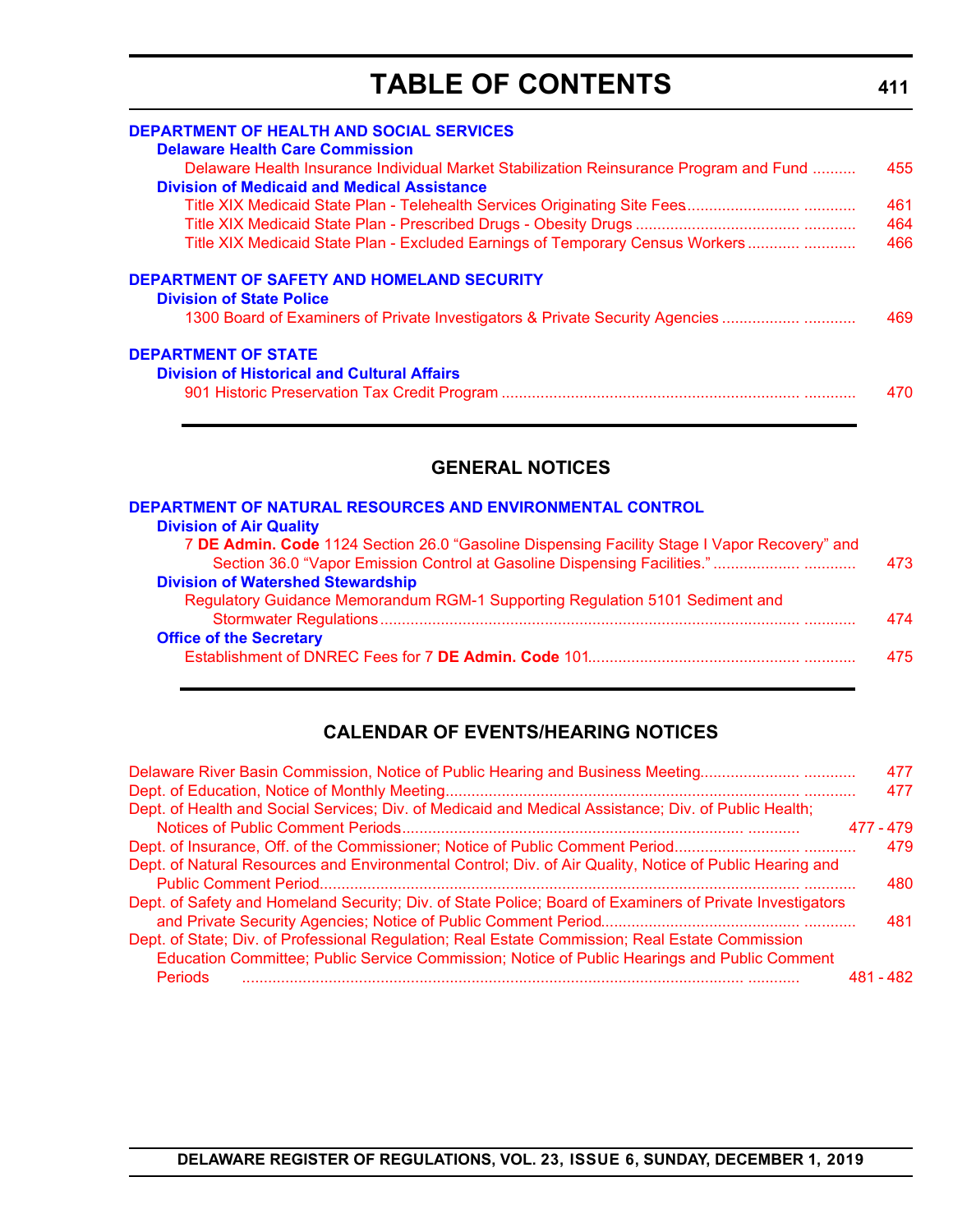#### <span id="page-5-0"></span>**412**

# **[CUMULATIVE TABLES](#page-3-0)**

The table printed below lists the regulations that have been proposed, adopted, amended or repealed in the preceding issues of the current volume of the *Delaware Register of Regulations*.

The regulations are listed alphabetically by the promulgating agency, followed by a citation to that issue of the *Register* in which the regulation was published. Proposed regulations are designated with (Prop.); Final regulations are designated with (Final); Emergency regulations are designated with (Emer.); and regulations that have been repealed are designated with (Rep.).

| DELAWARE CRIMINAL JUSTICE INFORMATION SYSTEM                                    |                          |                            |
|---------------------------------------------------------------------------------|--------------------------|----------------------------|
| 1301 Delaware Criminal Justice Information System Rules and Regulations         | 23 DE Reg. 144 (Prop.)   |                            |
| DEPARTMENT OF AGRICULTURE                                                       |                          |                            |
| <b>Harness Racing Commission</b>                                                |                          |                            |
|                                                                                 | 23 DE Reg. 340 (Prop.)   |                            |
| <b>DEPARTMENT OF EDUCATION</b>                                                  |                          |                            |
| <b>Office of the Secretary</b>                                                  |                          |                            |
|                                                                                 | 23 DE Reg.               | 343 (Prop.)                |
|                                                                                 | 23 DE Reg.               | 299 (Final)                |
|                                                                                 | 23 DE Reg.               | 147 (Prop.)                |
|                                                                                 | 23 DE Reg.               | 368 (Final)                |
|                                                                                 | 23 DE Reg.               | 345 (Prop.)                |
|                                                                                 | 23 DE Reg.               | 109 (Final)                |
| 611 Consortium Discipline Alternative Programs for Treatment of Severe          |                          |                            |
|                                                                                 | 23 DE Reg.               | 149 (Prop.)                |
|                                                                                 | 23 DE Reg.               | 370 (Final)<br>347 (Prop.) |
| 624 School District/Charter School Policy Prohibiting Cyberbullying             | 23 DE Reg.<br>23 DE Reg. | 263 (Prop.)                |
| 705 Leave for Training Camp or Special Duty in the National Guard or the        |                          |                            |
|                                                                                 | 23 DE Reg.               | 111 (Final)                |
|                                                                                 | 23 DE Reg.               | 153 (Prop.)                |
|                                                                                 | 23 DE Reg.               | 375 (Rep.)                 |
| 718 Health Examinations for Employees of School Districts, Charter Schools,     |                          |                            |
|                                                                                 | 23 DE Reg. 265 (Prop.)   |                            |
|                                                                                 | 23 DE Reg. 154 (Prop.)   |                            |
| 734 Financial Responsibility Training for District School Board, Charter School |                          |                            |
| Board and Citizen Budget Oversight Committee Members                            | 23 DE Reg. 266 (Prop.)   |                            |
| 735 Standardized Financial Reporting and Transparency                           | 23 DE Reg. 349 (Prop.)   |                            |
| 742 Compensation of School District and Charter School Personnel Under          |                          |                            |
|                                                                                 | 23 DE Reg. 351 (Prop.)   |                            |
| 805 The School Health Tuberculosis (TB) Control Program                         | 23 DE Reg.               | 269 (Prop.)                |
|                                                                                 | 23 DE Reg.               | 6 (Prop.)                  |
|                                                                                 | 23 DE Reg.               | 208 (Final)                |
|                                                                                 | 23 DE Reg.               | 353 (Prop.)                |
| 881 Releasing Students to Persons Other Than Their Parent, Guardian or          |                          |                            |
|                                                                                 | 23 DE Reg. 356 (Prop.)   |                            |
|                                                                                 | 23 DE Reg.               | 33 (Final)                 |
|                                                                                 | 23 DE Reg.               | 273 (Prop.)                |
|                                                                                 | 23 DE Reg.               | 301 (Final)                |
| 920 Educational Programs for English Language Learners (ELLs)                   | 23 DE Reg.               | 357 (Prop.)                |
|                                                                                 | 23 DE Reg.               | 275 (Prop.)                |
| 1006 Delaware Interscholastic Athletic Association (DIAA)                       | 23 DE Reg.<br>23 DE Reg. | 113 (Final)<br>376 (Final) |
|                                                                                 | 23 DE Reg.               | 114 (Final)                |
| 1008 DIAA Junior High and Middle School Interscholastic Athletics               | 23 DE Reg.               | 122 (Final)                |
|                                                                                 |                          |                            |

**DELAWARE REGISTER OF REGULATIONS, VOL. 23, ISSUE 6, SUNDAY, DECEMBER 1, 2019**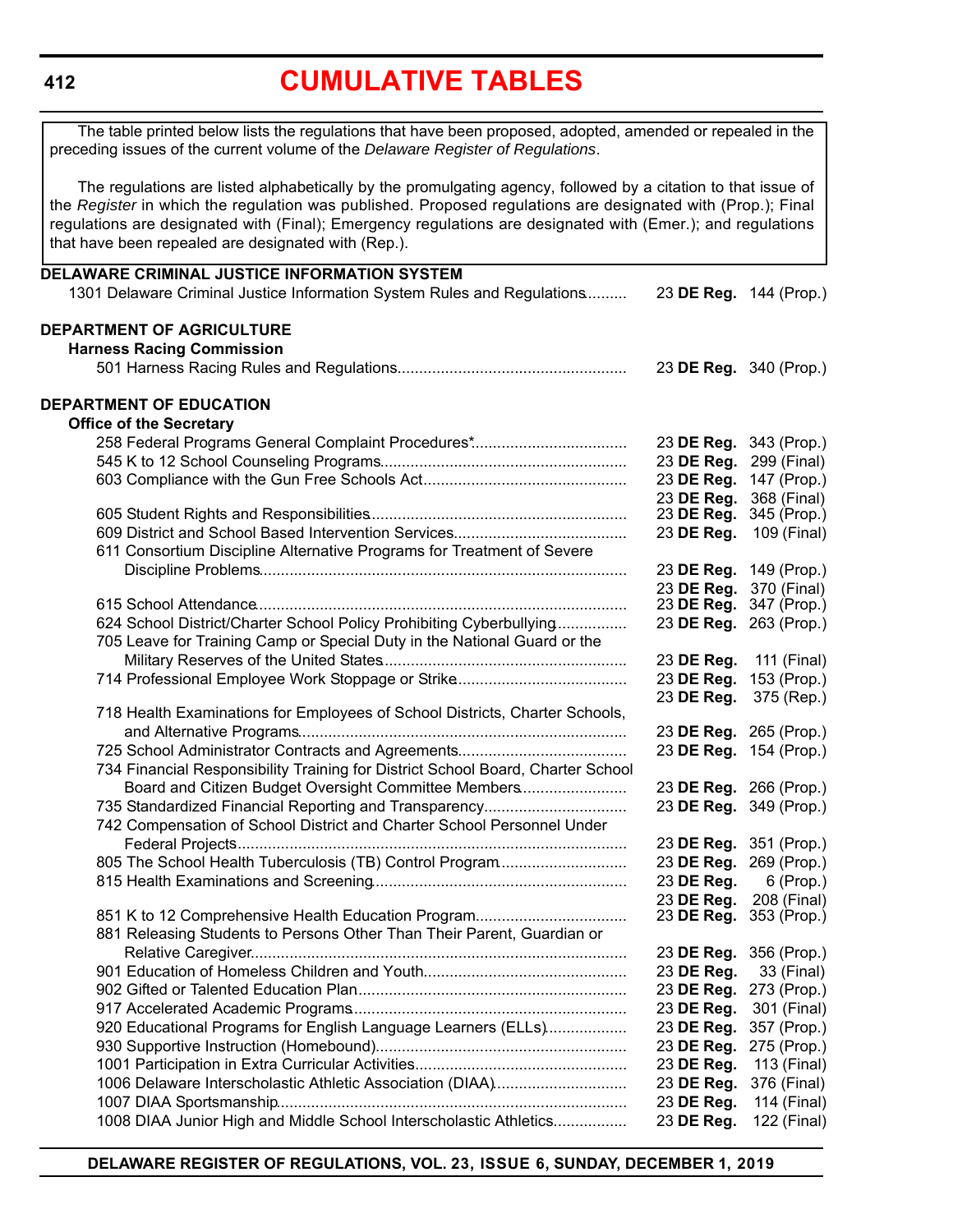# **CUMULATIVE TABLES**

|                                                                               | 23 DE Reg. 123 (Final)                          |                           |
|-------------------------------------------------------------------------------|-------------------------------------------------|---------------------------|
|                                                                               | 23 DE Reg. 361 (Prop.)                          |                           |
| <b>Professional Standards Board</b>                                           |                                                 |                           |
| 1501 Knowledge, Skills, and Responsibility Based Salary Supplements for       |                                                 |                           |
|                                                                               | 23 DE Reg. 155 (Prop.)                          |                           |
|                                                                               | 23 DE Reg.                                      | 38 (Final)                |
|                                                                               | 23 DE Reg.                                      | 40 (Final)                |
|                                                                               | 23 DE Reg. 278 (Prop.)                          |                           |
|                                                                               | 23 DE Reg. 285 (Prop.)                          |                           |
|                                                                               | 23 DE Reg. 162 (Prop.)                          |                           |
|                                                                               | 23 DE Reg. 167 (Prop.)                          |                           |
|                                                                               | 23 DE Reg. 173 (Prop.)                          |                           |
| <b>DEPARTMENT OF FINANCE</b>                                                  |                                                 |                           |
| <b>Office of the State Lottery</b>                                            |                                                 |                           |
|                                                                               | 23 DE Reg.                                      | 42 (Final)                |
|                                                                               |                                                 |                           |
| <b>DEPARTMENT OF HEALTH AND SOCIAL SERVICES</b>                               |                                                 |                           |
| <b>Delaware Health Care Commission</b>                                        |                                                 |                           |
| Delaware Health Insurance Individual Market Stabilization Reinsurance         |                                                 |                           |
|                                                                               | 23 DE Reg. 178 (Prop.)                          |                           |
| <b>Division of Developmental Disabilities Services</b>                        |                                                 |                           |
| 2103 Reportable Incident Management and Corrective Measures                   | 23 DE Reg. 182 (Prop.)                          |                           |
| <b>Division of Health Care Quality</b>                                        |                                                 |                           |
| 3320 Intensive Behavioral Support and Educational Residence                   | 23 DE Reg.                                      | 43 (Final)                |
|                                                                               | 23 DE Reg.                                      | 45 (Final)                |
|                                                                               | 23 DE Reg.                                      | 125 (Final)               |
|                                                                               | 23 DE Reg.                                      | $9$ (Prop.)               |
| <b>Division of Medicaid and Medical Assistance</b>                            |                                                 |                           |
|                                                                               | 23 DE Reg. 186 (Prop.)                          |                           |
| Documentation of State Residency: DSSM 14110 and 14340                        | 23 DE Reg.                                      | 83 (Prop.)                |
|                                                                               | 23 DE Reg.                                      | 303 (Final)               |
|                                                                               | 23 DE Reg.                                      | 10 (Prop.)                |
|                                                                               | 23 DE Reg.<br>23 DE Reg.                        | 211 (Final)<br>46 (Final) |
|                                                                               | 23 DE Reg.                                      | 127 (Final)               |
| Title XXI Delaware Healthy Children Program State Plan - Children's Health    |                                                 |                           |
|                                                                               | 23 DE Reg. 51 (Final)                           |                           |
| Title XIX Medicaid State Plan - Drug Utilization Review (DUR)                 | 23 DE Reg. 184 (Prop.)                          |                           |
| Title XIX Medicaid State Plan - Excluded Earnings of Temporary Census         |                                                 |                           |
|                                                                               | 23 DE Reg. 193 (Prop.)                          |                           |
| Title XIX Medicaid State Plan - Prescribed Drugs - Obesity Drugs              | 23 DE Reg. 191 (Prop.)                          |                           |
| Title XIX Medicaid State Plan - Telehealth Services Originating Site Fees     | 23 DE Reg. 188 (Prop.)                          |                           |
| <b>Division of Public Health</b>                                              |                                                 |                           |
| 4107 Screening of Newborn Infants for Metabolic, Hematologic, Endocrinologic, |                                                 |                           |
|                                                                               |                                                 |                           |
|                                                                               | 23 DE Reg. 195 (Prop.)                          |                           |
|                                                                               | 23 DE Reg. 378 (Final)<br>23 DE Reg. 12 (Prop.) |                           |
|                                                                               | 23 DE Reg. 213 (Final)                          |                           |
| 4455 Delaware Regulations Governing a Detailed Plumbing Code                  | 23 DE Reg. 200 (Prop.)                          |                           |
|                                                                               | 23 DE Reg. 384 (Final)                          |                           |
|                                                                               | 23 DE Reg.                                      | 52 (Final)                |
|                                                                               | 23 DE Reg.                                      | 89 (Prop.)                |
|                                                                               | 23 DE Reg. 306 (Final)                          |                           |
|                                                                               | 23 DE Reg. 362 (Prop.)                          |                           |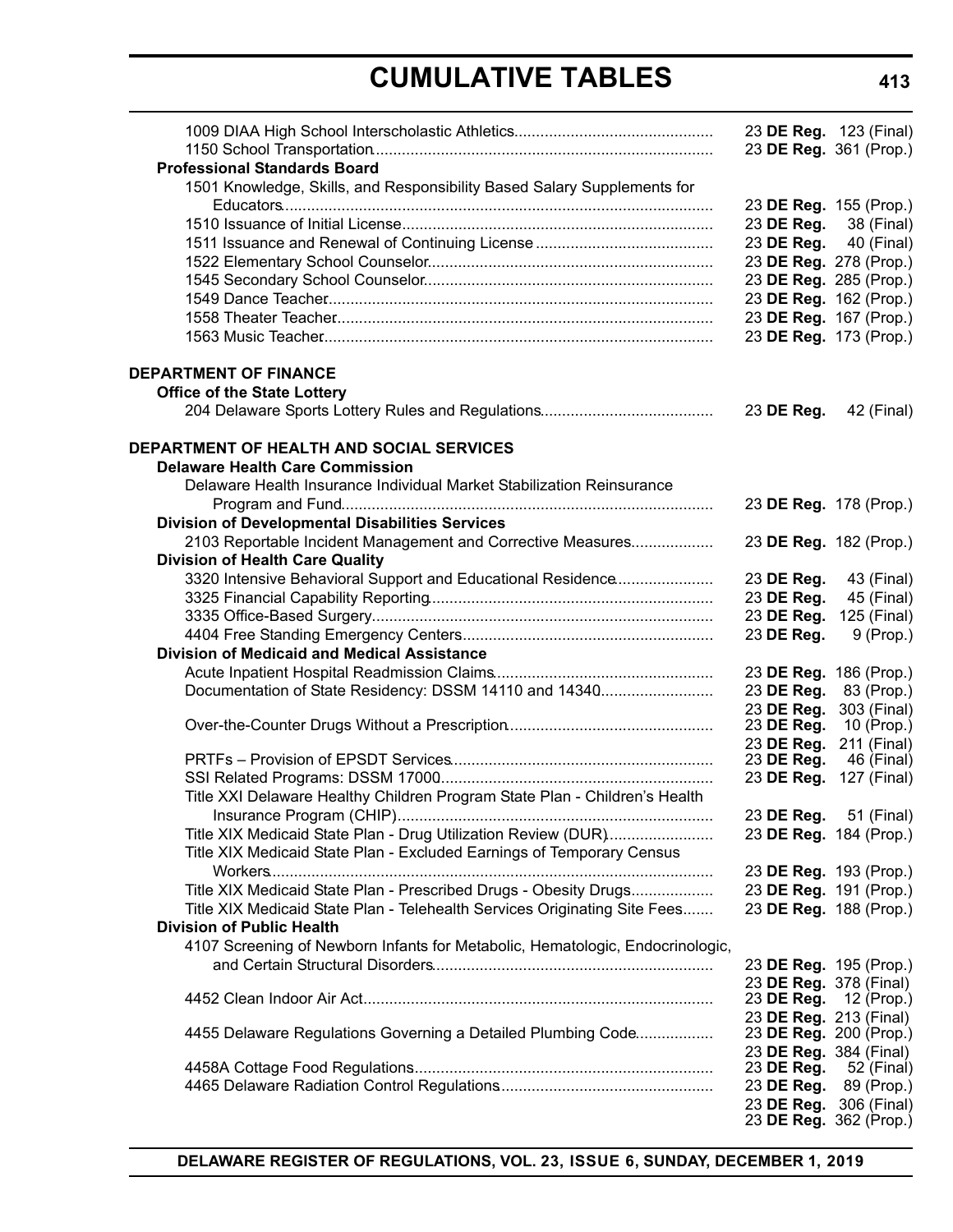# **CUMULATIVE TABLES**

| <b>Division of Social Services</b>                                              |                          |                               |
|---------------------------------------------------------------------------------|--------------------------|-------------------------------|
| Determination of Child Care - Parents Under Age 18: DSSM 11003.9.4              | 23 DE Reg. 292 (Prop.)   |                               |
|                                                                                 | 23 DE Reg.               | 53 (Final)                    |
| Income Reporting Requirements for Child Care: DSSM 11003                        | 23 DE Reg.               | 60 (Final)                    |
| POC - Determining and Reviewing Child Care: DSSM 11004.11                       | 23 DE Reg.               | 98 (Prop.)                    |
|                                                                                 | 23 DE Req.               | 388 (Final)                   |
| TANF CMR School Attendance Requirement: DSSM 3012                               | 23 DE Reg.               | 89 (Prop.)                    |
|                                                                                 | 23 DE Reg.               | 384 (Final)                   |
|                                                                                 | 23 DE Reg.               | 92 (Prop.)                    |
| Temporary Assistance for Needy Families (TANF) - CMR: DSSM 3000                 | 23 DE Reg.<br>23 DE Reg. | 308 (Final)<br>63 (Final)     |
| <b>DEPARTMENT OF INSURANCE</b>                                                  |                          |                               |
| <b>Office of the Commissioner</b>                                               |                          |                               |
| 1101 Listed Surplus Lines Carriers Intending to Establish an Office in Delaware | 23 DE Reg. 102 (Prop.)   |                               |
|                                                                                 |                          | 23 DE Reg. 310 (Final)        |
| 1313 Arbitration of Health Insurance Disputes Between Carriers and Providers    |                          | 23 <b>DE Reg.</b> 312 (Final) |
| 1319 Arbitration of Disputes Between Carriers and Primary Care and Chronic      |                          |                               |
|                                                                                 |                          | 23 DE Reg. 314 (Final)        |
| 1410 Reporting Medical Management Protocols for Insurance Coverage for          |                          |                               |
| Serious Mental Illness and Drug And Alcohol Dependency                          | 23 DE Reg. 316 (Final)   |                               |
|                                                                                 |                          |                               |
| 1801 Insurance Holding Company System Regulation With Reporting Forms           |                          |                               |
|                                                                                 |                          | 23 DE Reg. 317 (Final)        |
|                                                                                 |                          | 23 DE Reg. 129 (Final)        |
|                                                                                 |                          |                               |
| DEPARTMENT OF NATURAL RESOURCES AND ENVIRONMENTAL CONTROL                       |                          |                               |
| <b>Division of Air Quality</b>                                                  |                          |                               |
|                                                                                 | 23 DE Reg. 201 (Prop.)   |                               |
|                                                                                 | 23 DE Reg. 319 (Final)   |                               |
| Division of Climate, Coastal & Energy                                           |                          |                               |
|                                                                                 | 23 DE Reg. 363 (Prop.)   |                               |
| <b>Division of Fish and Wildlife</b>                                            |                          |                               |
|                                                                                 | 23 DE Reg. 217 (Final)   |                               |
|                                                                                 | 23 DE Reg. 217 (Final)   |                               |
| <b>Division of Waste and Hazardous Substances</b>                               |                          |                               |
|                                                                                 | 23 DE Reg. 104 (Prop.)   |                               |
| <b>Office of the Secretary</b>                                                  |                          |                               |
|                                                                                 | 23 DE Reg. 222 (Final)   |                               |
|                                                                                 |                          | 23 DE Reg. 322 (Final)        |
| DEPARTMENT OF SAFETY AND HOMELAND SECURITY                                      |                          |                               |
| <b>Division of State Police</b>                                                 |                          |                               |
|                                                                                 | 23 DE Reg. 226 (Final)   |                               |
|                                                                                 | 23 DE Reg.               | 72 (Final)                    |
|                                                                                 |                          |                               |
| DEPARTMENT OF SERVICES FOR CHILDREN, YOUTH AND THEIR FAMILIES                   |                          |                               |
| <b>Division of Family Services</b>                                              |                          |                               |
|                                                                                 | 23 DE Reg. 233 (Final)   |                               |
|                                                                                 |                          |                               |
| <b>DEPARTMENT OF STATE</b>                                                      |                          |                               |
| <b>Division of Corporations</b>                                                 |                          |                               |
|                                                                                 | 23 DE Reg. 105 (Prop.)   |                               |
|                                                                                 | 23 DE Reg. 323 (Final)   |                               |
|                                                                                 |                          |                               |

**414**

**DELAWARE REGISTER OF REGULATIONS, VOL. 23, ISSUE 6, SUNDAY, DECEMBER 1, 2019**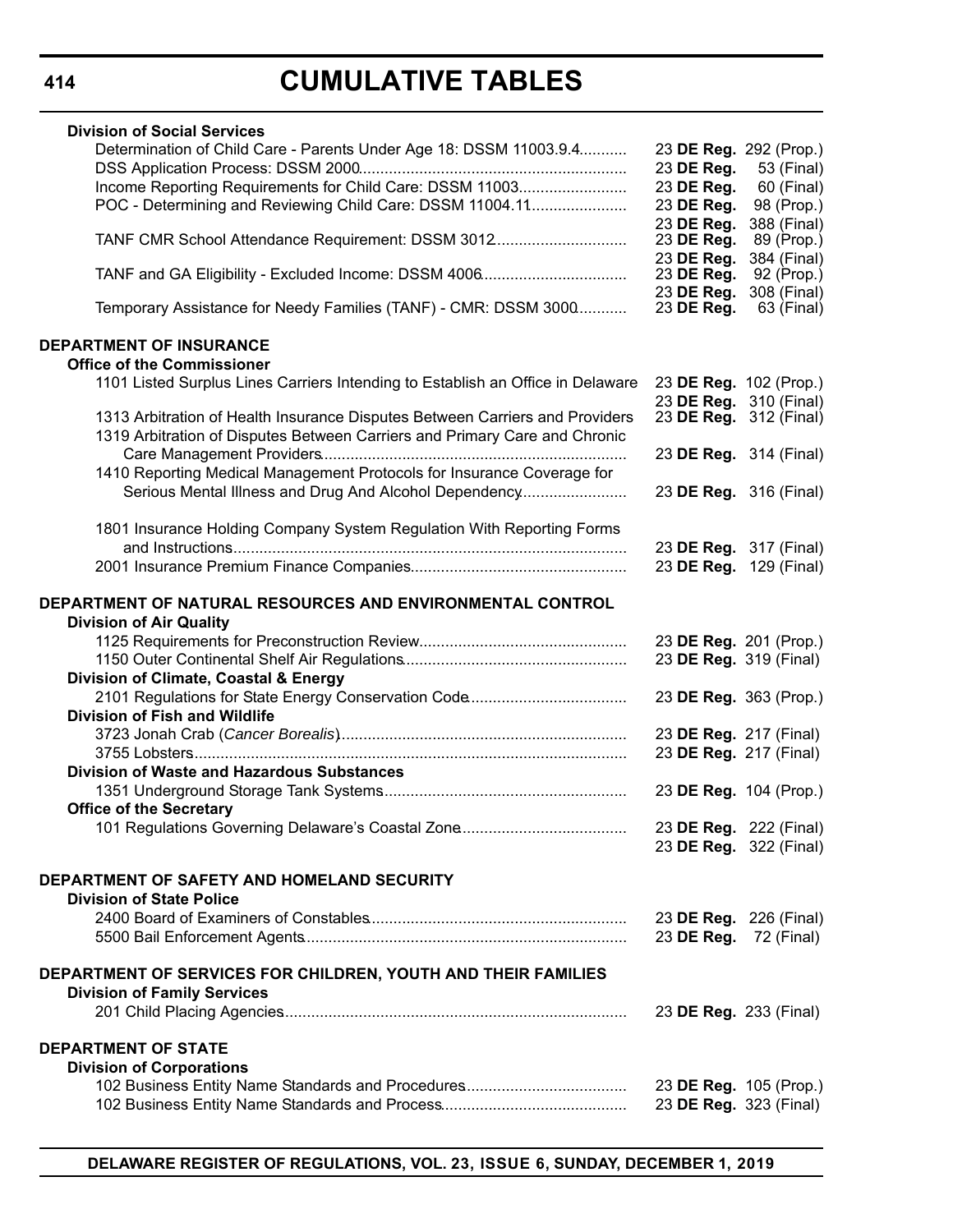# **CUMULATIVE TABLES**

| <b>Division of Historical and Cultural Affairs</b>                                                                  |                                                  |                        |
|---------------------------------------------------------------------------------------------------------------------|--------------------------------------------------|------------------------|
|                                                                                                                     |                                                  | 23 DE Reg. 294 (Prop.) |
| <b>Division of Professional Regulation</b>                                                                          |                                                  |                        |
|                                                                                                                     |                                                  | 23 DE Reg. 366 (Prop.) |
|                                                                                                                     |                                                  | 23 DE Reg. 130 (Final) |
| <b>Controlled Substance Advisory Committee</b>                                                                      |                                                  | 23 DE Reg. 296 (Prop.) |
|                                                                                                                     | 23 DE Reg. 16 (Prop.)                            |                        |
| <b>Office of the State Bank Commissioner</b>                                                                        |                                                  |                        |
| 701 Procedures for Applications to Form a Bank, Bank and Trust Company or                                           |                                                  |                        |
| Limited Purpose Trust Company Pursuant to Chapter 7 of Title 5 of the                                               |                                                  |                        |
|                                                                                                                     | 23 DE Reg.                                       | 17 (Prop.)             |
|                                                                                                                     | 23 DE Reg.                                       | 21 (Prop.)             |
|                                                                                                                     |                                                  | 23 DE Reg. 236 (Final) |
| 1110 Instructions for Preparation of Franchise Tax for Resulting Branches in                                        |                                                  |                        |
|                                                                                                                     |                                                  | 23 DE Reg. 26 (Prop.)  |
|                                                                                                                     |                                                  | 23 DE Reg. 241 (Final) |
| <b>DEPARTMENT OF TRANSPORTATION</b>                                                                                 |                                                  |                        |
| <b>Division of Planning</b>                                                                                         |                                                  |                        |
|                                                                                                                     |                                                  | 23 DE Reg. 203 (Prop.) |
|                                                                                                                     |                                                  | 23 DE Reg. 392 (Final) |
| 2312 Regulations Governing the Practice and Procedure for Administering the                                         |                                                  |                        |
|                                                                                                                     |                                                  | 23 DE Reg. 204 (Prop.) |
|                                                                                                                     | 23 DE Reg. 400 (Final)                           |                        |
| <b>Division of Transportation Solutions</b><br>2405 Oversize/Overweight Hauling Permit Policy and Procedures Manual |                                                  |                        |
|                                                                                                                     | 23 DE Reg. 107 (Prop.)<br>23 DE Reg. 326 (Final) |                        |
|                                                                                                                     |                                                  |                        |
| OFFICE OF THE STATE TREASURER                                                                                       |                                                  |                        |
| Division of Debt and Cash Management                                                                                |                                                  |                        |
| 1201 Statement of Objectives and Guidelines for the Investment of State                                             |                                                  |                        |
|                                                                                                                     |                                                  | 23 DE Reg. 297 (Prop.) |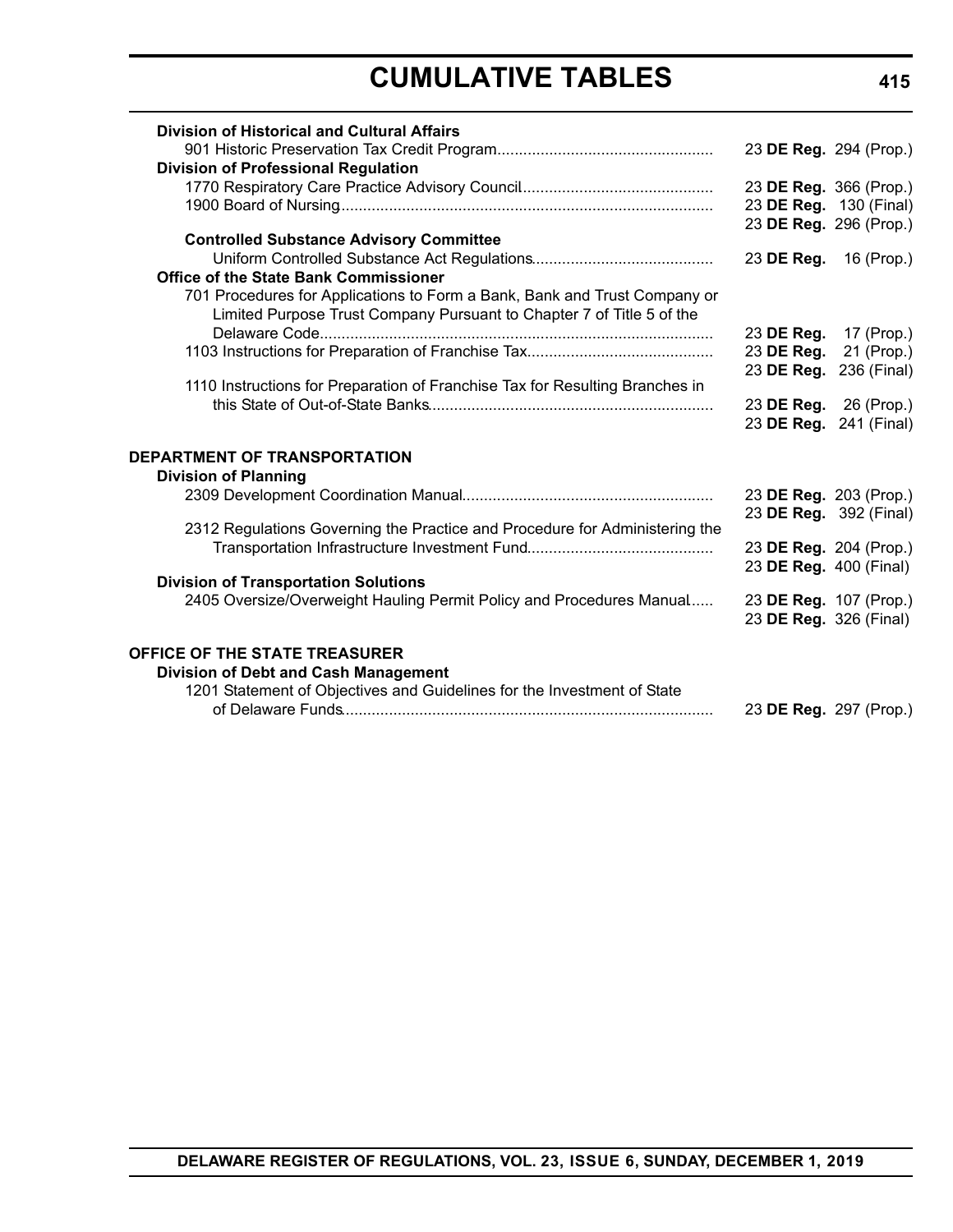# **Symbol Key**

<span id="page-9-0"></span>Arial type indicates the text existing prior to the regulation being promulgated. Underlined text indicates new text. Language which is stricken through indicates text being deleted.

# **Proposed Regulations**

Under 29 **Del.C.** §10115 whenever an agency proposes to formulate, adopt, amend or repeal a regulation, it shall file notice and full text of such proposals, together with copies of the existing regulation being adopted, amended or repealed, with the Registrar for publication in the *Register of Regulations* pursuant to §1134 of this title. The notice shall describe the nature of the proceedings including a brief synopsis of the subject, substance, issues, possible terms of the agency action, a reference to the legal authority of the agency to act, and reference to any other regulations that may be impacted or affected by the proposal, and shall state the manner in which persons may present their views; if in writing, of the place to which and the final date by which such views may be submitted; or if at a public hearing, the date, time and place of the hearing. If a public hearing is to be held, such public hearing shall not be scheduled less than 20 days following publication of notice of the proposal in the *Register of Regulations*. If a public hearing will be held on the proposal, notice of the time, date, place and a summary of the nature of the proposal shall also be published in at least 2 Delaware newspapers of general circulation. The notice shall also be mailed to all persons who have made timely written requests of the agency for advance notice of its regulation-making proceedings.

# **[DEPARTMENT OF EDUCATION](https://www.doe.k12.de.us/)**

**OFFICE OF [THE SECRETARY](https://www.doe.k12.de.us/Page/11)**

Statutory Authority: 14 Delaware Code, Section 4111 (14 **Del.C.** §4111) 14 **DE Admin. Code** 251

### **PUBLIC NOTICE**

**Education Impact Analysis Pursuant To 14 Del.C. Section 122(d)**

### **[251 Family Educational Rights and Privacy Act \(FERPA\)](#page-3-0)**

### **A. TYPE OF REGULATORY ACTION REQUIRED**

Amendment to Existing Regulation

### **B. SYNOPSIS OF SUBJECT MATTER OF THE REGULATION**

Pursuant to 14 **Del.C.** §4111, the Secretary of Education intends to amend 14 **DE Admin. Code** 251 Family Educational Rights and Privacy Act (FERPA). This regulation is being amended to comply with 29 **Del.C.** §10407 which requires regulations to be reviewed on a recurring basis every four years and to update references to federal programs.

Persons wishing to present their views regarding this matter may do so in writing by the close of business on or before January 6, 2020 to Department of Education, Office of the Secretary, Attn: Regulation Review, 401 Federal Street, Suite 2, Dover, Delaware 19901 or email to [DOEregulations.comment@doe.k12.de.us.](mailto:DOEregulations.comment@doe.k12.de.us) A copy of this regulation may be viewed online at the Registrar of Regulation's website, [http://regulations.delaware.gov/services/](http://regulations.delaware.gov/services/current_issue.shtml) current issue.shtml, or obtained at the Department of Education, located at the address listed above.

#### **C. IMPACT CRITERIA**

1. Will the amended regulation help improve student achievement as measured against state achievement standards? The amended regulation does not address student achievement as measured against state achievement standards.

2. Will the amended regulation help ensure that all students receive an equitable education? The amended regulation intends to continue to ensure all students receive an equitable education.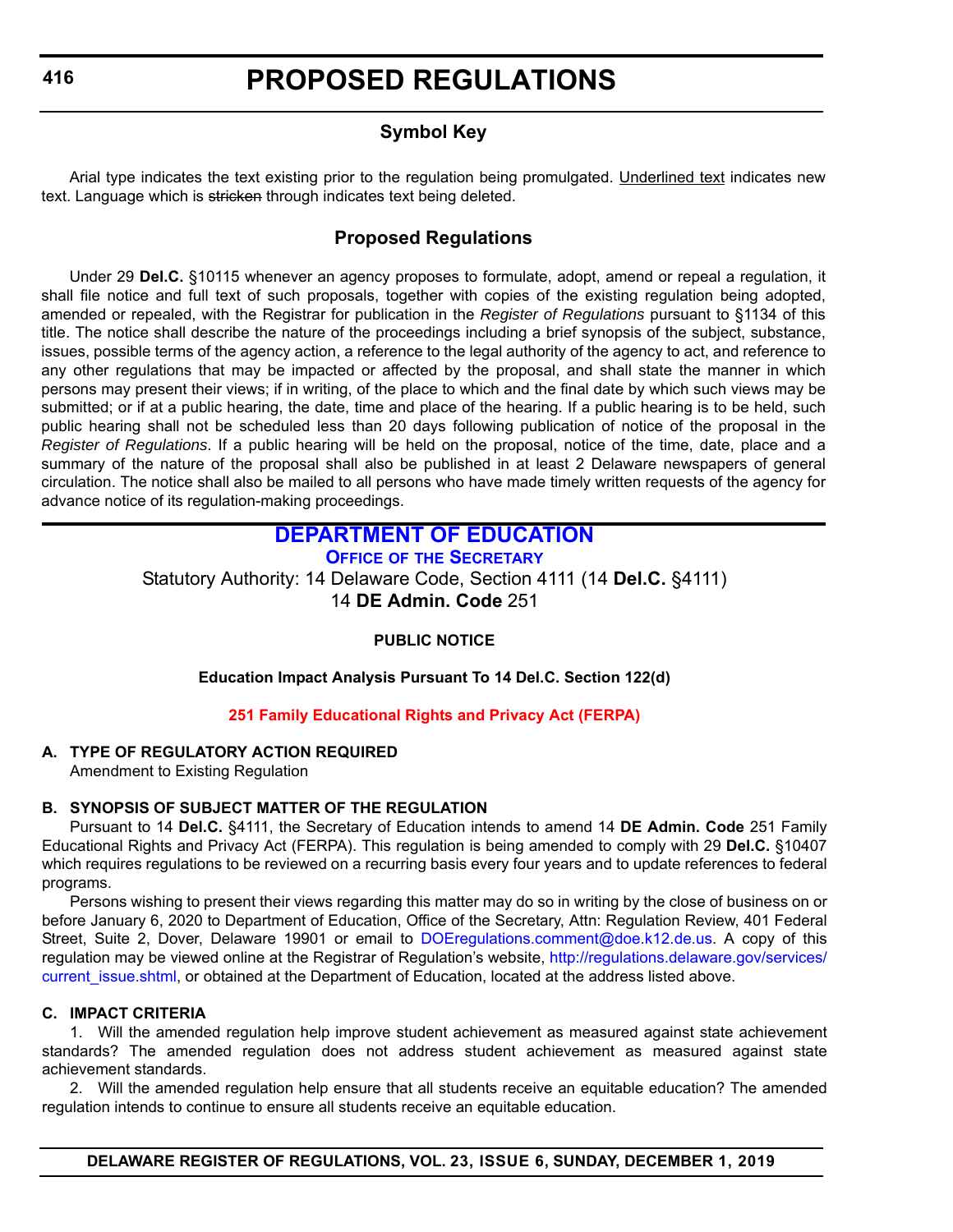3. Will the amended regulation help to ensure that all students' health and safety are adequately protected? The amended regulation does not address students' health and safety.

4. Will the amended regulation help to ensure that all students' legal rights are respected? The amended regulation ensures that all students' legal rights are respected.

5. Will the amended regulation preserve the necessary authority and flexibility of decision making at the local board and school level? The amended regulation does not change the decision making process at the local board and school level.

6. Will the amended regulation place unnecessary reporting or administrative requirements or mandates upon decision makers at the local board and school levels? The amended regulation does not place any unnecessary reporting or administrative requirements on decision-makers.

7. Will the decision making authority and accountability for addressing the subject to be regulated be placed in the same entity? The amended regulation does not change decision-making authority and accountability for addressing the subject to be regulated.

8. Will the amended regulation be consistent with and not an impediment to the implementation of other state educational policies, in particular to state educational policies addressing achievement in the core academic subjects of mathematics, science, language arts and social studies? The amended regulation is consistent with and not an impediment to the implementation of other state educational policies.

9. Is there a less burdensome method for addressing the purpose of the regulation? There is no less burdensome method for addressing the purpose of the amended regulation.

10. What is the cost to the State and to the local school boards of compliance with the regulation? There are no material costs to implementing this amended regulation.

#### **\*Please Note: The Regulatory Flexibility Analysis and Impact Statement for this regulation, as required by 29 Del.C. Ch. 104, is available at:**

**<http://regulations.delaware.gov/register/december2019/proposed/23 DE Reg 416RFA 12-01-19.pdf>**

### **251 Family Educational Rights and Privacy Act (FERPA)**

#### **1.0 Authority and Incorporation of Federal Regulations**

1.1 The Department of Education ("Department") is authorized by 14 **Del.C.** §4111*,* to adopt rules and regulations regarding the educational records of students in public and private schools in Delaware. This regulation is intended to govern access to, the confidentiality of, and the amendment of educational records in a manner consistent with the Family Educational Rights and Privacy Act ("FERPA"), 20 U.S.C. 1232g, and its implementing regulations at 34 CFR part 99, and the Individuals with Disabilities Education Act, 20 U.S.C. 1400 et seq. and its implementing regulations.

### **2.0 Use and Adoption of FERPA by School Districts, Charter Schools, and Private Schools**

- 2.1 Each school district, charter school school, and private school shall develop, adopt, and maintain a written policy regarding the educational records of its students. This policy shall address access to such records, the confidentiality of such records, and the method by which the records may be amended. The policy shall comply with FERPA and its implementing regulations.
- 2.2 Each school district, charter school and private school shall periodically review and revise its policy on educational records to ensure continued compliance with FERPA.
- 2.3 Nothing in this regulation shall preclude a school district, charter school, or private school from adopting additional policies regarding educational records so long as those regulations are consistent with FERPA. Nothing in this regulation shall alter a school district or a charter school's duties regarding educational records of children with disabilities pursuant to the Individuals with Disabilities Education Act.

#### **3.0 State Adoption of FERPA**

3.1 Except as otherwise provided, the Department of Education adopts the federal regulation implementing FERPA (34 CFR part 99), including any subsequent amendment or revision to that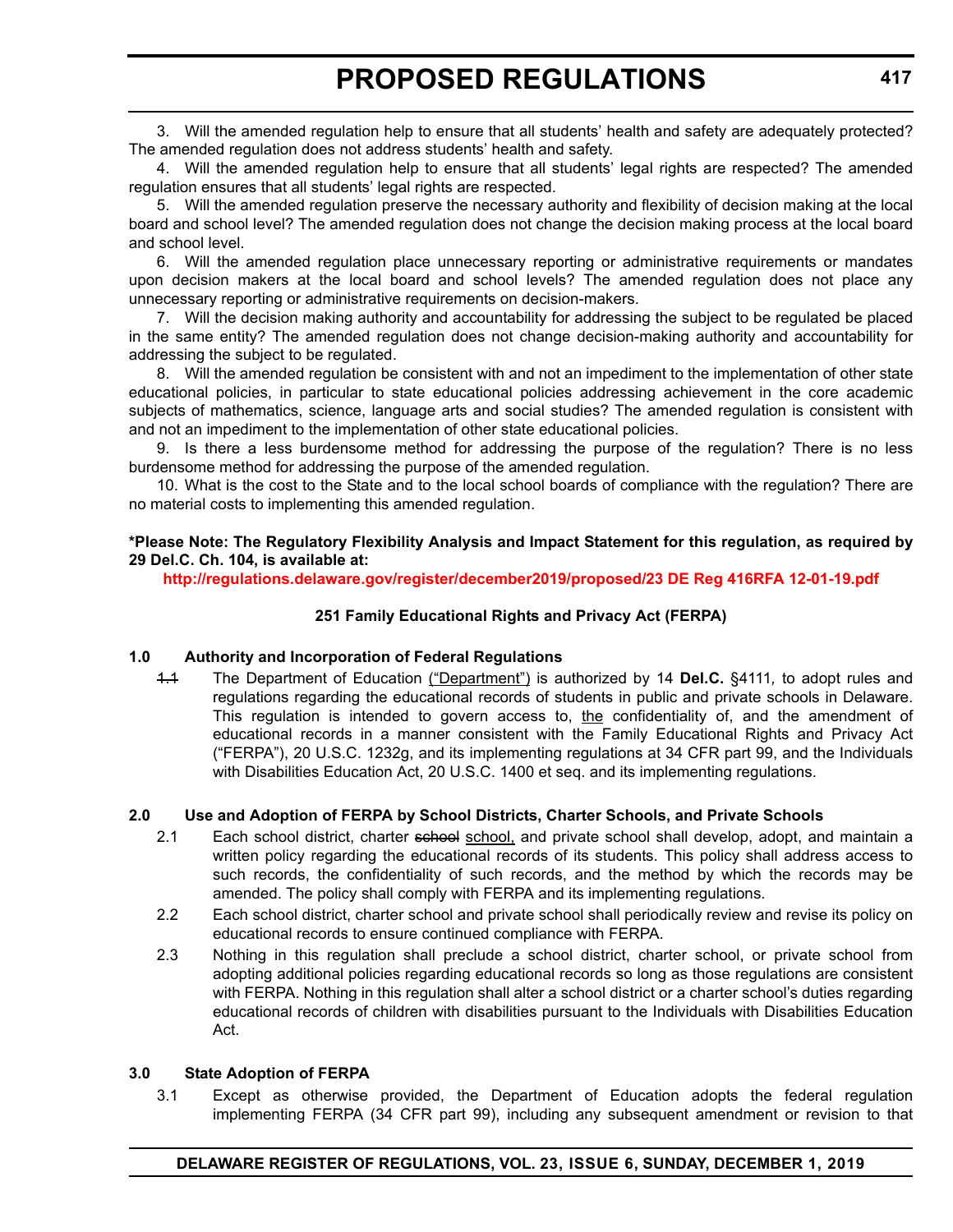regulation, to the extent the Department maintains educational records on students in attendance in Delaware schools.

- 3.2 Notwithstanding section subsection 3.1, and except as noted herein, the Department shall not be required to annually notify parents or eligible students of their rights under FERPA or this regulation. School districts, charter schools, and private schools shall continue to be responsible for such notification. The Department may also disclose directory information from the educational records it maintains without prior public notification.
	- 3.2.1 The Department shall annually notify parents or eligible students of their rights under FERPA or this regulation where said student is in the Delaware Department of Correction system and receiving educational services through the Department's Prison Education Program.
- 3.3 Notwithstanding section subsection 3.1, and except as noted herein, the Department shall not be required to provide a hearing to a parent or eligible student seeking to amend their educational records as provided in Subpart C of the FERPA regulation.
	- 3.3.1 The Department shall provide a hearing to a parent or eligible student seeking to amend their educational records as provided in Subpart C of the FERPA regulation where said student is in the Delaware Department of Correction system and receiving educational services through the Department's Prison Education Program.

#### **4.0 Federal Complaints and Investigations**

4.1 The Family Policy Compliance Office ("FPCO") of the U.S. Department of Education is responsible for monitoring compliance with FERPA by agencies to which federal education funds have been made available. That office will investigate, process and review violations and complaints that may be filed with it concerning the privacy rights of parents and students of covered agencies. The following is the address of the office: The Family Policy Compliance Office, U.S. Department of Education, 400 Maryland Avenue, S.W., Washington, D.C. 20202-4605. The U.S. Department of Education's Office of the Chief Privacy Officer ("OCPO") provides leadership, oversight, and coordination to ensure Departmental compliance with government initiatives regarding the acquisition, release and maintenance of information. OCPO oversees the administration of FERPA. The Student Privacy Policy Office ("SPPO") leads U.S. Department of Education efforts to protect student privacy by providing leadership, oversight, and coordination to ensure Department and field compliance with several Federal privacy laws and regulations, most notably FERPA. The following is the address of the office: Student Privacy Policy Office, U.S. Department of Education, 400 Maryland Avenue, S.W., Washington, D.C. 20202-4605. Families of students attending schools to which federal education funding has not been made available may also find FPGO's SPPO's interpretations and policy letters useful in understanding their rights under the policies required by this regulation.

Nonregulatory note: 14 **DE Admin. Code** 927 Children with Disabilities Subpart F, Monitoring, Enforcement and Confidentiality of Information addresses this subject for students with disabilities further.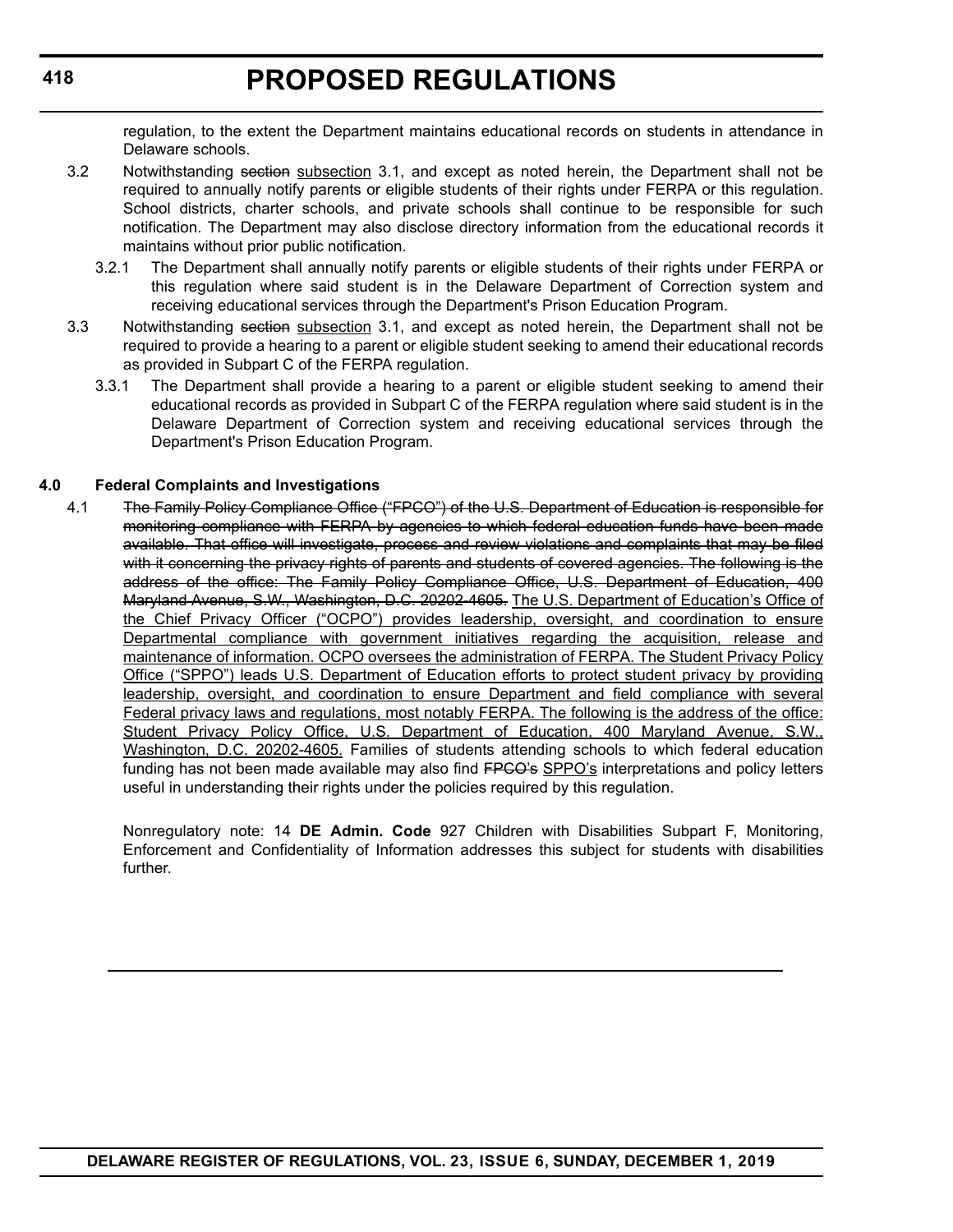#### **OFFICE OF [THE SECRETARY](https://www.doe.k12.de.us/Page/11)**

<span id="page-12-0"></span>Statutory Authority: 14 Delaware Code, Section 122(b)(2) (14 **Del.C.** §122(b)(2)) 14 **DE Admin. Code** 877

#### **PUBLIC NOTICE**

#### **Education Impact Analysis Pursuant To 14 Del.C. Section 122(d)**

#### **[877 Tobacco Policy](#page-3-0)**

#### **A. TYPE OF REGULATORY ACTION REQUIRED**

Amendment to Existing Regulation

#### **B. SYNOPSIS OF SUBJECT MATTER OF THE REGULATION**

Pursuant to 14 **Del.C.** §122(b)(2), the Secretary of Education intends to amend 14 **DE Admin. Code** 877 Tobacco Policy. The Department has reviewed the regulation to comply with 29 **Del.C.** §10407 which requires regulations to be reviewed on a recurring bases every four years and concluded that the regulation should be amended. Amendments include adding a purpose and definitions, expanding the scope of the regulation to include smoking, and aligning the regulation with 16 **Del.C.**, Chapter 29, Delaware's Clean Indoor Air Act.

Persons wishing to present their views regarding this matter may do so in writing by the close of business on or before January 6, 2020 to Department of Education, Office of the Secretary, Attn: Regulation Review, 401 Federal Street, Suite 2, Dover, Delaware 19901 or email to [DOEregulations.comment@doe.k12.de.us](mailto:DOEregulations.comment@doe.k12.de.us). A copy of this regulation may be viewed online at the Registrar of Regulation's website, [http://regulations.delaware.gov/services/](http://regulations.delaware.gov/services/current_issue.shtml) current issue.shtml, or obtained at the Department of Education, located at the address listed above.

#### **C. IMPACT CRITERIA**

1. Will the regulation help improve student achievement as measured against state achievement standards? The amended regulation does not directly address student achievement as measured against state achievement standards.

2. Will the regulation help ensure that all students receive an equitable education? The amended regulation intends to help ensure all students receive an equitable education.

3. Will the regulation help to ensure that all students' health and safety are adequately protected? The amended regulation ensures that all students' health and safety are adequately protected by providing guidelines for district and charter school tobacco and smoking policies.

4. Will the regulation help to ensure that all students' legal rights are respected? The amended regulation continues to help ensure that all students' legal rights are respected.

5. Will the regulation preserve the necessary authority and flexibility of decision making at the local board and school level? The amended regulation does not change the decision making at the local board and school level.

6. Will the regulation place unnecessary reporting or administrative requirements or mandates upon decision makers at the local board and school levels? The amended regulation does not place any unnecessary reporting or administrative requirements on decision makers.

7. Will the decision making authority and accountability for addressing the subject to be regulated be placed in the same entity? The amended regulation does not change the decision-making authority and accountability for addressing the subject to be regulated.

8. Will the regulation be consistent with and not an impediment to the implementation of other state educational policies, in particular to state educational policies addressing achievement in the core academic subjects of mathematics, science, language arts and social studies? The amended regulation is consistent with and not an impediment to the implementation of other state educational policies.

9. Is there a less burdensome method for addressing the purpose of the regulation? There is no less burdensome method for addressing the purpose of the amended regulation.

10. What is the cost to the State and to the local school boards of compliance with the regulation? There are no material costs to implementing this regulation.

**DELAWARE REGISTER OF REGULATIONS, VOL. 23, ISSUE 6, SUNDAY, DECEMBER 1, 2019**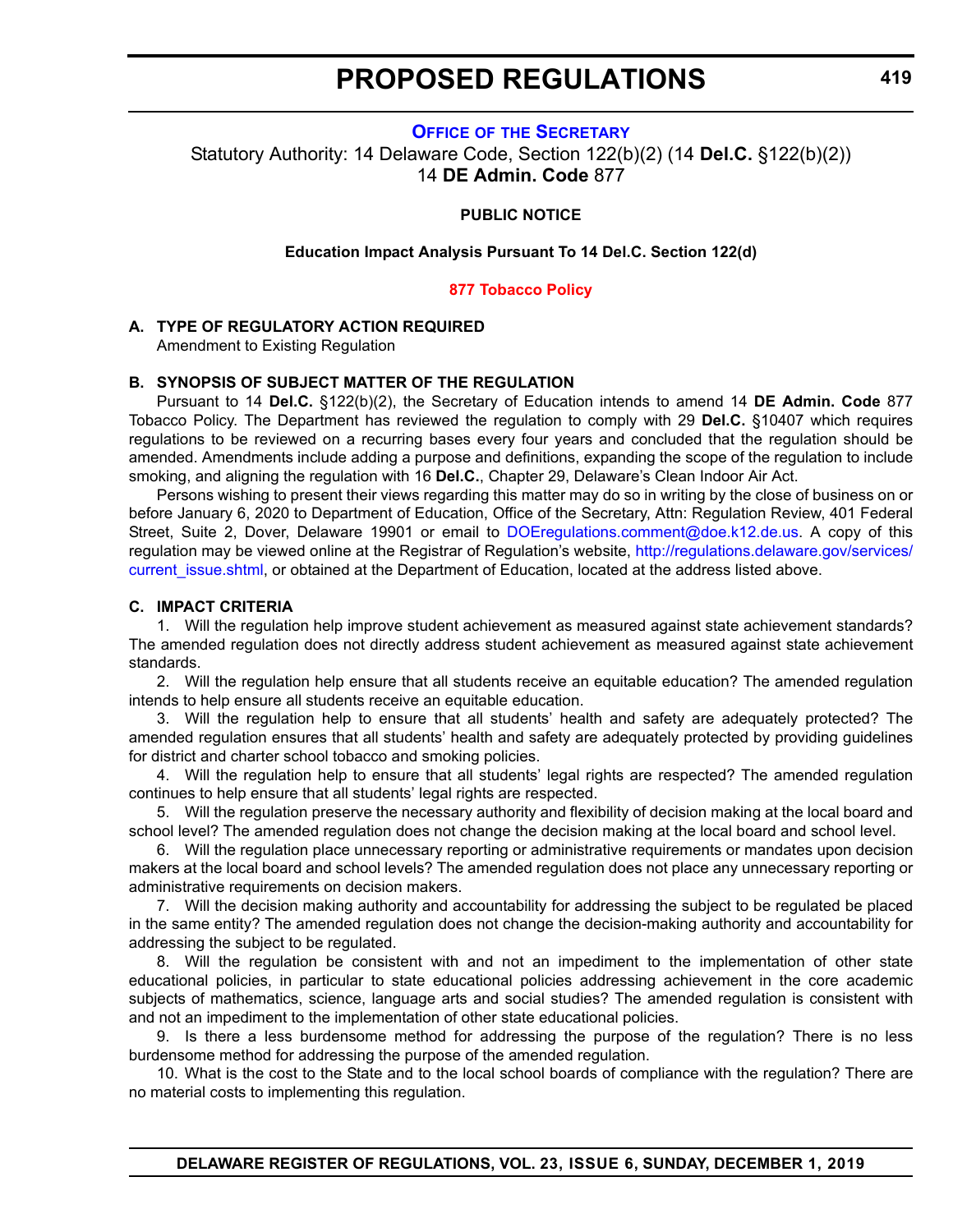#### **420**

**\*Please Note: The Regulatory Flexibility Analysis and Impact Statement for this regulation, as required by 29 Del.C. Ch. 104, is available at:**

**<http://regulations.delaware.gov/register/december2019/proposed/23 DE Reg 419RFA 12-01-19.pdf>**

#### **877 Tobacco and Smoking Policy**

#### **1.0 Purpose**

- 1.1 The purpose of this regulation is to specify for district and charter schools the elements of a required Tobacco and Smoking Policy, including specifying areas where the policy is in effect, and outlining reporting requirements and timelines.
- 1.2 This regulation aligns with 16 **Del.C.**, Chapter 29, Delaware's Clean Indoor Air Act, and 11 **Del.C.**, Chapter 5, Subchapter V.

### **2.0 Definitions**

The following words and terms, when used in this regulation, have the following meaning unless the context clearly indicates otherwise:

"**Electronic Smoking Device**" means any product containing or delivering nicotine or any other similar substance intended for human consumption that can be used by a person to simulate Smoking through inhalation of vapor or aerosol from the product. The term includes any such device, whether manufactured, distributed, marketed, or sold as an e-cigarette, e-cigar, e-pipe, e-hookah, or vape pen, or under any other product name or descriptor or as this term may be amended by 16 **Del.C.** §2902.

#### "**Smoking**" means:

- a. The burning of a lighted cigarette, cigar, pipe or any other matter or substance that contains tobacco; or
- b. The use of an Electronic Smoking Device which creates an aerosol or vapor, in any manner or in any form or as this term may be amended by 16 **Del.C.** §2902.

#### "**Tobacco Product**" means:

- a. Any product that is made from or derived from tobacco or that contains nicotine, including: cigarettes, cigars, pipe tobacco, hookah tobacco, chewing tobacco, snuff, snus, or smokeless tobacco and is intended for human consumption by any means including Smoking, heating, chewing, absorbing, dissolving, inhaling, or ingesting as this term may be amended by 11 **Del.C.** §1115; or
- b. A component or accessory used in the consumption of a Tobacco Product, including filters, rolling papers, and pipes or as this term may amended by 11 **Del.C.** §1115.
- Tobacco Product does not mean a drug, device, or combination product authorized for sale by the United States Food and Drug Administration under the Federal Food, Drug, and Cosmetic Act (21 U.S.C. §301 et seq.) or as this term may be amended by 11 **Del.C.** §1115.

#### "**Tobacco Substitute**" means:

- a. An Electronic Smoking Device employing a mechanical heating element, battery, or circuit to produce aerosol or vapor for inhalation into the body of an individual or as this term may be amended by 11 **Del.C.** §1115, or
- b. A liquid used in a device under paragraph a. above, including liquids that contain nicotine and liquids that do not contain nicotine or as this term may be amended by 11 **Del.C.** §1115.

Tobacco Substitute does not mean a drug, device, or combination product authorized for sale by the United States Food and Drug Administration under the Federal Food, Drug, and Cosmetic Act (21 U.S.C. § 301 et seq.) or as this term may amended by 11 **Del.C.** §1115.

#### **1.03.0 Required Policy**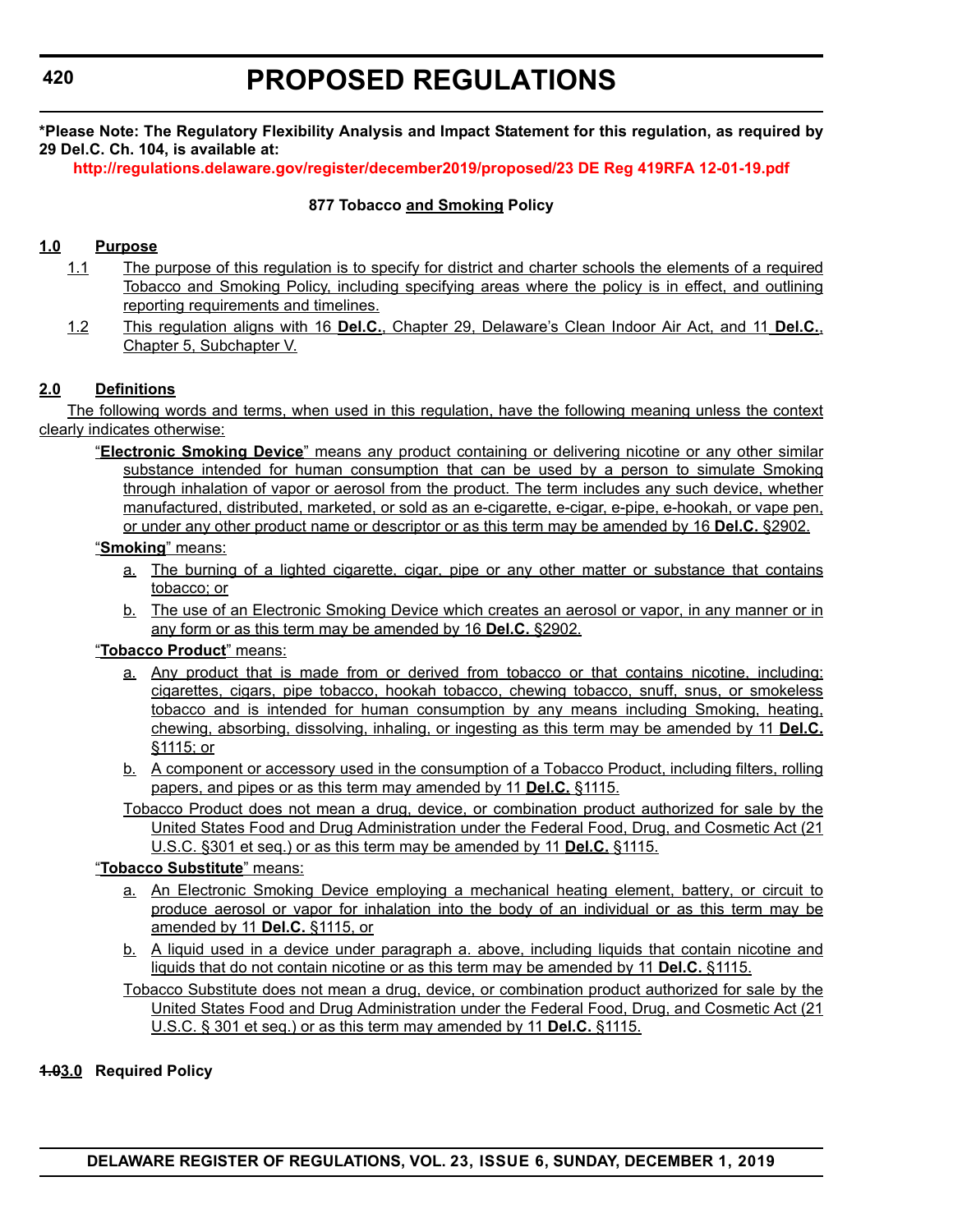- <span id="page-14-0"></span>3.1 H<del>in order t</del>o To improve the health of students and students, school personnel, and visitors, each school district and charter school in Delaware shall have a policy Tobacco and Smoking Policy which at a minimum:
	- 1.13.1.1 Prohibits smoking and the use of or distribution of tobacco products and electronic smoking devices in school buildings, on school grounds, in school leased or owned vehicles, even when they are not used for student purposes, and at all school affiliated functions.
	- 4.23.1.2 Includes procedures for communicating the policy to students, school staff, parents, guardians or Relative Caregivers relative caregivers, families, visitors and the community at large.
	- 1.33.1.3 Makes provisions for or refers individuals to voluntary cessation education and support programs that address the physical and social issues associated with nicotine addiction.

#### **2.04.0 The Tobacco and Smoking Policy Shall Apply to**

- 2.44.1 Any building, property or vehicle leased, owned or operated by a school district, charter school or assigned contractor.
	- 2.1.14.1.1 School bus operators under contract shall be considered staff for the purpose of this policy.
- 2.24.2 Any private building or other property including automobiles or other vehicles used for school activities when students and staff are present.
- 2.34.3 Any non educational non-educational groups utilizing school buildings or other educational assets.
- 2.44.4 Any individual or a volunteer who supervises students off school grounds.

#### **3.05.0 No School or School District Property May Be Used for the Advertising of any Tobacco Product, Tobacco Substitute or Electronic Smoking Device**

#### **4.06.0 Reporting Requirements and Timelines**

- 4.16.1 Each public school district and charter school shall have an electronic copy of its current to bacco policy Tobacco and Smoking Policy on file with the Department of Education.
- 4.26.2 Each public school district and charter school shall provide an electronic copy of any tobacco policy Tobacco and Smoking Policy within ninety (90) days of such revision(s) revisions regardless of whether said revisions were made as a result of changes to Federal federal, state or local law, regulations, guidance or policies.

#### **[PROFESSIONAL STANDARDS BOARD](https://www.doe.k12.de.us/domain/172 )**

Statutory Authority: 14 Delaware Code, Sections 1203 and 1205(b) (14 **Del.C.** §§1203 and 1205(b)) 14 **DE Admin. Code** 1521

#### **PUBLIC NOTICE**

#### **Educational Impact Analysis Pursuant to 14 Del.C. Section 122(d)**

#### **[1521 Elementary Teacher](#page-3-0)**

**A. TYPE OF REGULATORY ACTION REQUESTED** Amendment to Existing Regulation

# **B. SYNOPSIS OF SUBJECT MATTER OF REGULATION**

The Professional Standards Board ("Board"), acting in consultation and cooperation with the Delaware Department of Education ("Department"), developed amendments to 14 **DE Admin. Code** 1521 Elementary Teacher. The regulation concerns the requirements for a Standard Certificate for Elementary Teacher pursuant to

**DELAWARE REGISTER OF REGULATIONS, VOL. 23, ISSUE 6, SUNDAY, DECEMBER 1, 2019**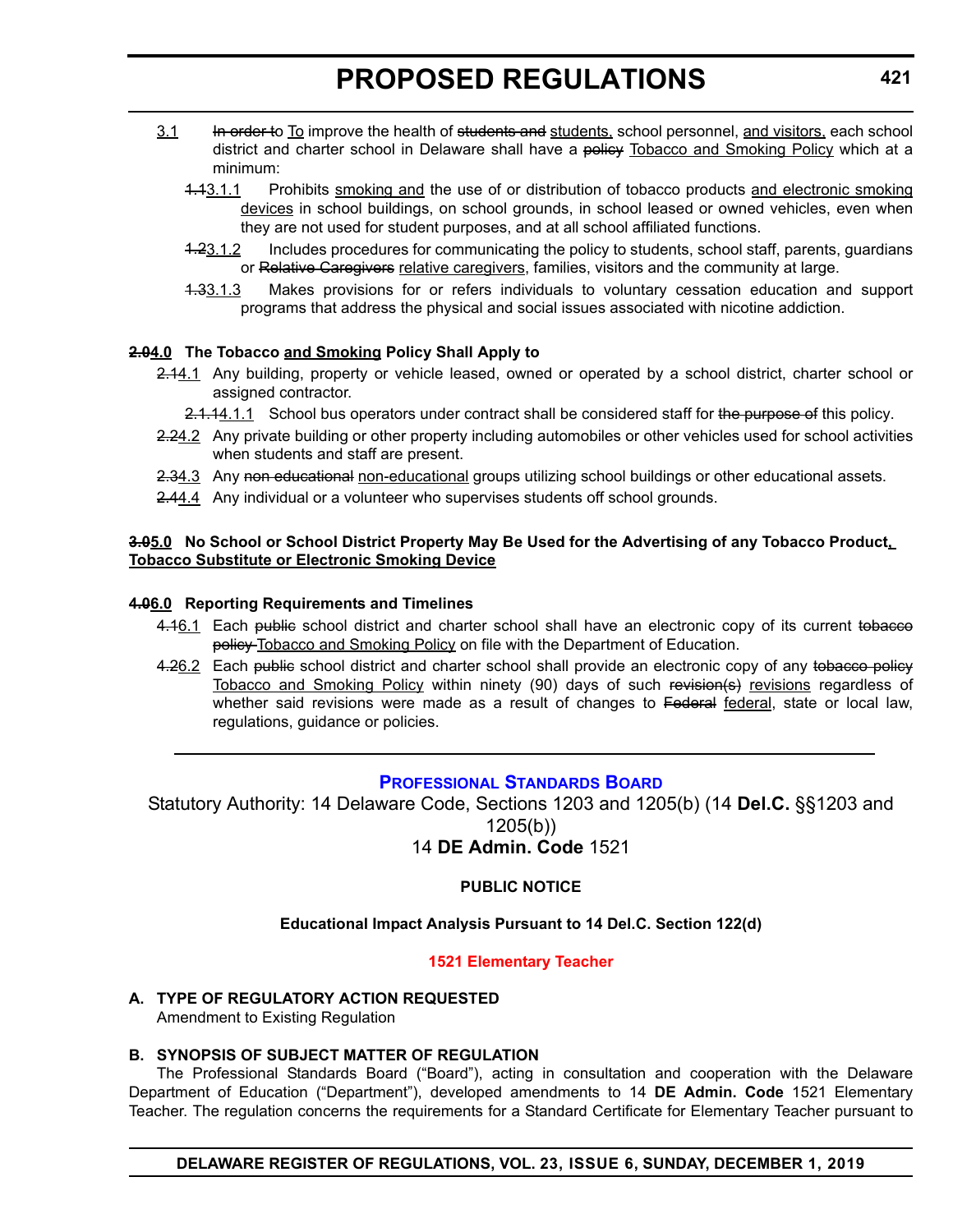14 **Del.C.** §1220. The proposed amendments to the regulation include adding the Praxis Elementary Education: Content Knowledge for Teaching assessment and the required minimum passing score; adding Section 9.0, which concerns recognizing standard certificates that were previously issued; and clarification changes throughout the regulation.

Persons wishing to present their views regarding this matter may do so in writing by the close of business on or before January 6, 2020 to the Department of Education, Office of the Secretary, Attn: Regulation Review, 401 Federal Street, Suite 2, Dover, Delaware 19901 or to [DOEregulations.comment@doe.k12.de.us.](mailto:DOEregulations.comment@doe.k12.de.us) A copy of this regulation may be viewed online at the Registrar of Regulation's website, [http://regulations.delaware.gov/services/](http://regulations.delaware.gov/services/current_issue.shtml) current issue.shtml or obtained at the Department of Education's Office of the Secretary, located at the address above.

#### **C. IMPACT CRITERIA**

1. Will the amended regulation help improve student achievement as measured against state achievement standards? The amended regulation will help to improve student achievement as measured against state achievement standards.

2. Will the amended regulation help ensure that all students receive an equitable education? The amended regulation will help ensure that all students receive an equitable education.

3. Will the amended regulation help to ensure all students' health and safety are adequately protected? The amended regulation addresses a standard certificate for educators, not students' health and safety.

4. Will the amended regulation help to ensure that all students' legal rights are respected? The amended regulation addresses a standard certificate for educators, not students' legal rights.

5. Will the amended regulation preserve the necessary authority and flexibility of decision-makers at the local board and school level? The amended regulation does not change authority and flexibility of decision makers at the local board and school level.

6. Will the amended regulation place unnecessary reporting or administrative requirements or mandates upon decision makers at the local board and school levels? The amended regulation does not place unnecessary reporting or administrative requirements or mandates upon decision makers at the local board and school levels.

7. Will decision making authority and accountability for addressing the subject to be regulated be placed in the same entity? The Department implements the rules and regulations promulgated and adopted pursuant to 14 **Del.C.** Ch. 12 relating to licensure and certification of educators.

8. Will the amended regulation be consistent with and not an impediment to the implementation of other state educational policies, in particular to state educational policies addressing achievement in the core academic subjects of mathematics, science, language arts, and social studies? The amended regulation is consistent with, and not an impediment to, the implementation of other state educational policies, and in particular to state educational policies addressing achievement in the core academic subjects of mathematics, science, language arts, and social studies.

9. Is there a less burdensome method for addressing the purpose of the amended regulation? There is not a less burdensome method for addressing the purpose of this amended regulation.

10. What is the cost to the state and to the local school boards of compliance with the adopted regulation? There is no expected cost to the state and to the local school boards of complying with this amended regulation.

**\*Please Note: The Regulatory Flexibility Analysis and Impact Statement for this regulation, as required by 29 Del.C. Ch. 104, is available at:**

**<http://regulations.delaware.gov/register/december2019/proposed/23 DE Reg 421RFA 12-01-19.pdf>**

#### **1521 Elementary Teacher**

#### **1.0 Content**

- 1.1 This regulation shall apply to the issuance of a Standard Certificate, pursuant to 14 **Del.C.** §1220(a), for Elementary Teacher. This certification Certification is required for grades K to 6.
	- 1.1.1 Notwithstanding subsection 1.1, the Early Childhood Teacher Certification may be used for K to grade 2 in lieu of this Certification.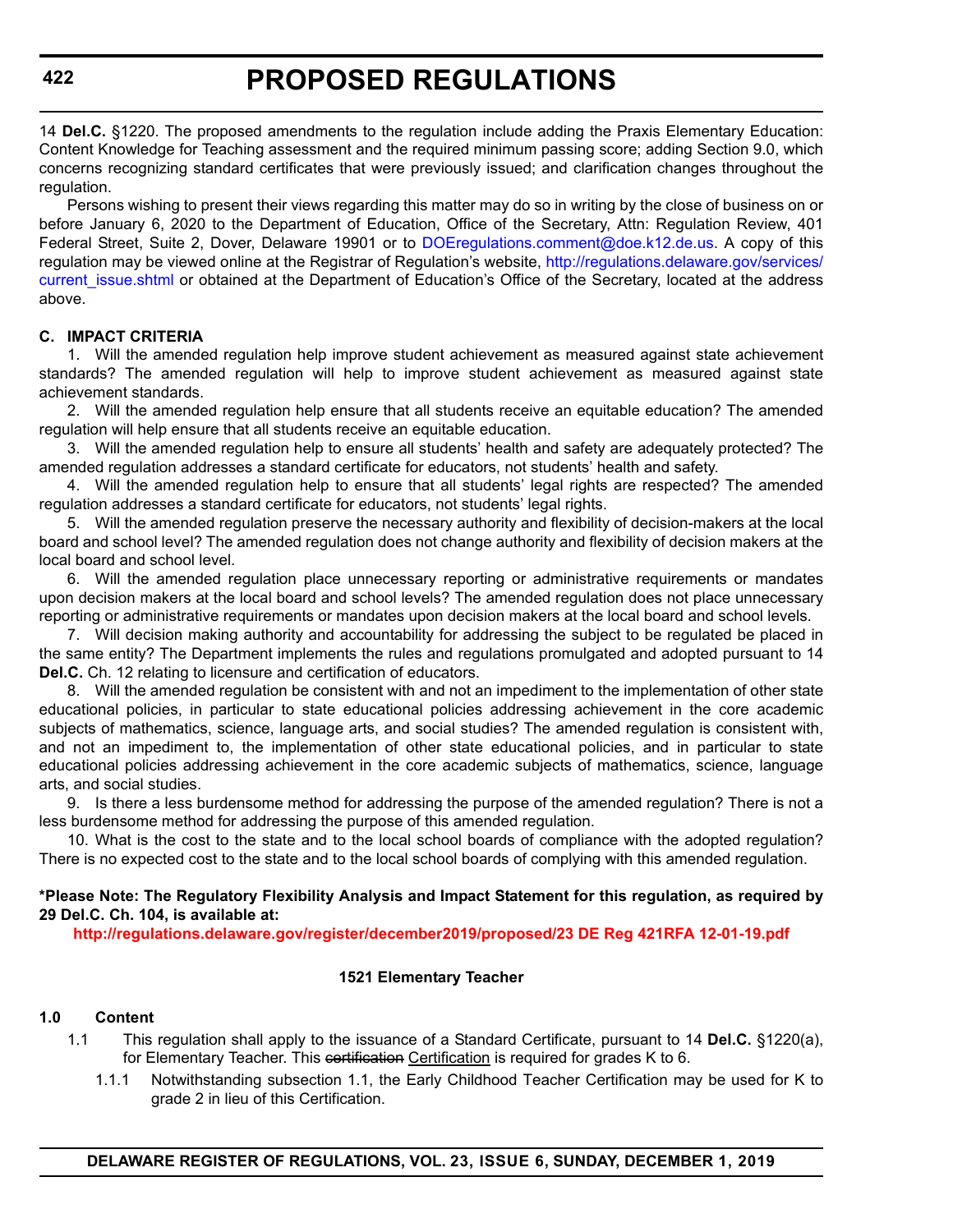#### **2.0 Definitions**

2.1 The following words and terms, when used in this regulation, shall have the following meaning unless the context clearly indicates otherwise:

"**Certification**" means the issuance of a certificate, which may occur regardless of a recipient's assignment or employment status.

"**Department**" means the Delaware Department of Education.

"**Educator**" means a person licensed and certified by the State under 14 **Del.C.** Ch. 12 to engage in the practice of instruction, administration or other related professional support services in Delaware public schools, including charter schools, pursuant to rules and regulations promulgated by the Professional Standards Board and approved by the State Board of Education. The term 'educator' does not include substitute teachers.

"**Employing Authority**" means any entity which employs educators, and includes, but is not limited to, school districts, charter schools, boards of directors, and management companies.

"**Fifteen (15) Credits or the Equivalent in Professional Development**" means college credits or an equivalent number of hours with one (1) credit equating to fifteen (15) hours taken either as part of a degree program or in addition to a degree program from a regionally accredited college or university or a professional development provider approved by the Department. College credit means undergraduate or graduate level coursework and continuing education units (CEUs) completed at or through a regionally accredited college or university or other Department-approved provider.

"**Immorality**" means conduct which is inconsistent with the rules and principles of morality expected of an educator and may reasonably be found to impair an educator's effectiveness by reason of his or her unfitness or otherwise.

"**License**" means a credential which authorizes the holder to engage in the practice for which the license is issued.

"**Major or Its Equivalent**" means a minimum of thirty (30) semester hours of course work in a particular content area.

"**Passing Score**" means a minimum score as established by the Professional Standards Board, in consultation with the Department, and with the approval of the State Board of Education.

"**Professional Development**" means a combination of focused, in-depth learning, practice, feedback, reflection, and expert support experiences designed to change participants' attitudes, insights, and/or perspectives; and ultimately results in improved professional practice. Effective professional development programs include ample opportunities for knowledge acquisition, skill mastery, descriptive feedback, and refinement of practice in the work setting.

"**Standard Certificate**" means a credential issued to certify that an educator has the prescribed knowledge, skill or education to practice in a particular area, teach a particular subject, or teach a category of students.

"**Standards Board**" means the Professional Standards Board established pursuant to 14 **Del.C.** §1201.

"**Valid and Current License or Certificate from Another State**" means a current full or permanent certificate or license issued by another state. This means the educator is fully credentialed by having met all of the requirements for full licensure or certification in another state. It does not include temporary, emergency, conditional certificates of eligibility or expired certificates or licenses issued from another state.

#### **3.0 Issuance of a Standard Certificate**

- 3.1 In accordance with 14 **Del.C.** §1220(a), the Department shall issue a Standard Certificate for Elementary Teacher an Elementary Teacher Standard Certificate to an Educator who:
	- 3.1.1 Holds a valid Delaware Initial, Continuing, or Advanced License, or a Standard or Professional Status Certificate issued by the Department prior to August 31, 2003 and meets the requirements set forth in Section 4.0 of this regulation; or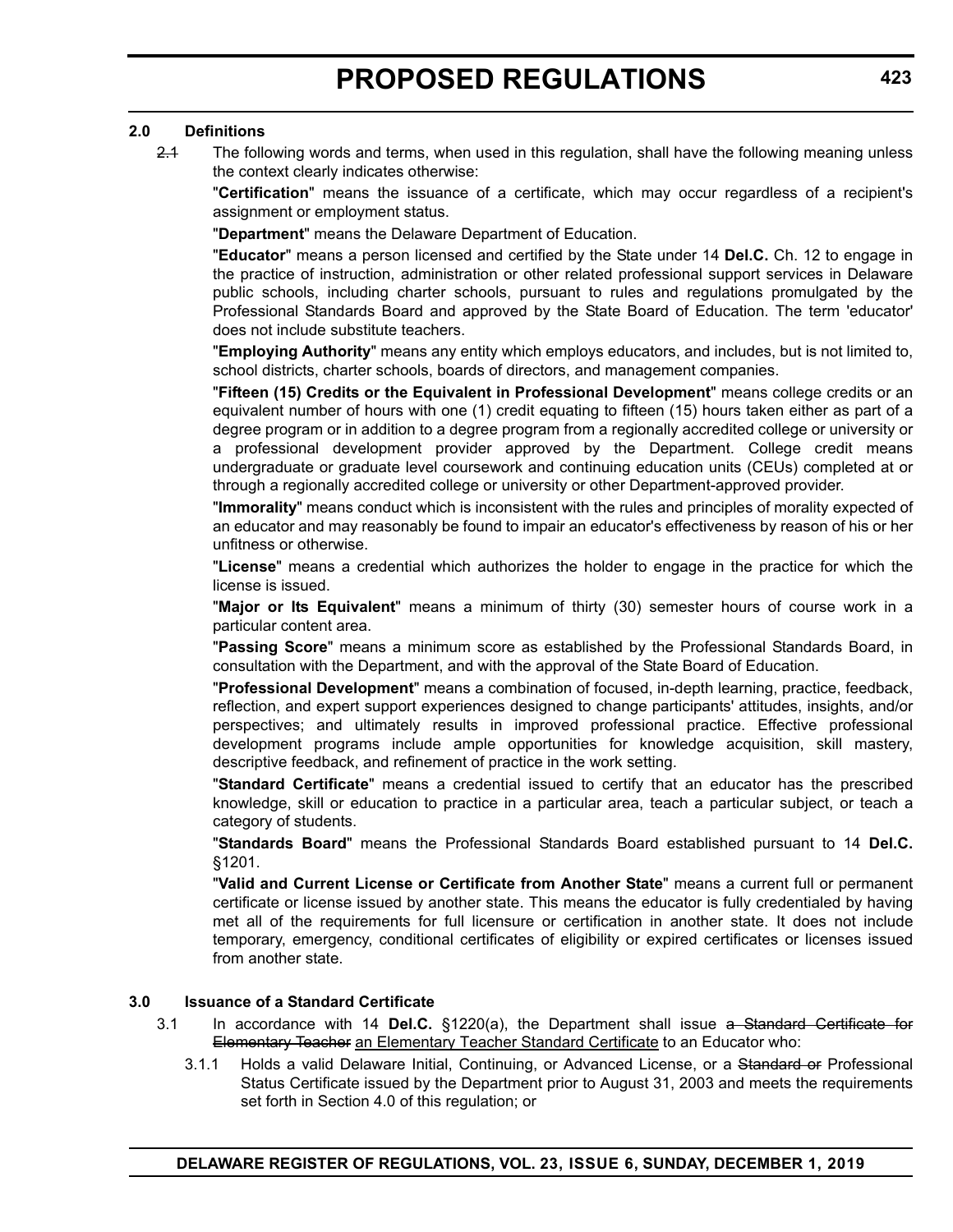- 3.1.2 Has met the requirements for licensure and holds a Valid and Current License or Certificate from Another State in elementary education; or
- 3.1.3 Has met the requirements for a Meritorious New Teacher Candidate Designation adopted pursuant to 14 **Del.C.** §1203.
- 3.2 Notwithstanding any provision to the contrary herein, the Department shall not act on an application for Certification if the applicant is under official investigation by any national, state, or local authority with the power to issue educator licenses or certifications. The Department shall not act where the alleged conduct involves allegations of Immorality, misconduct in office, incompetence, willful neglect of duty, disloyalty, or falsification of credentials, until the applicant provides evidence of the investigation's resolution.

#### **4.0 Prescribed Knowledge, Skill, and Education Education, Knowledge, and Skill Requirements**

- 4.1 For an applicant who is applying for his or her first Standard Certificate, the applicant shall have satisfied the requirements in subsections 4.1.1 and 4.1.2.
	- 4.1.1 The applicant shall have:
		- 4.1.1.1 Obtained an Early Childhood/Generalist certificate from the National Board for Professional Teaching Standards; or
		- 4.1.1.2 Completed a bachelor's degree from a regionally accredited college or university with a Major or Its Equivalent in elementary education from an educator preparation program approved or recognized by the National Council for the Accreditation of Teacher Education (NCATE), the Council for the Accreditation of Educator Preparation (CAEP), or a state where the state approval body employed the appropriate standards; or
		- 4.1.1.3 Satisfactorily completed an alternative routes for licensure or certification program to teach grades K to 6 as provided in 14 **DE Admin. Code** 1507; or
		- 4.1.1.4 Satisfactorily completed a Department-approved educator preparation program in elementary education; or
		- 4.1.1.5 Completed a bachelor's degree from a regionally accredited college or university in any content area and satisfactory completion of fifteen (15) credits or the equivalent in Department-approved Professional Development related to elementary education of which at least six (6) credits must focus on pedagogy.
			- 4.1.1.5.1 The applicant, in consultation with the applicant's Employing Authority, shall select the Fifteen (15) Credits or the Equivalent in Professional Development subject to the Department's approval.
			- 4.1.1.5.2 If the applicant does not have an Employing Authority or is applying for a Standard Certificate outside of the applicant's current spectrum of employment, the applicant shall select the Fifteen (15) Credits or the Equivalent in Professional Development in consultation with the Department and subject to the Department's approval.
	- 4.1.2 The applicant shall have achieved a Passing Score on one of the following examinations:
		- 4.1.2.1 On the Praxis Subject Assessment Elementary Education: Multiple Subjects (ETS Test Code # 5001), the applicant shall have achieved a Passing Score on each of the following subtests:
			- 4.1.2.1.1 Reading and Language Arts Subtest (ETS Test Code # 5002) a Passing Score of 157; and
			- 4.1.2.1.2 Mathematics Subtest (ETS Test Code # 5003) a Passing Score of 157; and
			- 4.1.2.1.3 Social Studies Subtest (ETS Test Code # 5004) a Passing Score of 155; and
			- 4.1.2.1.4 Science Subtest (ETS Test Code # 5005) a Passing Score of 159; or
		- 4.1.2.2 On the Praxis Elementary Education: Content Knowledge for Teaching (ETS Test Code # 7801), the applicant shall have achieved a Passing Score on each of the following subtests: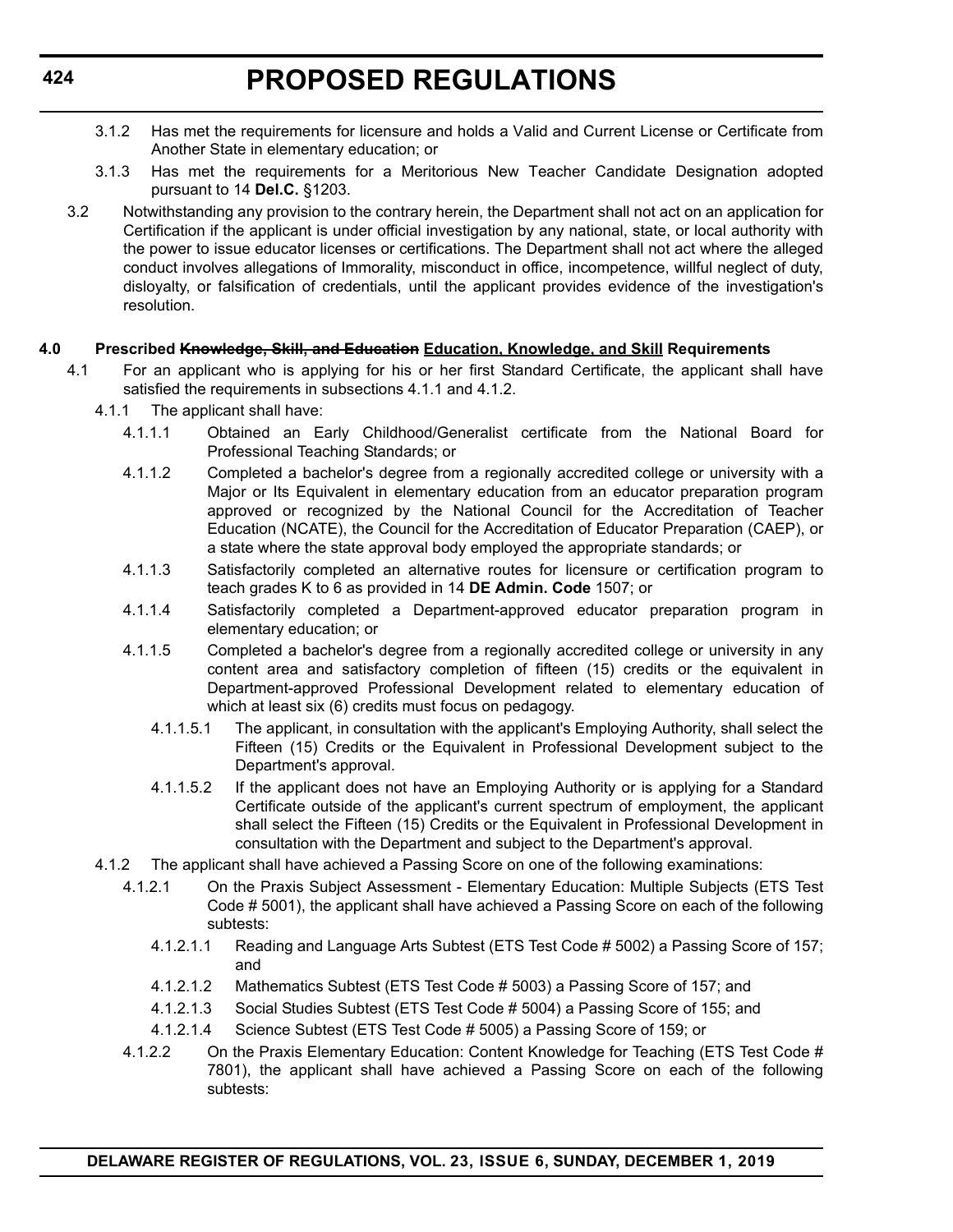- 4.1.2.2.1 Reading and Language Arts CKT Subtest (ETS Test Code # 7802) a Passing Score of 156; and
- 4.1.2.2.2 Mathematics CKT Subtest (ETS Test Code # 7803) a Passing Score of 143; and
- 4.1.2.2.3 Science CKT Subtest (ETS Test Code # 7804) a Passing Score of 144; and
- 4.1.2.2.4 Social Studies Subtest (ETS Test Code # 7805) a Passing Score of 155; or
- 4.1.2.3 On the Praxis Elementary Education: Content Knowledge for Teaching (ETS Test Code # 7811), the applicant shall have achieved a Passing Score on each of the following subtests:
	- 4.1.2.3.1 Reading and Language Arts CKT Subtest (ETS Test Code # 7812) a Passing Score of 156; and
	- 4.1.2.3.2 Mathematics CKT Subtest (ETS Test Code # 7813) a Passing Score of 143; and
	- 4.1.2.3.3 Science CKT Subtest (ETS Test Code # 7814) a Passing Score of 144; and
	- 4.1.2.3.4 Social Studies CKT Subtest (ETS Test Code # 7815) a Passing Score of 153; or
- 4.1.2.34.1.2.4 The applicant shall have achieved a Passing Score on each of the following subtests:
	- 4.1.2.3.14.1.2.4.1 Praxis Subject Assessment Elementary Education: Reading Language Arts Subtest (ETS Test Code # 5002) a Passing Score of 157 or Praxis Elementary Education: Content Knowledge for Teaching Reading and Language Arts CKT Subtest (ETS Test Code # 7802 or 7.8.1.2) a Passing Score of 156; and
		- 4.1.2.3.24.1.2.4.2 Praxis Subject Assessment Elementary Education: Mathematics Subtest (ETS Test Code # 5003) a Passing Score of 157 or Praxis Elementary Education: Content Knowledge for Teaching Mathematics CKT Subtest (ETS Test Code # 7803 or 7813) a Passing Score of 143; and
		- 4.1.2.3.34.1.2.4.3 Praxis Subject Assessment Elementary Education: Social Studies Subtest (ETS Test Code # 5004) a Passing Score of 155 or Praxis Elementary Education: Content Knowledge for Teaching Social Studies Subtest (ETS Test Code #7805 or 7815) a Passing Score of 155 or Social Studies CKT Subtest (ETS Test Code # 7815) a Passing Score of 153; and
		- 4.1.2.3.44.1.2.4.4 Praxis Subject Assessment Elementary Education: Science Subtest (ETS Test Code # 5005) a Passing Score of 159 or Praxis Elementary Education: Content Knowledge for Teaching Science CKT Subtest (ETS Test Code # 7804 or 7814) a Passing Score of 144.
- 4.2 For an applicant who is applying for his or her second or subsequent Standard Certificate, the applicant shall have achieved a Passing Score on one of the following examinations:
	- 4.2.1 On the Praxis Subject Assessment Elementary Education: Multiple Subjects (ETS Test Code # 5001), the applicant shall have achieved a Passing Score on each of the subtests as provided in subsection 4.1.2.1; or
	- 4.2.2 On the Praxis Elementary Education: Content Knowledge for Teaching (ETS Test Code # 7801), the applicant shall have achieved a Passing Score on each of the subtests as provided in subsection 4.1.2.2; or
	- 4.2.3 On the Praxis Elementary Education: Content Knowledge for Teaching (ETS Test Code # 7811), the applicant shall have achieved a Passing Score on each of the subtests as provided in subsection 4.1.2.3; or
	- 4.2.34.2.4 The applicant shall have achieved a Passing Score on each of the subtests as provided in subsection 4.1.2.34.1.2.4.

#### **5.0 Application Requirements**

5.1 If an applicant is applying for an Initial License, a Standard Certificate must be applied for simultaneously with the application for an Initial License, and the applicant shall also provide all required documentation for the License.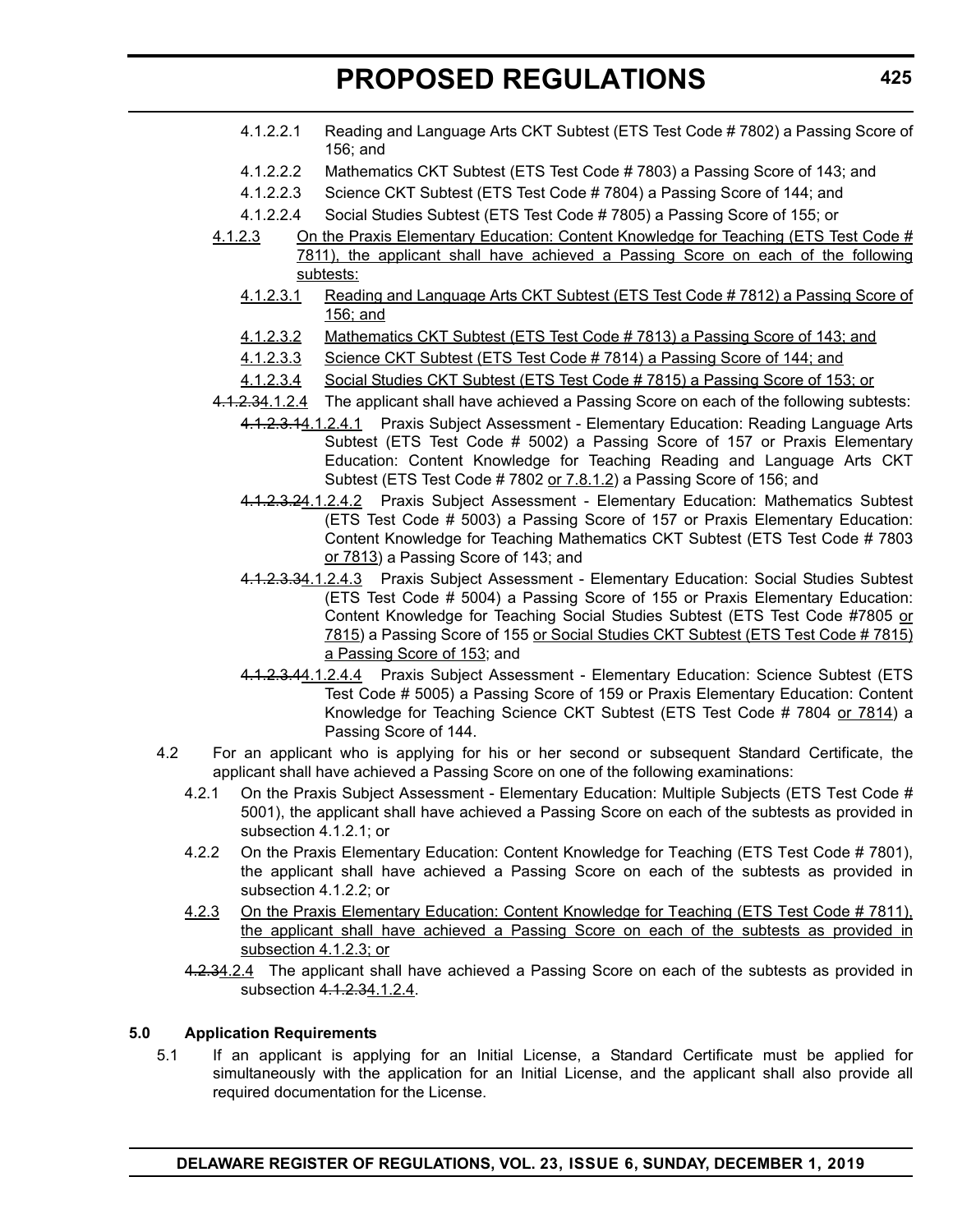- 5.2 For applicants who are applying for their first Standard Certificate, the following documentation is required with the application for a Standard Certificate for Elementary Teacher an Elementary Teacher Standard Certificate:
	- 5.2.1 Evidence of obtaining an Early Childhood/Generalist certificate from the National Board for Professional Teaching Standards, if applicable; and
	- 5.2.2 Official transcript from the applicant's regionally accredited college or university.
		- 5.2.2.1 Electronic transcripts may be submitted by the Employing Authority or by the applicant's regionally accredited college or university; or
		- 5.2.2.2 Sealed paper transcripts may be submitted.
		- 5.2.2.3 The Department will not accept copies of transcripts; and
	- 5.2.3 If applicable, documents verifying successful completion of Professional Development; and
	- 5.2.4 Official scores on the Praxis Subject Assessment or Praxis Elementary Education: Content Knowledge for Teaching as provided in subsection 4.1.2; and
	- 5.2.5 If applicable, an experience form must be completed in full and signed by the applicant; and
	- 5.2.6 Additional documentation as required by the Department.
- 5.3 For applicants who are applying for their second or subsequent Standard Certificate, the following documentation is required in the application for a Standard Certificate for Elementary Teacher:
	- 5.3.1 Official scores on the Praxis Subject Assessment or Praxis Elementary Education: Content Knowledge for Teaching as provided in subsection 4.2; and
	- 5.3.2 Additional documentation as required by the Department.
- 5.4 For applicants who have met the requirements for licensure and hold a Valid and Current License or Certificate from Another State in elementary education, the following documentation is required in the application for a Standard Certificate for Elementary Teacher:
	- 5.4.1 An official copy of the valid and current educator license or certificate from another state or professional license.

### **6.0 Validity of a Standard Certificate**

- 6.1 A Standard Certificate for Elementary Teacher is valid regardless of the assignment or employment status of the holder provided that the Educator's License remains current and valid.
- 6.2 A Standard Certificate for Elementary Teacher is not subject to renewal.

### **7.0 Revocation of a Standard Certificate**

- 7.1 An Educator's Standard Certificate for Elementary Teacher Elementary Teacher Standard Certificate shall be revoked in the event the Educator's Initial, Continuing, or Advanced License or Standard or Professional Status Certificate is revoked or the Educator made a materially false or misleading statement in the Educator's Standard Certificate application in accordance with 14 **Del.C.** §1222.
- 7.2 An Educator whose Standard Certificate is noticed for revocation is entitled to a full and fair hearing before the Standards Board.
	- 7.2.1 Hearings shall be conducted in accordance with the Standards Board's Hearing Procedures and Rules 14 **DE Admin. Code** 1515 Hearing Procedures and Rules.

### **8.0 Secretary of Education Review**

The Secretary of Education may, upon the written request of the superintendent of a local school district or charter school, review credentials submitted in an application for a Standard Certificate for Elementary Teacher an Elementary Teacher Standard Certificate on an individual basis and grant such a Standard Certificate to an applicant who otherwise does not meet the requirements for a Standard Certificate for Elementary Teacher an Elementary Teacher Standard Certificate but whose effectiveness is documented by the local school district or charter school.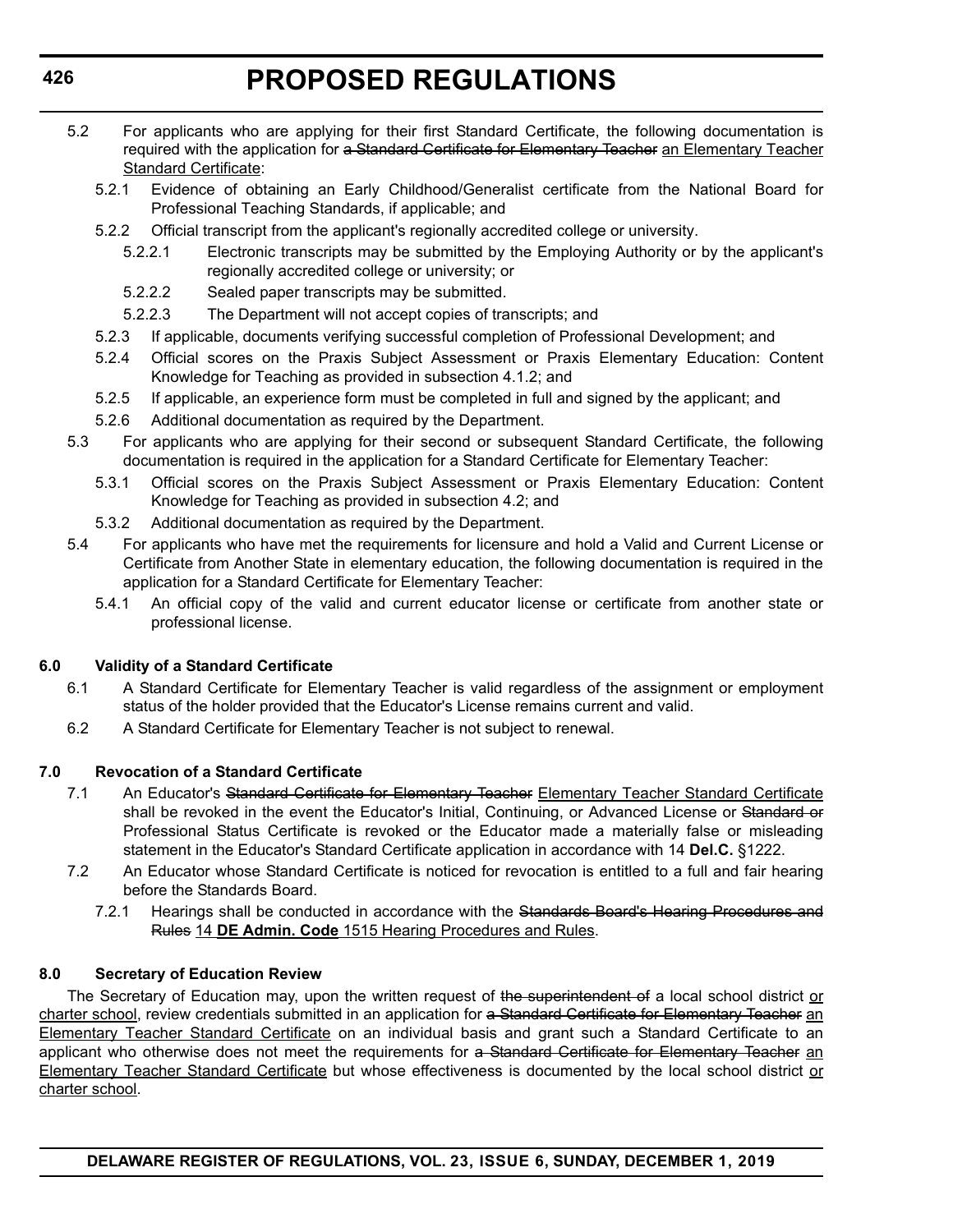#### <span id="page-20-0"></span>**9.0 Past Certificate Recognized**

The Department shall recognize an Elementary Teacher Standard Certificate that was issued prior to the effective date of this regulation. An educator holding such a Standard Certificate issued by the Department before the effective date of this regulation shall be considered certified as an elementary teacher.

# **[DEPARTMENT OF HEALTH AND SOCIAL SERVICES](https://www.dhss.delaware.gov/dhss/index.html)**

**DIVISION OF MEDICAID [AND MEDICAL ASSISTANCE](https://www.dhss.delaware.gov/dhss/dmma/)**

Statutory Authority: 31 Delaware Code, Section 512 (31 **Del.C.** §512)

#### **PUBLIC NOTICE**

#### **[Drug Utilization Review \(DUR\)](#page-3-0)**

In compliance with the State's Administrative Procedures Act (APA - Title 29, Chapter 101 of the Delaware Code), 42 CFR §447.205, and under the authority of Title 31 of the Delaware Code, Chapter 5, Section 512, Delaware Health and Social Services (DHSS) is proposing to amend Title XIX Medicaid State Plan regarding the DUR, specifically, to update provisions included in section 1004 of the SUPPORT Act.

Any person who wishes to make written suggestions, compilations of data, testimony, briefs or other written materials concerning the proposed new regulations must submit same to, Planning, Policy and Quality Unit, Division of Medicaid and Medical Assistance, 1901 North DuPont Highway, P.O. Box 906, New Castle, Delaware 19720-0906, by email to [Nicole.M.Cunningham@delaware.gov,](mailto:Nicole.M.Cunningham@delaware.gov) or by fax to 302-255-4413 by 4:30 p.m. on December 31, 2019. Please identify in the subject line: Drug Utilization Review (DUR)

The action concerning the determination of whether to adopt the proposed regulation will be based upon the results of Department and Division staff analysis and the consideration of the comments and written materials filed by other interested persons.

#### **SUMMARY OF PROPOSAL**

The purpose of this notice is to advise the public that Delaware Health and Social Services (DHSS) is proposing to amend Title XIX Medicaid State Plan regarding the DUR, specifically, to update provisions included in section 1004 of the SUPPORT Act.

#### **Statutory Authority**

- 42 CFR. §456.703
- SUPPORT Act (P.P. 115-271)

#### **Background**

All states, with a Medicaid program that include a drug benefit are required to have a Drug Utilization Review (DUR) program. New provisions for the DUR were included in Section 1004 of the Substance Use-Disorder Prevention that Promotes Opioid Recovery and Treatment for patients and Communities Act (P.P. 115-271) as requirements of the state plan. States were required to describe how they met the requirements for claim review limitations, programs to monitor antipsychotic medications to children and fraud and abuse identification.

**\* Please Note: The Proposed Regulation for Drug Utilization Review (DUR), published in the September 1, 2019 issue of the Delaware Register of Regulations (21 DE Reg. 184), is being republished as Proposed to provide additional public notice and comment due to substantive changes.**

### **Summary of Proposal**

#### *Summary of Proposed Changes*

Effective for services provided on and after October 1, 2019 Delaware Health and Social Services/Division of Medicaid and Medical Assistance (DHSS/DMMA) proposes to amend Section 4.26 of Title XIX Medicaid State Plan regarding the DUR, specifically, to update provisions included in section 1004 of the SUPPORT Act.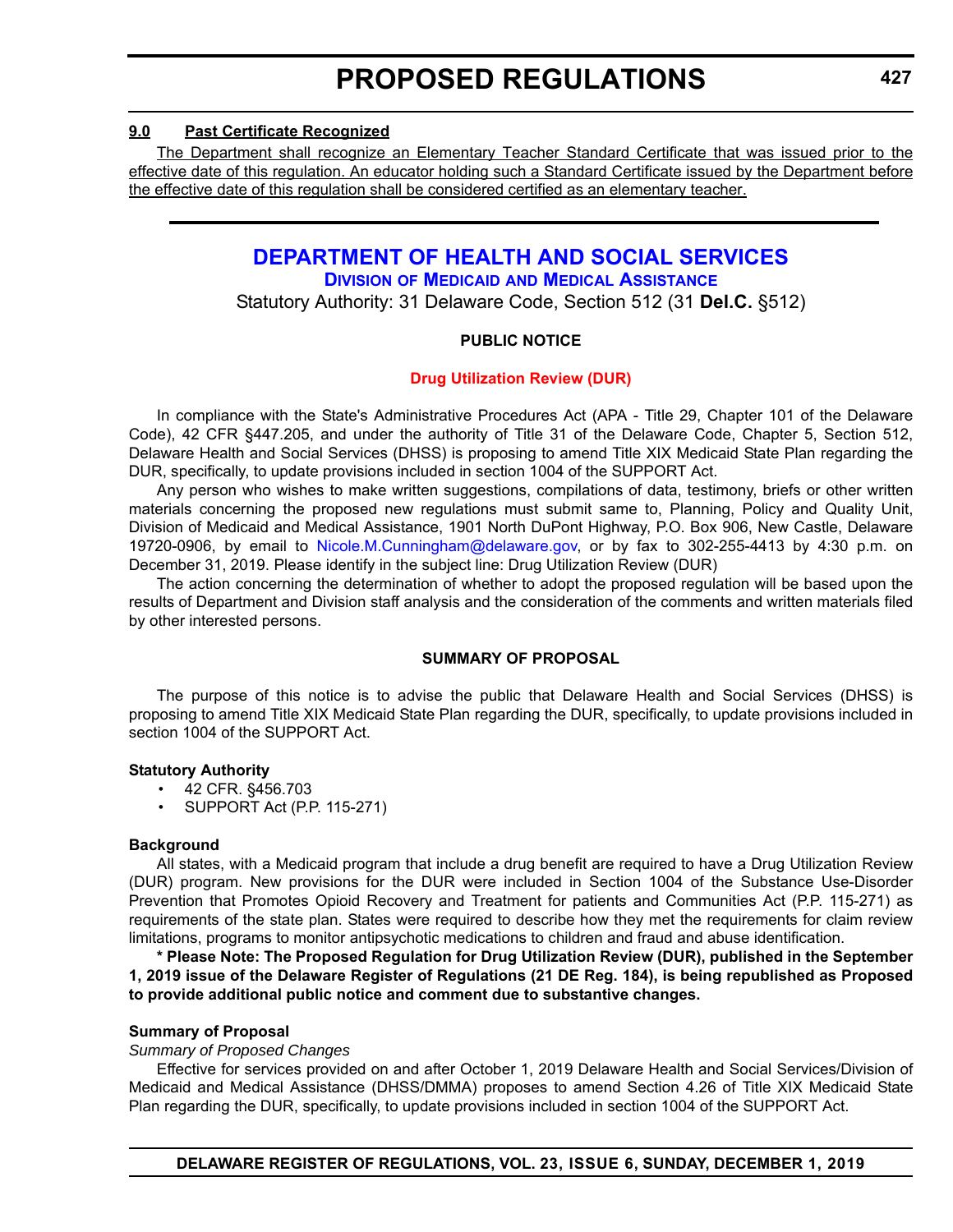#### <span id="page-21-0"></span>*Public Notice*

In accordance with the *federal* public notice requirements established at Section 1902(a)(13)(A) of the Social Security Act and 42 CFR 447.205 and the state public notice requirements of Title 29, Chapter 101 of the Delaware Code, Delaware Health and Social Services (DHSS) gives public notice and provides an open comment period for thirty (30) days to allow all stakeholders an opportunity to provide input on the proposed regulation. Comments must be received by 4:30 p.m. on December 31, 2019.

#### **Fiscal Impact**

There is no anticipated fiscal impact associated with this policy change.

#### **\*Please Note:**

**(1) The Regulatory Flexibility Analysis and Impact Statement for this regulation, as required by 29 Del.C. Ch. 104, is available at:**

**<http://regulations.delaware.gov/register/december2019/proposed/23 DE Reg 427RFA 12-01-19.pdf>**

**(2) Due to the formatting requirements of the regulation, it is being attached here as a PDF document:**

**<http://regulations.delaware.gov/register/december2019/proposed/DMMA DUR Proposed.pdf>**

### **DIVISION OF MEDICAID [AND MEDICAL ASSISTANCE](https://www.dhss.delaware.gov/dhss/dmma/)**

Statutory Authority: 31 Delaware Code, Section 512 and 29 Delaware Code, Section 7931 (31 **Del.C.** §512 & 29 **Del.C.** §7931)

#### **PUBLIC NOTICE**

#### **[DSSM 80000 Authorization and Regulation of Medicaid/CHIP Accountable Care Organizations](#page-3-0)**

In compliance with the State's Administrative Procedures Act (APA - Title 29, Chapter 101 of the Delaware Code), 42 CFR §447.205, and under the authority of Title 31 of the Delaware Code, Chapter 5, Section 512, Delaware Health and Social Services (DHSS) / Division of Medicaid and Medical Assistance (DMMA) is proposing to amend Division of Social Services Manual (DSSM) regarding Accountable Care Organizations, specifically, to set standards for the authorization and regulation for Medicaid/CHIP beneficiaries in the State of Delaware to improve health outcomes while reducing costs.

Any person who wishes to make written suggestions, compilations of data, testimony, briefs or other written materials concerning the proposed new regulations must submit same to, Planning, Policy and Quality Unit, Division of Medicaid and Medical Assistance, 1901 North DuPont Highway, P.O. Box 906, New Castle, Delaware 19720-0906, by email to [Nicole.M.Cunningham@delaware.gov,](mailto:Nicole.M.Cunningham@delaware.gov) or by fax to 302-255-4413 by 4:30 p.m. on December 31, 2019. Please identify in the subject line: Authorization and Regulation of Medicaid/CHIP Accountable Care Organizations.

The action concerning the determination of whether to adopt the proposed regulation will be based upon the results of Department and Division staff analysis and the consideration of the comments and written materials filed by other interested persons.

#### **SUMMARY OF PROPOSAL**

The purpose of this notice is to advise the public that Delaware Health and Social Services (DHSS)/Division of Medicaid and Medical Assistance (DMMA) is proposing to amend Division of Social Services Manual (DSSM) regarding Accountable Care Organizations, specifically, to set standards for the authorization and regulation for Medicaid/CHIP beneficiaries in the State of Delaware to improve health outcomes while reducing costs.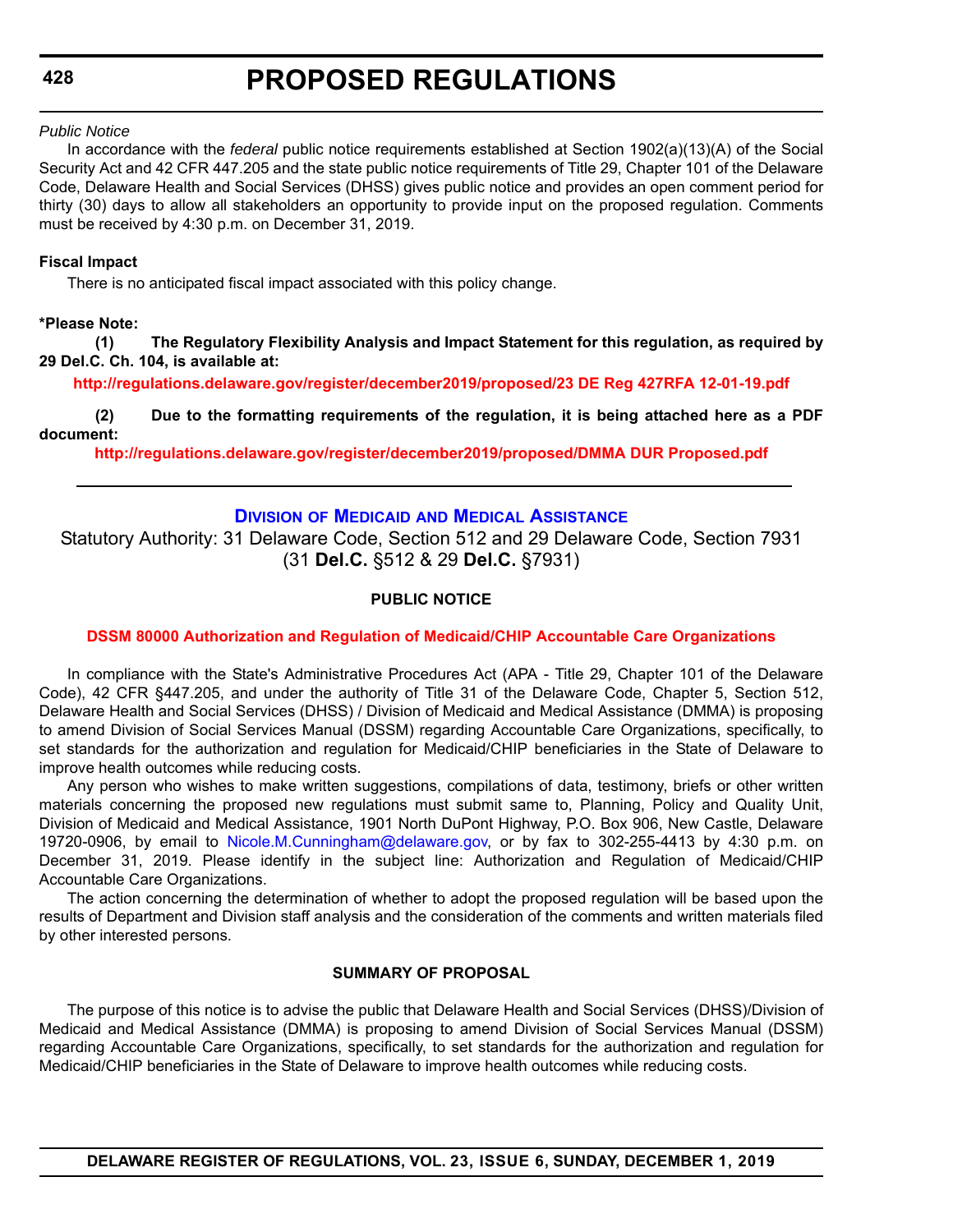#### **Statutory Authority**

- 42 CFR 438.6(c)(i)
- 29 **Del.C.** §7931(c)

#### **Background**

Four years ago, the Centers for Medicare & Medicaid Services (CMS) awarded Delaware a State Innovation Model grant to achieve five state-defined objectives, one of which was to engage payers to move health care payment to a pay-for-value model based on total cost of care budgeting. Since that time, and following considerable intensive stakeholder work, it has become apparent there are limits to the scope and pace of progress through voluntary adoption of payment and delivery reform by payers and providers. In states that have initiated or implemented reform, state government and stakeholders have collaborated to create mechanisms that bolster and accelerate system transformation.

In its 2017 Report to the Delaware General Assembly on Establishing a Health Care Benchmark, DHSS identified five strategies to advance the adoption of value-based payment (VBP) models, one of which was the implementation of total cost of care alternative payment models within Medicaid managed care contracts and the State Employee Benefit Contracts. In 2018, DHSS increased its focus on alternative payment strategies by adding VBP requirements to its Medicaid managed care contracts for calendar year 2018. Furthermore, in 2019, DHSS released a request for information on the design and development of Medicaid Accountable Care Organizations (ACOs) in Delaware.

In an effort to improve health outcomes for Medicaid patients, lower health care costs, and increase provider accountability for quality and cost, Delaware DHSS is now creating a Medicaid ACO program in which ACOs will work with Medicaid managed care organizations (MCOs) as part of their network providers. An ACO is a group arrangement in which health care practitioners (e.g., hospitals, physicians, and other health care providers) agree to assume responsibility for the quality, outcomes and cost of health care for a designated group of Medicaid and/ or CHIP beneficiaries.

#### **Summary of Proposal**

#### *Purpose*

The purpose of these regulations is to set forth standards for the authorization and regulation of ACOs for Medicaid/CHIP beneficiaries in the State of Delaware to improve health outcomes while reducing costs.

#### *Summary of Proposed Changes*

Effective for services provided on and after February 11, 2020 Delaware Health and Social Services/Division of Medicaid and Medical Assistance (DHSS/DMMA) proposes to amend section 80000 of Division of Social Services Manual (DSSM) regarding Accountable Care Organizations, specifically, to set standards for the authorization and regulation for Medicaid/CHIP beneficiaries in the State of Delaware to improve health outcomes while reducing costs.

#### *Public Notice*

In accordance with the *federal* public notice requirements established at Section 1902(a)(13)(A) of the Social Security Act and 42 CFR 447.205 and the state public notice requirements of Title 29, Chapter 101 of the Delaware Code, Delaware Health and Social Services (DHSS)/Division of Medicaid and Medical Assistance (DMMA) gives public notice and provides an open comment period for thirty (30) days to allow all stakeholders an opportunity to provide input on the proposed regulation. Comments must be received by 4:30 p.m. on December 31, 2019.

#### *Provider Manuals and Communications Update*

A newsletter system is utilized to distribute new or revised manual material and to provide any other pertinent information regarding manual updates. Updates are available on the Delaware Medical Assistance Portal website: <https://medicaid.dhss.delaware.gov/provider>

#### **Fiscal Impact**

ACOs will be required to contract with MCOs; will not be contracting with DHSS. DHSS only reviews and authorizes them to contract with the MCOs.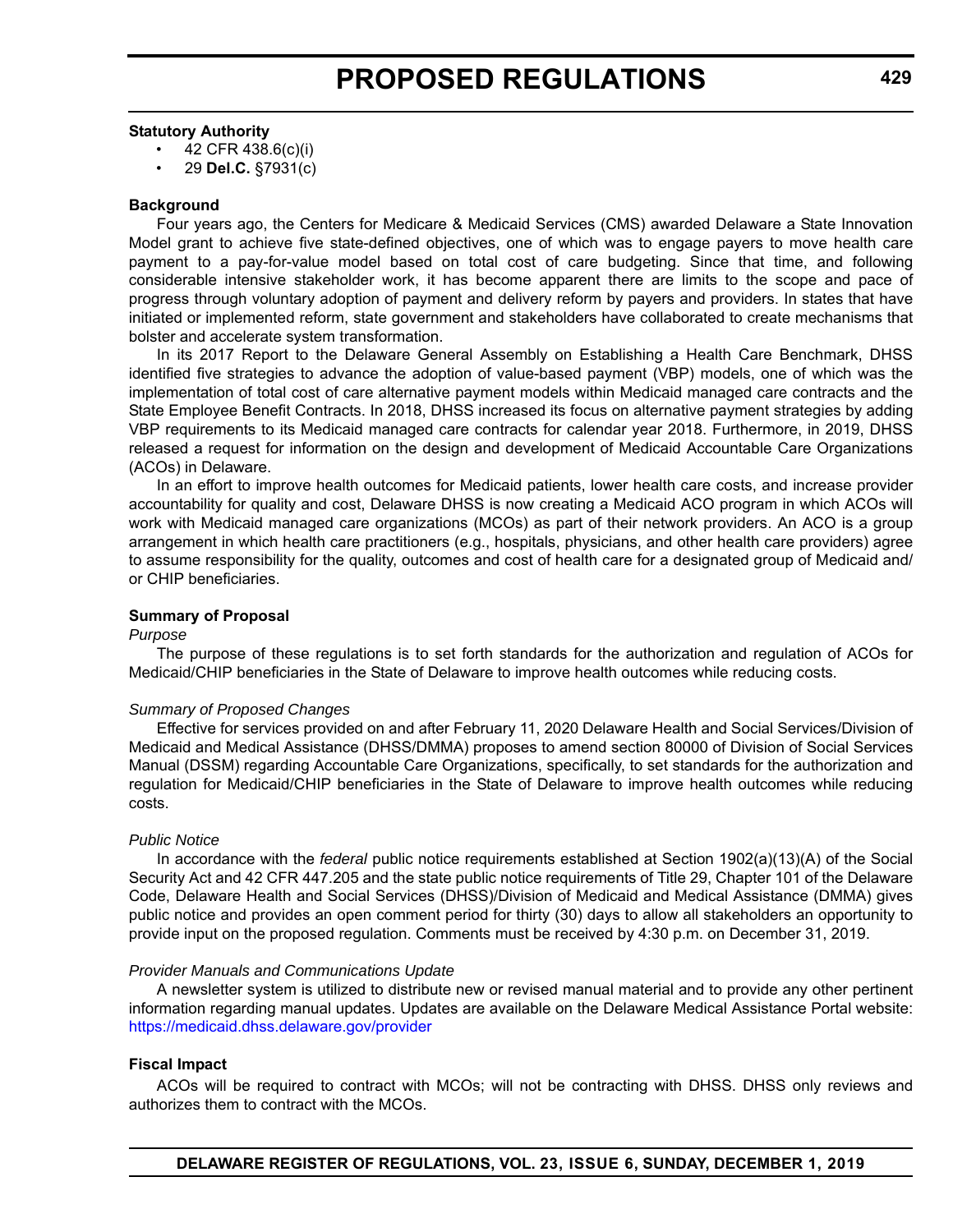**\*Please Note: The Regulatory Flexibility Analysis and Impact Statement for this regulation, as required by 29 Del.C. Ch. 104, is available at:**

**<http://regulations.delaware.gov/register/december2019/proposed/23 DE Reg 428RFA 12-01-19.pdf>**

#### **80000 Authorization and Regulation of Medicaid/CHIP Accountable Care Organizations**

#### **1.0 Authority and Purpose**

- 1.1 This regulation is promulgated pursuant to Section 7931(e) of Title 29, Delaware Code.
- 1.2 Pursuant to 42 CFR 438.6(c)(1), states may require a Medicaid Managed Care Organization (MMCO) to implement value-based purchasing (VBP) models for provider reimbursement and to participate in Medicaid-specific delivery system reform initiatives.
- 1.3 Pursuant to 29 **Del.C.** §7931(c), the Division of Medicaid and Medical Assistance ("DMMA"), which is under the direction and control of the Secretary of the Department of Health and Social Services ("DHSS"), is responsible for the performance of all of the powers, duties, and functions specifically related to Medicaid. This includes regulation and administration of MMCO activity, such as contracting with Accountable Care Organizations (ACOs).
- 1.4 The purpose of these regulations is to set forth standards for the authorization and regulation of ACOs for Medicaid/CHIP beneficiaries in the State of Delaware to improve health outcomes while reducing costs through VBP arrangements which include downside financial risk for participating ACOs.

### **2.0 Definitions**

- "**Accountable Care Organization**" or "**ACO**" means a group arrangement in which health care practitioners (e.g., hospitals, physicians, other health care providers) agree to assume responsibility for the quality, outcomes and cost of health care for a designated group of Medicaid and/or CHIP beneficiaries.
- "**ACO Contract**" means a contract formed between an ACO and an MMCO that includes payment via a value-based purchasing arrangement as defined by DHSS.
- "**ACO Requirements**" means standards developed by DHSS outlining the qualifications needed for an ACO to participate in the program.
- "**Value-Based Purchasing**" or "**VBP**" means a model for provider reimbursement that promotes value over volume, such as a shared savings or risk-based arrangement.

### **3.0 Formation and Existence**

- 3.1 Each ACO seeking approval from DHSS shall demonstrate to the satisfaction of DHSS that:
	- 3.1.1 The ACO is duly formed and validly existing under the laws of the State of Delaware.
	- 3.1.2 The ACO has the necessary corporate or company power to perform its obligations under the ACO Requirements and to enter into ACO Contracts with MMCOs.
	- 3.1.3 The ACO has taken all necessary corporate or company action to authorize the execution, delivery, and performance of ACO Contracts.
	- 3.1.4 The execution and delivery of ACO Contracts, and the performance of the ACO's obligations under the ACO Contract, will not result in a violation of any provision of the ACO's certificate of incorporation, bylaws, or other governing instrument or document whether at the State or Federal level.

### **4.0 Duties and Obligations**

- 4.1 Each ACO seeking approval from DHSS shall demonstrate to the satisfaction of DHSS that:
	- 4.1.1 The ACO has an organizational/governance structure that will have sufficient authority to ensure the delivery of high quality, cost-effective care to Medicaid/CHIP beneficiaries, as determined by DHSS.

**430**

**DELAWARE REGISTER OF REGULATIONS, VOL. 23, ISSUE 6, SUNDAY, DECEMBER 1, 2019**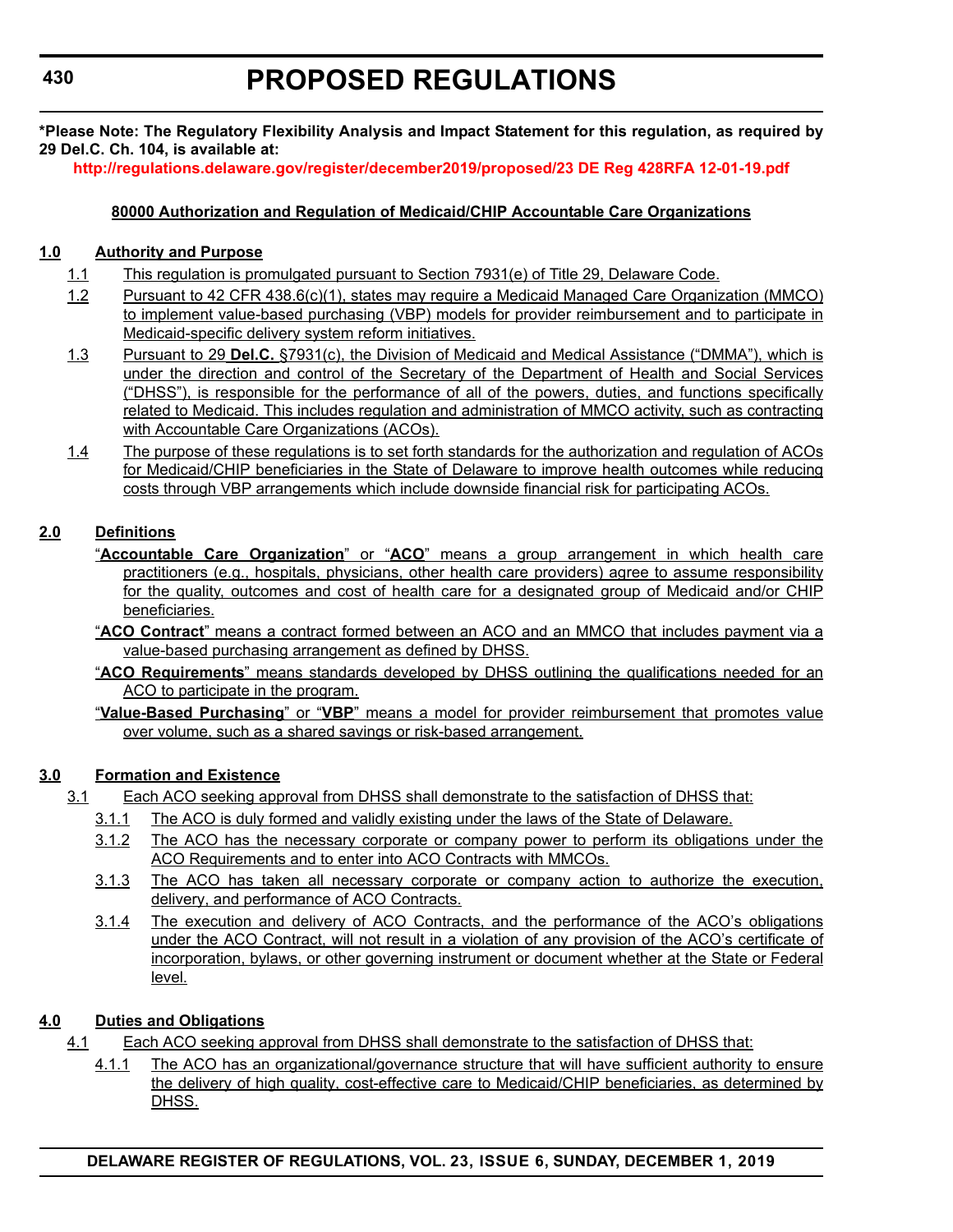- <span id="page-24-0"></span>4.1.2 The ACO has demonstrated the capability to offer a comprehensive array of coordinated primary care services, specialty care services, and the ability to provide access, either directly or through affiliations/contractual relationships, to behavioral health, acute care, community and social support, long term care, and oral health providers, and other organizations as determined by DHSS or as required in the ACO Contract.
- 4.1.3 The ACO has a plan to support care coordination across the continuum of care, including services that address health-related social needs, within and outside the ACO.
- 4.1.4 The ACO has an electronic health record ("EHR") system in place and has the capability to exchange data with MMCOs and DHSS, and other designated entities such as the Delaware Health Information Network (DHIN).
- 4.1.5 The ACO has a plan in place to monitor, report, and improve patient health outcomes and quality.
- 4.1.6 The ACO attests that it will not limit beneficiary provider choice and access to providers that are outside the ACO.
- 4.1.7 Any additional requirements that DHSS determines necessary to meet the goals of improving health outcomes and patient experience, while reducing costs.

#### **5.0 Authorization**

- 5.1 If upon completion of its application, DHSS finds that the ACO has met the requirements therefor under this regulation, DHSS shall authorize the ACO to enter into an ACO Contract with the Delaware MMCOs for purposes of the Delaware Medicaid/CHIP managed care program.
- 5.2 DHSS's authorization of an ACO shall be limited to the ACO's business related to the Delaware Medicaid/CHIP managed care program and shall not authorize the ACO to conduct business that would otherwise require licensure under Title 18 of the Delaware Code.
- 5.3 The ACO shall at all times comply with the requirements set forth under this regulation. DHSS may immediately revoke the ACO's authorization in accordance with its policies or as a result of a breach thereof by the ACO, or upon the determination of DHSS that the ACO is no longer able to meet the duties and obligations

# **DIVISION [OF PUBLIC HEALTH](https://www.dhss.delaware.gov/dhss/dph/index.html) HEALTH PROMOTION [AND DISEASE PREVENTION](https://dhss.delaware.gov/dhss/dph/dpc/dpcsection.html)**

Statutory Authority: 16 Delaware Code, Sections 122(3)a. and 707 (16 **Del.C.** §§122(3)a. &

707)

# 16 **DE Admin. Code** 4202

#### **PUBLIC NOTICE**

#### **[4202 Control of Communicable and Other Disease Conditions](#page-3-0)**

Pursuant to 16 **Del.C.** §122(3)a. and §707, Health Promotion and Disease Prevention (HPDP), Division of Public Health, Department of Health and Social Services, is proposing revisions to the regulations governing Control of Communicable and Other Disease Conditions. On December 1, 2019, the Division of Public Health plans to publish as "proposed" revisions to the Control of Communicable and Other Disease Conditions regulations. The revisions include a change to outbreak reporting requirements and technical corrections.

Copies of the proposed regulations are available for review in the December 1, 2019 edition of the Delaware *Register of Regulations*, accessible online at: <http://regulations.delaware.gov>or by calling the Division of Public Health at (302) 744-4951.

Any person who wishes to make written suggestions, testimony, briefs or other written materials concerning the proposed regulations must submit them to Alanna Mozeik by Thursday, January 2, 2020, at: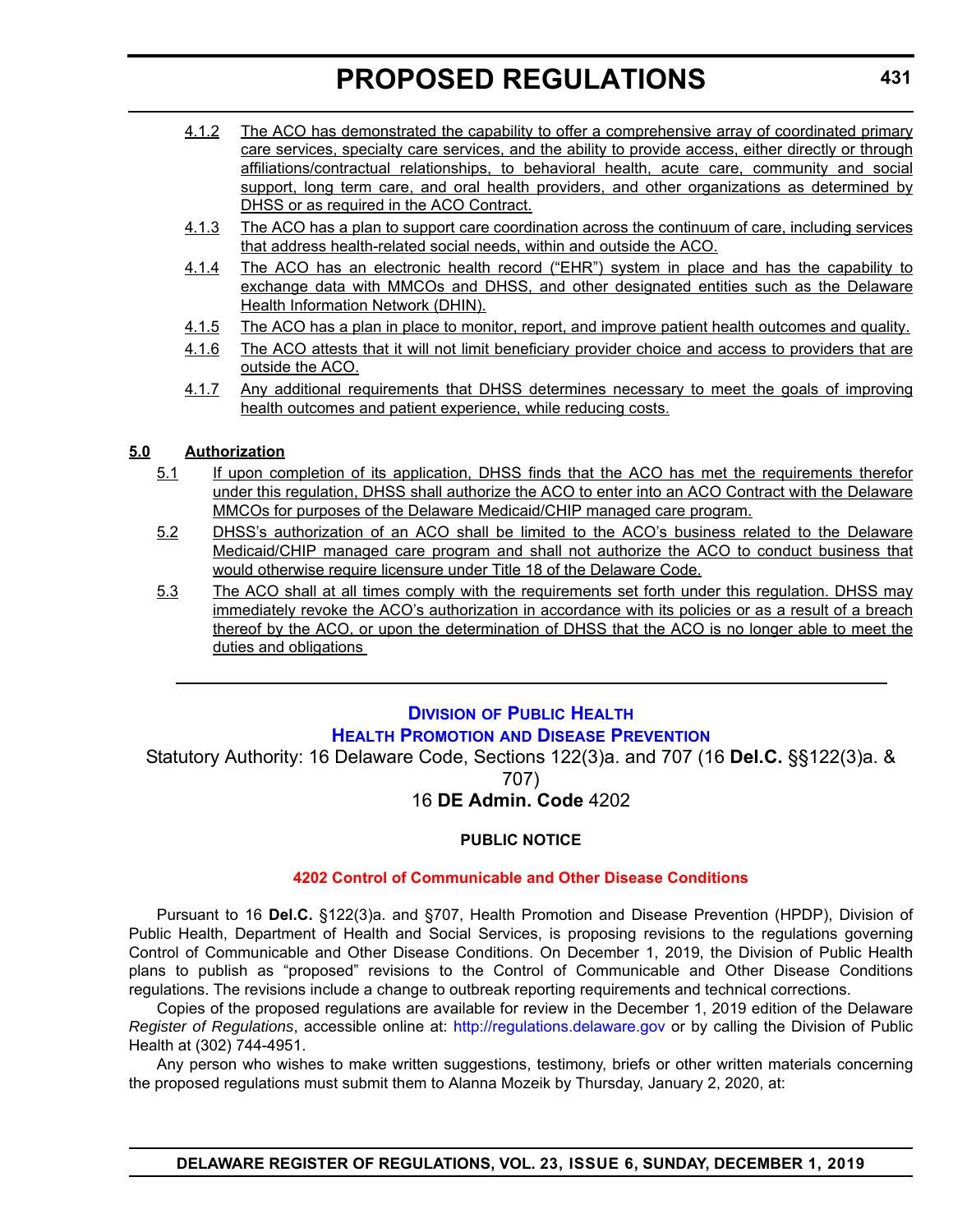<span id="page-25-0"></span>**432**

# **PROPOSED REGULATIONS**

Alanna Mozeik Division of Public Health 417 Federal Street Dover, DE 19901 Email: [Alanna.Mozeik@delaware.gov](mailto:Alanna.Mozeik@delaware.gov) Phone: (302) 744-4951

#### **\*Please Note:**

**(1) The Regulatory Flexibility Analysis and Impact Statement for this regulation, as required by 29 Del.C. Ch. 104, is available at:**

**<http://regulations.delaware.gov/register/december2019/proposed/23 DE Reg 431RFA 12-01-19.pdf>**

**(2) Due to the size of the proposed regulation, it is not being published here. A copy of the regulation is available at:**

**[4202 Control of Communicable and Other Disease Conditions](http://regulations.delaware.gov/register/december2019/proposed/23 DE Reg 431 12-01-19.htm)**

#### **DIVISION [OF PUBLIC HEALTH](https://www.dhss.delaware.gov/dhss/dph/index.html)**

Statutory Authority: 16 Delaware Code, Section 122(3)u.1 (16 **Del.C.** §122(3)u.1) 16 **DE Admin. Code** 4458

#### **PUBLIC NOTICE**

#### **[4458 State of Delaware Food Code Regulations](#page-3-0)**

Pursuant to 16 **Del.C.** §122(3)u.1, Health Systems Protection, Division of Public Health, Department of Health and Social Services, is proposing revisions to the regulations governing the State of Delaware Food Code. On December 1, 2019, the Division of Public Health plans to publish as "proposed" amended State of Delaware Food Code regulations. Due to the extensive number of amendments, the Division has concluded that the current State of Delaware Food Code regulations should be repealed and replaced in their entirety with the U.S. Food and Drug Administration's 2017 Food Code with amendments.

The proposed Code will introduce several important changes to better serve and protect Delawareans. Changes include:

- New defined terms, including "Outdoor Spaces" which means, "a porch, patio, deck or other structure with less than two contiguous walls that does not require travel through any indoor areas, including for entrance and exit."
- Allowance of dogs in Outdoor Spaces if a health or safety hazard will not result from the presence.
- Operations that are ordered to cease and desist due to an imminent health hazard will be required to remain closed for at least 24 hours.
- Amending food employee health reporting, restrictions and exclusions to disallow ill food employees from returning to work until 48 hours after being asymptomatic from an undiagnosed disease that resulted in vomiting and/or diarrhea.

Copies of the proposed regulations are available for review in the December 1, 2019 edition of the Delaware *Register of Regulations*, accessible online at: <http://regulations.delaware.gov> or by calling the Division of Public Health at (302) 744-4951.

#### **NOTICE OF PUBLIC HEARING**

A public hearing will be held on Thursday, January 16 at 5:00 p.m. at the Department of Natural Resources and Environmental Control Richardson & Robbins Building Auditorium, located at 89 Kings Highway, Dover, Delaware 19901.

Any person who wishes to make written suggestions, testimony, briefs or other written materials concerning

#### **DELAWARE REGISTER OF REGULATIONS, VOL. 23, ISSUE 6, SUNDAY, DECEMBER 1, 2019**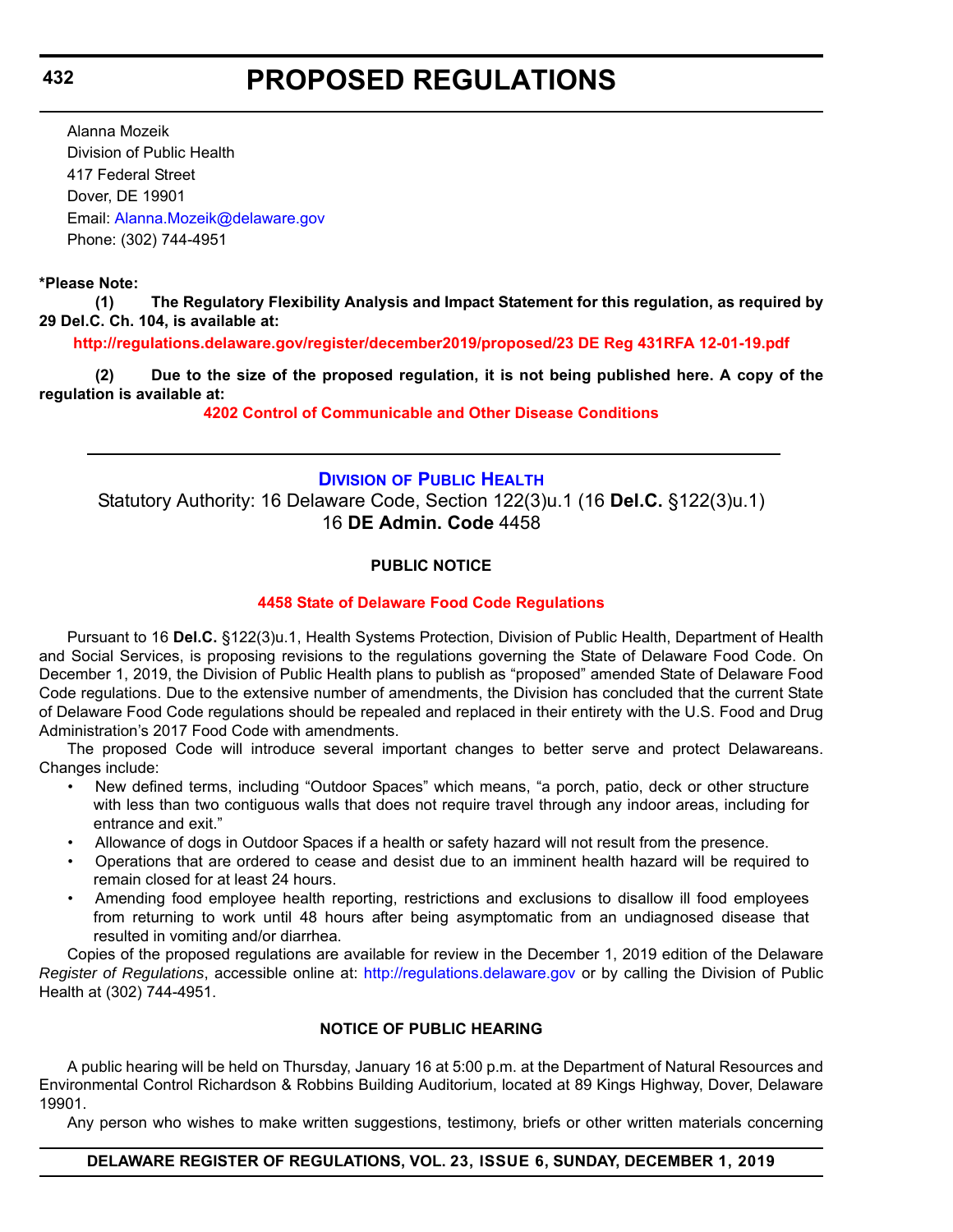<span id="page-26-0"></span>the proposed regulations must submit them to Alanna Mozeik by Friday, January 31, 2020, at:

Alanna Mozeik Division of Public Health 417 Federal Street Dover, DE 19901 Email: [Alanna.Mozeik@delaware.gov](mailto:Alanna.Mozeik@delaware.gov) Phone: (302) 744-4951

#### **\*Please Note:**

**(1) The Regulatory Flexibility Analysis and Impact Statement for this regulation, as required by 29 Del.C. Ch. 104, is available at:**

**<http://regulations.delaware.gov/register/december2019/proposed/23 DE Reg 432RFA 12-01-19.pdf>**

**(2) Due to the size of the proposed regulation, it is not being published here. A copy of the regulation is available at:**

**[4458 State of Delaware Food Code Regulations](http://regulations.delaware.gov/register/december2019/proposed/23 DE Reg 432 12-01-19.htm)**

### **DIVISION [OF PUBLIC HEALTH](https://www.dhss.delaware.gov/dhss/dph/index.html)** Statutory Authority: 16 Delaware Code, Chapter 49A (16 **Del.C.** Ch. 49A) 16 **DE Admin. Code** 4470

#### **PUBLIC NOTICE**

#### **[4470 State of Delaware Medical Marijuana Code](#page-3-0)**

Pursuant to 16 **Del.C.** Ch. 49A, Office of Medical Marijuana (OMM), Division of Public Health, Department of Health and Social Services, is proposing revisions to the regulations governing the State of Delaware Medical Marijuana Code. On December 1, 2019, the Division of Public Health plans to publish as "proposed" revisions to the State of Delaware Medical Marijuana Code. The revisions include the establishment of requirements for Safety Compliance facilities, provisions for the production of edible medical marijuana products and limitations therein, compliance and enforcement procedures, random sampling procedures, the formation of a Compassionate Use patient card, and the addition of specific definitions and technical corrections.

Copies of the proposed regulations are available for review in the December 1, 2019 edition of the Delaware *Register of Regulations*, accessible online at: <http://regulatons.delaware.gov> or by calling the Division of Public Health at (302) 744-4951.

Any person who wishes to make written suggestions, testimony, briefs or other written materials concerning the proposed regulations must submit them to Alanna Mozeik by Thursday, January 2, 2020, at:

Alanna Mozeik Division of Public Health 417 Federal Street Dover, DE 19901 Email: [Alanna.Mozeik@delaware.gov](mailto:Alanna.Mozeik@delaware.gov) Phone: (302) 744-4951

#### **\*Please Note:**

**(1) The Regulatory Flexibility Analysis and Impact Statement for this regulation, as required by 29 Del.C. Ch. 104, is available at:**

**<http://regulations.delaware.gov/register/december2019/proposed/23 DE Reg 433RFA 12-01-19.pdf>**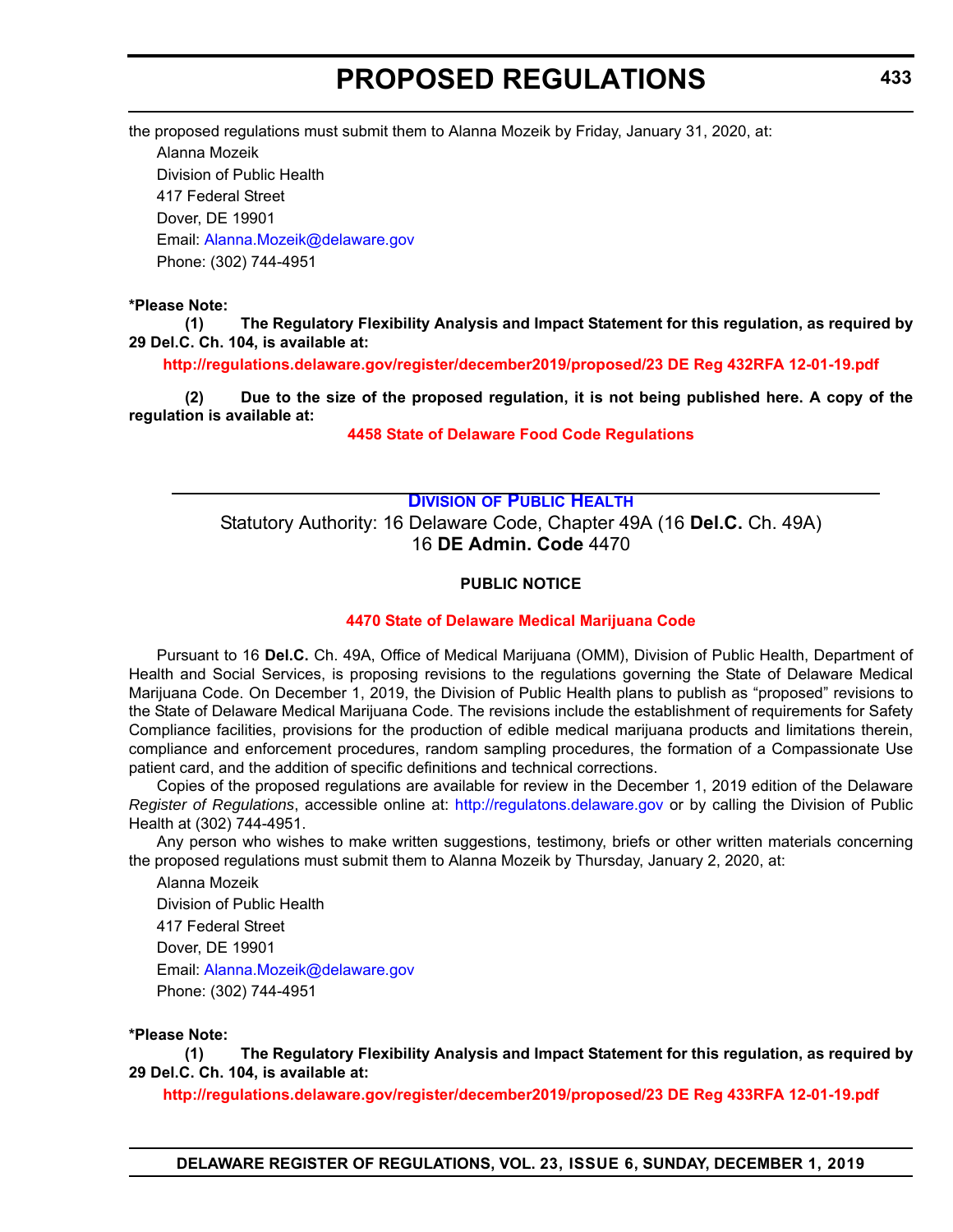<span id="page-27-0"></span>**434**

# **PROPOSED REGULATIONS**

**(2) Due to the size of the proposed regulation, it is not being published here. A copy of the regulation is available at:**

#### **[4470 State of Delaware Medical Marijuana Code](http://regulations.delaware.gov/register/december2019/proposed/23 DE Reg 433 12-01-19.htm)**

# **[DEPARTMENT OF INSURANCE](https://insurance.delaware.gov/)**

**OFFICE OF [THE COMMISSIONER](https://insurance.delaware.gov/bio/)**

Statutory Authority: 18 Delaware Code, Sections 311 and 2533 (18 **Del.C.** §§311 & 2533) 18 **DE Admin. Code** 802

### **PUBLIC NOTICE**

#### **[802 Delaware Workplace Safety Regulation](#page-3-0)**

#### **A. Type of Regulatory Action Required**

Proposal of amendments to existing Regulation 802, Delaware Workplace Safety Regulation.

#### **B. Synopsis of Subject Matter of the Regulation**

The Delaware Department of Insurance (the Department) has been implementing its Workplace Safety Program since 1989. Through this program, the Department, in coordination with the Delaware Compensation Rating Bureau, offers Delaware employers an opportunity to lower workers' compensation insurance premiums by participating in the Delaware Workplace Safety Program. Businesses may earn discounts of up to 19 percent by providing and maintaining a safe place to work. More information about the program may be found on the Department's website at <https://insurance.delaware.gov/services/workplacesafetydiscount/>.

The Department is proposing to amend Regulation 802 to specifically emphasize the availability of discounts that may be available to those employers who otherwise qualify for the program and who implement a drug-free workplace program at their worksites.

The Department is also taking the opportunity of this proposal to strike out subsection 7.3 concerning inspections by the Department of Labor, since the Department of Labor does not conduct such inspections, and to make grammatical and formatting edits to the remainder of the regulation.

#### **C. Notice and Public Comment**

The Department does not plan to hold a public hearing on the proposed amendments to Regulation 802. The proposed new regulation appears below and may also be viewed at the Department of Insurance website at [http://](http://insurance.delaware.gov/information/proposedregs/) [insurance.delaware.gov/information/proposedregs/.](http://insurance.delaware.gov/information/proposedregs/)

Any person may file written comments, suggestions, briefs, and compilations of data or other materials concerning the proposed amendments to the regulation. Any written submission in response to this notice and relevant to the proposed amendments must be received by the Department of Insurance no later than 4:30 p.m. EST, the 31<sup>st</sup> day, December, 2019. Any such requests should be directed to:

Leslie W. Ledogar, Regulatory Specialist Delaware Department of Insurance ATTN: Docket 4202-2019 1351 West North St., Ste. 101 Dover, DE 19904

(302) 674-7379 Email: [Leslie.Ledogar@delaware.gov](mailto:Leslie.Ledogar@delaware.gov)

**\*Please Note: The Regulatory Flexibility Analysis and Impact Statement for this regulation, as required by 29 Del.C. Ch. 104, is available at:**

**<http://regulations.delaware.gov/register/december2019/proposed/23 DE Reg 434RFA 12-01-19.pdf>**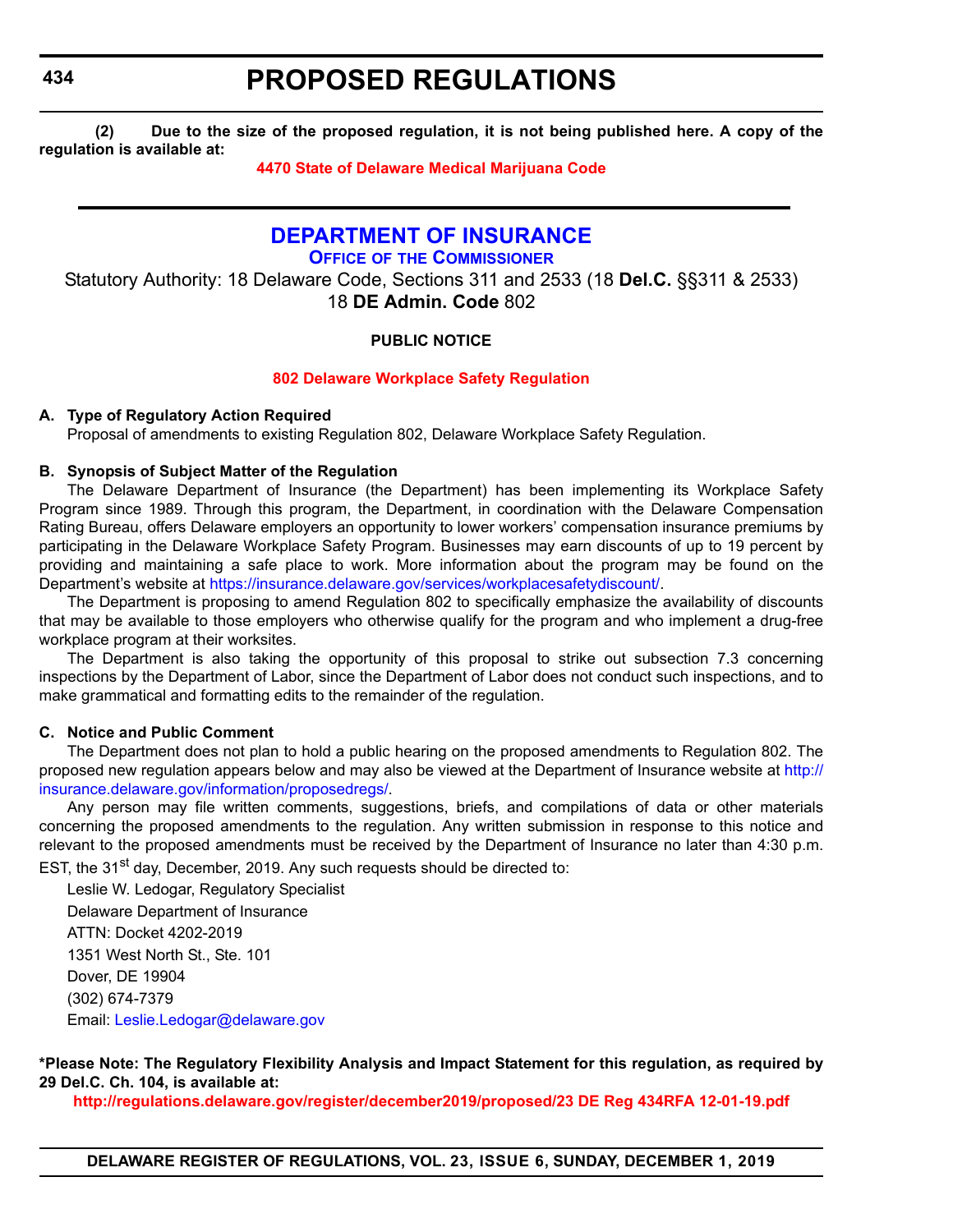#### **800 Workmen's Workers' Compensation**

#### **802 Delaware Workplace Safety Regulation**

#### **1.0 Authority**

This regulation is adopted and promulgated by the Insurance Commissioner pursuant to 18 **Del.C.** §311, §2533 §§311 and 2533 and promulgated under 29 **Del.C.** Ch.101.

#### **2.0 Purpose**

The purpose of this regulation is to:

- 2.1 Enhance the health and safety of workers in the State of Delaware. Delaware:
- 2.2 Provide lower insurance premiums for qualifying employers who currently pay \$3,161 or more of annual Delaware Workers' Compensation premiums. premiums; and
- 2.3 Establish both testing and inspection procedures to determine an employer's qualification for a premium credit under the Workplace Safety Program.

#### **3.0 Scope**

- 3.1 All employers who comply with the criteria set forth in this regulation are An employer is eligible for participation in the Workplace Safety Program if the employer complies with the criteria set forth in this regulation.
- 3.2 Only employers whose employees work at Delaware work sites will be are eligible for this program to participate in the workplace Safety Program; and
- 3.3 In the case of an employer who purchases a multi-state workers compensation insurance policy, and safety-credit earned by participation in the Workplace Safety Program applies to only that portion of the premium that covers Delaware premiums in multi-state policies workers.

#### **4.0 Eligibility and Premium Credit**

- 4.1 An employer is eligible for the Workplace Safety Program if insurance premium credit if:
	- 4.1.1 its The employer's annual workers compensation insurance premium is \$3,161 or more. Workplace Safety credit eligibility is more, based on the most current unit statistical card filing. The Delaware Compensation Rating Bureau will test each is charged with determining whether an employer meets this requirement by taking the most current unit statistical card payroll times current rates times current experience modification to determine the employer's premium size. size; and
	- 4.1.2 The employer submits a Workplace Safety Program Questionnaire to the Department of Insurance in which it provides details of the employer's Workplace Safety Program, including but not limited to:
		- Details concerning the employer's health and safety program, including the effectiveness of that program;
		- Details concerning the employer's employee training program, including data on its adequacy and effectiveness;
		- Details concerning the employer's efforts to identify and eliminate potential hazardous conditions; and
		- Workplace injury data for the three years immediately preceding the date on which the employer submits the Workplace Safety Program Questionnaire to the Department.

#### **5.0 Notice of Employer Eligibility**

Employers meeting the premium requirement eligibility requirements set forth in Section 4.0 of this regulation will be notified by the Delaware Department of Insurance seven months in advance of their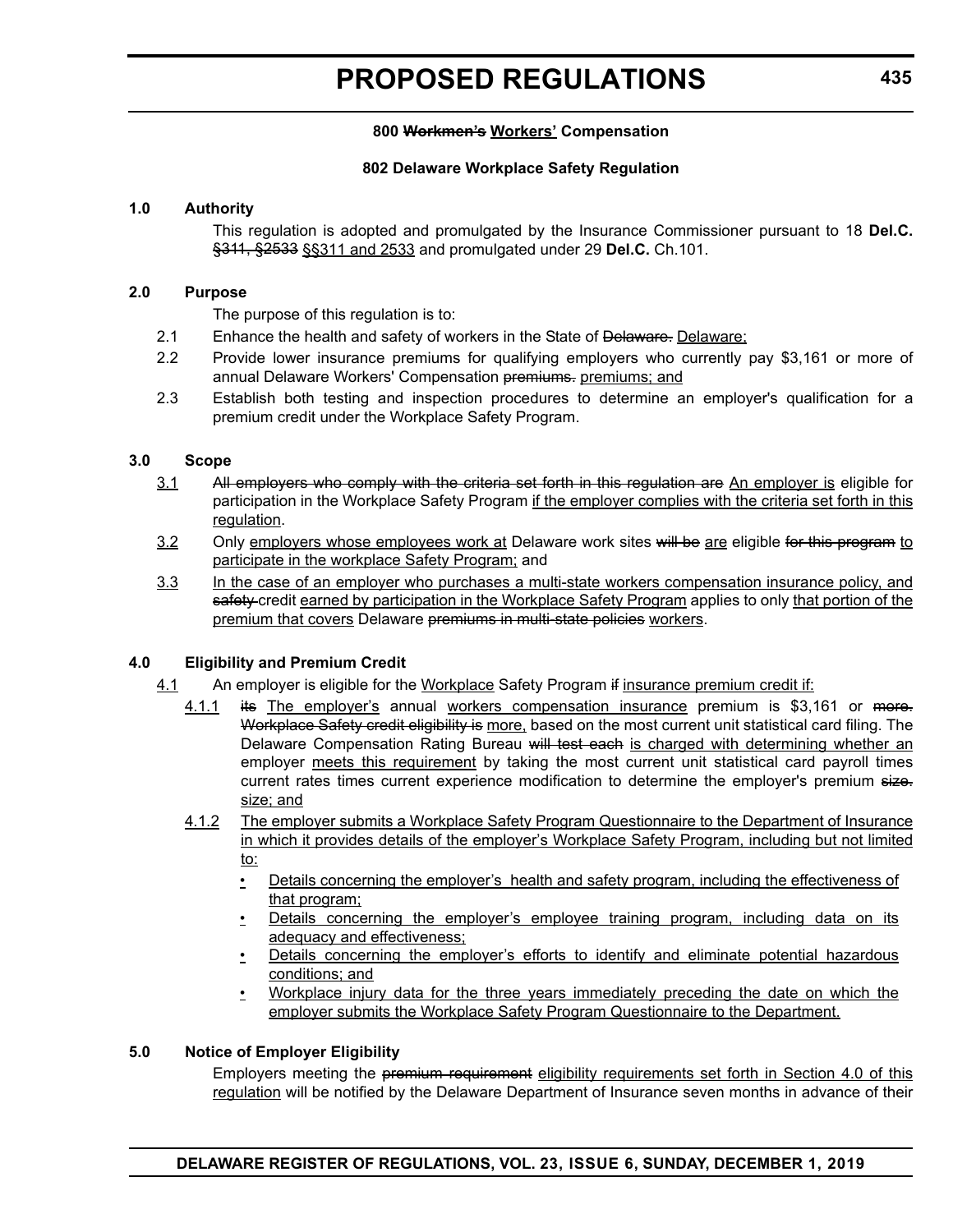policy renewal date. This notification will include(s) instructions for qualifying for a safe workplace credit.

#### **6.0 Eligibility Period**

The Department will notify the employer of eligibility, and inform the employer that he the employer must elect at least five (5) months in advance of the date of policy renewal to participate in the Workplace Safety Program. Failure to notify the Department within this time period of an intent to renew participation may preclude the employer's participation in the Workplace Safety Program for the next upcoming year. Election to participate shall commence by contacting the Delaware Department of Insurance.

#### **7.0 Inspections and Cost**

- 7.1 There are three options for Workplace Safety Inspections to be conducted. To obtain the Workplace Safety Program premium discount, all inspection procedures and inspection reports must be in compliance with the requirements and standards set forth by this regulation. In the event of multiple applications, only the first application received will be accepted. All inspections must include a thorough review of the following items, which are to be maintained by the employer and made available for the inspector to review:
	- Any workplace injuries that have occurred within the three years prior to the application.
	- The outcome of those injuries, including specific details of the injuries.
	- Confirmation of Modification Duty Availability Reports for all injuries, as applicable.
	- Any findings or fines relating to workplace safety resulting from the injuries.
	- A list of possible assignments for injured workers.
	- Any safety measures taken by the employer as a result of the injuries.
	- Any drug-free workplace program being implemented by an employer that includes but is not limited to the following components, as applicable:
		- A written policy regarding the use of drugs in the workplace that includes, at a minimum:
			- A statement of purpose concerning the protection of the employer's employees and guests;
			- A general statement concerning what conduct is prohibited;
			- A statement concerning the employer's intent to comply with applicable federal and Delaware statutes and regulations;
			- A description of the employer's drug testing policy, if any, including but not limited to pre-employment testing, reasonable suspicion testing, and post-incident testing;
			- A list of workplace-prohibited substances, which may include but is not limited to amphetamines, cannabinoids, cocaine, opiates, phencyclidine (PCP), and chemical derivatives;
			- Whether marijuana is a prohibited substance in the workplace;
			- A statement concerning the employer's policy that accounts for the use of prescription medications, including the employee's duty to notify any testing laboratory of such substances;
			- A statement concerning the employer's policy on employee consumption of alcohol on premises, including the types of employer functions at which alcohol consumption is permitted and whether an employee is permitted to use alcohol on premise outside of the employees normal working hours;
			- A listing of all employee drug testing procedures (if testing will occur), including but not limited to whether the employer uses an independent laboratory, whether testing includes (or is limited to) urine testing, the employee's right to refuse testing and the consequences for so doing, whether an employee will be compensated for time spent testing, whether the employer pays for the cost of the test;
			- A statement concerning the consequences that arise when an employee tests positive for drugs, both during a pre-employment drug screening and for current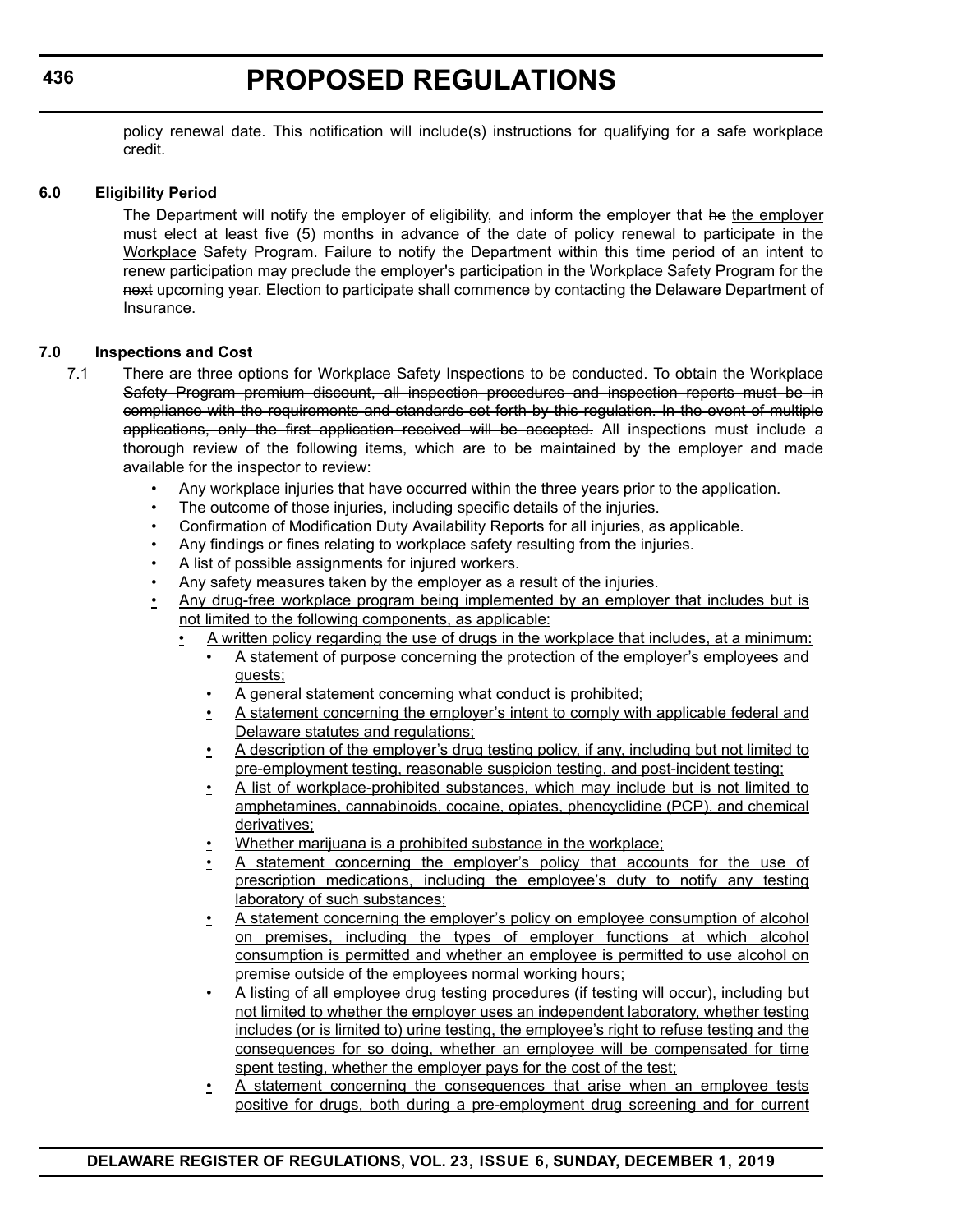employees, including whether the job applicant or current employee has a right to explain the positive drug test;

- A statement of confidentiality of information; and
- A method for ensuring and documenting that an applicant for employment and all current employees receive details of the employer's Drug-Free Program;
- A copy of the employer's Drug-Free Workplace Poster, certified by the government agency or vendor of the employer's choice;
- A description of the employer's Employee Assistance Program ("EAP") or proof of resources available to employees such as drug and alcohol counseling services, and a list of treatment centers; and
- A description of the employer's training program for both supervisors and employees that requires that the training must be completed within 30 days of start date as part of new employee orientation, and that describes how the employer documents that employers and supervisors have completed this training.

NOTE: A recommendation by the inspector based on the above information as to whether or not the employer should receive the workplace safety credit must also be included.

- 7.2 To obtain the Workplace Safety Program premium credit, all inspection procedures and inspection reports must comply with the requirements and standards set forth in this regulation. In the event of multiple applications, only the first application received will be accepted. Subsections 7.2.1 and 7.2.2 of this regulation set forth the two options according to which a Workplace Safety inspection may be conducted.
	- 7.1.17.2.1 All inspections made that are conducted by a representative from an independent safety expert company under contract to the Insurance Department will follow this procedure. shall be conducted as follows:
		- 7.2.1.1 The Insurance Department will notify the inspector of the employer's request. The inspector, in turn, will then contact the employer to set up the first of two inspections. A second unannounced inspection shall be made no later than the expiration date of the policy to which any workplace safety credit based on the inspection will apply to confirm the initial certifications of safety in the workplace. The Department of Insurance will notify the Bureau when an employer successfully completes each scheduled and/or nonscheduled inspection. Failure to pass a scheduled inspection will result in a denial of an employer's eligibility to participate in the Workplace Safety Program. However, the employer, after failing an inspection can request another inspection, after successful completion of which will make them eligible for participation in the Workplace Safety Program.
		- 7.1.27.2.1.2The cost of each inspection will be borne by the employer. The minimum charge for safety inspection is \$150 per location. Each work location must successfully pass both inspections before an employer is entitled to a premium credit under the program. Inspection fees for large and/or complex employers may be established by the Department of Insurance.
	- 7.27.2.2 Insurers issuing workers compensation insurance in Delaware may submit their own workplace safety inspection procedures for review by the Insurance Department. The Insurance Department shall permit the insurer's inspection to satisfy the inspection requirements of paragraph 7.1.1 subsection 7.2.1 of this regulation if the inspection procedures are at least as rigorous as those employed by the Insurance Department and its independent safety experts. An insurer's safety inspection procedures must be re-certified on a bi-annual basis to maintain status as an acceptable substitute.
- 7.3 If the annual workers compensation insurance premium is between \$3,161 and \$10,000 for an eligible employer, the employer may opt to undergo an inspection conducted by a qualified inspector from the Delaware Department of Labor at a cost determined by the Department of Labor but not to exceed the maximum fee as per the inspection charges maintained by the Insurance Department.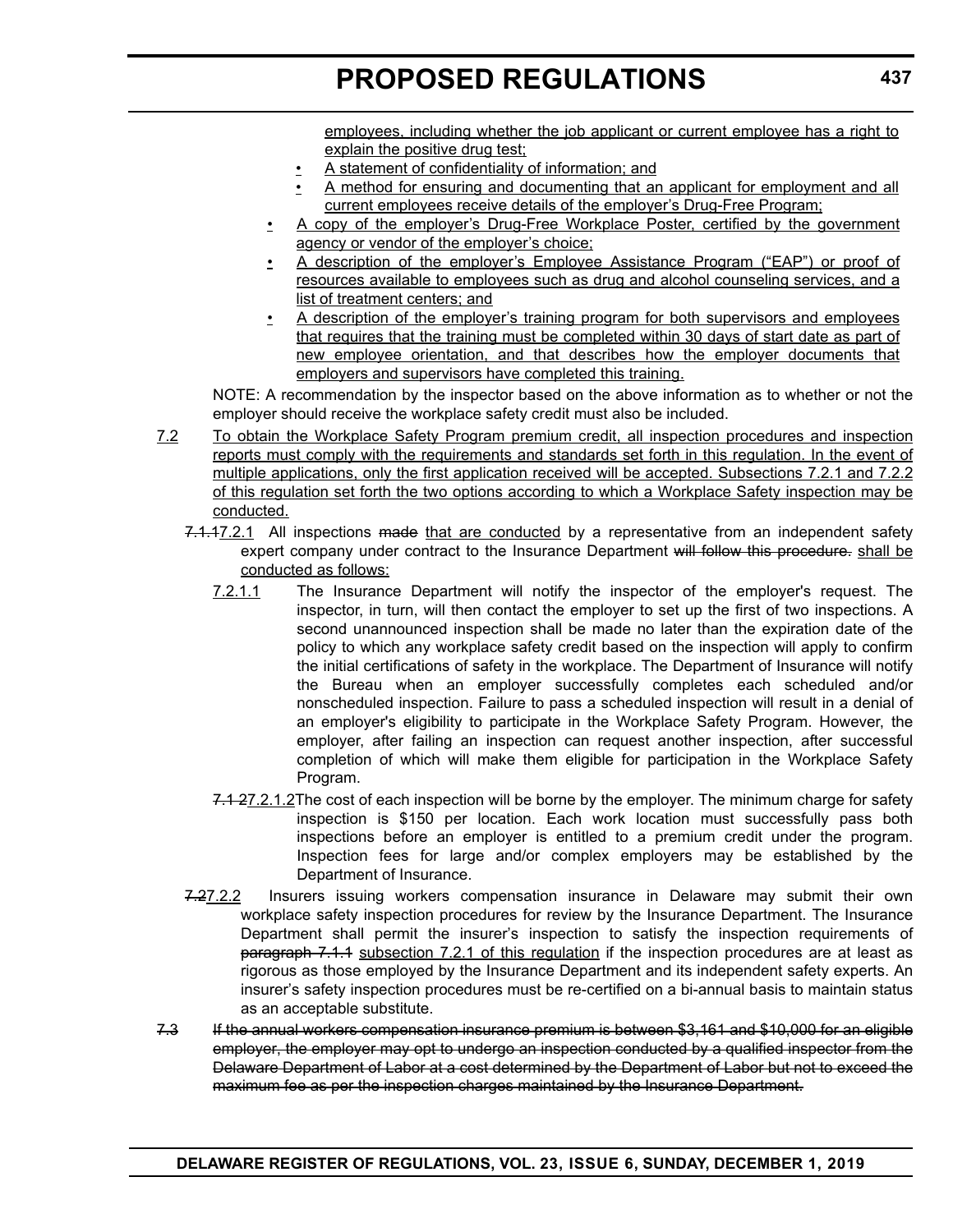#### <span id="page-31-0"></span>**8.0 Renewals and Eligibility**

- 8.1 An employer must annually apply for the Workplace Safety Program each year.
- 8.2 For each year after the initial qualification, the inspection requirement for the Workplace Safety Program insurance premium credit will consist of one unannounced inspection. The Department will maintain a list of inspection charges for inspections conducted pursuant to paragraph 7.1 subsection 7.2.1 of this regulation, which will be sent to interested parties upon request.

### **9.0 Premium Size Ranges and Corresponding Credits**

9.1 The Workplace Safety credits insurance premium credit will be granted calculated according to the following formula:

20% x [1.0000 - C]

where "C" is the credibility of the qualified employer in the uniform Experience Rating Plan for the policy period expiring immediately prior to the application of the Safety credit. If the qualified employer was not experience-rated in the policy period expiring immediately prior to the application of the Safety credit, "C" will be set at 0.050 Safety credit packages will be rounded to the nearest whole percent.

9.2 If the inspector confirms that an employer maintains a drug-free workplace program that meets the criteria set forth in subsection 7.1 of this regulation, the carrier may offer an additional discount in accordance with rate filings submitted to and approved by the Department.

### **10.0 Effect upon Mutual Rates and Schedule Rating Credits**

- 10.1 Workers' Compensation manual rates shall be adjusted because of implementation of this program. A Delaware Workplace Safety Program Factor shall be included in loss costs and residual market rates. This factor may offset credits given to qualified employers, so that the Workplace Safety Program will neither increase nor decrease premiums for eligible employers in the aggregate.
- 10.2 Schedule rating plan credits given to policyholders for "competitive" reasons cannot be withdrawn. Schedule credits given for safety reasons may be reduced to offset the Workplace Safety Program premium credit.
- 10.3 A Merit Rating Plan shall be implemented which will provide incentives for employers paying less than \$3,161 of annual Delaware Workers' Compensation premiums to maintain safe workplaces.

### **11.0 Effective Date**

This Regulation shall become became effective on November 11, 2013. The 2019 amendments to this regulation shall become effective 10 days after being published as a final regulation.

# **[DEPARTMENT OF NATURAL RESOURCES AND ENVIRONMENTAL](https://dnrec.alpha.delaware.gov/)  CONTROL**

# **DIVISION [OF AIR QUALITY](https://dnrec.alpha.delaware.gov/air/ )**

Statutory Authority: 7 Delaware Code, Section 6010(a) and (c) (7 **Del.C.** §6010(a) & (c)) 7 **DE Admin. Code** 1124

#### **REGISTER NOTICE SAN #2018-07**

### **[1124 Control of Volatile Organic Compound Emissions](#page-3-0)**

### **1. TITLE OF THE REGULATIONS:**

7 **DE Admin. Code** 1124 Section 26 "Gasoline Dispensing Facility Stage I Vapor Recovery" and Section 36 "Vapor Emission Control at Gasoline Dispensing Facilities."

**2. BRIEF SYNOPSIS OF THE SUBJECT, SUBSTANCE AND ISSUES:**

**DELAWARE REGISTER OF REGULATIONS, VOL. 23, ISSUE 6, SUNDAY, DECEMBER 1, 2019**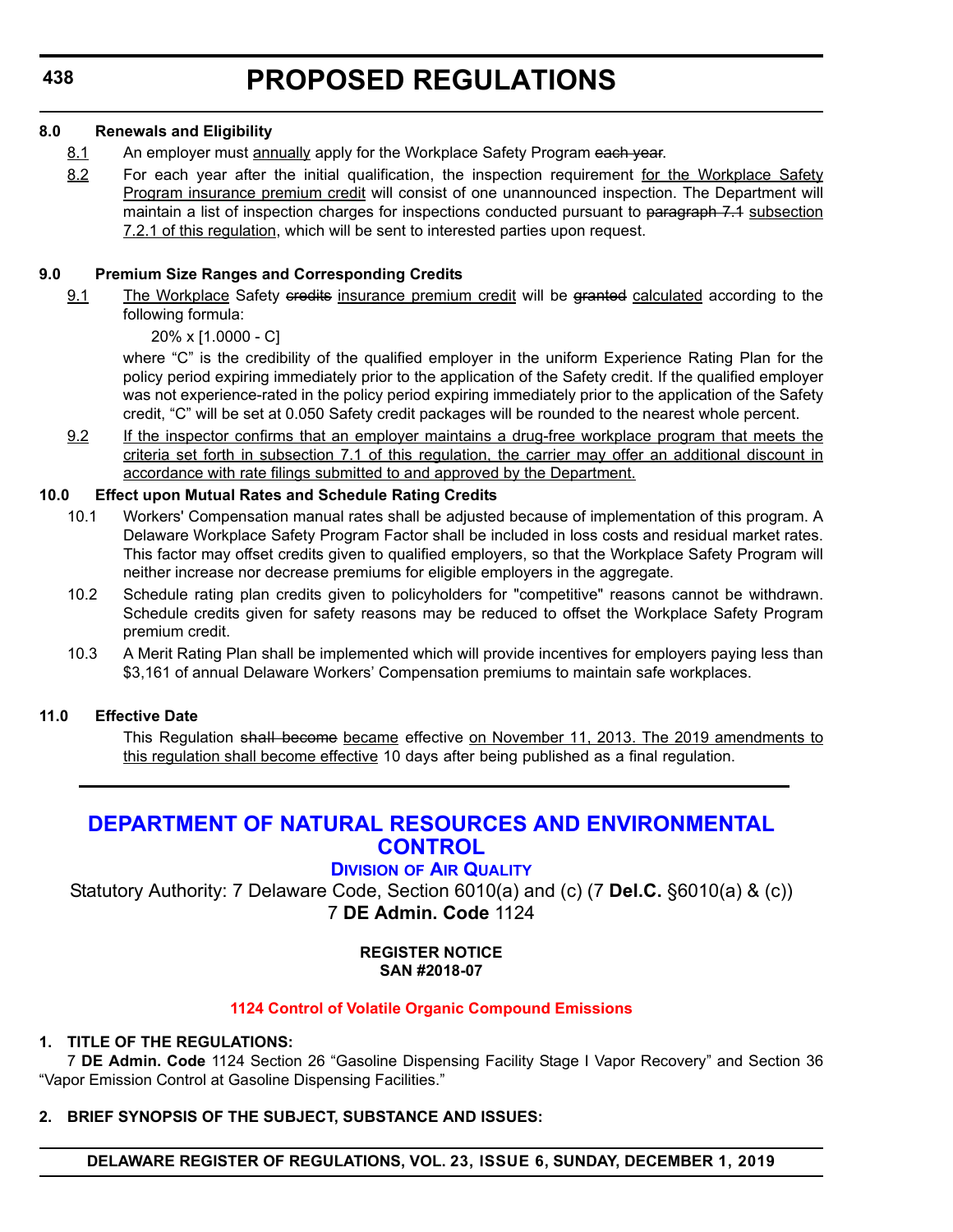Since the early 1990s, Delaware's ambient air quality has been in nonattainment for the health based air quality standard for the pollutant ground-level ozone. Because gasoline vapors contain volatile organic compounds (VOC) and contribute to the formation of ground-level ozone, Delaware implemented, in 1993, 7 **DE Admin. Code** 1124 Section 26 and Section 36. Sections 26 and 36 contain requirements to control gasoline vapor emissions from gasoline tanks and motor vehicles at any gasoline dispensing facility (GDF) with a monthly throughput greater than 10,000 gallons (Stage I and Stage II vapor recovery). In addition, since 1998, automobile manufacturers have been required by the federal Clean Air Act (CAA) to install on-board refueling vapor recovery (ORVR) systems on new vehicles.

The ORVR system is effective for controlling gasoline vapor emissions from refueling the ORVR equipped vehicles. However, when Stage II vapor recovery equipped GDF's are refueling ORVR equipped vehicles, fresh air is ingested into the GDF gasoline storage tanks, which leads to vapor growth in the gasoline storage tanks and vapor emissions from those tanks through leaks and pressure relief valves. The CAA allows Delaware to phase-out Stage II vapor recovery requirements, provided overall emissions do not increase.

The Division of Air Quality (DAQ) of the Department of Natural Resources and Environmental Control (DNREC, or the Department) is proposing amendments to Section 26 and Section 36 to require (1) any new GDF to install a Stage I Enhanced Vapor Recovery (EVR) system, instead of a Stage II vapor recovery system, at construction, and (2) any existing GDF to decommission its Stage II vapor recovery system by December 31, 2021 and to install a Stage I EVR system by December 31, 2025. The proposed amendments will also require a regulated GDF to monitor vapor-tight status of its gasoline storage tanks by performing annual pressure decay tests or by installing a continuous pressure monitoring (CPM) system.

DAQ is also proposing to submit to EPA a revision to Delaware State Implementation Plan (SIP), entitled "Decommissioning Stage II Vapor Recovery Systems and Requiring Stage I Enhanced Vapor Recovery Systems at Gasoline Dispensing Facilities." The objectives of the proposed SIP revision are to (1) analyze the regulatory impacts of the above regulation amendments on Delaware's emissions of volatile organic compounds (VOC), and (2) demonstrate that the above regulatory amendments meet the anti-backsliding requirements of the CAA Sections 182(b)(2) and 110(l).

- **3. POSSIBLE TERMS OF THE AGENCY ACTION:** None.
- **4. STATUTORY BASIS OR LEGAL AUTHORITY TO ACT:**

7 **Del.C.** Ch. 60, Sections 6010(a) and 6010(c).

**5. OTHER REGULATIONS THAT MAY BE AFFECTED BY THE PROPOSAL:** None.

### **6. NOTICE OF PUBLIC COMMENT:**

A public hearing will be held on January 8, 2020, beginning at 6:00 pm, in DNREC Auditorium, 89 Kings Highway, Dover, DE 19901. Persons wishing to comment on the proposed amendments may do so either orally or in written form at the public hearing on January 8, 2020. In lieu of attending the public hearing, written comment may be submitted to the Hearing Officer via the online comment form at [https://dnrec.alpha.delaware.gov/public](https://dnrec.alpha.delaware.gov/public-hearings/comment-form/)[hearings/comment-form/](https://dnrec.alpha.delaware.gov/public-hearings/comment-form/), via email to **DNRECHearingComments@delaware.gov**, or via USPS to the below address. The Department will accept public comment through the close of business on Thursday, January 23, 2020.

Theresa Newman, Hearing Officer DNREC – Office of the Secretary 89 Kings Highway, Dover, DE 19901

#### **7. PREPARED BY:**

Frank F. Gao, Ph.D., P.E. Division of Air Quality-DNREC 715 Grantham Lane, New Castle, DE 19720 Phone: (302)739-9402; email: [Frank.Gao@delaware.gov](mailto:Frank.Gao@delaware.gov)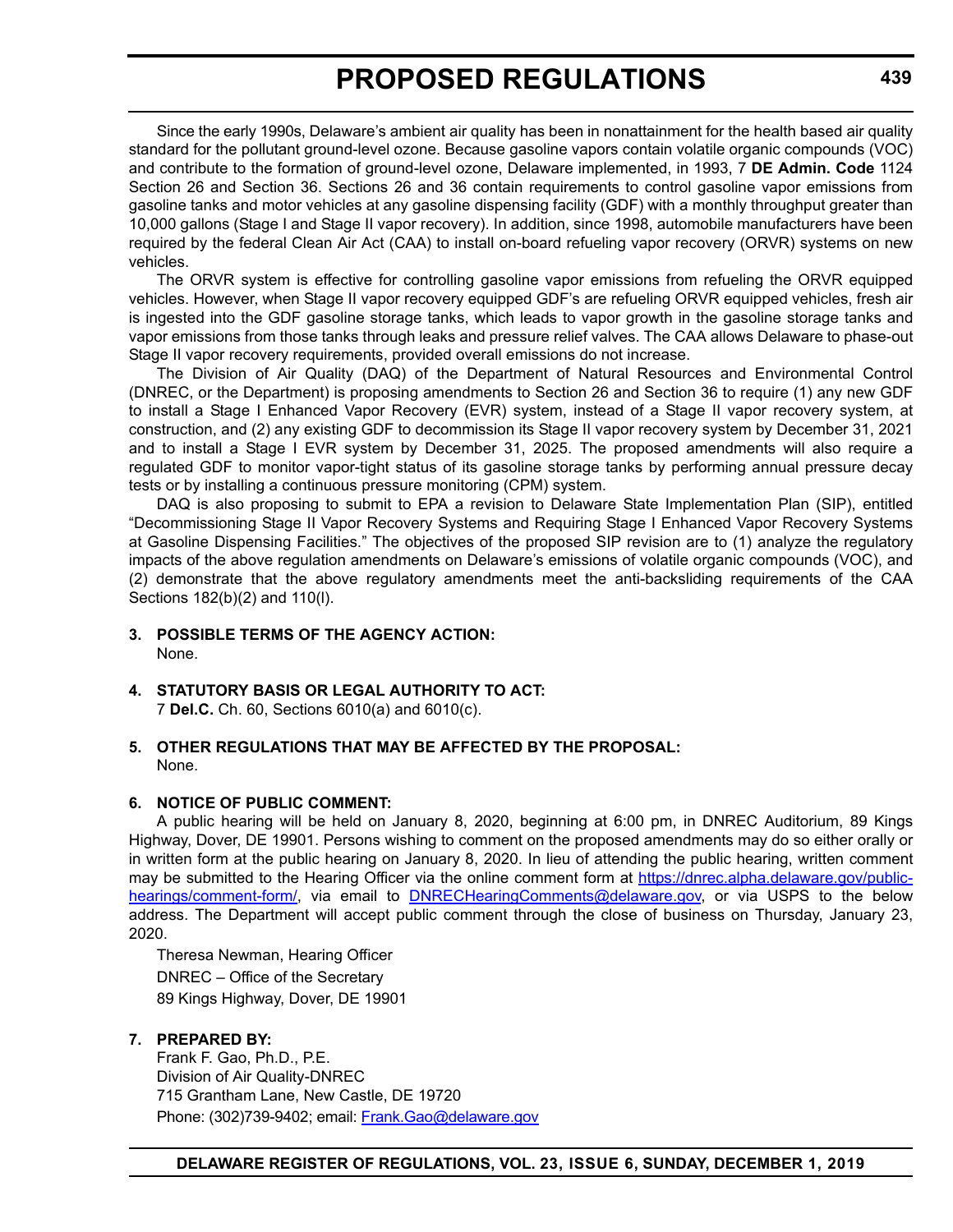<span id="page-33-0"></span>**440**

# **PROPOSED REGULATIONS**

**\*Please Note:** 

**(1) The Regulatory Flexibility Analysis and Impact Statement for this regulation, as required by 29 Del.C. Ch. 104, is available at:**

**<http://regulations.delaware.gov/register/december2019/proposed/23 DE Reg 438RFA 12-01-19.pdf>**

**(2) Due to the size of the proposed regulation, it is not being published here. A copy of the regulation is available at:**

**[1124 Control of Volatile Organic Compound Emissions](http://regulations.delaware.gov/register/december2019/proposed/23 DE Reg 438 12-01-19.htm)**

### **[DEPARTMENT OF SAFETY AND HOMELAND SECURITY](https://dshs.delaware.gov/) DIVISION [OF STATE POLICE](https://dsp.delaware.gov/)**

**1300 BOARD OF EXAMINERS [OF PRIVATE INVESTIGATORS & PRIVATE SECURITY AGENCIES](https://dsp.delaware.gov/professional-licensing/)**

Statutory Authority: 24 Delaware Code, Section 1305 (24 **Del.C.** §1305) 24 **DE Admin. Code** 1300

### **PUBLIC NOTICE**

#### **[1300 Board of Examiners of Private Investigators & Private Security Agencies](#page-3-0)**

Notice is hereby given that the Board of Examiners of Private Investigators and Private Security Agencies, in accordance with 24 **Del.C.** Ch. 13 proposes to amend the following adopted rules in 24 **DE Admin. Code** 1300 Board of Examiners of Private Investigators and Private Security Agencies: Rule 1.0 Firearms, and Rule 4.0 Training Requirements. If you wish to view the complete Rule, contact Ms. Ashley N. Bauguess at (302) 672-5337. Any persons wishing to present views may submit them in writing, by January 2, 2020, to Delaware State Police, Professional Licensing Section, P. O. Box 430, Dover, DE 19903. The Board will hold its quarterly meeting Monday, January 27, 2020, 10:00am, at the Tatnall Building, 150 Martin Luther King, Jr. Boulevard South, Room 112, Dover, DE.

#### **\*Please Note: The Regulatory Flexibility Analysis and Impact Statement for this regulation, as required by 29 Del.C. Ch. 104, is available at:**

**<http://regulations.delaware.gov/register/december2019/proposed/23 DE Reg 440RFA 12-01-19.pdf>**

### **1300 Board of Examiners of Private Investigators & Private Security Agencies**

#### **1.0 Firearm's Policy**

#### *(Break in Continuity Within Section)*

- 1.10 Private investigative, private security, and armored car agencies shall be held responsible for monitoring all firearm certification or recertification for their employees for compliance with promulgated rules and regulations.
- 4.101.11 All firearms licenses, armed security guard and armed armored car guard, are valid for a period of one year. vear, subject to proof of compliance of Section 1.0 by submission of shoot certification or recertification forms to the Professional Licensing Section, by January 15<sup>th</sup> of each year, for the previous calendar year. Private investigative, private security, and armored car agencies must provide the Professional Licensing Section with documentation that employees are compliant with firearm certification and recertification requirements of Section 1.0 by January 15<sup>th</sup> of each year for the previous calendar year.
- 4.411.12 If an individual requests to carry a different approved weapon, while in the performance of their duties as an armed security guard or armed armored car guard, other than the one on file with the Professional Licensing Section, he/she must have approval from the Director of Professional Licensing

#### **DELAWARE REGISTER OF REGULATIONS, VOL. 23, ISSUE 6, SUNDAY, DECEMBER 1, 2019**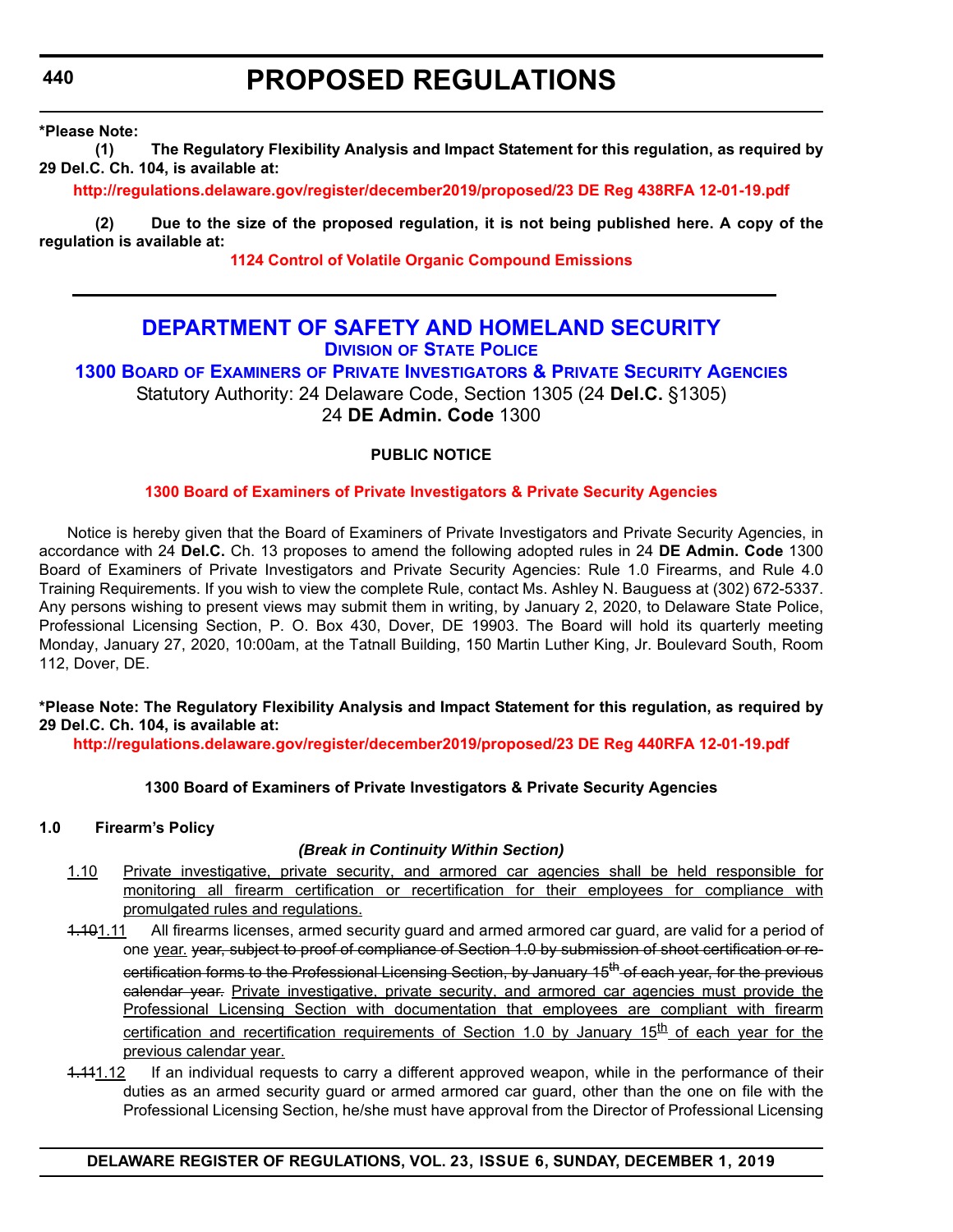after submitting certification of a day and low light qualification with the new weapon providing documentation by their respective agency demonstrating that they successfully passed a day and lowlight qualification shoot with their new weapon. Upon approval, the individual can begin to carry the new weapon and the prior qualification of a different weapon will become void. Another day shoot with the new weapon must take place after 90 days, during the same calendar year. Individuals will only be authorized to carry the weapon they last qualified with and provided the shoot certifications proof of qualification to the Professional Licensing Section.

- 1.11.11.12.1 An individual may not change weapons after September 30th, of the current calendar year, without prior approval of the Director of Professional Licensing, after submitting a request to the Professional Licensing Section. If approval is granted, the individual must be certified and submit certification of a day and low light qualification their agency must provide documentation demonstrating that the successfully passed a day and low light qualification shoot with their new weapon to the Professional Licensing Section prior to carrying the weapon.
- 1.121.13 Firearms Instructors providing instruction under Section 1.0;
	- 1.12.11.13.1 Firearms instructors must be certified by the National Rifle Association as a Law Enforcement Instructor or through a law enforcement training and standards commission (i.e. C.O.P.T.). Certification by another professional firearms training institution as a "certified law enforcement firearms Instructor" must be approved by the Board. Instructors approved by the Board through another professional firearms training institution will have reciprocity approval with any other Board under Department of Safety and Homeland Security, Division of State Police, Professional Licensing Section.
	- 1.12.21.13.2 Firearms instructors are restricted to teaching and qualifying individuals according to the type of firearm matching their certification. (For example, a certified handgun instructor may only instruct and qualify individuals with the handgun.)
	- 1.12.31.13.3 All firearms instructors must be approved by the Professional Licensing Section before they are authorized to instruct or qualify licensed individuals.

#### *(Break in Continuity of Sections)*

#### **4.0 Training Requirements**

#### *(Break in Continuity Within Section)*

- 4.2 Certified instructors must be employed by a Board approved training facility or a Class B or C agency providing the training. All instructors' certifications will be pursuant to subsection 4.2.1.
	- 4.2.1 Instructors for the training program must be certified by a Board approved training facility by completing an Instructor Certification Course. This course will be developed by an approved training/testing facility with collaboration from the Professional Licensing Section, and approved by the Board. An instructors test shall be mandatory with a passing grade of 75%. If this test is failed, the instructor shall re-take the course and the test until receiving a passing grade before being certified. Instructors who were approved by rules set by previous versions of this Section would remain eligible to instruct as long as they do so pursuant to this Section retake the Instructor Certification Course administered by the Board approved facility by January 1, 2021.
	- 4.2.2 Updates to the training curriculum, approved by the Board, will be sent out to the certified instructors and shall be implemented into the course of instructions. The Board approved training facility shall be responsible for notifications of the updates. In order to remain certified, instructors must take a refresher course offered by a Board approved training facility every five years or sooner as the Board may require. The refresher course will contain updates to the training curriculum and testing materials previously approved by the board.

#### **\*Please Note: As the rest of the sections were not amended, they are not being published. A copy of the regulation is available at:**

**[1300 Board of Examiners of Private Investigators & Private Security Agencies](http://regulations.delaware.gov/register/december2019/proposed/23 DE Reg 440 12-01-19.htm)**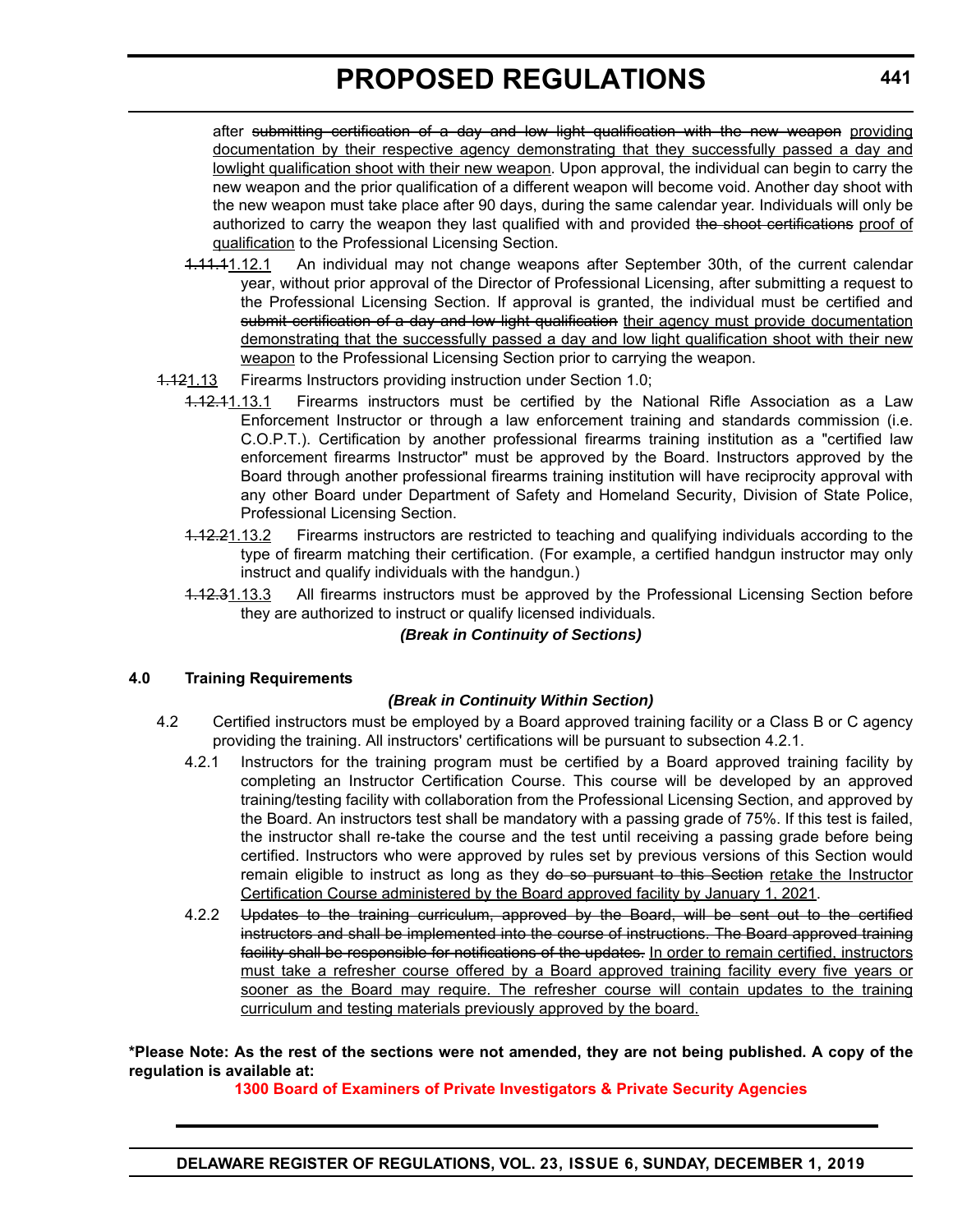# <span id="page-35-0"></span>**[DEPARTMENT OF STATE](https://sos.delaware.gov/) DIVISION [OF PROFESSIONAL REGULATION](https://dpr.delaware.gov/) [2900 REAL ESTATE COMMISSION](https://dpr.delaware.gov/boards/realestate/ )** Statutory Authority: 24 Delaware Code, Section 2906(a)(1) (24 **Del.C.** §2906(a)(1)) 24 **DE Admin. Code** 2900

#### **PUBLIC NOTICE**

#### **[2900 Real Estate Commission](#page-3-0)**

Pursuant to 24 **Del.C.** §2906(a)(1), the Delaware Real Estate Commission has proposed revisions to its rules and regulations.

A public hearing will be held on January 9, 2020 at 9:00 a.m. in the second floor conference room A of the Cannon Building, 861 Silver Lake Boulevard, Dover, Delaware, where members of the public can offer comments. Anyone wishing to receive a copy of the proposed rules and regulations may obtain a copy from the Delaware Real Estate Commission, 861 Silver Lake Boulevard, Dover, Delaware 19904. Persons wishing to submit written comments may forward these to Danielle Cross, administrative specialist for the Commission, at the above address or at [danielle.cross@delaware.gov.](mailto:danielle.cross@delaware.gov) Pursuant to 29 **Del.C.** §10118(a), the final date to receive written comments will be **January 24, 2020**, which is 15 days following the public hearing. The Commission will deliberate on all of the public comments at its next regularly scheduled meeting.

The Commission's proposed regulations include a new subsection 8.5 which sets forth requirements for real estate "teams". New subsection 9.0 addresses the scope of permissible activities under the property management licensure exemption. Revisions to the new Section 12.0, Renewal of Licenses, shorten the late renewal period from 60 to 30 days and clarify that the late renewal period is not an extension of the deadline to complete continuing education. Requirements for licensure reinstatement are amended. As set forth in the new subsection 14.13, new licensees will be required to complete twelve hours of education designed to assist individuals new to the real estate profession. Those twelve hours must be completed within 90 days after the date of initial licensure and will not count towards the continuing education required for license renewal. New licensees will also be required to complete the continuing education applicable to all licensees pursuant to the pro-ration schedule. Finally, as set forth in the new subsection 14.6.7, a minimum fine of \$250 will be imposed for a finding of unjustified noncompliance with continuing education requirements, and a minimum fine of \$1,000 will be imposed for a second finding of unjustified noncompliance.

#### **\*Please Note:**

**(1) The Regulatory Flexibility Analysis and Impact Statement for this regulation, as required by 29 Del.C. Ch. 104, is available at:**

**<http://regulations.delaware.gov/register/december2019/proposed/23 DE Reg 442RFA 12-01-19.pdf>**

**(2) Due to the size of the proposed regulation, it is not being published here. A copy of the regulation is available at:**

**[2900 Real Estate Commission](http://regulations.delaware.gov/register/december2019/proposed/23 DE Reg 442 12-01-19.htm)**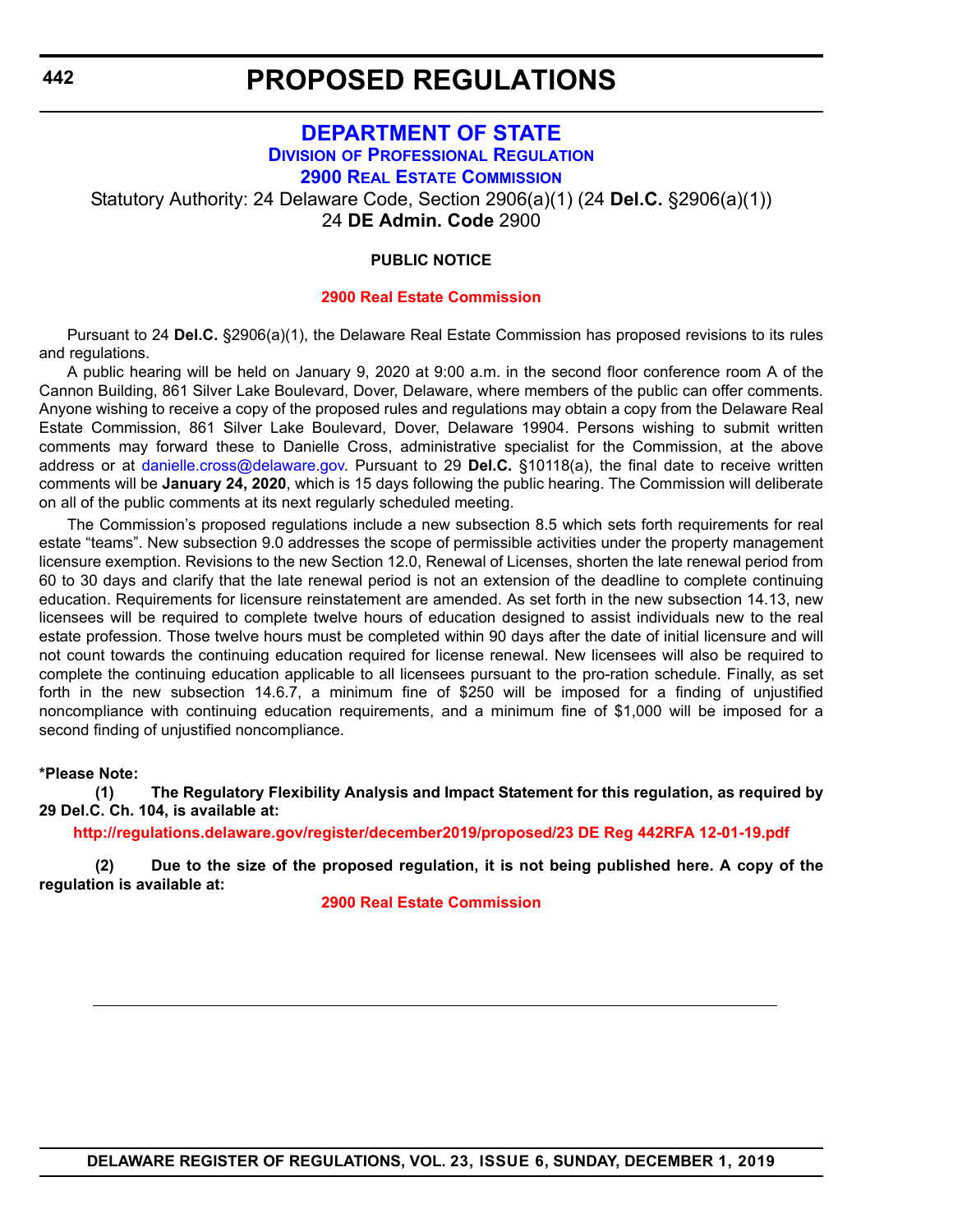## **PROPOSED REGULATIONS**

## **DIVISION [OF PROFESSIONAL REGULATION](https://dpr.delaware.gov/) [2925 REAL ESTATE COMMISSION EDUCATION COMMITTEE](https://dpr.delaware.gov/boards/realestate/committee_members/)** Statutory Authority: 24 Delaware Code, Section 2906(a)(1) (24 **Del.C.** §2906(a)(1)) 24 **DE Admin. Code** 2925

## **PUBLIC NOTICE**

## **[2925 Real Estate Commission Education Committee](#page-3-0)**

Pursuant to 24 **Del.C.** §2906(a)(1), the Delaware Real Estate Commission has proposed revisions to the Real Estate Commission Education Guidelines (the "Guidelines").

A public hearing will be held on January 9, 2020 at 9:00 a.m. in the second floor conference room A of the Cannon Building, 861 Silver Lake Boulevard, Dover, Delaware, where members of the public can offer comments. Anyone wishing to receive a copy of the proposed rules and regulations may obtain a copy from the Delaware Real Estate Commission, 861 Silver Lake Boulevard, Dover, Delaware 19904. Persons wishing to submit written comments may forward these to Danielle Cross, administrative specialist for the Commission, at the above address or at [danielle.cross@delaware.gov.](mailto:danielle.cross@delaware.gov) Pursuant to 29 **Del.C.** §10118(a), the final date to receive written comments will be **January 24, 2020**, which is 15 days following the public hearing. The Commission will deliberate on all of the public comments at its next regularly scheduled meeting.

The Commission has proposed revisions to the Guidelines to provide that instructor and course application denials are subject to a written request for reconsideration. Instructor qualifications for pre-licensing, broker and continuing education courses have been revised to ensure instructor competence and experience. Pursuant to proposed amendments, continuing education programs must be a minimum of three hours and must be delivered in three hour increments. The proposed revisions emphasize that course sponsors and providers are responsible for the qualifications and conduct of course instructors and clarify that prelicensing school instructors may not use class time for recruiting purposes. Finally, the proposed changes require a prelicensing school to provide prospective students with notice that a criminal history may impact or pose a bar to licensure.

#### **\*Please Note:**

**(1) The Regulatory Flexibility Analysis and Impact Statement for this regulation, as required by 29 Del.C. Ch. 104, is available at:**

**<http://regulations.delaware.gov/register/december2019/proposed/23 DE Reg 443RFA 12-01-19.pdf>**

**(2) Due to the size of the proposed regulation, it is not being published here. A copy of the regulation is available at:**

**[2925 Real Estate Commission Education Committee](http://regulations.delaware.gov/register/december2019/proposed/23 DE Reg 443 12-01-19.htm)**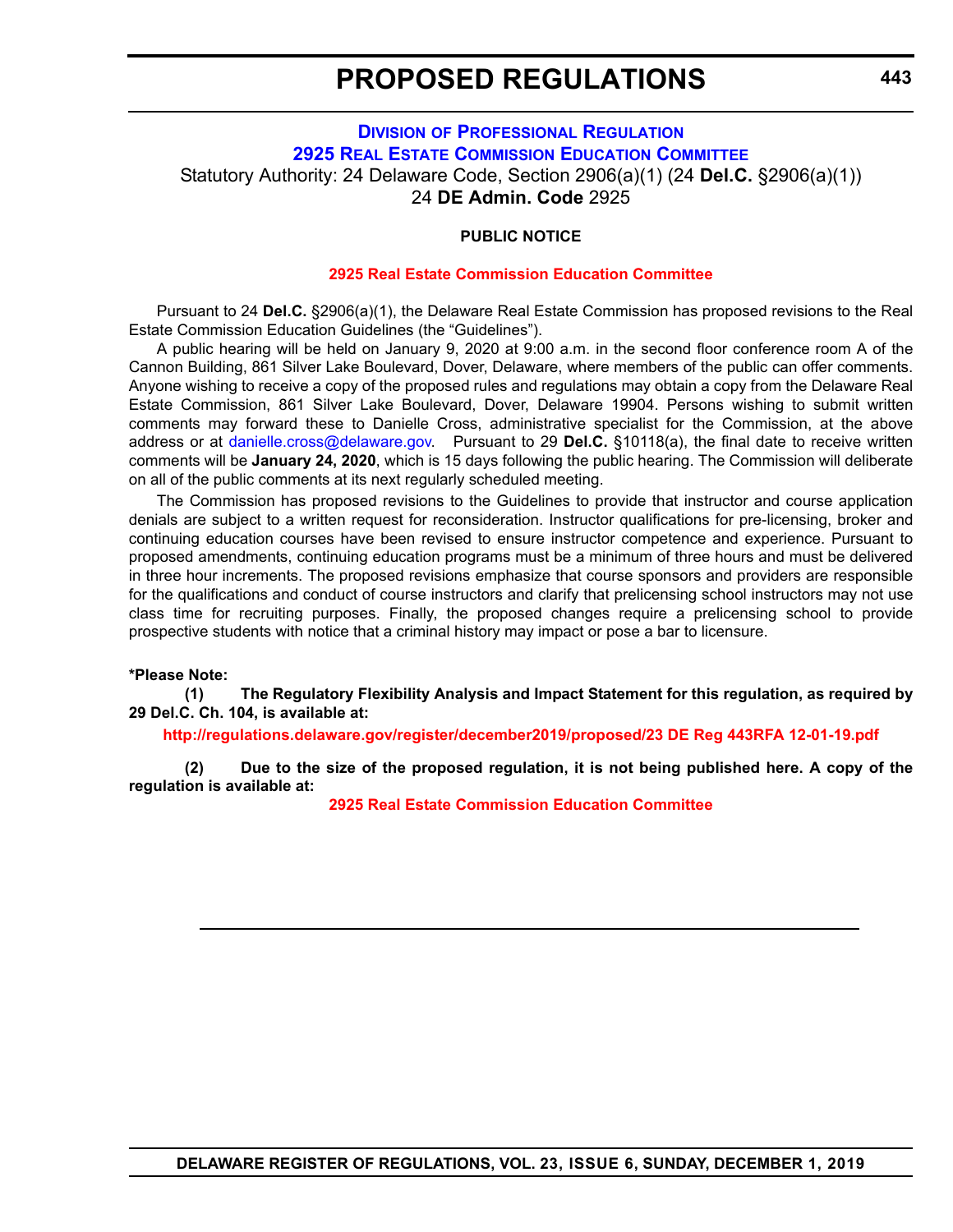## **PROPOSED REGULATIONS**

## **[PUBLIC SERVICE COMMISSION](https://depsc.delaware.gov/)**

Statutory Authority: 26 Delaware Code, Section 209(a) (26 **Del.C.** §209(a)) 26 **DE Admin. Code** 3007

## **PUBLIC NOTICE**

### **[3007 Electric Service Reliability and Quality Standards](#page-3-0)**

| | | | | | |

IN THE MATTER OF THE PETITION OF THE PUBLIC SERVICE COMMISSION STAFF AND DELAWARE DIVISION OF THE PUBLIC ADVOCATE TO ESTABLISH A REGULATION FOR DISTRIBUTION SYSTEM INVESTMENT PLANS FOR DELAWARE ELECTRIC AND NATURAL GAS UTILITIES (Filed July 2, 2018)

PSC DOCKET NO. 18-0935

### **ORDER NO. 9485**

AND NOW, this 22<sup>nd</sup> day of October 2019, the Delaware Public Service Commission ("Commission") hereby finds and orders as follows:

**WHEREAS**, on June 14, 2018, Senate Substitute No. 1 for Senate Bill 80, establishing a Distribution System Improvement Charge ("DSIC") for electric and natural gas distribution utilities, was signed into law by Governor John Carney; and

**WHEREAS**, on April 24, 2018, Commission Staff ("Staff"), the Delaware Division of the Public Advocate ("DPA") and Delmarva Power & Light Company ("Delmarva") entered into a Memorandum of Understanding ("MOU") with respect to Senate Bill 80 providing that:

Delmarva Power, the Public Advocate and Commission Staff agree to work together to develop a proposal to submit to the Commission concerning enhanced distribution planning. Delmarva, DPA and Staff will work in good faith to provide recommendations and to submit any proposals for review and approval to the Commission by September 1, 2019; and

**WHEREAS**, on May 1, 2018, Chesapeake Utilities Corporation ("Chesapeake") agreed to "participate in the meetings between Delmarva Power, Staff, and the DPA in a good faith effort to recommend to the Commission some form of distribution planning for Chesapeake that will be tied to DSIC applications;" and

**WHEREAS**, on July 2, 2018, Staff and the DPA filed a joint petition requesting the Commission to open a docket to examine electric and natural gas utilities' distribution infrastructure spending and establish regulations for distribution system planning to apply to all electric, natural gas, and Class A water utilities; and

**WHEREAS**, by Order No. 9242 dated July 10, 2018, the Commission opened this docket to "facilitate working group meetings" for Delmarva, Staff, the DPA and "interested stakeholders to provide recommendations and to submit any proposals for review and approval to the Commission by September 1, 2019;<sup>"1</sup> and

**WHEREAS,** Delmarva, Chesapeake, Staff and the DPA met frequently as required by Order No. 9242 and the MOU; and

**WHEREAS**, on August 3, 2019, the DPA filed an unopposed motion with the Commission to extend the deadlines set forth in Order No. 9242, stating that Delmarva, the DPA and Staff had met several times since July 10, 2018 to discuss Delmarva's electric system distribution planning and to prepare proposed regulations regarding electric system distribution planning, and that although they had made significant progress in preparing proposed electric system distribution planning regulations for the Commission's review and approval, due to unforeseen events they would be unable to complete that process before the September 1, 2019 deadline; and

**WHEREAS**, the DPA further stated that during the working groups it became apparent that electric system distribution planning regulations would be more complicated than natural gas distribution system planning

<sup>1.</sup> The Commission did not require the Class A water utilities to participate in the working group meetings for purposes of drafting distribution planning regulations.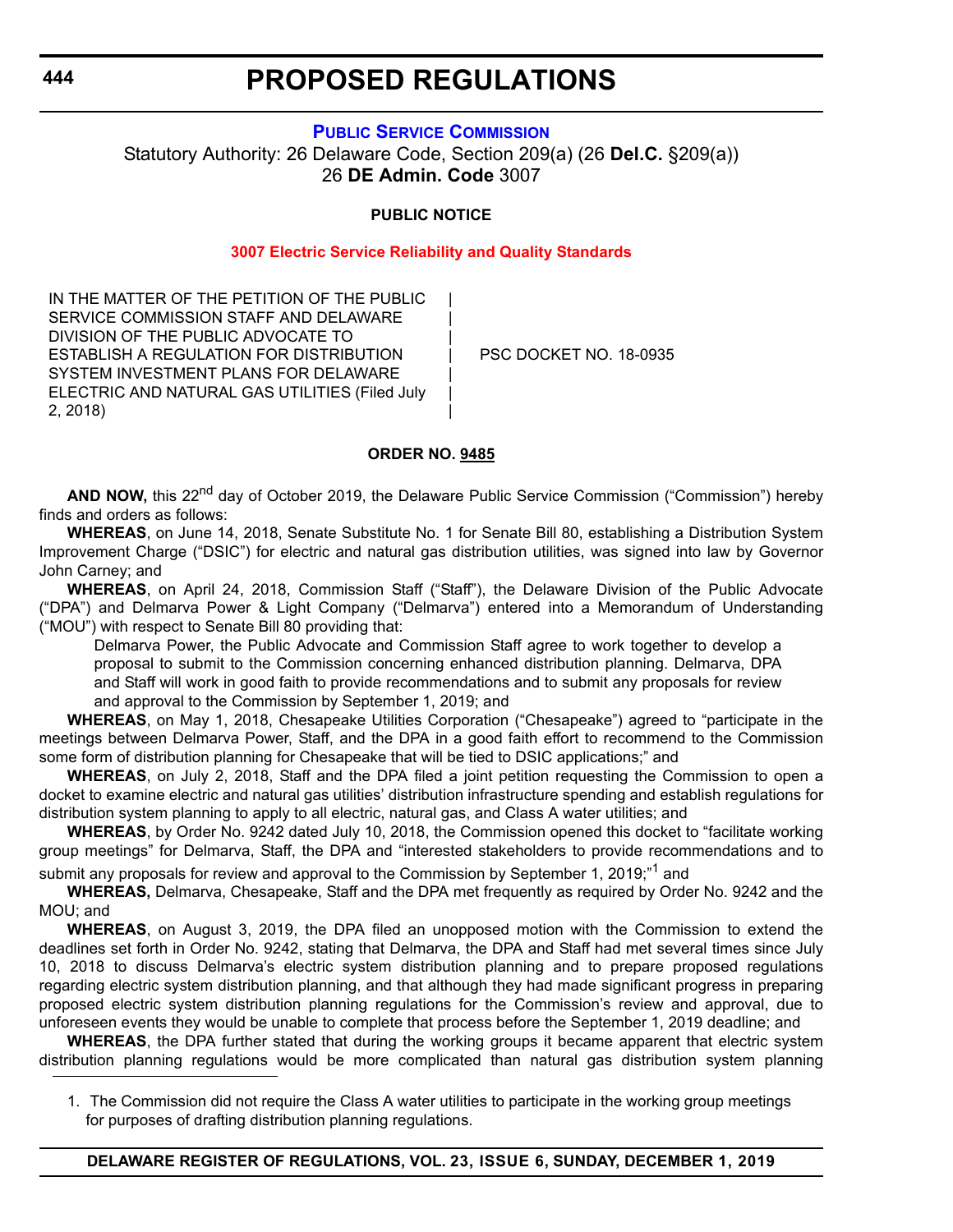regulations, and so the stakeholders focused their energy on the electric regulations; and

**WHEREAS**, the DPA requested the Commission to extend the deadline for submitting proposed electric system distribution planning regulations to the Commission to October 22, 2019, and to extend the deadline for submitting proposed natural gas distribution system planning regulations to the Commission's second meeting in January 2020; and

**WHEREAS**, the Commission granted the DPA's motion in Order No. 9444 dated August 20, 2019; and

**WHEREAS**, Staff filed proposed electric system distribution planning regulations with the Commission on October 15, 2019, stating that the proposed regulations represented the consensus agreement of Delmarva, Staff, and the DPA, and requesting the Commission to enter an order approving them for publication and comment, pursuant to chapter 101 of the Administrative Procedures Act, 29 **Del.C.** §§10111-10119, with the Delaware Registrar of Regulations in its December 2019 *Register*; and

**WHEREAS**, the Commission has reviewed the proposed electric system distribution planning regulations that Delmarva, Staff and the DPA have jointly submitted;

## **NOW, THEREFORE, BY THE AFFIRMATIVE VOTE OF NO FEWER THAN THREE COMMISSIONERS, IT IS HEREBY ORDERED:**

1. That pursuant to 29 **Del.C.** §§10113 and 10115(a), the Commission Secretary shall transmit to the Registrar of Regulations for publication on December 1, 2019 in the Delaware *Register of Regulations* a copy of this Order, along with copies of the proposed and current rules (Exhibits A and B, respectively).

2. That the Commission Secretary shall publish in the manner described below the Notice of Proposed Rulemaking attached as Exhibit C. Such notice shall be published in the *Delaware State News* and *The News Journal* by December 1, 2019. The notice shall also be sent to the Delaware Registrar of Regulations for publication on December 1, 2019 in the Delaware *Register of Regulations*.

3. That, pursuant to 29 **Del.C.** §§10115(a) and 10116, the Commission encourages persons or entities to submit written comments on or before January 23, 2020. Pursuant to 29 **Del.C.** §10117, the Commission will conduct a public hearing on Wednesday, January 8, 2020 at 1:00 p.m. at the Commission's office at 861 Silver Lake Boulevard, Cannon Building, Suite 100, Dover, Delaware 19904.

4. That the Commission reserves jurisdiction and authority to enter such further orders as may be deemed necessary or proper.

## **BY ORDER OF THE COMMISSION:**

Dallas Winslow, Chair Harold B. Gray, Commissioner Commissioner (vacant) Manubhai C. Karia, Commissioner

ATTEST: K. F. Drexler, Commissioner Donna Nickerson, Secretary

## **PUBLIC NOTICE OF PROPOSED REGULATIONS**

The Delaware Public Service Commission ("Commission") proposes to revise its Electric Service Reliability and Quality Standards, found in 26 **DE Admin. Code** 3007, *et seq.* You can review the proposed revised Regulations in the December 2019 issue of the *Delaware Register of Regulations*. You can also review the Order and the proposed revised Regulations in the Commission's electronic filing system Delafile at [http://](http://delafile.delaware.gov) [delafile.delaware.gov](http://delafile.delaware.gov) and for docket # input 18-0935. If you wish to obtain written copies of the Order and proposed revised Regulations, please contact the Commission at (302) 736-7500. Copies in excess of the first twenty pages are \$0.10 per page. Payment is expected prior to copying (if you wish the copies to be mailed) or at the time copies are retrieved (if you retrieve them in person).

The Commission will hold a public hearing on the proposed revised Regulations on Wednesday, January 8, 2020, at 1:00 p.m. during its regularly-scheduled meeting, in the Hearing Room, Cannon Building, 861 Silver Lake Boulevard, First Floor, Dover, Delaware 19904.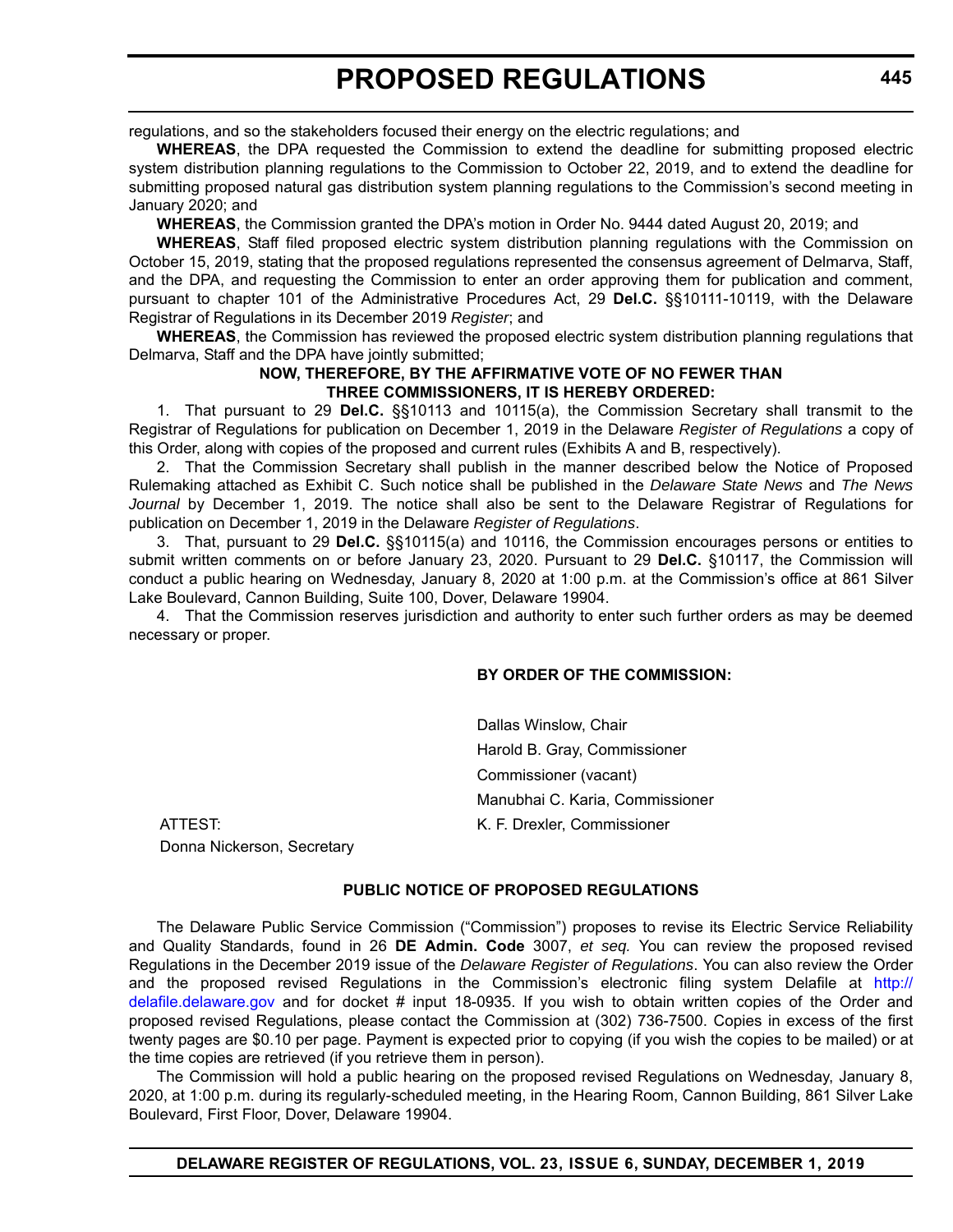## **PROPOSED REGULATIONS**

Written comments can be filed electronically in Delafile at http://delafile.delaware.gov/ by filling out the Public Comment Form located under Public Links. Written comments can also be mailed to Matthew Hartigan, Delaware Public Service Commission, Cannon Building, 861 Silver Lake Boulevard, Suite 100, Dover, Delaware 19904 or via email to [matthew.hartigan@delaware.gov,](mailto:matthew.hartigan@delaware.gov) with the subject line "Docket No. 18-0935." Written comments will be accepted through close of business on January 23, 2020 pursuant to 29 **Del.C.** §10118(a).

## **\*Please Note:**

**(1) The Regulatory Flexibility Analysis and Impact Statement for this regulation, as required by 29 Del.C. Ch. 104, is available at:**

**<http://regulations.delaware.gov/register/december2019/proposed/23 DE Reg 444RFA 12-01-19.pdf>**

**(2) Due to the size of the proposed regulation, it is not being published here. A copy of the regulation is available at:**

**[3007 Electric Service Reliability and Quality Standards](http://regulations.delaware.gov/register/december2019/proposed/23 DE Reg 444 12-01-19.htm)**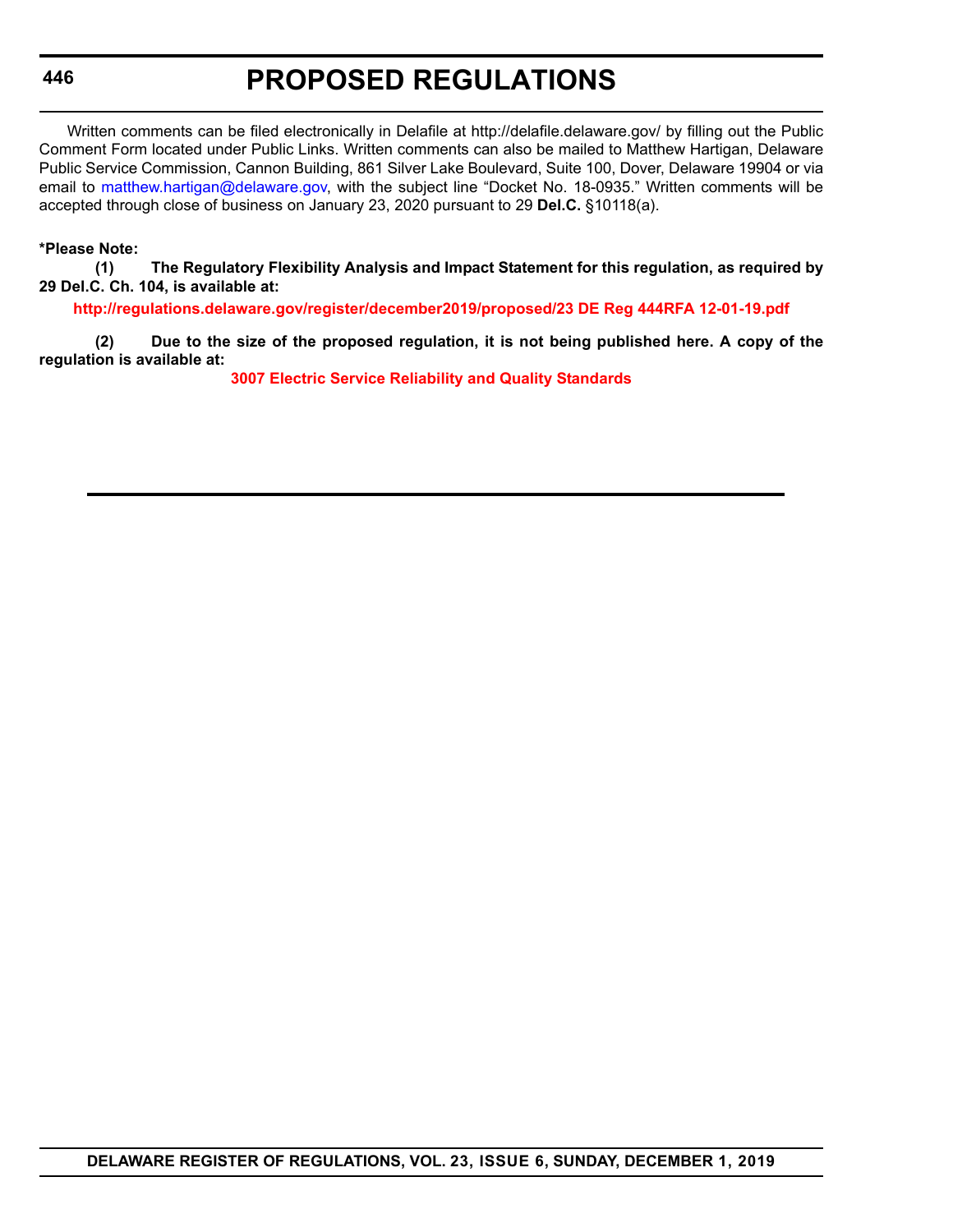## **Symbol Key**

Arial type indicates the text existing prior to the regulation being promulgated. Underlined text indicates new text added at the time of the proposed action. Language which is stricken through indicates text being deleted. **Bracketed Bold language]** indicates text added at the time the final order was issued. **Bracketed bold stricken through]** indicates language deleted at the time the final order was issued.

## **Final Regulations**

The opportunity for public comment shall be held open for a minimum of 30 days after the proposal is published in the *Register of Regulations*. At the conclusion of all hearings and after receipt within the time allowed of all written materials, upon all the testimonial and written evidence and information submitted, together with summaries of the evidence and information by subordinates, the agency shall determine whether a regulation should be adopted, amended or repealed and shall issue its conclusion in an order which shall include: (1) A brief summary of the evidence and information submitted; (2) A brief summary of its findings of fact with respect to the evidence and information, except where a rule of procedure is being adopted or amended; (3) A decision to adopt, amend or repeal a regulation or to take no action and the decision shall be supported by its findings on the evidence and information received; (4) The exact text and citation of such regulation adopted, amended or repealed; (5) The effective date of the order; (6) Any other findings or conclusions required by the law under which the agency has authority to act; and (7) The signature of at least a quorum of the agency members.

The effective date of an order which adopts, amends or repeals a regulation shall be not less than 10 days from the date the order adopting, amending or repealing a regulation has been published in its final form in the *Register of Regulations*, unless such adoption, amendment or repeal qualifies as an emergency under §10119.

## **[DEPARTMENT OF EDUCATION](https://www.doe.k12.de.us/)**

**OFFICE OF [THE SECRETARY](https://www.doe.k12.de.us/Page/11)**

Statutory Authority: 14 Delaware Code, Section 122 (14 **Del.C.** §122)

14 **DE Admin. Code** 718

## **REGULATORY IMPLEMENTING ORDER**

## **[718 Health Examinations for Employees of School Districts, Charter Schools, and Alternative Programs](#page-3-0)**

## **I. SUMMARY OF THE EVIDENCE AND INFORMATION SUBMITTED**

Pursuant to 14 **Del.C.** §122, the Secretary of Education intends to repeal 14 **DE Admin. Code** 718 Health Examinations for Employees of School Districts, Charter Schools and Alternative Programs. This regulation is being repealed as it is unnecessary or unduly burdensome, as these matters are covered by The Americans with Disabilities Act of 1990 as amended ("ADA").

Notice of the proposed regulation was published in the *News Journal* and the *Delaware State News* on October 1, 2019, in the form hereto attached as Exhibit "A". No comments were received for this regulation.

### **II. FINDINGS OF FACTS**

The Secretary finds that it is appropriate to repeal 14 **DE Admin. Code** 718 Health Examinations for Employees of School Districts, Charter Schools and Alternative Programs because it is unnecessary or unduly burdensome, as these matters are covered by The Americans with Disabilities Act of 1990 as amended ("ADA").

## **III. DECISION TO AMEND THE REGULATION**

For the foregoing reasons, the Secretary concludes that it is appropriate to repeal 14 **DE Admin. Code** 718 Health Examinations for Employees of School Districts, Charter Schools and Alternative Programs. Therefore,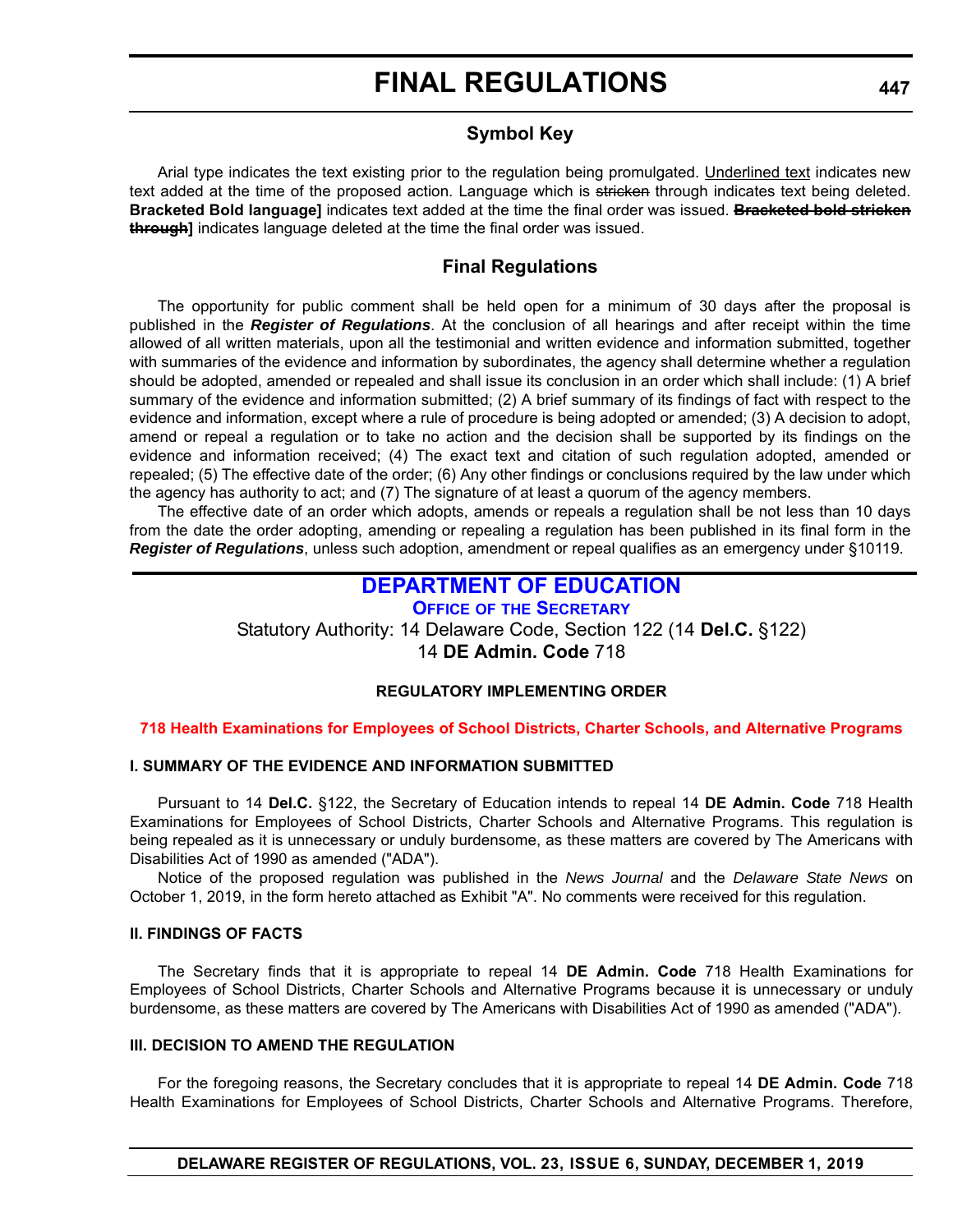## **FINAL REGULATIONS**

pursuant to 14 **Del.C.** §122, 14 **DE Admin. Code** 718 Health Examinations for Employees of School Districts, Charter Schools and Alternative Programs attached hereto as *Exhibit "B"* is hereby repealed.

## **IV. TEXT AND CITATION**

The text of 14 **DE Admin. Code** 718 Health Examinations for Employees of School Districts, Charter Schools and Alternative Programs repealed hereby shall be in the form attached hereto as *Exhibit "B"*, and said regulation shall be cited as 14 **DE Admin. Code** 718 Health Examinations for Employees of School Districts, Charter Schools and Alternative Programs in the *Administrative Code of Regulations* for the Department of Education.

## **V. EFFECTIVE DATE OF ORDER**

The actions hereinabove referred to were taken by the Secretary pursuant to 14 **Del.C.** §122 on November 14, 2019. The effective date of this Order shall be ten (10) days from the date this Order is published in the *Delaware Register of Regulations*.

**IT IS SO ORDERED** the 14th day of November 2019.

## **Department of Education**

Susan S. Bunting, Ed.D., Secretary of Education

Approved this 14th day of November 2019

## **718 Health Examinations for Employees of School Districts, Charter Schools, and Alternative Programs**

## **1.0 Required Physician's Certification**

At initial employment, all employees of school districts, charter schools and alternative programs shall provide a physician's certification that he or she is free (a) from any medical condition which would prevent the applicant from performing the essential functions of the applicant's job and (b) free from any medical condition which cannot be remedied through reasonable accommodations. The physician's certification, along with any other medical information, shall be retained in an individual's file kept in accordance with any Health Insurance Portability and Accountability Act of 1996 (HIPAA) requirement and separate from the individual's personnel file.

Non regulatory note: See 14 **DE Admin. Code** 805 The School Health Tuberculosis Control Program for TB screening and testing. Also, see 21 **Del.C.** §2708 and 14 **DE Admin. Code** 1105 for requirements for school bus drivers.

## **OFFICE OF [THE SECRETARY](https://www.doe.k12.de.us/Page/11)**

Statutory Authority: 14 Delaware Code, Sections 122(b)(2) and 131 (14 **Del.C.** §§122(b)(2) &

131)

## 14 **DE Admin. Code** 805

## **REGULATORY IMPLEMENTING ORDER**

## **[805 The School Health Tuberculosis \(TB\) Control Program](#page-3-0)**

## **I. SUMMARY OF THE EVIDENCE AND INFORMATION SUBMITTED**

Pursuant to 14 **Del.C.** §§122(b)(2) and 131, the Secretary of Education intends to amend 14 **DE Admin. Code** 805 The School Health Tuberculosis (TBD) Control Program. This regulation concerns the health and physical welfare of public school students in the State. This regulation is being amended to clarify the length of time a student who is asymptomatic may remain in school as indicated by a licensed health care provider or Division of

**DELAWARE REGISTER OF REGULATIONS, VOL. 23, ISSUE 6, SUNDAY, DECEMBER 1, 2019**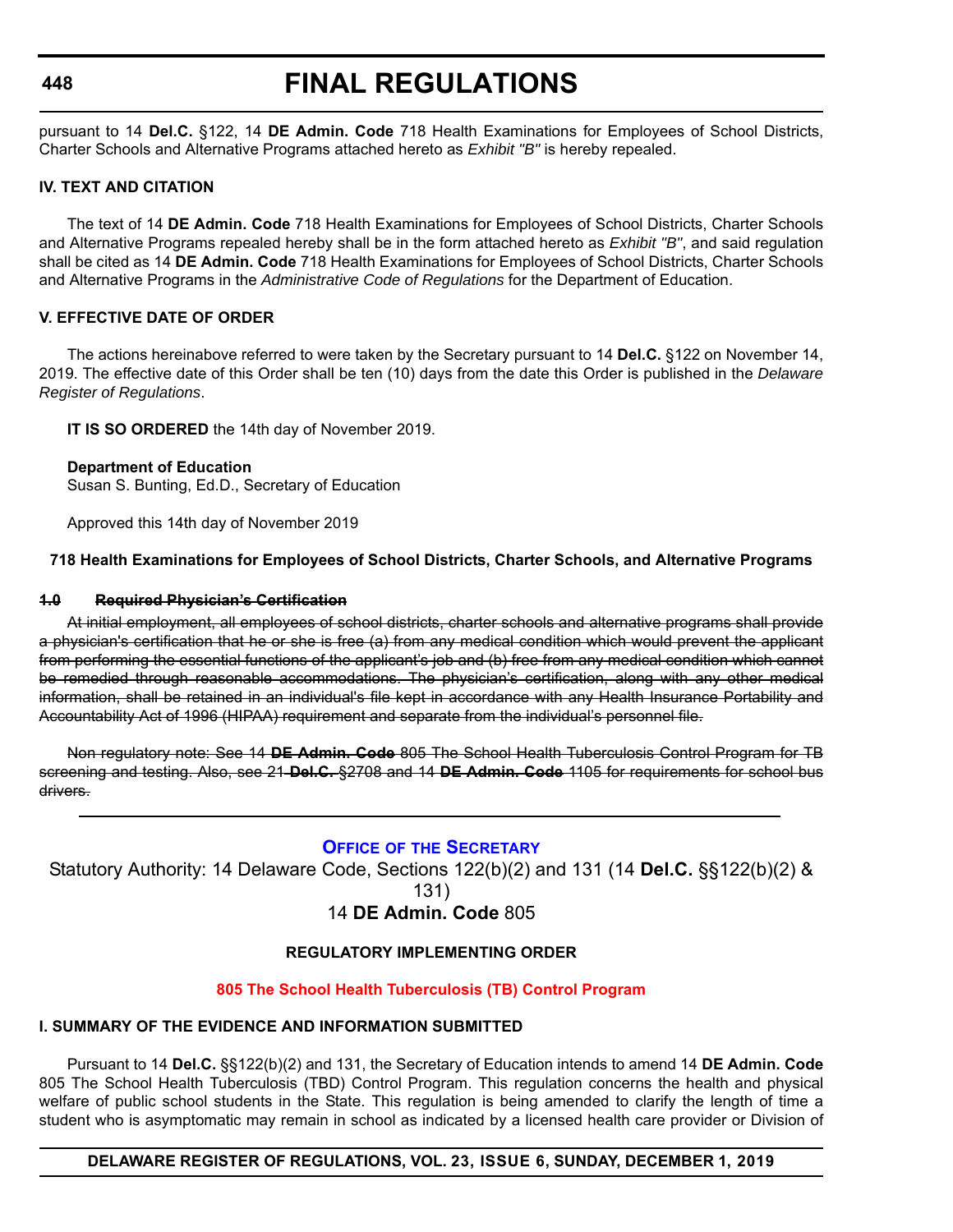Public Health, and to comply with 29 **Del.C.** §10407 which requires regulations to be reviewed on a recurring basis every four years.

Notice of the proposed regulation was published in the *News Journal* and *Delaware State News* on October 1, 2019, in the form hereto attached as *Exhibit "A"*. No comments were received.

## **II. FINDINGS OF FACTS**

The Secretary finds that it is appropriate to amend 14 **DE Admin. Code** 805 The School Health Tuberculosis (TBD) Control Program in order to clarify the length of time a student who is asymptomatic may remain in school as indicated by a licensed health care provider or Division of Public Health, and to comply with 29 **Del.C.** §10407 which requires regulations to be reviewed on a recurring basis every four years.

### **III. DECISION TO AMEND THE REGULATION**

For the foregoing reasons, the Secretary concludes that it is appropriate to amend 14 **DE Admin. Code** 805 The School Health Tuberculosis (TBD) Control Program. Therefore, pursuant to 14 **Del.C.** §122, 14 **DE Admin. Code** 805 The School Health Tuberculosis (TBD) Control Program attached hereto as *Exhibit "B"* is hereby amended. Pursuant to the provision of 14 **Del.C.** §122(e), 14 **DE Admin. Code** 805 The School Health Tuberculosis (TBD) Control Program hereby amended shall be in effect for a period of five years from the effective date of this order as set forth in Section V. below.

## **IV. TEXT AND CITATION**

The text of 14 **DE Admin. Code** 805 The School Health Tuberculosis (TBD) Control Program amended hereby shall be in the form attached hereto as *Exhibit "B"*, and said regulation shall be cited as 14 **DE Admin. Code** 805 The School Health Tuberculosis (TBD) Control Program in the *Administrative Code of Regulations* for the Department of Education.

### **V. EFFECTIVE DATE OF ORDER**

The actions hereinabove referred to were taken by the Secretary pursuant to 14 **Del.C.** §122 on November 14, 2019. The effective date of this Order shall be ten (10) days from the date this Order is published in the *Delaware Register of Regulations*.

**IT IS SO ORDERED** the 14th day of November 2019.

### **Department of Education**

Susan S. Bunting, Ed.D., Secretary of Education

Approved this 14th day of November 2019

### **805 The School Health Tuberculosis (TB) Control Program**

### **1.0 Definitions**

"**New School Enterer**" means any child between the ages of one year and twenty one (21) years entering or being admitted to a Delaware public school for the first time, including but not limited to, foreign exchange students, immigrants, students from other states and territories, and children entering from nonpublic schools. For purposes of this regulation, "new school enterer" shall also include any child who is re-enrolled in a Delaware public school following travel or residency of one month in a location or facility identified by the Delaware Division of Public Health as an area at risk for tuberculosis exposure.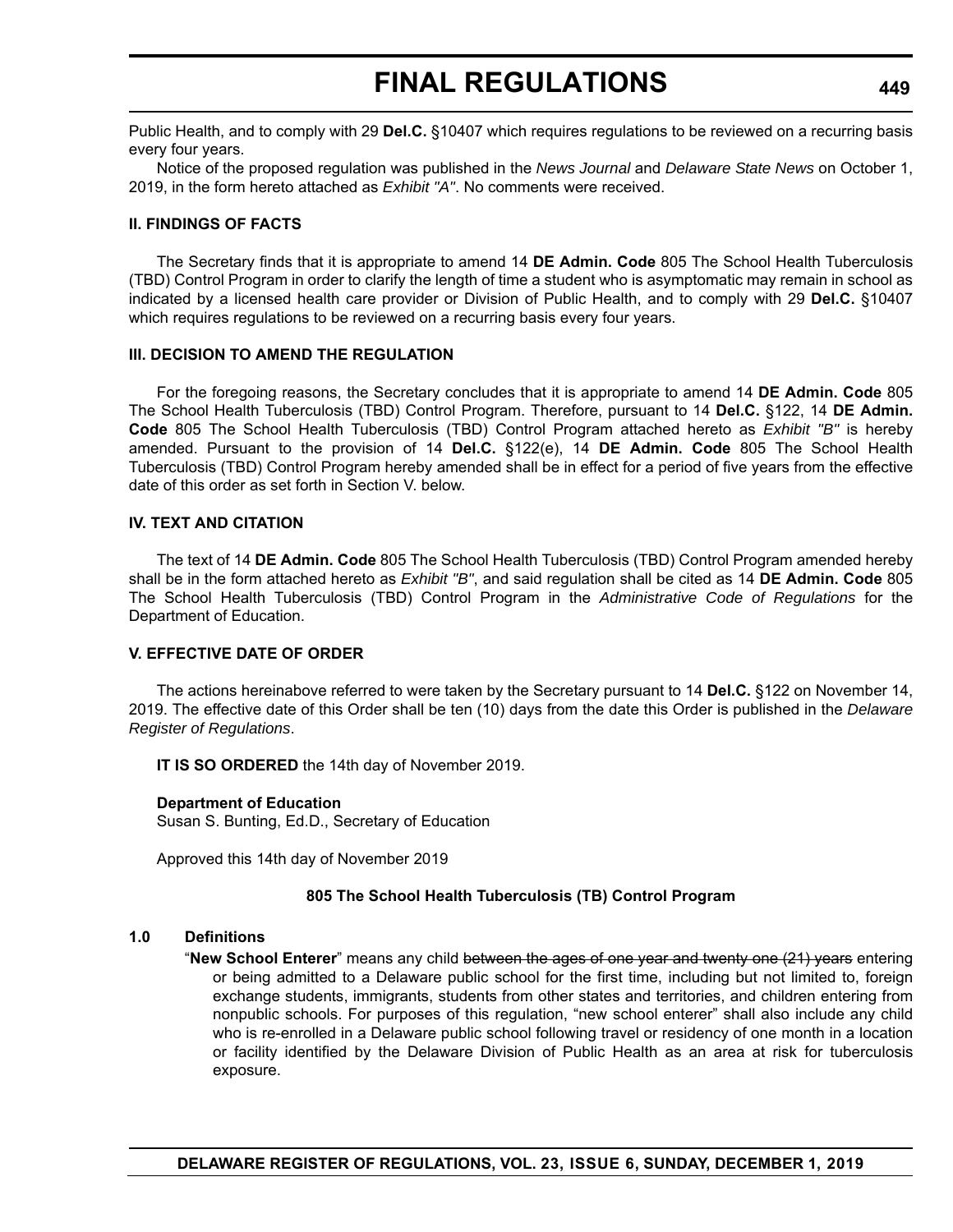- "**School Staff and Extended Services Personnel**" means all persons hired as full or part time employees in a public school. This includes, but is not limited to teachers, administrators, substitutes, contract employees, bus drivers and student teachers whether compensated or not.
- "**Tuberculosis Risk Assessment**" means a formal assessment by a healthcare professional to determine possible tuberculosis exposure through the use of a health history or questionnaire.
- "**Tuberculosis Test**" means a Mantoux skin test, Quantiferon Gold blood test, or other test approved by the Delaware Division of Public Health.

"**Verification**" means a documented evaluation of the individual's disease status.

"**Volunteers**" mean means those persons who give their time to help others for no monetary reward and who share the same air space with public school students and staff on a regularly scheduled basis.

## **2.0 School Staff and Extended Services Personnel**

- 2.1 School Staff and Extended Services personnel shall provide the Tuberculosis Test results from a test administered within the past  $42$  twelve  $(12)$  months during the first  $45$  fifteen  $(15)$  working days of employment.
	- 2.1.1 Tuberculosis Test requirements may be waived for public school staff and extended services personnel who present a notarized statement that tuberculosis testing is against their religious beliefs. In such cases, the individual shall complete the Delaware Department of Education TB Health Questionnaire for School Employees or provide, within two (2) weeks, verification from a licensed health care provider or the Division of Public Health that the individual does not pose a threat of transmitting tuberculosis to students or other staff.
		- 2.1.1.1 If a school staff member or extended services person, who has submitted a waiver because of religious beliefs, answers affirmatively to any of the questions in the Delaware Department of Education TB Health Questionnaire for School Employees he/she shall provide, within two (2) weeks, verification from a licensed health care provider or the Division of Public Health that the individual does not pose a threat of transmitting tuberculosis to students or other staff.
	- 2.1.2 School Staff and Extended Services Personnel need not be retested if they move, within Delaware, from district to district, district to charter school, charter school to district, or charter school to charter school within a five year five  $(5)$  year period; however, a copy of the result of the latest Tuberculosis Test shall be provided to the new district or charter school within sixty (60) days.
- 2.2 Every fifth year, by October 15th, all public school staff and extended services personnel shall complete the Delaware Department of Education TB Health Questionnaire for School Employees or, within two (2) weeks, provide Tuberculosis Test results administered within the last twelve (12) months.
	- 2.2.1 If a school staff member or extended services staff member answers affirmatively to any of the questions in the *Delaware Department of Education TB Health Questionnaire for School Employees* he/she shall provide, within two (2) weeks, verification from a licensed health care provider or the Division of Public Health that the individual does not pose a threat of transmitting tuberculosis to students or other staff.
- 2.3 All documentation related to the School Health Tuberculosis (TB) Control Program shall be retained in the same manner as other confidential personnel medical information.

### **3.0 Volunteers**

- 3.1 Volunteers shall complete the *Delaware Department of Education's TB Health Questionnaire for Volunteers in Public Schools* prior to their assignment and every fifth year thereafter.
	- 3.1.1 If the volunteer answers affirmatively to any of the questions, he/she shall provide, within two (2) weeks, verification from a licensed health care provider or the Division of Public Health that the individual does not pose a threat of transmitting tuberculosis to the students or staff.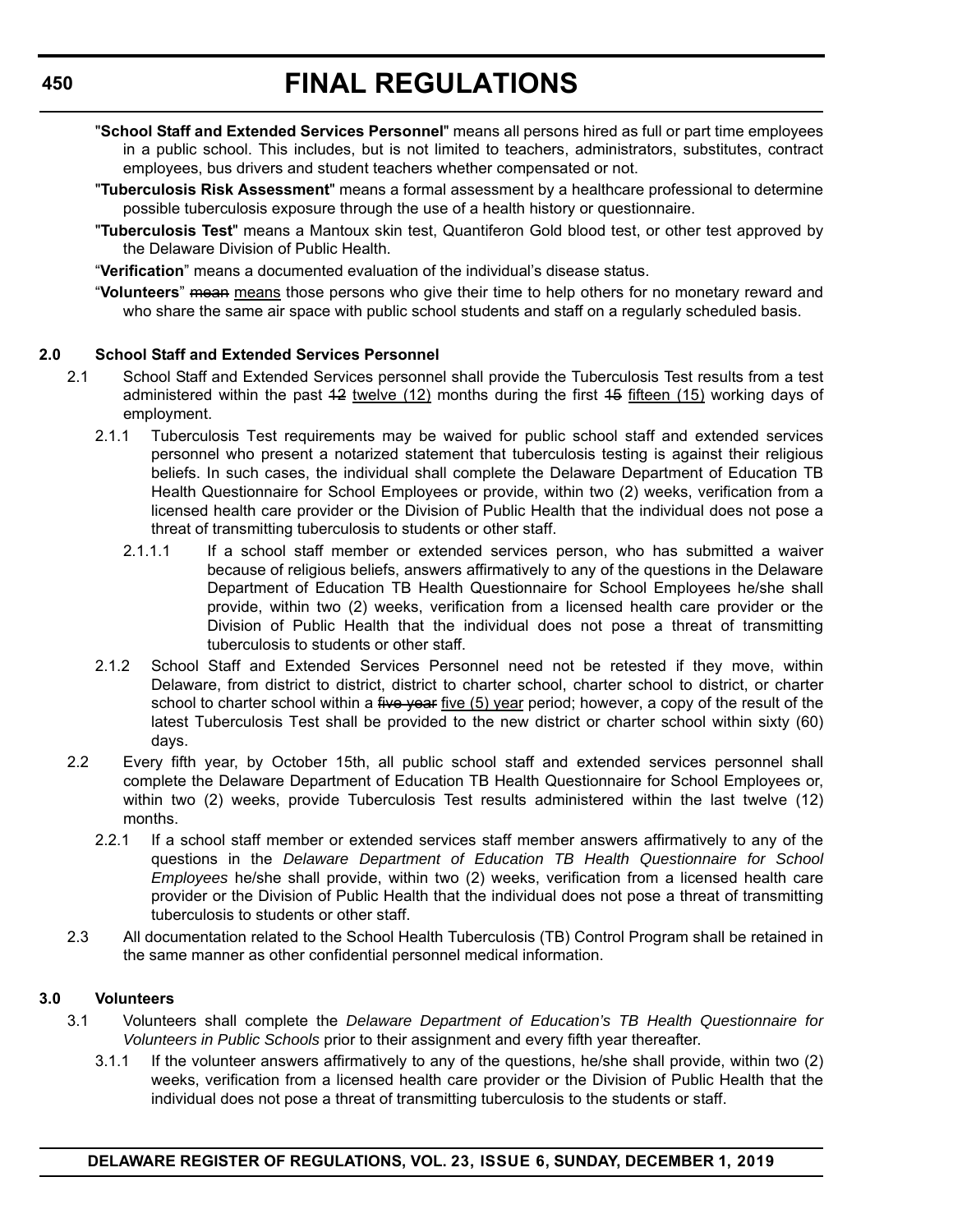3.2 Each public school nurse shall collect and monitor all documentation related to the volunteer's School Health Tuberculosis (TB) Control Program and store them in the school nurse's office in a confidential manner. All documentation related to the School Health Tuberculosis (TB) Control Program shall be retained in the same manner as other confidential personnel medical information.

## **4.0 New School Enterers**

- 4.1 New school enterers shall provide tuberculosis screening results from either a Tuberculosis Test or the results of a Tuberculosis Risk Assessment administered within the past 12 twelve (12) months prior to school entry.
	- 4.1.1 If the new school enterer is in compliance with the other school entry health requirements, a school nurse who is trained in the use of the *Delaware Department of Education TB Risk Assessment Questionnaire for Students* may administer the questionnaire to the student's parent(s), guardian(s) or Relative Caregiver or to a new school enterer who has reached the statutory age of majority (18).
		- 4.1.1.1 If a student's parent(s), guardian(s) or Relative Caregiver or a student 18 years or older answers affirmatively to any of the questions, he/she shall, within two (2) weeks, provide proof of tuberculosis testing results or provide verification from a licensed health care provider or the Division of Public Health that the student does not pose a threat of transmitting tuberculosis to staff or other students.
- 4.2 School nurses shall record and maintain documentation relative to the School Health Tuberculosis (TB) Control Program All documentation related to the School Health Tuberculosis (TB) Control Program shall be retained in the same manner as other confidential student medical information.

## **5.0 Tuberculosis Status Verification and Follow up**

- 5.1 Tuberculosis Status shall be determined through the use of a Tuberculosis Risk Assessment, Tuberculosis Test or other testing, which may include x-ray or sputum culture. Individuals who either refuse the Tuberculosis Test or have positive reactions to the same, or give positive responses to a tuberculosis risk assessment shall provide verification from a licensed health care provider or the Division of Public Health that the individual does not pose a threat of transmitting tuberculosis to staff or other students.
	- 5.1.1 Verification shall include Mantoux results recorded in millimeters (if test was administered), or other Tuberculosis Test results, current disease status (i.e. contagious or noncontagious), current treatment (or completion of preventative treatment for tuberculosis) and date when the individual may return to his/her school assignment without posing a risk to the school setting.
	- 5.1.2 Verification from a health care provider or Division of Public Health shall be required only once if treatment was completed successfully.
	- 5.1.3 Updated information regarding disease status and treatment shall be provided to the public school by October 15 every fifth year if treatment was previously contraindicated, incomplete or unknown.
	- 5.1.4 Persons with a positive Tuberculosis Test, without active disease, who do not receive prophylactic treatment shall be excluded from school in the event of showing any signs or symptoms of active, infectious disease as described by the Division of Public Health.
- 5.2 In the event an individual shows any signs or symptoms of active tuberculosis infection, he/she shall be excluded from school until all required medical verification is received by the school. During the specified verification and follow-up an asymptomatic individual, as described by the Division of Public Health, may remain in school until testing and evaluations are completed, but no longer than six (6) ten (10) weeks.

Non regulatory note: See 14 **DE Admin. Code** 930 Supportive Instruction (Homebound)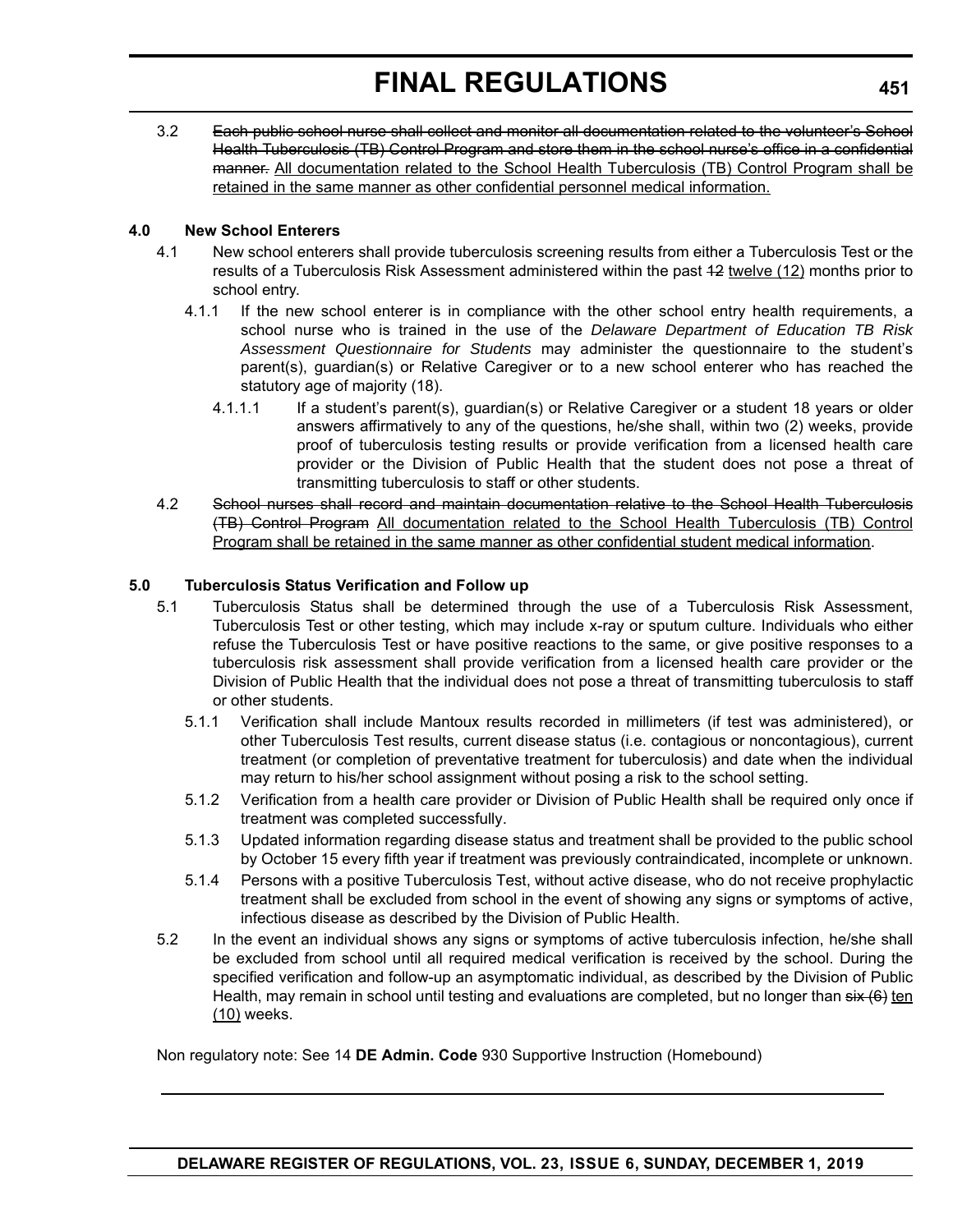### **OFFICE OF [THE SECRETARY](https://www.doe.k12.de.us/Page/11)**

Statutory Authority: 14 Delaware Code, Chapter 31 and Section 1604(8) (14 **Del.C.** Ch. 31 & §1604(8))

## 14 **DE Admin. Code** 930

## **REGULATORY IMPLEMENTING ORDER**

#### **[930 Supportive Instruction \(Homebound\)](#page-3-0)**

## **I. SUMMARY OF THE EVIDENCE AND INFORMATION SUBMITTED**

Pursuant to 14 **Del.C.** Chapter 31 and §1604(8), the Secretary of Education intends to amend 14 **DE Admin. Code** 930 Supportive Instruction (Homebound). The Department has reviewed the regulation in order to comply with 29 **Del.C.** §10407 which requires regulations to be reviewed on a recurring bases every four years. The Department intends to update the regulation to clarify illness and chronic conditions are not limited to physical illness and includes mental illness and conditions.

Notice of the proposed regulation was published in the *News Journal* and *Delaware State News* on October 1, 2019, in the form hereto attached as *Exhibit "A"*. Comments were received from the Governor's Advisory Council for Exceptional Citizens (GACEC) and Jon Cooper of the Colonial School District. The Council's comments were in support of the amendments but further suggested that a broader category of medical professionals have authority to certify that a child has a mental health condition and that this be reflected in Section 2.3. The Department considered the comments; however, determined the proposed language has appropriately expanded the medical professionals eligible to certify absences due to a mental illness or mental health condition. Dr. Cooper's comments were in support of the proposed amendments as they "appropriately document" that mental health needs are equal to medical needs with regard to supportive instruction.

Clarifications were made regarding supportive instruction for pre-k students enrolled in a district. Several districts are serving pre-k students beyond those covered under IDEA.

## **II. FINDINGS OF FACTS**

The Secretary finds that it is appropriate to amend 14 **DE Admin. Code** 930 Supportive Instruction (Homebound) in order to comply with 29 **Del.C.** §10407 which requires regulations to be reviewed on a recurring bases every four years and to update the regulation to clarify illness and chronic conditions are not limited to physical illness and includes mental illness and conditions.

### **III. DECISION TO AMEND THE REGULATION**

For the foregoing reasons, the Secretary concludes that it is appropriate to amend 14 **DE Admin. Code** 930 Supportive Instruction (Homebound). Therefore, pursuant to 14 **Del.C.** §122, 14 **DE Admin. Code** 930 Supportive Instruction (Homebound) attached hereto as *Exhibit "B"* is hereby amended. Pursuant to the provision of 14 **Del.C.** §122(e), 14 **DE Admin. Code** 930 Supportive Instruction (Homebound) hereby amended shall be in effect for a period of five years from the effective date of this order as set forth in Section V. below.

#### **IV. TEXT AND CITATION**

The text of 14 **DE Admin. Code** 930 Supportive Instruction (Homebound) amended hereby shall be in the form attached hereto as *Exhibit "B"*, and said regulation shall be cited as 14 **DE Admin. Code** 930 Supportive Instruction (Homebound) in the *Administrative Code of Regulations* for the Department of Education.

#### **V. EFFECTIVE DATE OF ORDER**

The actions hereinabove referred to were taken by the Secretary pursuant to 14 **Del.C.** §122 on November 14, 2019. The effective date of this Order shall be ten (10) days from the date this Order is published in the *Delaware*

### **DELAWARE REGISTER OF REGULATIONS, VOL. 23, ISSUE 6, SUNDAY, DECEMBER 1, 2019**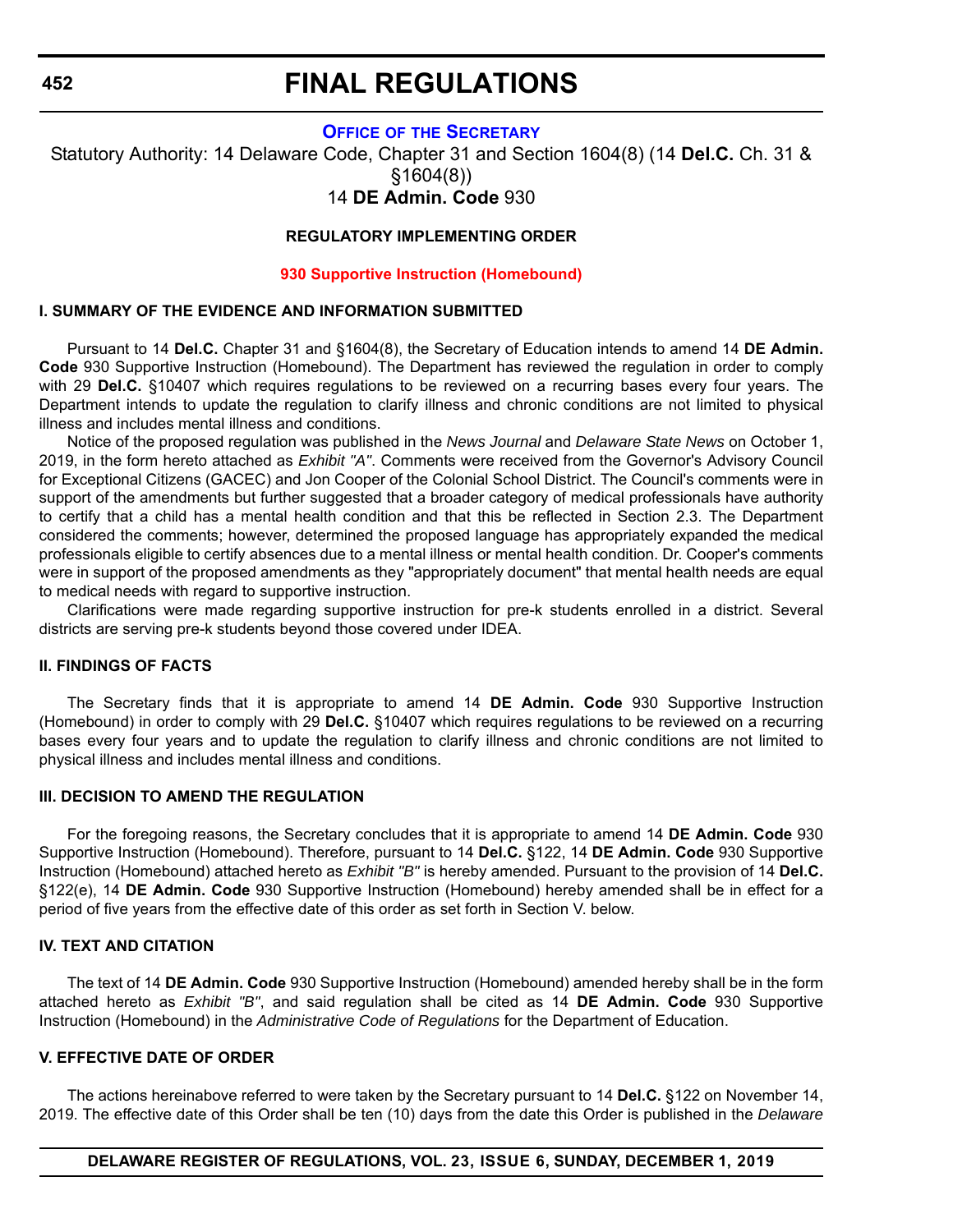*Register of Regulations*.

**IT IS SO ORDERED** the 14th day of November 2019.

#### **Department of Education** Susan S. Bunting, Ed.D., Secretary of Education

Approved this 14th day of November 2019

## **930 Supportive Instruction (Homebound)**

## **1.0 Definition**

**"Supportive Instruction"** means an alternative educational program provided at home, in a hospital or at a related site for a student temporarily at home or hospitalized for a sudden physical or mental illness, injury, episodic flare up of a chronic physical or mental health condition, accident, or pregnancy, childbirth, or related medical condition to pregnancy or childbirth. Subject to 14 **Del.C.**, **Del.C.** §1604(8), this may also include an alternative educational program provided at home to a student that has been suspended, expelled or subject to expulsion based upon the student's local school district or charter school policy.

- 1.1 Procedures for eligibility shall be limited to appropriate certification that the student cannot attend school.
- 1.2 Services for children with disabilities as defined in the Individuals with Disabilities Education Act (IDEA) (20 U.S.C 1400 et.seq et seq.), and its regulations (34 CFR parts 300 and 301), 14 **Del.C.**, **Del.C.** Ch. 31, and the Department of Education's regulations on Children with Disabilities (14 **DE Admin. Code** 922 through 929) shall be provided in accordance with these laws and shall be processed under the district's or charter school's special education authority. Nothing in this regulation shall prevent a district from providing supportive instruction to children with disabilities in a manner consistent with the Individuals with Disabilities Education Act (IDEA) and its regulations, 14 **Del.C.**, Chapter **Del.C.** Ch. 31, and the Department of Education's regulations on Children with Disabilities.
- 1.3 Nothing in this regulation shall alter a district's or charter school's duties under Section 504 of the Rehabilitation Act of 1973 or the Americans with Disabilities Act to students who are qualified individuals with disabilities. Nothing in this regulation shall prevent a district from providing supportive instruction to such students.

## **2.0 Eligibility for Conditions other than Suspension, Expulsion or Subject to Expulsion**

- 2.1 A student enrolled in a school district or charter school is eligible for supportive instruction when the district or charter school receives the required certification that one or more of the following conditions will prevent the student from attending school for at least ten (10) school days:
	- 2.1.1 Sudden physical or mental illness,
	- 2.1.2 Accident,
	- 2.1.3 Episodic flare up of a chronic physical or mental health condition,
	- 2.1.4 Injury, or
	- 2.1.5 Pregnancy, childbirth or related medical condition.
- 2.2 A physician or an advanced practice nurse, employed by or who has a collaborative agreement with a licensed physician, or a physician assistant employed by and who has a written agreement with a supervising licensed physician must certify absences due to a medical condition.
	- 2.2.1 A student qualifies for supportive instruction during absences because of pregnancy, childbirth, or related medical conditions, which shall be excused absences for as long as deemed medically necessary by a physician or an advanced practice nurse, employed by and who has a collaborative agreement with a licensed physician, or a physician assistant employed by and who has a written agreement with a supervising licensed physician.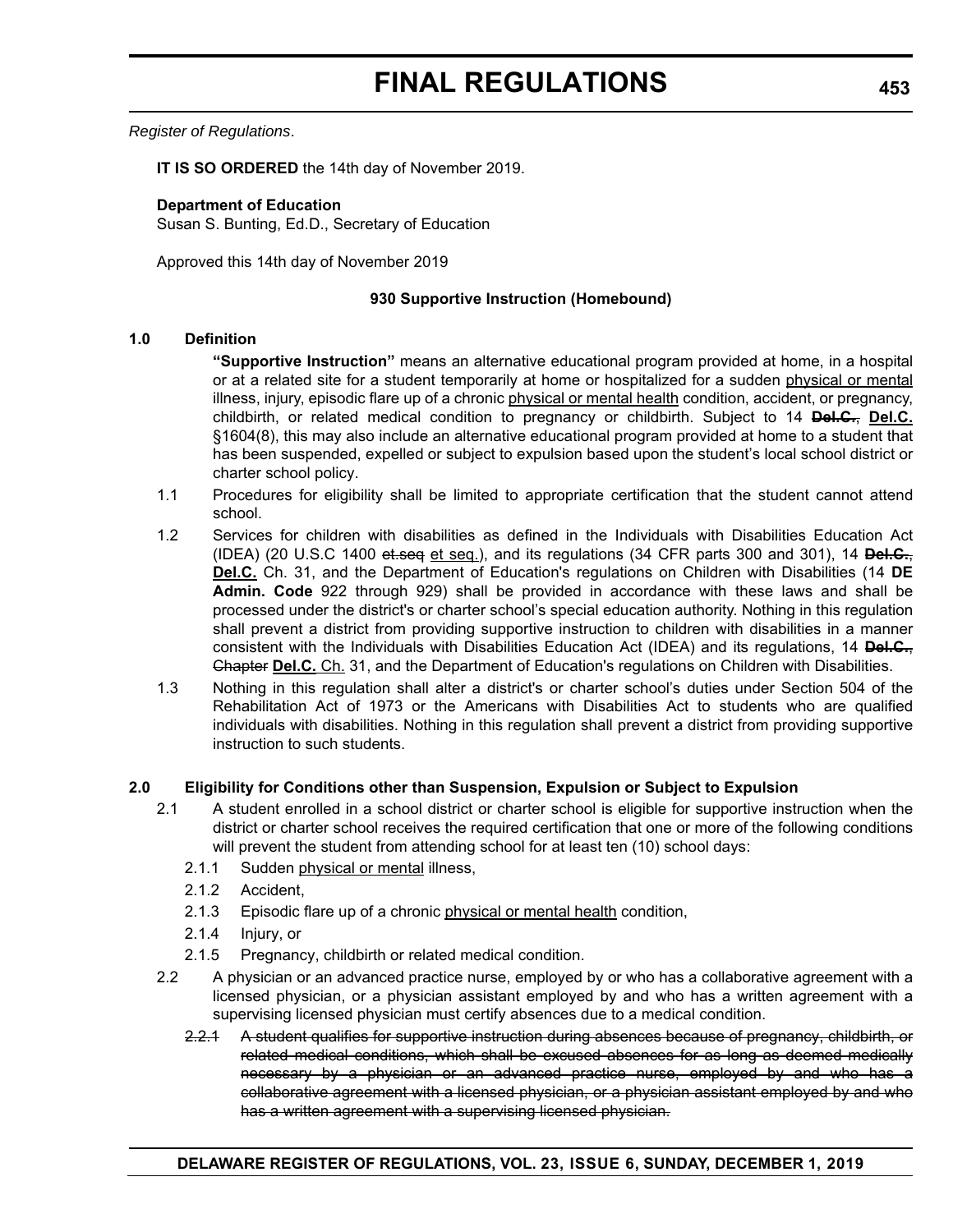- 2.2.22.2.1 A student who remains enrolled in school is eligible for supportive instruction during a postpartum period for as long as deemed medically necessary. Postpartum absences shall be certified by a physician or an advanced practice nurse, employed by and who has a collaborative agreement with a licensed physician, or a physician assistant employed by and who has a written agreement with a supervising licensed physician.
- 2.3 Absences due to severe adjustment problems must be certified by a psychologist or psychiatrist and confirmed through a staff conference A licensed clinical mental health provider (such as a Licensed Clinical Social Worker, psychiatric nurse practitioner, psychologist, or psychiatrist) must certify absences due to a mental illness or mental health condition.
- 2.4 Supportive instruction can be requested as an in school transitional program that follows a period of supportive instruction that was provided outside of the school setting. If the supportive instruction is provided as an in school transitional program, it must be approved through a staff conference.

## **3.0 Implementation**

- 3.1 Supportive instruction for a student shall begin as soon as the documentation required by Section 2.0 is received. Supportive instruction may continue upon the return to school setting only in those exceptional cases where it is determined that a student needs a transitional program to guarantee a successful return to the school setting in accordance with subsection 2.4.
	- 3.1.1 Supportive instruction shall adhere to the extent possible to the student's school curriculum and shall make full use of the available technology in order to facilitate the instruction.
		- 3.1.1.1 The school shall provide a minimum of  $3$  three  $(3)$  hours of supportive instruction each week of eligibility for a K to 5th grade student, and a minimum of five hours each week of eligibility for a  $6.6<sup>th</sup>$  to 12<sup>th</sup> grade student. There is no minimum for in school transition.
			- **[3.1.1.1.1 For a pre-school student identified with a disability pursuant to 14 Del.C. §3122, the district shall provide supportive instruction each week of eligibility in an amount recommended by the student's individualized education program (IEP) team.**
			- **3.1.1.1.2 For an enrolled pre-school student, the district may, but is not required to, provide supportive instruction. There is no minimum number of hours each week of eligibility.]**
		- 3.1.1.2 Nothing in this regulation shall prevent a school district or charter school from providing additional hours of supportive instruction to an eligible student from other available funding sources.
	- 3.1.2 Summer instruction is permitted for a student who is otherwise eligible for supportive instruction and, as determined by the student's teachers and principal, needs the instruction to complete course work or to maintain a level of instruction in order to continue in a school setting the following school year.

## **4.0 Eligibility and Implementation for Suspension, Expulsion, or Subject to Expulsion**

If a local school district or charter school provides for supportive instruction (homebound) for students that have been suspended or expelled, the local school district or charter school shall have a written policy, which conforms with 14 **Del.C.** §1604(8), and any of its implementing regulations, regarding eligibility and implementation.

**DELAWARE REGISTER OF REGULATIONS, VOL. 23, ISSUE 6, SUNDAY, DECEMBER 1, 2019**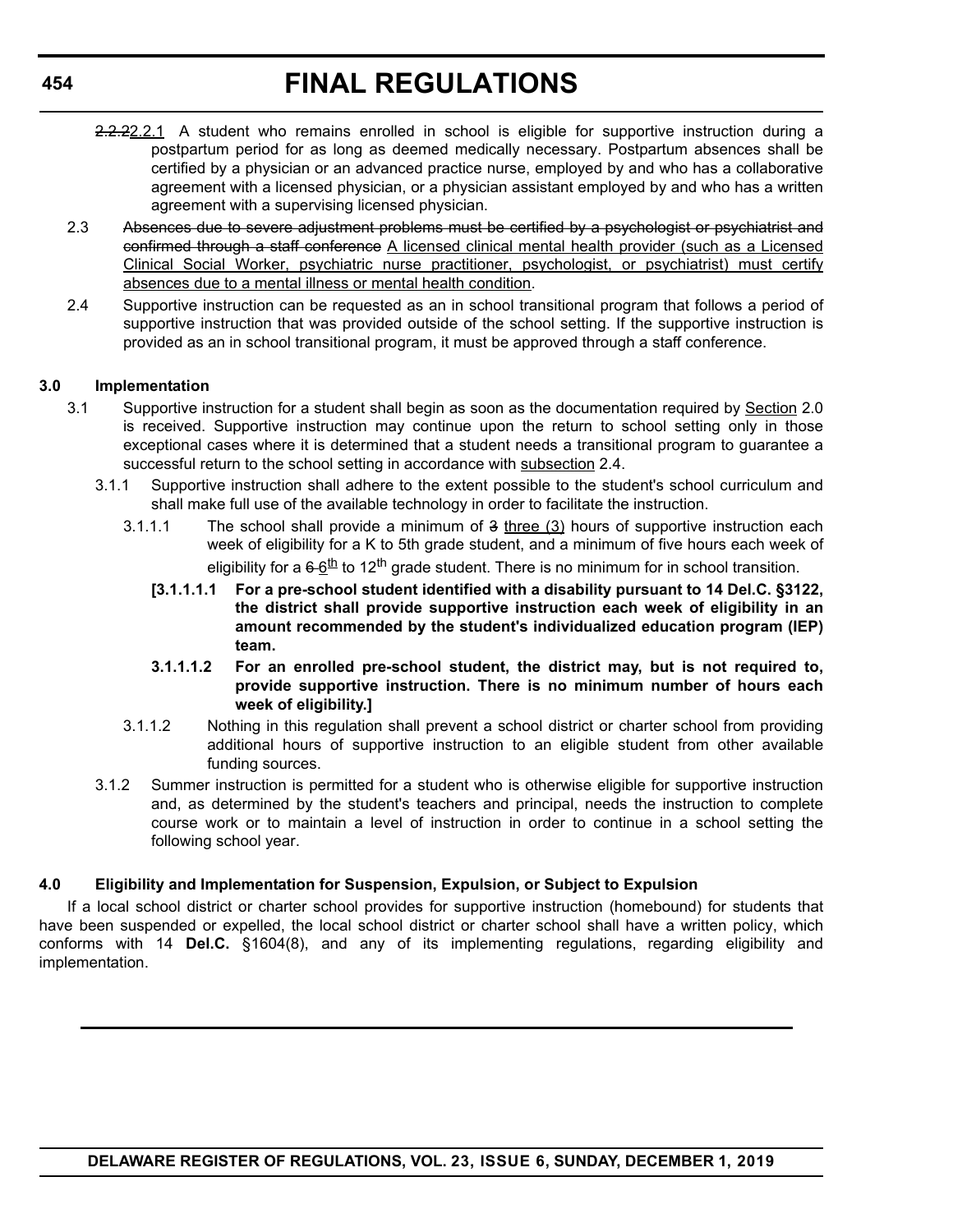## **[DEPARTMENT OF HEALTH AND SOCIAL SERVICES](https://www.dhss.delaware.gov/dhss/index.html) [DELAWARE HEALTH CARE COMMISSION](https://dhss.delaware.gov/dhcc/)**

Statutory Authority: 16 Delaware Code, Section 9903 (16 **Del.C.** §9903)

**ORDER**

#### **[Delaware Health Insurance Individual Market Stabilization Reinsurance Program and Fund](#page-4-0)**

## **NATURE OF THE PROCEEDINGS:**

Delaware Health and Social Services ("DHSS") initiated proceedings to adopt the State of Delaware Regulations Governing Reinsurance. The DHSS proceedings to adopt regulations were initiated pursuant to 29 Delaware Code Chapter 101 and authority as prescribed by 16 Delaware Code, subsection 9903.

On September 1, 2019 (Volume 23, Issue 3), DHSS published in the Delaware *Register of Regulations* its notice of proposed regulations, pursuant to 29 **Del.C.** §10115. It requested that written materials and suggestions from the public concerning the proposed regulations be delivered to DHSS by October 1, 2019, after which time DHSS would review information, factual evidence and public comment to the said proposed regulations.

Written comments were received during the public comment period and evaluated. The results of that evaluation are summarized in the accompanying "Summary of Evidence."

## **SUMMARY OF EVIDENCE**

In accordance with Delaware Law, public notices regarding proposed Department of Health and Social Services (DHSS) Regulations Governing Reinsurance were published in the Delaware *Register of Regulations*. Written comments were received on the proposed regulations during the public comment period (September 1, 2019 through October 1, 2019).

Entities offering written comments include:

- State Council for Persons with Disabilities (SCPD), Kyle Hodges, Policy Director
- Governor's Advisory Council for Exceptional Citizens (GACEC), Ann Fisher, Chairperson; Wendy Strauss, Executive Director
- Highmark Blue Cross Blue Shield Delaware, Kellie M. Garson, Esq., Counsel

#### **Comments from the State Council for Persons with Disabilities (SCPD)**

The act and regulations are a laudable attempt to both offer more choices to health consumers while proving an incentive and safety net to carriers who offer benefit plans covered by the act if the claims they pay become overwhelming financially. It is also meant to "shore up" the ACA marketplace for Delawareans. Delaware has joined a growing number of states that have instituted a reinsurance program, which includes Alaska, Maine, Maryland, and New Jersey. The threshold amount and the percentage of reimbursement differ from state to state. For example, Maryland's reinsurance program pays 80% of the individual market claims that are between \$20,000 and \$250,000. If possible, the Executive Director should consider lowering the threshold amount from that stated in the proposal, which should help keep premiums from increasing and may well result in a decrease. Before the reinsurance program, insurers in Maryland had proposed significant rate increases; after implementation of the reinsurance program, Maryland saw the average premium decrease markedly.

• Response: The Health Care Commission appreciates this suggestion. Commission staff worked extensively with nationally renowned actuaries to develop a proposal that would be the most appropriate for Delaware's individual health insurance market in calendar year 2020. However, we will have the opportunity to review and set thresholds each year of the program, and will consider your comments during future updates to the program for calendar year 2021 and beyond.

### **Comments from the Governor's Advisory Council for Exceptional Citizens (GACEC)**

The Act and regulations are an admirable attempt to both offer more choices to health consumers while proving an incentive and safety net to carriers who offer benefit plans covered by the act if the claims they pay become overwhelming financially. It is also meant to support the ACA marketplace for Delawareans. Delaware has joined a growing number of states that have instituted a reinsurance program, which includes Alaska, Maine, Maryland, and New Jersey. The threshold amount and the percentage of reimbursement differ from state to state.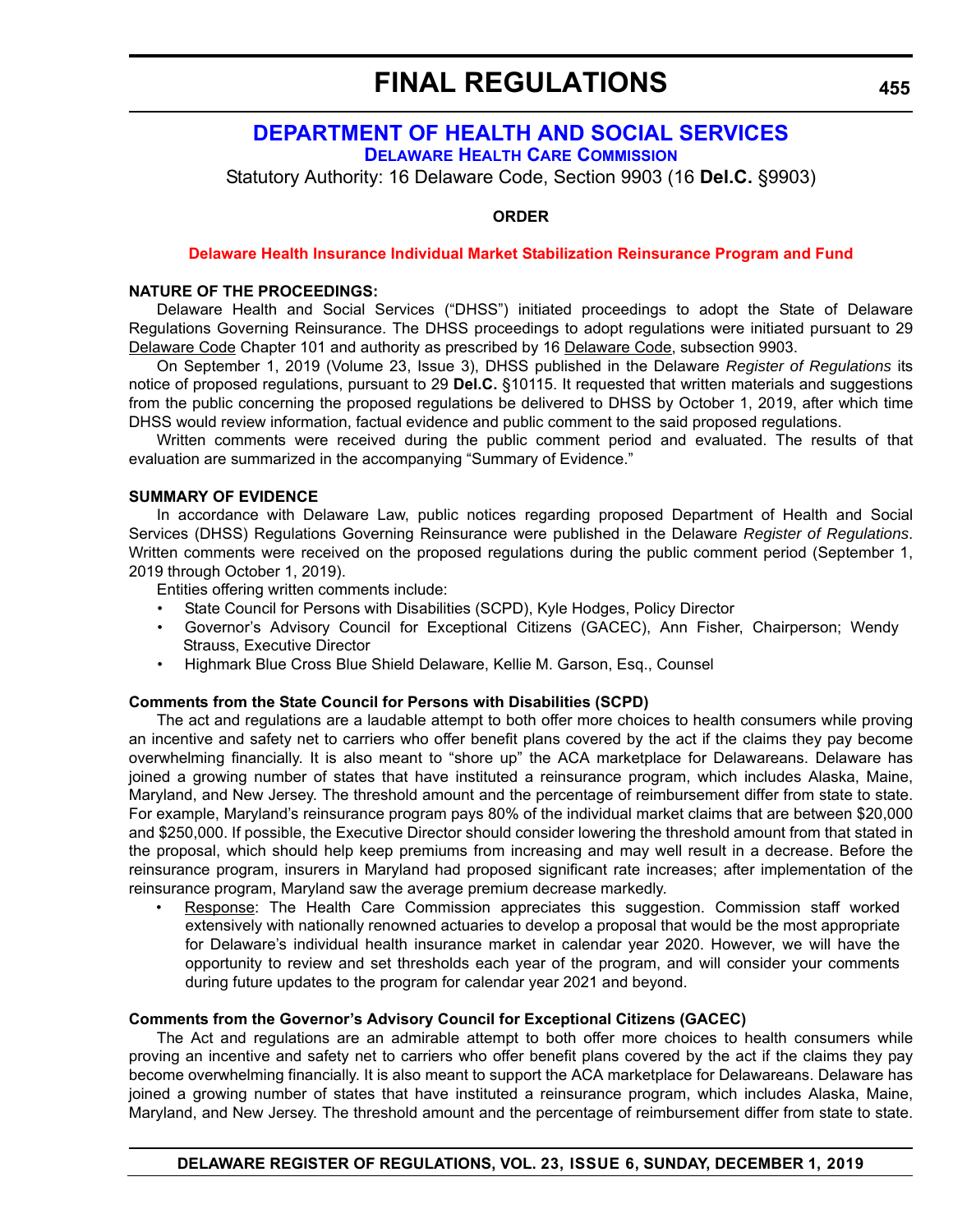For example, Maryland's reinsurance program pays 80% of the individual market claims that are between \$20,000 and \$250,000. If possible, the DHCC should consider lowering the threshold amount from that stated in the proposal, which should help keep premiums from increasing and may well result in a decrease. Before the reinsurance program, insurers in Maryland had proposed significant rate increases; after implementation of the reinsurance program, Maryland saw the average premium decrease markedly.

• Response: The Health Care Commission appreciates this suggestion. Commission staff worked extensively with nationally renowned actuaries to develop a proposal that would be the most appropriate for Delaware's individual health insurance market in calendar year 2020. However, we will have the opportunity to review and set thresholds each year of the program, and will consider your comments during future updates to the program for calendar year 2021 and beyond.

## **Comments from Highmark Blue Cross Blue Shield Delaware**

We suggest more specificity as to when the reinsurance parameters will be set each year. Ideally, this should be communicated to issuers in 1Q of the year prior to the effective date so that issuers may incorporate these parameters into their rate calculations in advance of the DOI's mandatory rate filing submission deadline in 2Q of the year prior to the effective date.

- Response: The Health Care Commission appreciates this suggestion. We want to keep the language pertaining to parameters general at this time, as anything more specific could affect the CMS timetable. We will re-evaluate the parameters, including coinsurance changes, after the first year.
- Section 4.1 and its subsections set forth requirements of issuers. Section 4.2 states that "*In lieu of* subsections 4.1.1. through 4.1.8, the State" may contract with CMS to use the EDGE server for its Reinsurance Program.
	- Are the requirements of Section 4.1 still required of issuers if the State is using the EDGE server?
	- Response: The Health Care Commission appreciates this comment. The requirements of Section 4.1 would not be required if the State used the EDGE server. At this time, the State is working on a contract to implement the EDGE server in Delaware's reinsurance program.

## **FINDINGS OF FACT:**

Some changes were made to the regulations since publication as proposed. The Department finds that the proposed regulations, as set forth in the attached copy, should be adopted in the best interest of the general public of the State of Delaware.

THEREFORE, IT IS ORDERED, that the proposed State of Delaware Regulations Governing Reinsurance is adopted and shall become effective December 11, 2019 (ten days), after publication of the final regulation in the Delaware *Register of Regulations*.

10/16/19

 Date DR. KARA ODOM WALKER **SECRETARY** 

## **Delaware Health Insurance Individual Market Stabilization Reinsurance Program and Fund**

## **1.0 Purpose**

- 1.1 The purpose of these Regulations is to establish procedures for the Delaware Health Insurance Individual Market Stabilization Reinsurance Program and Fund established pursuant to House Bill No. 193, 150 $th$  General Assembly for the purpose of stabilizing insurance rates and premiums in the individual market and providing greater financial certainty to consumers of health insurance in the State.
- 1.2 Policies and procedures for implementation of these regulations may be established in manuals and other documents by the Executive Director of the Delaware Health Care Commission or the Cabinet Secretary of Delaware Health and Social Services.
- 1.3 Nothing in these regulations shall preempt or otherwise conflict with any applicable state and federal laws and rules.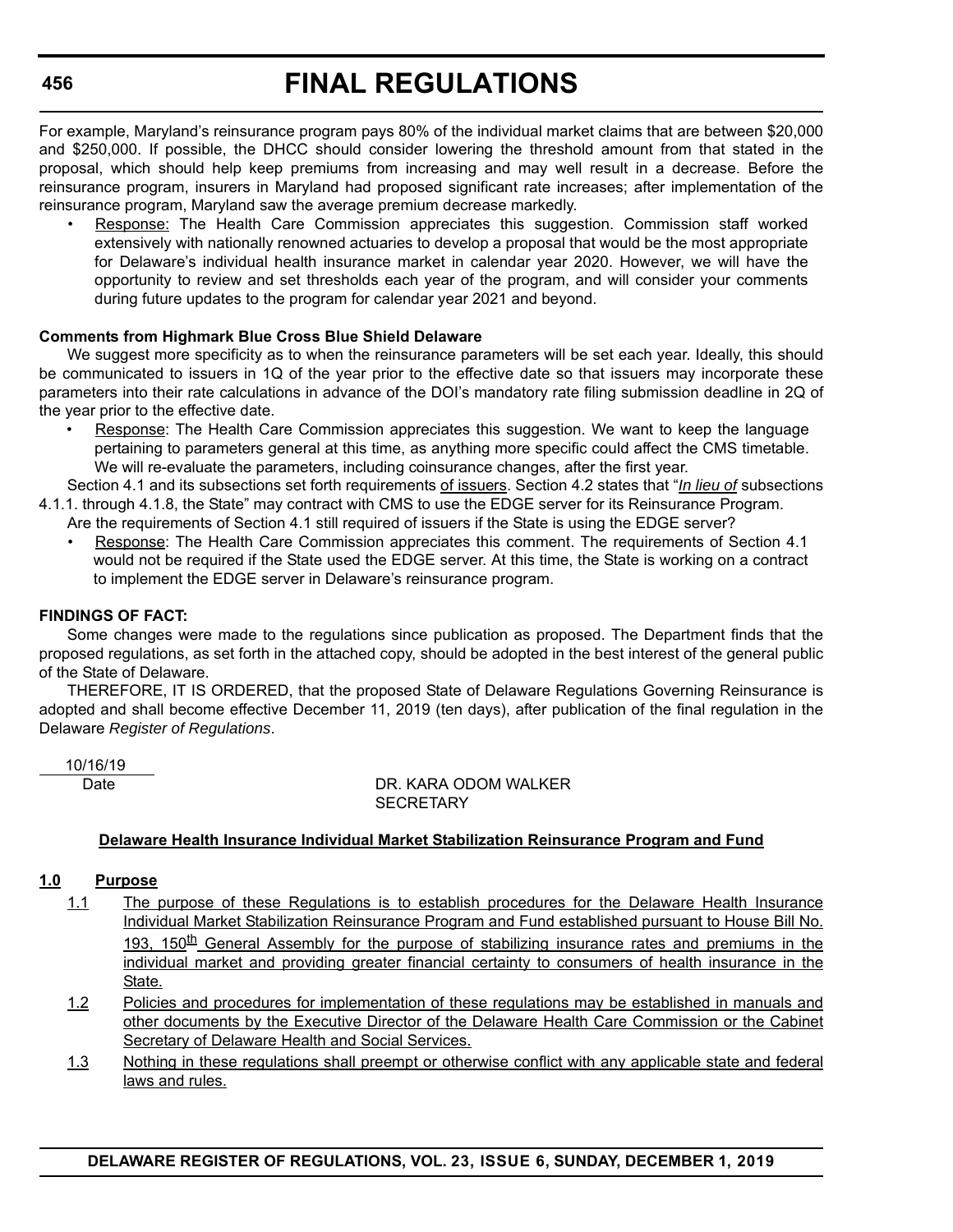## **2.0 Authority**

This regulation is promulgated pursuant to the authority granted in Chapter 99, Title 16, of the Delaware Code.

## **3.0 Definitions**

The following definitions shall apply to this regulation:

- "**Attachment point**" means the threshold dollar amount, adopted by the Executive Director, after which point the claims costs of an insured individual's covered benefits under a reinsurance-eligible health benefit plan in a benefit year are eligible for reinsurance payments.
- "**Benefit year**" means a calendar year beginning on or after January 1, 2020 for which reinsurance eligible health benefit plan provides health insurance coverage.

"**Cabinet Secretary**" means the Cabinet Secretary of Delaware Health and Social Services.

- "**Coinsurance rate**" means the rate at which the Executive Director may reimburse a reinsurance eligible health benefit plan for claims costs incurred after the attachment point and before the reinsurance cap for an insured individual's covered benefits in a benefit year.
- "**Commission**" or "**DHCC**" mean the Delaware Health Care Commission created pursuant to 16 **Del.C.** §9902.
- "**DHSS**" means Department of Health and Social Services.
- "**DOI**" means Department of Insurance.
- "**Executive Director**" means the Executive Director of the Delaware Health Care Commission or designee.
- "**Health insurance carrier**" or "**carrier**" means any entity that provides health insurance in this State. For the purposes of this regulation, carrier includes an insurance company, health service corporation, health maintenance organization, managed care organization, and any other entity providing a plan of health insurance or health benefits subject to state insurance regulation. The entities providing insurance under the following types of plans do not meet the definition of carrier, per this regulation: plans of health insurance or health benefits designed for issuance to persons eligible for coverage under Titles XVIII, XIX, and XXI of the Social Security Act (42 U.S.C. §§1395 et seq., 1396 et seq., and 1397aa et seq.), known as Medicare, Medicaid; Chapter 52 of Title 29 of the Delaware Code; or any other similar coverage under state or federal governmental plans. Additionally, this regulation shall not apply to stand-alone dental insurance, stand-alone vision insurance, long-term care insurance, disability income insurance and all accident-only insurance.
- "**Health insurance coverage**" means legal entitlement to payment or reimbursement for health care costs, generally under a contract with a health insurance company**[**, **or]** a group health plan offered in connection with employment**[, or a government program like Medicare, Medicaid, or the Children's Health Insurance Program (CHIP)]**.
- "**Program**" means the Delaware Health Insurance Individual Market Stabilization Reinsurance Program created by 16 **Del.C.** §9903(g).
- "**Regulations**" mean all parts of the Rules and Regulations pertaining to the Delaware Health Insurance Individual Market Stabilization Reinsurance Program.
- "**Reinsurance cap**" means the threshold dollar amount, adopted by the Executive Director, for claims costs incurred by a reinsurance eligible health benefit plan for an insured individual's covered benefits in a benefit year, after which threshold the claims costs for the benefits are no longer eligible for reinsurance payments.
- "**Reinsurance eligible claim**" means a claim for services covered under a reinsurance eligible health benefit plan that is incurred by a reinsurance eligible issuer during the applicable benefit year and within the period of eligibility for the member that is paid by the reinsurance eligible issuer before June 1 of the following year. A reinsurance eligible claim shall not be adjusted for risk nor for pharmacy rebates. A reinsurance eligible claim does include a claim for certain abortion services, as defined in 45 C.F.R. §156.280(d)(1).
- "**Reinsurance eligible health benefit plan**" means health insurance coverage offered on the individual market that: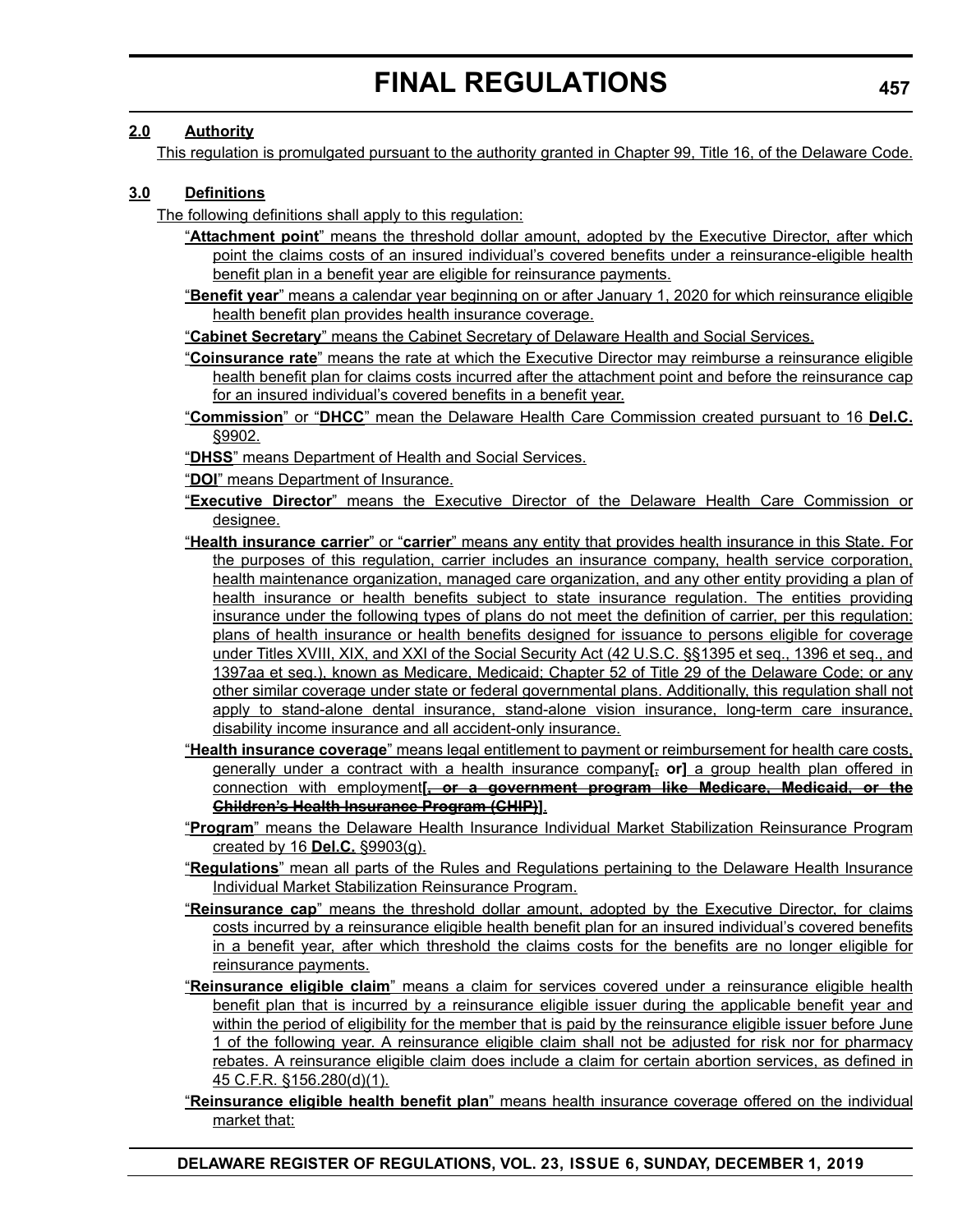- 1. Constitutes minimum essential coverage, as set forth in 26 U.S.C. §5000A(f);
- 2. Is approved by the State's **[health insurance commissioner Insurance Commissioner]**;
- 3. Is delivered or issued for delivery by a carrier in the State; and
- 4. Is not a grandfathered plan as defined in §1251 of the Patient Protection and Affordable Care Act, 29 CFR §2590.715-1251.
- "**Reinsurance eligible individual**" means an individual who is insured in a reinsurance eligible health benefit plan on or after January 1, 2020.
- "**Reinsurance eligible issuer**" means a health insurance carrier that offers a reinsurance eligible health benefit plan to reinsurance eligible individuals.
- "**Reinsurance payment**" means payments issued to a reinsurance eligible issuer in accordance with Section 6.0.

"**State**" means the State of Delaware.

## **4.0 Information Reporting**

- 4.1 As a condition of receiving reinsurance payments from the program, a reinsurance eligible issuer must provide the following information to the program in the form and manner prescribed by the Executive Director:
	- 4.1.1 The name and company code assigned to the reinsurance eligible issuer by the National Association of Insurance Commissioners;
	- 4.1.2 The identification number assigned to the reinsurance eligible issuer by the DHCC;
	- 4.1.3 The total amount of the reinsurance eligible issuer's reinsurance eligible claims for the benefit year;
	- 4.1.4 The portion of the reinsurance eligible issuer's total reinsurance eligible claims for the benefit year that fall between the attachment point and reinsurance cap;
	- 4.1.5 A summary data file containing **[the following de-identified]** information for each reinsurance eligible individual with claims for which reinsurance payments are being requested:
		- 4.1.5.1 **[The member identification number assigned by the reinsurance eligible issuer to the reinsurance eligible individual;**
		- **4.1.5.2]** The start and end dates of coverage for the reinsurance eligible individual;
		- **[4.1.5.34.1.5.2]** The DHCC plan identification number for the reinsurance eligible health benefit plan in which the reinsurance eligible individual was enrolled;
		- **[4.1.5.44.1.5.3]** The total amount of reinsurance eligible claims for the reinsurance eligible individual for the benefit year; and
		- **[4.1.5.54.1.5.4]** The total amount of reinsurance eligible claims for the reinsurance eligible individual for the benefit year that fall between the attachment point and reinsurance cap.
	- 4.1.6 If requested by the Executive Director**[, in conjunction with the final year-end report or an audit]**, a **[detailed de-identified]** claims file extracted from the reinsurance eligible issuer's claims processing system that includes the issuer's complete record of all reinsurance eligible claims for the benefit year**[, in accordance with applicable state and federal confidentiality laws]**;
	- 4.1.7 An attestation signed by an executive officer of the reinsurance eligible issuer stating that the information is accurate as of the date of submission; and
	- 4.1.8 Any other information requested by the Executive Director that he or she deems necessary to administer the program**[, in accordance with applicable state and federal confidentiality laws]**.
- 4.2 In lieu of subsections 4.1.1 through **[4.1.54.1.8]**, the State may enter a legal agreement with the Centers for Medicare and Medicaid Services (CMS), whereby the State shall use the CMS EDGE server for the purposes of the program.
- 4.3 Carriers must sign an attestation that they meet the submission and data requirements of the State Reinsurance Program through their participation in CMS EDGE Server.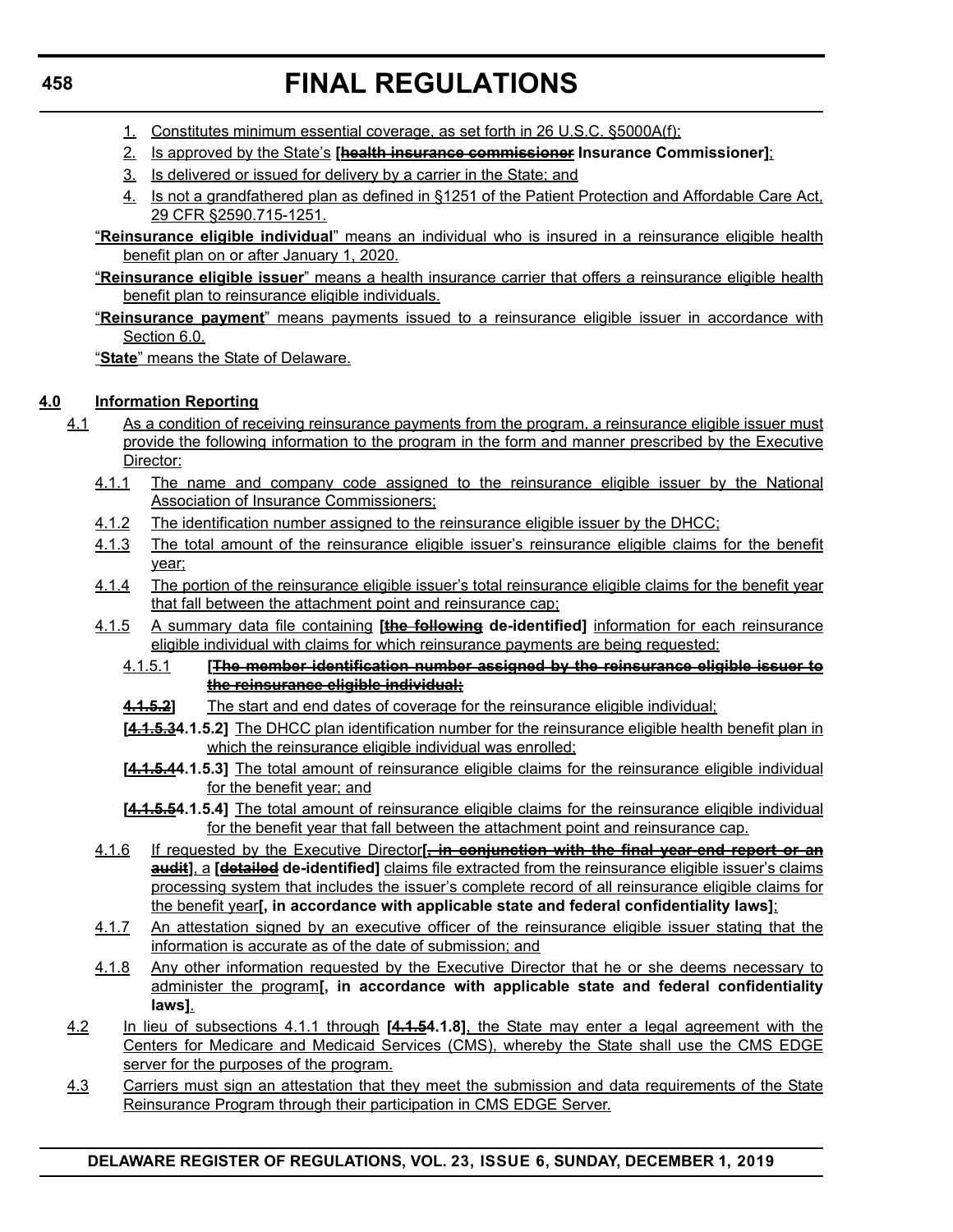- 4.4 As a condition of receiving reinsurance payments from the program, a reinsurance eligible issuer must submit **[the information required under subsection 4.1 to the DHCC: one interim report due on March 31st after the benefit year, containing de-identified data from the prior benefit year with claims paid by February 28th, and an estimate of claims payments still outstanding. This report will be used to aid the Executive Director in setting parameters for future program years. The report shall be issued using a secure method of transmission approved by the Executive Director.**
	- **4.4.1 Using a secure method of transmission approved by the Executive Director; and**
	- **4.4.2 On the following timeframes:**
		- **4.4.2.1 Upon request, one interim report during the benefit year for the purposes of estimating reinsurance payments;**
		- **4.4.2.2 One interim report due on February 15th after the benefit year, containing data from the prior benefit year with claims paid by January 31st, and an estimate of claims payments still outstanding. This report will be used to aid the Executive Director in setting parameters for future program years; and**
		- **4.4.2.3 One final report due June 30th after the benefit year, containing all reinsurance eligible claims incurred during the prior benefit year and paid by June 1st for the purposes of calculating final reinsurance payments to carriers.]**
- 4.5 DHCC shall annually receive from the Department of Insurance the actual Second Lowest Cost Silver Plan premium under the Affordable Care Act 1332 waiver, 45 U.S.C. §18052, and an estimate of the premium as it would have been without the waiver.

## **5.0 Reinsurance Parameters**

Annually, the Executive Director shall set an attachment point, cap, and coinsurance rate for the reinsurance program for the upcoming year based on anticipated revenue and recently reported premium, enrollment, and claims data.

## **6.0 Reinsurance Payments**

- 6.1 A reinsurance eligible issuer becomes eligible for a reinsurance payment when the claims costs for at least one reinsurance eligible individual's covered benefits in a calendar year exceed the attachment point.
- 6.2 The Executive Director shall calculate the total reinsurance payment owed to each reinsurance eligible issuer.
	- 6.2.1 Subject to subsections 6.2.2 and 6.2.3, the reinsurance payment made to each reinsurance eligible issuer for a benefit year will be the product of the coinsurance rate and the portion of the reinsurance eligible issuer's total reinsurance eligible claims for the benefit year that fall between the attachment point and the reinsurance cap.
	- 6.2.2 The Executive Director shall uniformly reduce or increase the coinsurance rate to the extent necessary, but at no time shall the increase exceed 100%, to ensure that reinsurance payments **[equal do not exceed]** the total available funding for the benefit year, as determined by the Executive Director in his or her sole discretion.
	- 6.2.3 In making the calculation under subsection 6.2.1, the Executive Director in his or her sole discretion may disregard any or all reinsurance eligible claims reported by a reinsurance eligible issuer under Section 4.0 that cannot be verified as part of the audit described under subsection 7.1.
- 6.3 The program shall issue reinsurance payments to all reinsurance eligible issuers on an annual basis in the year following each benefit year. **[The Executive Director shall issue a payment schedule to all issuers.]**
- 6.4 Payments shall be made directly to reinsurance eligible issuers by a method designated by the Executive Director.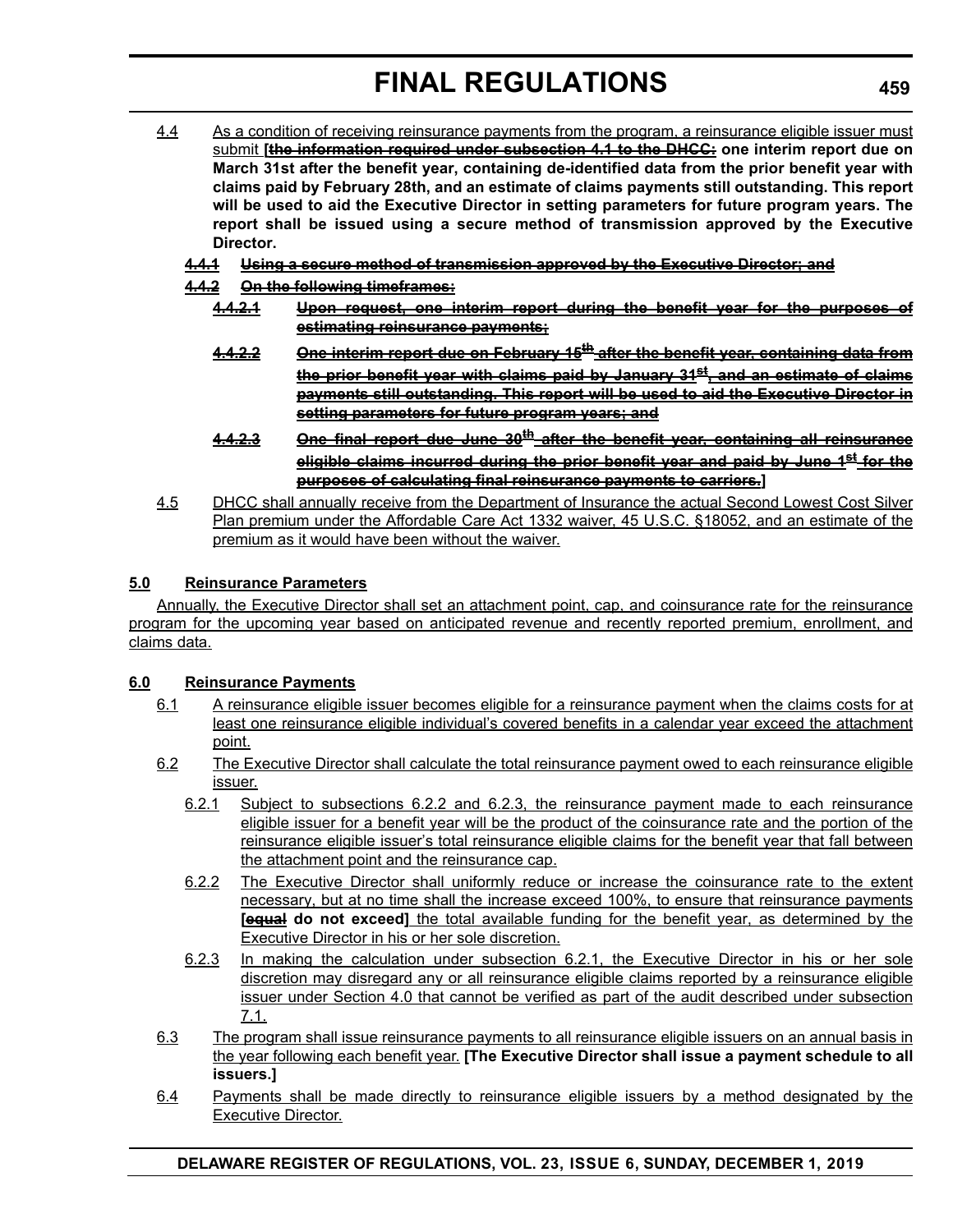6.5 **[The program shall not issue reinsurance payments if If]** the Executive Director determines that a reinsurance eligible issuer has substantively failed to comply with this regulation**[, he or she shall give notice thereof to the issuer stating the Executive Director's findings and stating how the nonconformance can be remedied. The Executive Director shall specify a time period for remedying the nonconformance. The program shall not issue reinsurance payments until the nonconformance is remedied]**.

## **7.0 Duties of the Administrator**

- 7.1 The program shall be administered by the Executive Director. As administrator of the program, the Executive Director may:
	- 7.1.1 Conduct an audit of the information submitted under Section 4.0.
	- 7.1.2 Notify reinsurance eligible issuers of the results of the calculation described in Section 6.0, including any modifications of the coinsurance rate **[once HCC receives the results from CMS]**.
	- 7.1.3 Issue reinsurance payments to each reinsurance eligible issuer in accordance with Section 6.0.
	- 7.1.4 Assign the functions vested in him or her by the Delaware Health Insurance Individual Market Stabilization Reinsurance Program and these regulations to subordinate officers and employees as he or she deems necessary. The designee shall have the same power and authority that would be afforded to the Executive Director.
	- 7.1.5 Contract with other state agencies and third parties as he or she deems necessary **[to administer the program]**.
	- 7.1.6 Use, access, store, and disclose the information submitted to the program under Section 4.0, including disclosing the information to the **[Commissioner of the Department of Insurance Insurance Commissioner, in accordance with applicable state and federal confidentiality** laws,] for the purposes of ensuring the efficient administration of the program and to reduce the reporting burden on issuers.
	- 7.1.7 Submit an annual report to the Governor and General Assembly, in consultation with the DHSS and DOI **[and in accordance with applicable state and federal confidentiality laws]**.
	- 7.1.8 Perform other functions he or she deems reasonably necessary to administer the program.

## **8.0 Document Retention and Audits**

- 8.1 A reinsurance eligible issuer must maintain documents and records, whether paper, electronic, or in other media, sufficient to substantiate its requests for reinsurance payments made pursuant to this regulation for a minimum period of 10 years and must make those documents and records available to the program upon request by the Executive Director for purposes of verification, investigation, or audit**[, in accordance with applicable state and federal confidentiality laws]**.
- 8.2 The Executive Director may audit a reinsurance eligible issuer to assess its compliance with the requirements of this **[Section regulation]**. The reinsurance eligible issuer must ensure that its relevant contractors, subcontractors, or agents cooperate with any audit under this Section. If an audit results in a finding of material weakness or significant deficiency with respect to compliance with any requirement of this Section, the reinsurance eligible issuer must complete all of the following:
	- 8.2.1 Within 30 calendar days of the issuance of the final audit report, provide a written corrective action plan to the program for approval;
	- 8.2.2 Implement that plan; and
	- 8.2.3 Provide to the program written documentation of the corrective actions once taken.
- 8.3 If, at the conclusion of the audit, the Executive Director determines that a reinsurance eligible issuer received excess reinsurance payments, at the request of the Executive Director, the reinsurance eligible issuer shall return the excess payments to the program in a manner to be determined by the Executive Director within 60 days of his or her request.

## **9.0 Severability**

**DELAWARE REGISTER OF REGULATIONS, VOL. 23, ISSUE 6, SUNDAY, DECEMBER 1, 2019**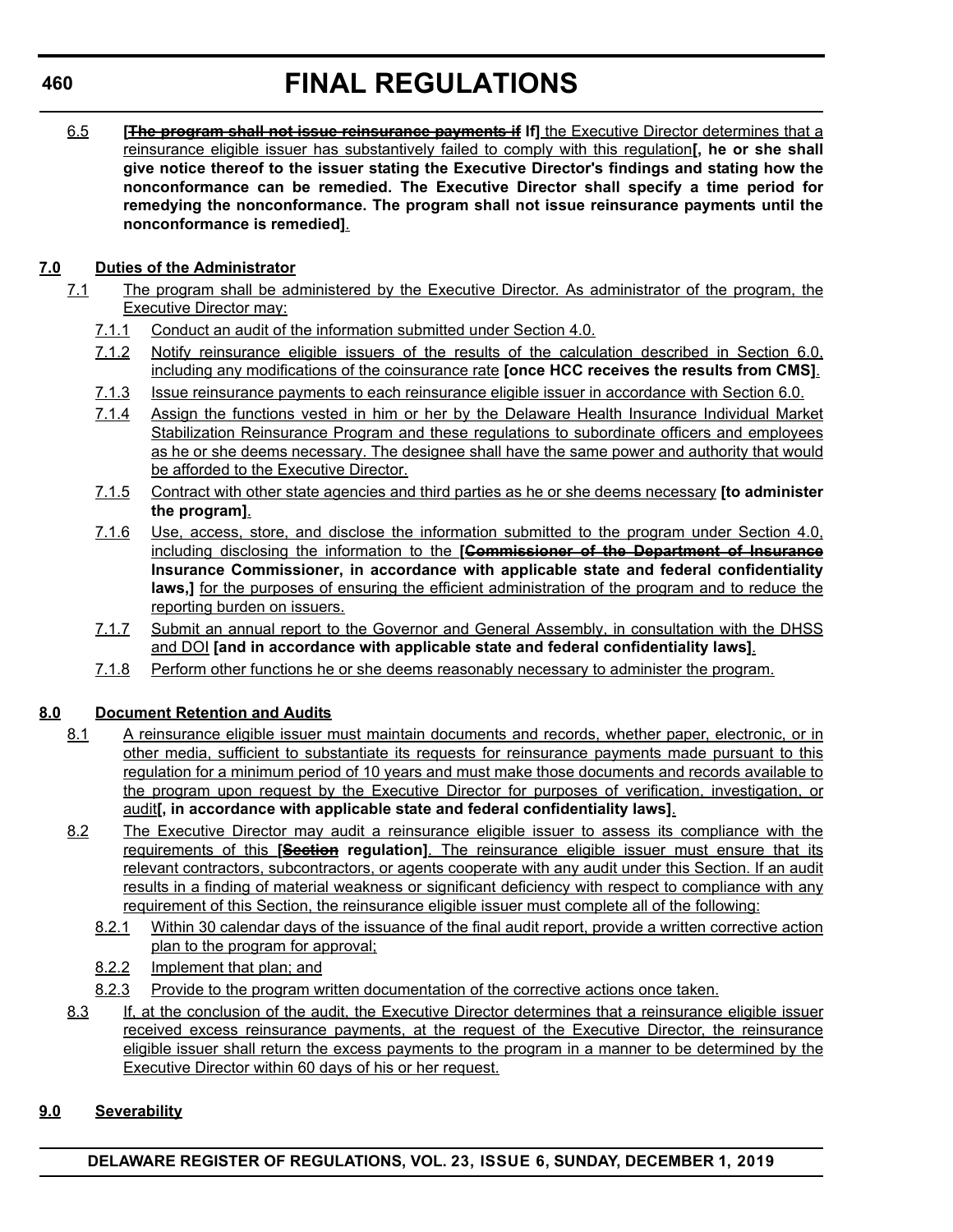If any provisions of this regulation or the application thereof to any person or circumstance shall be held invalid, such invalidity shall not affect the provisions or application of these regulations which can be given effect, and to this end the provisions of these regulations are declared to be severable.

## **DIVISION OF MEDICAID [AND MEDICAL ASSISTANCE](https://www.dhss.delaware.gov/dhss/dmma/)**

Statutory Authority: 31 Delaware Code, Section 512 (31 **Del.C.** §512)

## **ORDER**

### **[Telehealth Services Originating Site Fees](#page-4-0)**

## **NATURE OF THE PROCEEDINGS:**

Delaware Health and Social Services ("Department") / Division of Medicaid and Medical Assistance initiated proceedings to amend Title XIX Medicaid State Plan regarding telehealth services specifically, to add facilities to which originating site fees can be paid. The Department's proceedings to amend its regulations were initiated pursuant to 29 Delaware Code Section 10114 and its authority as prescribed by 31 Delaware Code Section 512.

The Department published its notice of proposed regulation changes pursuant to 29 Delaware Code Section 10115 in the September 2019 Delaware *Register of Regulations*, requiring written materials and suggestions from the public concerning the proposed regulations to be produced by October 1, 2019 at which time the Department would receive information, factual evidence and public comment to the said proposed changes to the regulations.

## **SUMMARY OF PROPOSAL**

Effective for services provided on and after January 1, 2020 Delaware Health and Social Services/Division of Medicaid and Medical Assistance (DHSS/DMMA) proposes to amend Attachment 4.19-B Page 24 of Title XIX Medicaid State Plan regarding telehealth services originating site fees.

### **Background**

For the purposes of Medicaid, telehealth seeks to improve a patient's health by permitting two-way, real time interactive communication between the patient, and the physician or practitioner at the distant site. This electronic communication means the use of interactive telecommunications equipment that includes, at a minimum, audio and visual equipment.

According to the Centers for Medicare and Medicaid Services (CMS), the Medicaid program and the federal Medicaid statute (Title XIX of the Social Security Act) does not recognize telehealth as a distinct service. CMS does note, however, that telehealth "is viewed as a cost-effective alternative to the more traditional face-to-face way of providing medical care" (e.g., face-to-face consultations or examinations between provider and patient) that states can choose to cover under Medicaid and that there is "flexibility inherent in federal law to create innovative payment methodologies for services that incorporate telemedicine technology."

## **Statutory Authority**

- 42 CFR 410.78, *Telehealth services*
- 42 CFR Part 440, *Services*

### **Purpose**

The purpose of this proposed regulation is to add facilities to which originating site fees can be paid, specifically Federally Qualified Health Centers and School Based Wellness Centers.

### *Public Notice*

In accordance with the *federal* public notice requirements established at Section 1902(a)(13)(A) of the Social Security Act and 42 CFR 447.205 and the *state* public notice requirements of Title 29, Chapter 101 of the Delaware Code, Delaware Health and Social Services (DHSS)/Division of Medicaid and Medical Assistance (DMMA) gives public notice and provides an open comment period for thirty (30) days to allow all stakeholders an opportunity to provide input on the proposed regulation. Comments were to have been received by 4:30 p.m. on October 1, 2019.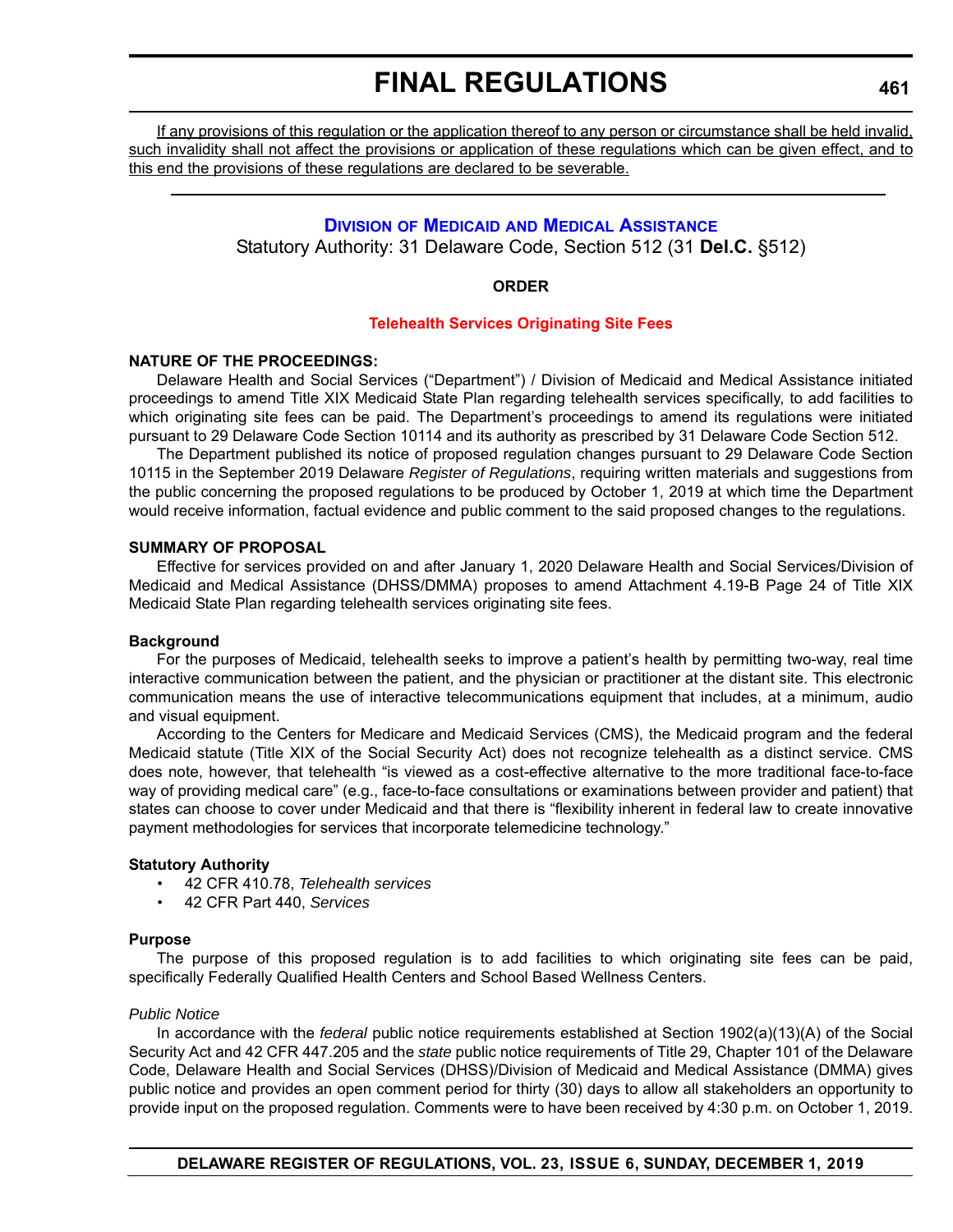## **FINAL REGULATIONS**

## *Centers for Medicare and Medicaid Services Review and Approval*

The provisions of this state plan amendment (SPA) are subject to approval by the Centers for Medicare and Medicaid Services (CMS). The draft SPA page(s) may undergo further revisions before and after submittal to CMS based upon public comment and/or CMS feedback. The final version may be subject to significant change.

## *Provider Manuals and Communications Update*

Also, there may be additional provider manuals that may require updates as a result of these changes. The applicable Delaware Medical Assistance Program (DMAP) Provider Policy Specific Manuals and/or Delaware Medical Assistance Portal will be updated. Manual updates, revised pages or additions to the provider manual are issued, as required, for new policy, policy clarification, and/or revisions to the DMAP program. Provider billing guidelines or instructions to incorporate any new requirement may also be issued. A newsletter system is utilized to distribute new or revised manual material and to provide any other pertinent information regarding DMAP updates. DMAP updates are available on the Delaware Medical Assistance Portal website**:** [https://](https://medicaid.dhss.delaware.gov/provider) [medicaid.dhss.delaware.gov/provider](https://medicaid.dhss.delaware.gov/provider)

### **Fiscal Impact Statement**

There is no anticipated fiscal impact. There is the potential to improve access to services and implementation will likely reduce cost in higher cost settings such as emergency rooms.

## **Summary of Comments Received with Agency Response and Explanation of Changes**

The following summarized comments were received:

**Comment:** One commenter endorsed the proposed changes to the Medicaid State Plan to add facilities to which originating site fees can be paid.

*Agency Response*: DMMA appreciates the endorsement.

**Comment:** One commenter inquired about any impact on the Telehealth Parity Regulation.

*Agency Response*: The proposed regulation changes will not impact TITLE 18 INSURANCE DELAWARE ADMINISTRATIVE CODE – 14 Health Insurance Specific Provisions – 1409 Insurance Coverage for Telemedicine and Telehealth.

**Comment:** One commenter asked for questioned if the originating site fee claims and the PPS triggering claims need to be billed separately or if they could be billed on one claim?

*Agency Response*: Agency Response: According to Attachment 4.19-B, Page 24 of the STATE PLAN UNDER TITLE XIX OF THE SOCIAL SECURITY ACT, STATE/TERRITORY: DELAWARE, METHODS AND STANDARDS FOR ESTABLISHING PAYMENT RATES "The site fee is only for the originating site and the site provider would not be entitled to any other payment for the telemedicine service which was delivered by the distant site. Fee schedules for telemedicine provided services are available on the DMAP website at: [https://](https://medicaid.dhss.delaware.gov/provider) [medicaid.dhss.delaware.gov/provider.](https://medicaid.dhss.delaware.gov/provider)

DMMA is pleased to provide the opportunity to receive public comments and greatly appreciates the thoughtful input given by:

- State Council for Persons with Disabilities; and
- Westside Family Healthcare.

### **FINDINGS OF FACT:**

The Department finds that the proposed changes as set forth in the September 2019 *Register of Regulations* should be adopted.

THEREFORE, IT IS ORDERED, that the proposed regulation to amend Title XIX Medicaid State Plan regarding telehealth services specifically, to add facilities to which originating site fees can be paid, is adopted and shall be final effective December 11, 2019.

10/29/19

Date of Signature

Kara Odom Walker, MD, MPH, MSHS, Secretary, **DHSS**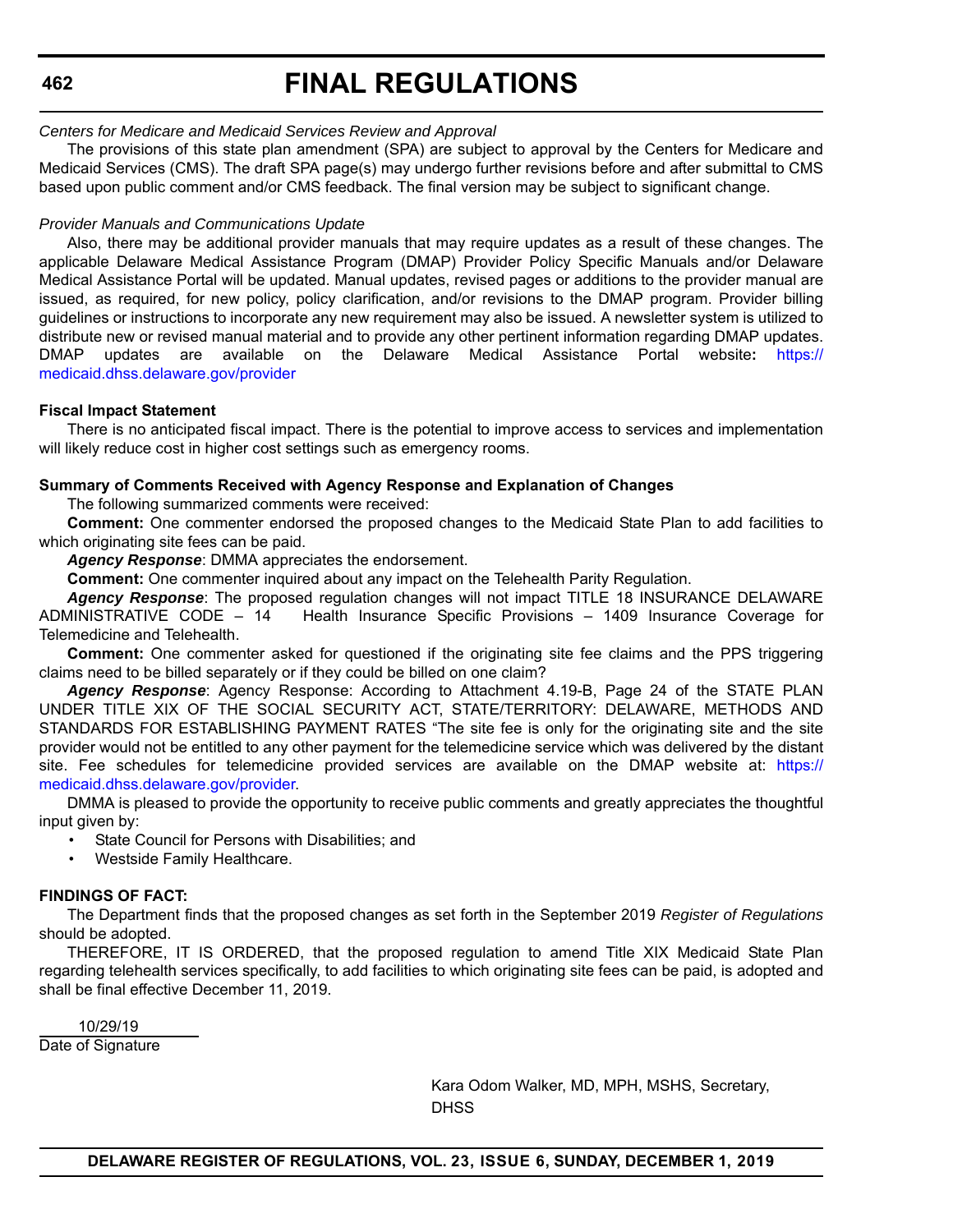Attachment 4.19-B Page 24

## STATE PLAN UNDER TITLE XIX OF THE SOCIAL SECURITY ACT STATE/TERRITORY: **DELAWARE**

## METHODS AND STANDARDS FOR ESTABLISHING PAYMENT RATES (Continued)

Payment for the telehealth originating site facility fee is made at the same percentage of the Medicare rate that is used for practitioner services on the date of service. The State currently pays practitioners at 98% of Medicare rates. The originating site fee will also be paid at 98% of the Medicare fee for the same service.

If either the delivering or originating site telemedicine fee methodology conflicts with the State-defined reimbursement methodology for the particular provider type, the existing reimbursement methodology will apply. For Federally Qualified Health Centers (FQHCs) and Rural Health Clinics (RHCs), where federal regulations mandate specific reimbursement methodologies, that requirement will take precedence over the originating site fee.

The site fee is only for the originating site and the site provider would not be entitled to any other payment for the telemedicine service which was delivered by the distant site.

Qualifying provider services include office visits, consultations, psychotherapy, medication management, psychiatric interview or examination, substance abuse screening and brief intervention, neurobehavioral examination, end stage renal disease services and medical nutrition therapy, etc.

Federally Qualified Health Centers and School-Based Wellness Centers acting in the role of an originating site provider with no other separately identifiable service being provided will only be paid the originating site telehealth fees and will not receive reimbursement for an encounter.

The telemedicine payment methodology shall be effective with dates of service on or after July 2, 2012 September 1, 2019.

Fee schedules for telemedicine provided services are available on the DMAP website at: http:// www.dmap.state.de.us/downloads [https://medicaid.dhss.delaware.gov/provider.](https://medicaid.dhss.delaware.gov/provider)

Except as otherwise noted in the Medicaid State Plan, State-developed fee schedule rates are the same for both government and private providers.

Separate reimbursement is not made for the use of technological equipment and systems associated with a telemedicine application to render the service.

> TN No. SPA Supersedes TN No. SPA 12-011

Effective Date January 1, 2020

Approval Date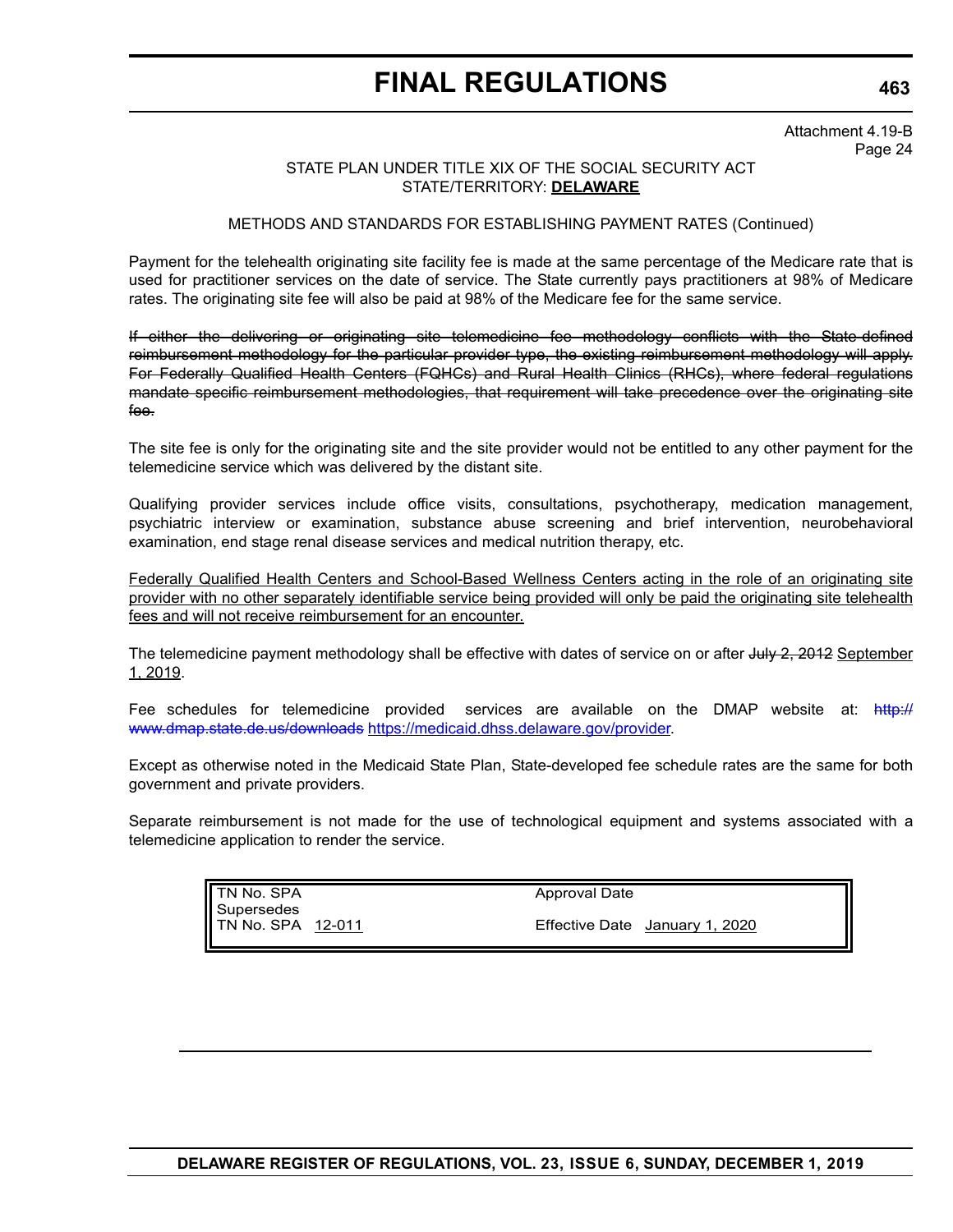## **FINAL REGULATIONS**

## **DIVISION OF MEDICAID [AND MEDICAL ASSISTANCE](https://www.dhss.delaware.gov/dhss/dmma/)** Statutory Authority: 31 Delaware Code, Section 512 (31 **Del.C.** §512)

### **ORDER**

#### **[Obesity Drugs](#page-4-0)**

#### **NATURE OF THE PROCEEDINGS:**

Delaware Health and Social Services ("Department") / Division of Medicaid and Medical Assistance initiated proceedings to amend Title XIX Medicaid State Plan regarding Prescribed Drugs, specifically, to clarify policy related to drugs indicated for the treatment of obesity. The Department's proceedings to amend its regulations were initiated pursuant to 29 Delaware Code Section 10114 and its authority as prescribed by 31 Delaware Code Section 512.

The Department published its notice of proposed regulation changes pursuant to 29 Delaware Code Section 10115 in the September 2019 Delaware *Register of Regulations*, requiring written materials and suggestions from the public concerning the proposed regulations to be produced by October 1, 2019 at which time the Department would receive information, factual evidence and public comment to the said proposed changes to the regulations.

#### **SUMMARY OF PROPOSAL**

Effective for services provided on and after October 1, 2019 Delaware Health and Social Services/Division of Medicaid and Medical Assistance (DHSS/DMMA) proposes to amend Attachment 3.1-A Page 5 of Title XIX Medicaid State Plan regarding Prescribed Drugs, specifically, to clarify policy related to drugs indicated for the treatment of obesity.

#### **Background**

Delaware is a founding member of My Healthy Weight, an initiative committed to working with providers and beneficiaries to increase utilization of standardized benefits and to encourage the collection of obesity metrics. The initiative will provide millions of individuals nationally with consistent coverage to support healthy weight change.

As a result of that initiative, DMMA has begun a review of policies related to obesity covered services.

### **Statutory Authority**

42 CFR §440.120

#### **Purpose**

The purpose of this proposed regulation is to clarify policy related to drugs indicated for the treatment of obesity.

#### *Public Notice*

In accordance with the *federal* public notice requirements established at Section 1902(a)(13)(A) of the Social Security Act and 42 CFR 447.205 and the *state* public notice requirements of Title 29, Chapter 101 of the Delaware Code, Delaware Health and Social Services (DHSS)/Division of Medicaid and Medical Assistance (DMMA) gives public notice and provides an open comment period for thirty (30) days to allow all stakeholders an opportunity to provide input on the proposed regulation. Comments were to have been received by 4:30 p.m. on October 1, 2019.

#### *Centers for Medicare and Medicaid Services Review and Approval*

The provisions of this state plan amendment (SPA) are subject to approval by the Centers for Medicare and Medicaid Services (CMS). The draft SPA page(s) may undergo further revisions before and after submittal to CMS based upon public comment and/or CMS feedback. The final version may be subject to significant change.

#### *Provider Manuals and Communications Update*

Also, there may be additional provider manuals that may require updates as a result of these changes. The applicable Delaware Medical Assistance Program (DMAP) Provider Policy Specific Manuals and/or Delaware Medical Assistance Portal will be updated. Manual updates, revised pages or additions to the provider manual are

**DELAWARE REGISTER OF REGULATIONS, VOL. 23, ISSUE 6, SUNDAY, DECEMBER 1, 2019**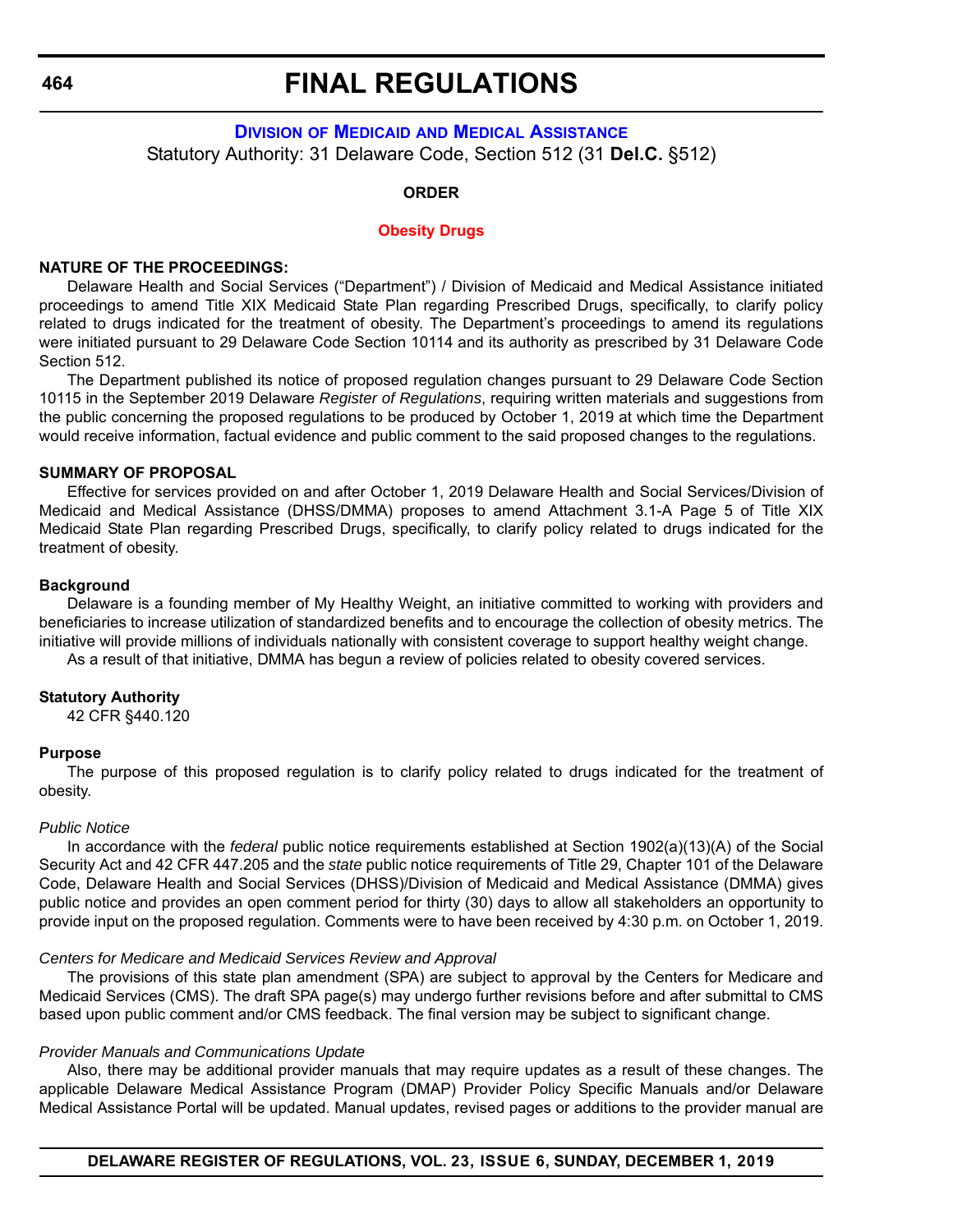issued, as required, for new policy, policy clarification, and/or revisions to the DMAP program. Provider billing guidelines or instructions to incorporate any new requirement may also be issued. A newsletter system is utilized to distribute new or revised manual material and to provide any other pertinent information regarding DMAP updates. DMAP updates are available on the Delaware Medical Assistance Portal website: [https://](https://medicaid.dhss.delaware.gov/provider) [medicaid.dhss.delaware.gov/provider](https://medicaid.dhss.delaware.gov/provider)

### **Fiscal Impact Statement**

There is no anticipated fiscal impact.

### **Summary of Comments Received with Agency Response and Explanation of Changes**

The following summarized comments were received:

**Comment:** Two commenters endorsed the proposed changes to the Medicaid State Plan to clarify policy related to drugs indicated for the treatment of obesity.

*Agency Response*: DMMA appreciates the endorsement.

**Comment:** The commenter suggested the amendment overlooks the issue of mental health. Specifically, the commenter asked the agency to consider removing drugs used for anorexia from the list of Medicaid's excluded drugs.

*Agency Response*: The agency appreciates the feedback on the exclusion of anorexia drugs. The state continues to address mental health care and improve treatment option aligned clinical guidelines. The referenced class will be added to future drug utilization board meeting agendas for review.

DMMA is pleased to provide the opportunity to receive public comments and greatly appreciates the thoughtful input given by:

- Governor's Advisory Council for Exceptional Citizens;
- State Council for Persons with Disabilities: and
- Nancy G.

### **FINDINGS OF FACT:**

The Department finds that the proposed changes as set forth in the September 2019 *Register of Regulations* should be adopted.

THEREFORE, IT IS ORDERED, that the proposed regulation to amend Title XIX Medicaid State Plan regarding Prescribed Drugs, specifically, to clarify policy related to drugs indicated for the treatment of obesity*,* is adopted and shall be final effective December 11, 2019.

 10/29/19 Date of Signature

> Kara Odom Walker, MD, MPH, MSHS, Secretary, **DHSS**

Revision: HCFA-PM-85-3 (BERC) (BERG) Attachment 3.1-A May 1985 Page 5 (1999) and the set of the set of the set of the set of the set of the set of the set of the set of the set of the set of the set of the set of the set of the set of the set of the set of the set of the set

OMB No. 0938-0193

## STATE PLAN UNDER TITLE XIX OF THE SOCIAL SECURITY ACT STATE/TERRITORY: **DELAWARE**

## LIMITATIONS ON AMOUNT, DURATION AND SCOPE OF MEDICAL AND REMEDIAL CARE AND SERVICES PROVIDED TO THE CATEGORICALLY NEEDY

### **12.a. Prescribed Drugs:**

### **Drug Coverage**

1) Drug products are covered when prescribed or ordered by a physician, or other licensed practitioner within the scope of their practice and when obtained from a licensed pharmacy. Covered drugs, as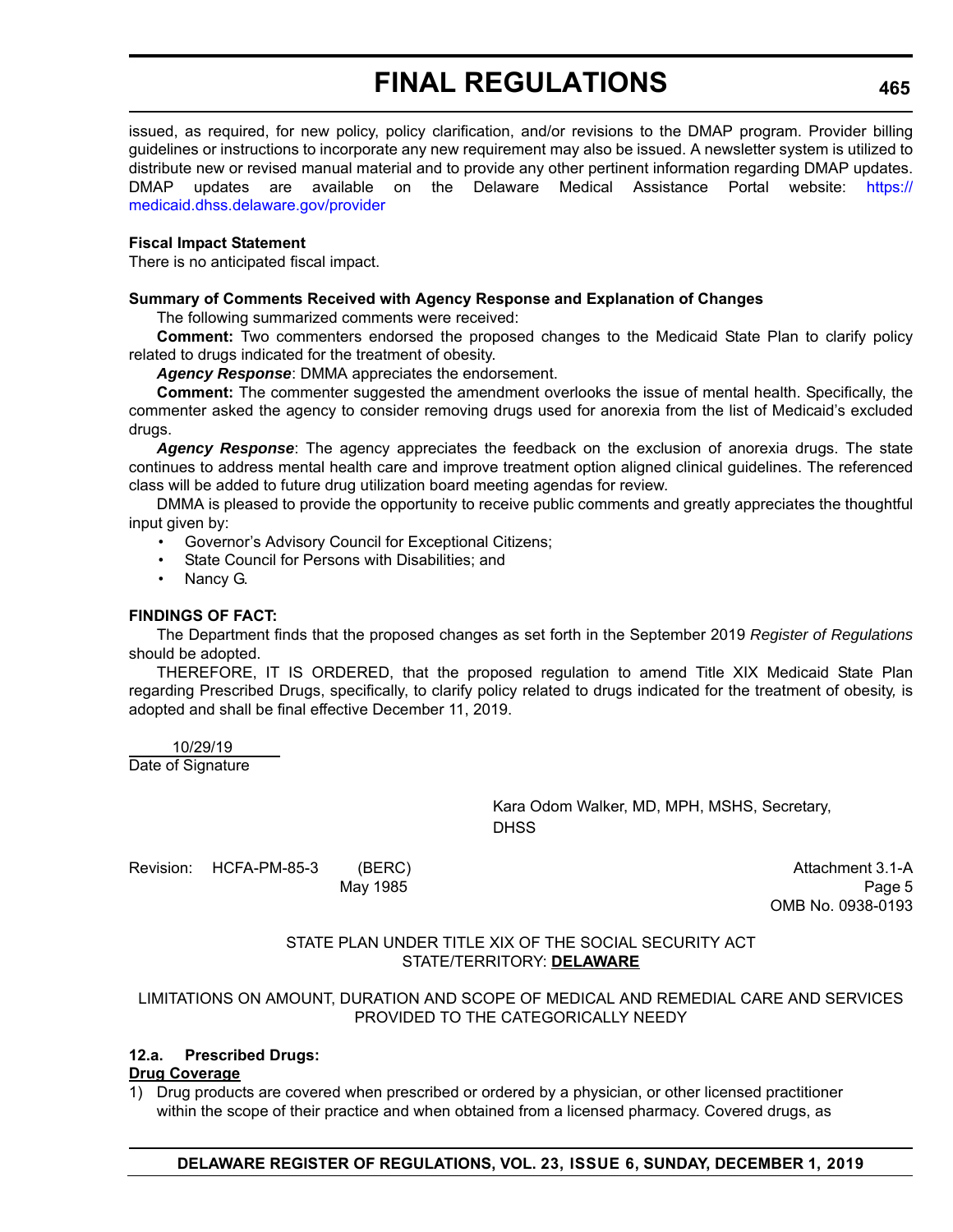## **FINAL REGULATIONS**

defined in Section 1927(k)(2) of the Act, are those which are prescribed for a medically accepted indication, medically necessary, and produced by any pharmaceutical manufacturer, which has entered into and complies with a drug rebate agreement under Section 1927(a) of the Act.

- 2) The State will cover agents when used for cosmetic purposes or hair growth only when the state has determined that use to be medically necessary.
- 3) The State will cover drugs indicated for the treatment of obesity to address weight loss with comorbid conditions with prior authorization.
- 4) Drugs excluded from coverage by Delaware Medicaid as provided by Section 1927(d)(2) of the Act, include:
	- a. Drugs designated less than effective by the FDA (DESI drugs) or which are identical, similar, or related to such drugs;
	- b. Drugs when used to promote fertility;
	- c. Drugs that have an investigational or experimental or unproven efficacy or safety status;
	- d. Drugs when used for anorexia, weight loss or weight gain, or weight loss for the sole purpose of cosmetic reasons. Drugs indicated for the treatment of obesity to address weight loss with co-morbid conditions are covered by the DMAP with prior authorization.
- 5) Non-covered services also include: drugs used to correct sexual dysfunction and compound drugs (compound prescriptions must include at least one medication that on its own would be a covered entity).

Quantity and Duration

1. Dosage limits: Medications are limited to a maximum dose recommended by the FDA and appropriate medical compendia described in section 1927(k) of the Social Security Act, that indicate that doses that exceed FDA guidelines are both safe and effective or doses that are specified in regional or national guidelines published by established expert groups such as the American Academy of Pediatrics, or guidelines recommended by the Delaware Medicaid Drug Utilization Review (DUR) Board and accepted by the DHSS Secretary.

| TN No. SPA#<br><b>Supersedes</b><br>' TN No.<br>#17-005 | Approval Date                  |
|---------------------------------------------------------|--------------------------------|
|                                                         | Effective Date October 1, 2019 |

## **DIVISION OF MEDICAID [AND MEDICAL ASSISTANCE](https://www.dhss.delaware.gov/dhss/dmma/)**

Statutory Authority: 31 Delaware Code, Section 512 (31 **Del.C.** §512)

## **ORDER**

## **[Excluded Earnings of Temporary Census Workers](#page-4-0)**

## **NATURE OF THE PROCEEDINGS:**

Delaware Health and Social Services ("Department") / Division of Medicaid and Medical Assistance initiated proceedings to amend Title XIX Medicaid State Plan regarding Excluded Earnings of Temporary Census Workers, specifically, *to add additional eligibility groups to that exclusion*. The Department's proceedings to amend its regulations were initiated pursuant to 29 Delaware Code Section 10114 and its authority as prescribed by 31 Delaware Code Section 512.

The Department published its notice of proposed regulation changes pursuant to 29 Delaware Code Section

## **DELAWARE REGISTER OF REGULATIONS, VOL. 23, ISSUE 6, SUNDAY, DECEMBER 1, 2019**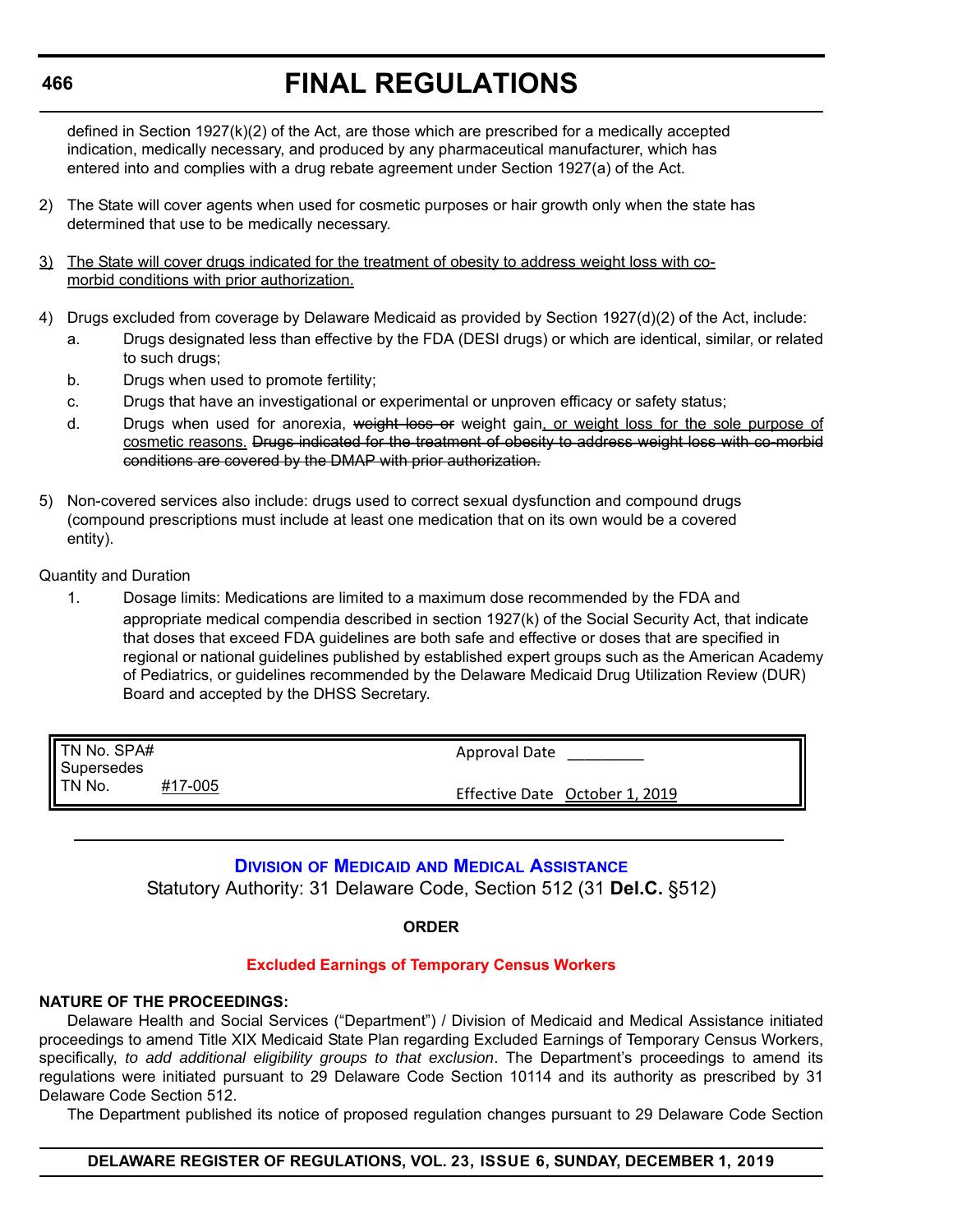10115 in the September 2019 Delaware *Register of Regulations*, requiring written materials and suggestions from the public concerning the proposed regulations to be produced by October 1, 2019 at which time the Department would receive information, factual evidence and public comment to the said proposed changes to the regulations.

### **SUMMARY OF PROPOSAL**

Effective for services provided on and after October 1, 2019 Delaware Health and Social Services/Division of Medicaid and Medical Assistance (DHSS/DMMA) proposes to amend Supplement 8A to Attachment 2.6 A Page 2 of Title XIX Medicaid State Plan regarding Excluded Earnings of Temporary Census Workers, specifically, to add additional eligibility groups to that exclusion.

## **Background**

The Centers for Medicare and Medicaid Services (CMS) allows states to exclude the earned income of temporary census workers for purposes of eligibility. The Delaware state plan currently excluded earnings of temporary census workers to ensure that individuals (and their families), who are temporarily hired by the Census Bureau to assist in Census activities, do not lose eligibility for Medicaid because of the income they receive from employment with the Census Bureau. The purpose of this amendment is to add additional eligibility groups to that exclusion.

## **Statutory Authority**

CMS, Informational Bulletin dated July 3, 2019, *Temporary Census Income and Medicaid and CHIP Eligibility*

## **Purpose**

To add additional eligibility groups to that exclusion.

## *Public Notice*

In accordance with the *federal* public notice requirements established at Section 1902(a)(13)(A) of the Social Security Act and 42 CFR 447.205 and the *state* public notice requirements of Title 29, Chapter 101 of the Delaware Code, Delaware Health and Social Services (DHSS)/Division of Medicaid and Medical Assistance (DMMA) gives public notice and provides an open comment period for thirty (30) days to allow all stakeholders an opportunity to provide input on the proposed regulation. Comments were to have been received by 4:30 p.m. on October 1, 2019.

### *Centers for Medicare and Medicaid Services Review and Approval*

The provisions of this state plan amendment (SPA) are subject to approval by the Centers for Medicare and Medicaid Services (CMS). The draft SPA page(s) may undergo further revisions before and after submittal to CMS based upon public comment and/or CMS feedback. The final version may be subject to significant change.

### *Provider Manuals and Communications Update*

Also, there may be additional provider manuals that may require updates as a result of these changes. The applicable Delaware Medical Assistance Program (DMAP) Provider Policy Specific Manuals and/or Delaware Medical Assistance Portal will be updated. Manual updates, revised pages or additions to the provider manual are issued, as required, for new policy, policy clarification, and/or revisions to the DMAP program. Provider billing guidelines or instructions to incorporate any new requirement may also be issued. A newsletter system is utilized to distribute new or revised manual material and to provide any other pertinent information regarding DMAP updates. DMAP updates are available on the Delaware Medical Assistance Portal website**:** [https://](https://medicaid.dhss.delaware.gov/provider) [medicaid.dhss.delaware.gov/provider](https://medicaid.dhss.delaware.gov/provider)

### **Fiscal Impact Statement**

There is no anticipated fiscal impact.

## **Summary of Comments Received with Agency Response and Explanation of Changes**

No comments were received related to the stated change.

## **FINDINGS OF FACT:**

The Department finds that the proposed changes as set forth in the September 2019 *Register of Regulations*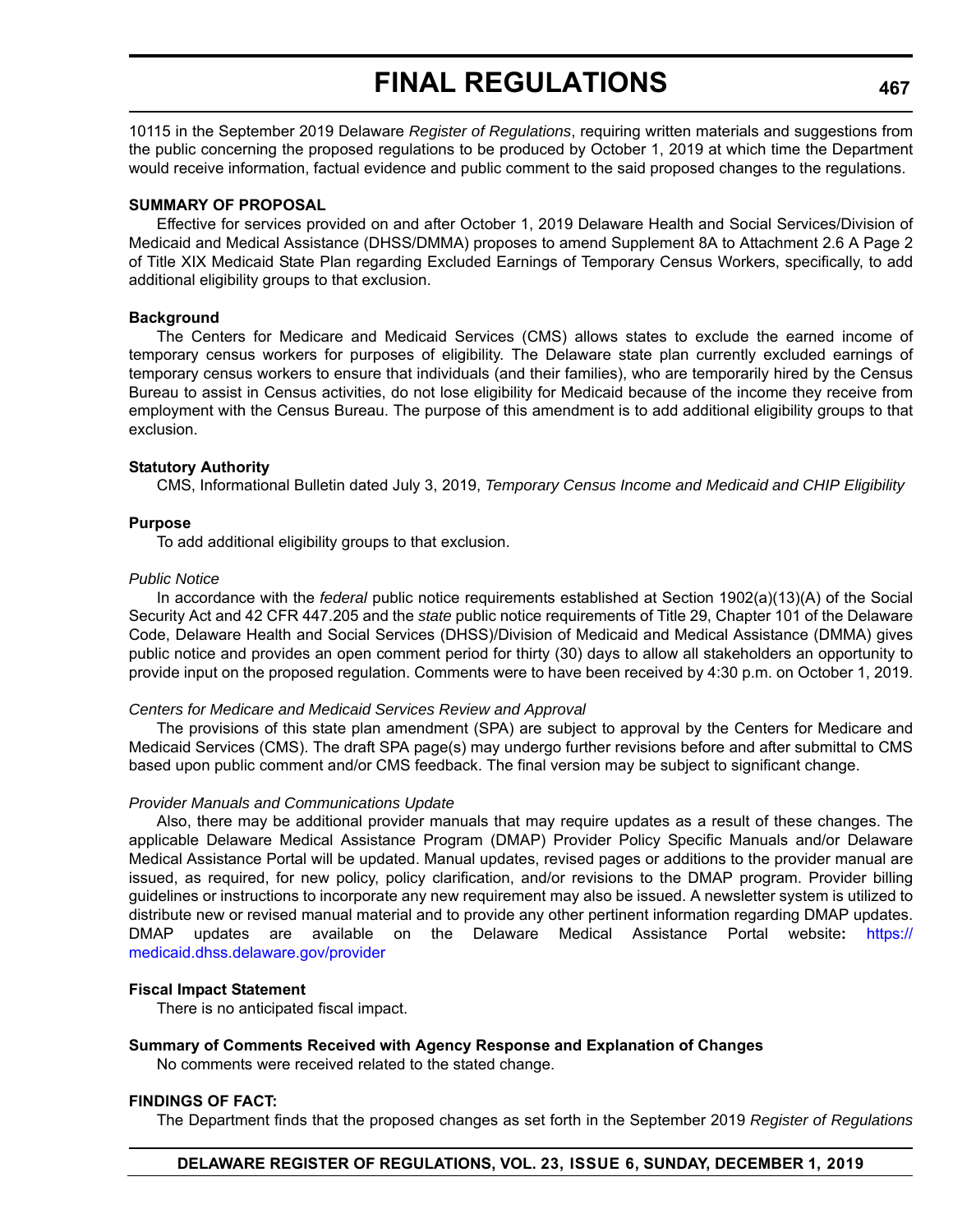should be adopted.

THEREFORE, IT IS ORDERED, that the proposed regulation to amend Title XIX Medicaid State Plan regarding Excluded Earnings of Temporary Census Workers, specifically, to add additional eligibility groups to that exclusion*,* is adopted and shall be final effective December 11, 2019.

 10/29/19 Date of Signature

> Kara Odom Walker, MD, MPH, MSHS, Secretary, **DHSS**

> > Supplement 8A to Attachment 2.6A Page 2

## STATE PLAN UNDER TITLE XIX OF THE SOCIAL SECURITY ACT STATE/TERRITORY: **DELAWARE**

LESS RESTRICTIVE METHODS OF TREATING INCOME UNDER SECTION 1902(r)(2) OF THE ACT

All wages paid by the U.S. Census Bureau for temporary employment related to Decimal Decennial Census  $\boxtimes$ activities are excluded for the eligibility groups listed below:

## **For 1902 mandatory eligibility groups:**

- Poverty level pregnant women and infants (133% 200% FPL) under  $1902(a)(10)(A)(i)(V1);$
- Poverty level children under age 6 (133% FPL) under 1902(a)(10)(A)(i)(VI);
- Poverty level children under age 19 (100% FPL) under 1902(a)(10)(A)(i)(VII), and;
- Qualified Pregnant Women and Children under 1902(a)(10)(A)(i)(III).

## **For optional categorically needy groups under 1902 as listed below:**

*NOTE: The Special Income Level Group under 1902(a)(10)(A)(ii)(V), the Individuals Who Would be Eligible if In an Institution Group under 1902(a)(10)(A)(ii)(VI) and the Hospice Group under 1902(a)(10)(A)(ii)(Vii) cannot be included in this disregard.*

- Individuals Eligible for Cash Except for Institutionalization under 1902(a)(10)(A)(ii)(IV);
- Individuals in Institutions Eligible under a Special Income Level under 1902(a)(10)(A)(ii)(V);
- Ticket to Work Basic Group 1902(a)(10)(A)(ii)(XV); and
- Individuals who would be eligible for **[case cash]** assistance (AFDC of SSI) if they were not in a medical institution under 1902(a)(10)(A)(ii)(IV).

### **For 1905(p) eligibility groups:**

- Qualified Medicare Beneficiaries (QMBs) under 1902(a)(10)(E)(i);
- Specified-Low Income Medicare Beneficiaries (SLMBs) under 1902(a)(10)(E)(iii); and,
- Qualifying Individuals (QIs) under 1902(a)(10)(E)(iv)(I).

TN No.  $SPA$  # Supersedes TN No. SPA #09-001 Approval Date

Effective Date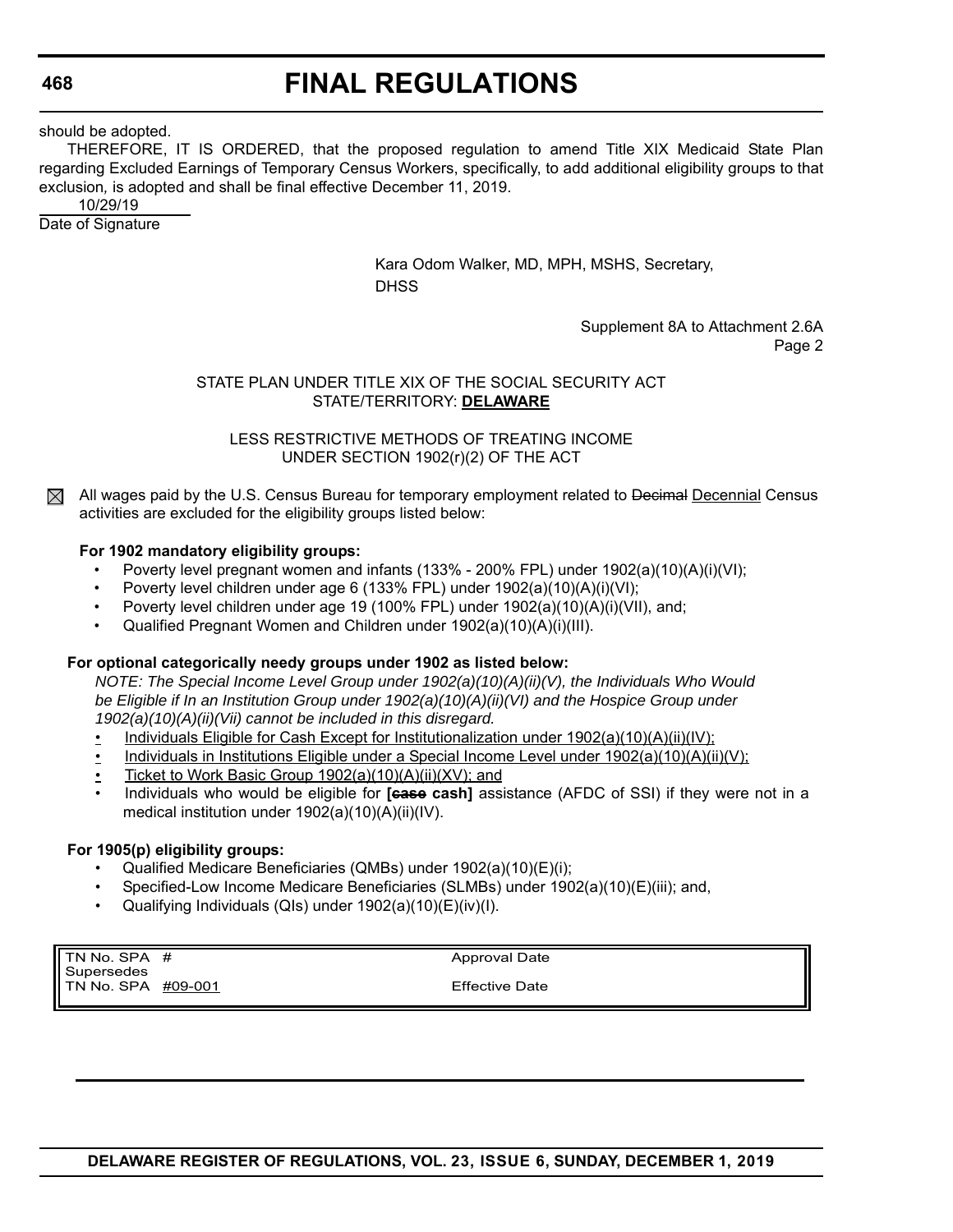## **[DEPARTMENT OF SAFETY AND HOMELAND SECURITY](https://dshs.delaware.gov/)**

**DIVISION [OF STATE POLICE](https://dsp.delaware.gov/)**

**1300 BOARD OF EXAMINERS [OF PRIVATE INVESTIGATORS & PRIVATE SECURITY AGENCIES](https://dsp.delaware.gov/professional-licensing/)** Statutory Authority: 24 Delaware Code, Section 1305 (24 **Del.C.** §1305)

24 **DE Admin. Code** 1300

## **ORDER**

## **[1300 Board of Examiners of Private Investigators & Private Security Agencies](#page-4-0)**

Pursuant to the Guidelines in 29 **Del.C.** Section  $10118(b)(1)-(7)$ , the Board of Examiners of Private Investigators and Private Security Agencies ("Board") hereby issues this Order. The proposed change was published in the Delaware *Register of Regulations* on June 1, 2019 (Vol. 20, Issue 12). Following notice and a public hearing on the proposed adoption of amendments to Rule *8.0 Private Investigators*, the Board makes the following Findings and Conclusions:

## **Summary of Evidence and Information Submitted**

1. The Board did not receive written evidence or information pertaining to the proposed adoption.

2. The Board expressed its desire to adopt the amendment to *enable individuals to be employed with multiple agencies.*

## **Findings of Fact**

3. The public was given notice and the opportunity to provide the Board with comments, in writing and by oral testimony, on proposed amendments. The written comments and oral testimony received are described in paragraph 1.

4. The Board finds that the adoption of this rule will *enable individuals to be employed with multiple agencies*.

5. The Board finds that the adoption will have no adverse impact on the public.

6. The Board finds that the amendment is well written and describes its intent to adopt the rule to *enable individuals to be employed with multiple agencies*

### **Conclusion**

7. The proposed rule adoption was published by the Board in accord with the statutory duties and authority as set forth in 24 Del.C. Section 1305 et seq. and, in particular, 24 Del.C. Section 1305(b).

8. The Board deems this adoption necessary and expedient to the full and official performance of its duties under 24 Del.C. Section 1305 et. seq.

9. The Board concludes that the adoption of this rule will be in the best interests of the citizens of the State of Delaware.

10. The Board therefore adopts the amendment pursuant to 24 Del.C. Section 1305(b) and guidelines of 29 Del.C. Section 10118 of the Administrative Procedures Act. See, Strauss v. Silverman, Del. Supr., 399 A.2d 192 (1979).

11. This adopted rule replaces in its entirety any former rule or regulation heretofore promulgated by the Board.

12. The effective date of this Order shall be *December 11, 2019*.

13. Attached hereto and incorporated herein this order is the amended rule marked as exhibit A and executed simultaneously on the *12th day of November, 2019*.

Lt. Colonel Melissa A. Zebley, Chairman Vacant - Private Investigative Agency Director Robert J. Irwin Ms. Kelly R. Jansen Vacant - Public Member Vacant - Private Security Agency Mrs. Sandra C. Taylor **Vacant - Armored Car Agency** Mr. Mark W. Rainford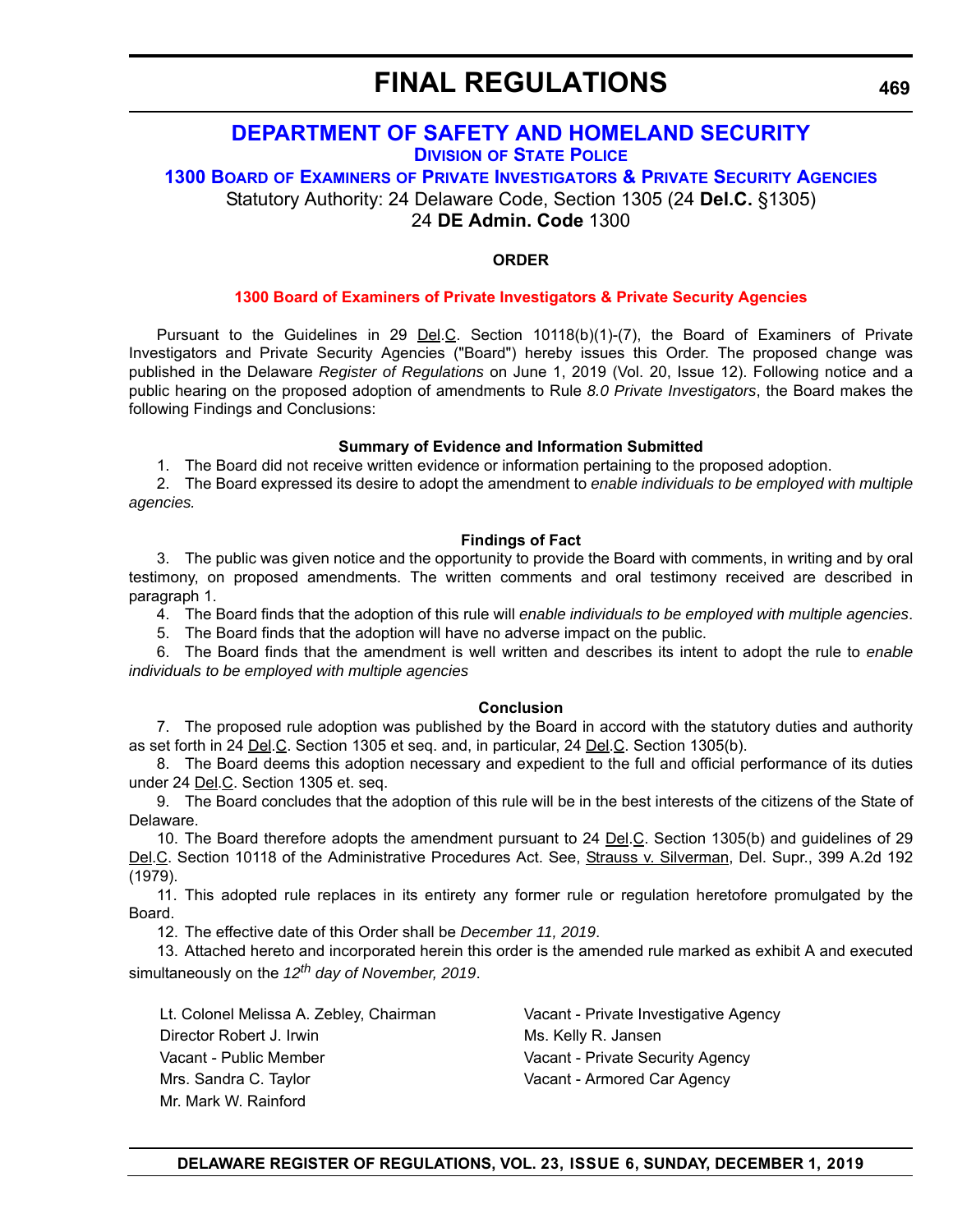## **FINAL REGULATIONS**

**\*Please note that no changes were made to the regulation as originally proposed and published in the June 2019 issue of the** *Register* **at page 994 (22 DE Reg. 994). Therefore, the final regulation is not being republished. A copy of the final regulation is available at:**

**[1300 Board of Examiners of Private Investigators & Private Security Agencies](http://regulations.delaware.gov/register/december2019/final/23 DE Reg 469 12-01-19.htm)**

## **[DEPARTMENT OF STATE](https://sos.delaware.gov/)**

**DIVISION OF HISTORICAL [AND CULTURAL AFFAIRS](https://history.delaware.gov/)** Statutory Authority: 30 Delaware Code, Section 1815(b) (30 **Del.C.** §1815(b)) 1 **DE Admin. Code** 901

## **ORDER**

## **[901 Historic Preservation Tax Credit Program](#page-4-0)**

In accordance with 29 **Del.C.** §10118 and 30 **Del.C.** Ch.18, Subch. II, §1815(b), for the reasons set forth herein, the Delaware Department of State, Division of Historical and Cultural Affairs enters this Order amending the Historic Preservation Tax Credit Program regulation.

## **NATURE OF THE PROCEEDINGS**

Pursuant to its authority under 30 **Del.C.** Ch.18, Subch. II, §1815(b), the Division proposes to adopt an amended regulation for the Historic Preservation Tax Credit Program. The amended regulation clarifies Section 7.4 which allows applicants to request an increase in their credit award, revises Section 7.6 to provide a process for distributing unallocated credits and thereby addresses changes to the program made in the 149th and 150th General Assembly of Delaware, and makes other clarifications and technical corrections to Sections 6.5 and 7.6 of the regulation.

The Division gave notice of its intent to amend the regulation in the October 1, 2019 issue of the Delaware *Register of Regulations*. At that same time, the Division submitted a Regulatory Flexibility Analysis and Impact Statement for this proposed revised regulation, as required by 29 **Del.C.** Ch. 104. The Division solicited written comments from the public for thirty (30) days as mandated by 29 **Del.C.** §10118(a).

### **SUMMARY OF EVIDENCE**

In accordance with Delaware law, public notice regarding the proposed amendment of the regulation governing the Historic Preservation Tax Credit Program was published in the Delaware *Register of Regulations*. The public comment period was open from October 1, 2019 through October 31, 2019. Notice of the proposed amendment was also published in the News Journal and in the Delaware State News on October 8, 2019, was posted on the Division's website, and was distributed to recipients of the Division's e-newsletter. The Division received written comments.

## **SUMMARY OF COMMENTS RECEIVED WITH AGENCY RESPONSE AND EXPLANATION OF CHANGES**

The Division received written comments from one developer that is an applicant of the tax credit program and from one municipality. The Division of Historical and Cultural Affairs has reviewed and considered each comment, summarized below, and responds as follows:

First, Applicability to Existing Projects: The Division received written comments requesting that "transitional projects," defined as those that were exempted from the regulation changes that went into effect November 11, 2018 (22 **DE Reg.** 409), should also be exempted from the proposed elimination of Section 7.4. Comments included: Denying transitional projects the ability to receive additional credits under Section 7.4 would be unfair and punish projects that were relying on this aspect of the regulation to complete a successful project; That projects were planned with the understanding that the provisions of Section 7.4 were in place in case project costs came in

## **DELAWARE REGISTER OF REGULATIONS, VOL. 23, ISSUE 6, SUNDAY, DECEMBER 1, 2019**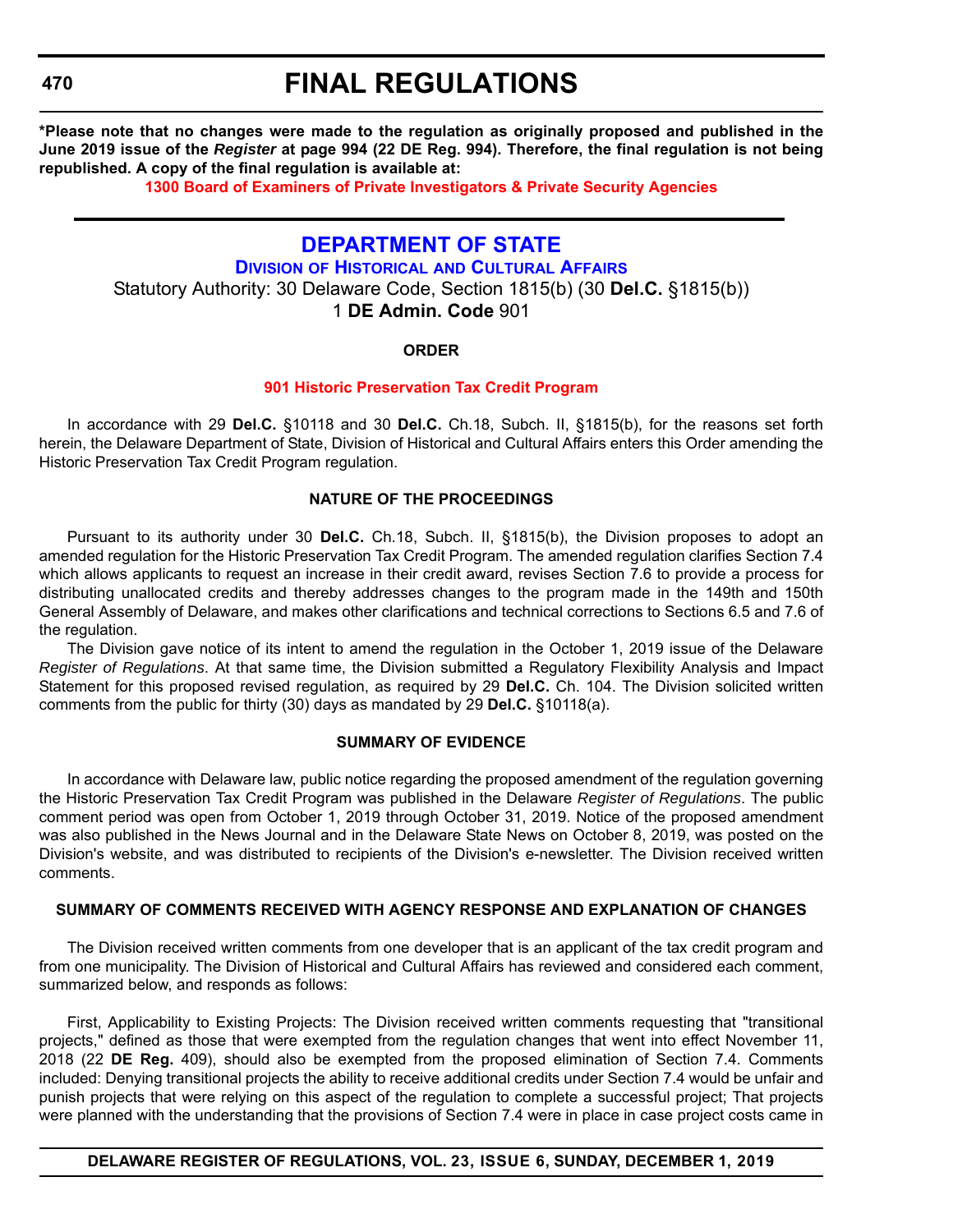higher than anticipated; That the ability to apply for increased credits under Section 7.4 informed the applicant's decision to submit a Request for Credit Award based on estimated rather than actual costs, which was still an option at the time the application was made; That a portion of newly available credits (provided for under 81 Del. Laws c. 303 and 82 Del. Laws c. 86) should be set aside and made available to such transitional projects.

**Division Response:** The Division reconsidered eliminating Section 7.4 of the regulation in its entirety, and the related removal of the third sentence in subsection 8.1.2. The Division has opted instead to revise Section 7.4. The amended regulation eliminates the specification that there be a 5% or greater increase in qualified costs, as the restriction is not supported in the enabling legislation or Delaware Code and could be seen as arbitrary. The Division added language to clarify that consideration of an increase in credits is at the discretion of the State Historic Preservation Officer, when there are documented increases in qualified costs. The Division also added language to notify applicants that the provisions of Section 10 of the regulation, which outlines the administrative review process, apply to disapprovals of a request for increased credits. The numbering of subsections in Section 7.0 and the language of subsection 8.1.2 of the regulation will remain unchanged.

Second, Technical Clarification: The Division received written comments requesting technical clarifications to the section of the regulations that describes how credits are set aside each year for certain types of projects (existing Section 7.6 of the regulation). Comments included: Is it necessary to specify the figure \$5 million as the starting point from which certain set-asides are made, as the current cap is higher.

**Division Response:** The Division replaced the reference to \$5 million with the phrase "a portion of."

Third, Question about Credits Reserved for Resident Curators: The Division received written comments concerning the credits available to resident curators. Comments included: Asking if the regulation is accurate in its reference to rollover of credits available to resident curators. Asking the Department of State to consider increasing the tax credit benefits available to people/properties in the resident curatorship programs of the State and New Castle County.

**Division Response:** The Division has reviewed and considered these comments and determined to retain the regulation as is. Existing subsection 7.6.1 of the regulation reflects the language established in Delaware Code regarding carryover of unused credits allotted to Resident Curators. The Division acknowledges that the carryover provision is not in keeping with other requirements of the program. In addition, the Division recognizes that there is current interest in improving the utility of resident curatorship programs in general. However, the Division finds that changes to these aspects of the historic preservation tax credit regulation and program would require legislation.

The Division determined that the changes made to the final regulation are nonsubstantive, in accordance with 29 **Del.C.** §10118(c).

## **FINDINGS OF FACT**

The public was given the required notice of the Division's intention to amend the Historic Preservation Tax Credit Program regulation and was given opportunity to provide the Division with comments. The required Regulatory Flexibility Analysis and Impact Statement for this proposed revised regulation was submitted. Public comments were received. The Division has responded to the public comments in the Summary of Comments Received with Agency Response and Explanation of Changes. Thus, the Division finds that the proposed regulation, which amends Sections 7.4 and 7.6 of the regulation, should be adopted in the best interest of the general public of the State of Delaware.

**THEREFORE, IT IS SO ORDERED**, this 15th day of November 2019 that the proposed Division of Historical and Cultural Affairs Amendment to the Historic Preservation Tax Credit Program Regulation 901 is adopted and shall become effective ten (10) days from the date of its publication in the December 2019 Delaware Register of Regulations, in accordance with 29 **Del.C.** §10118(e) and (g).

Jeffery Bullock Secretary of State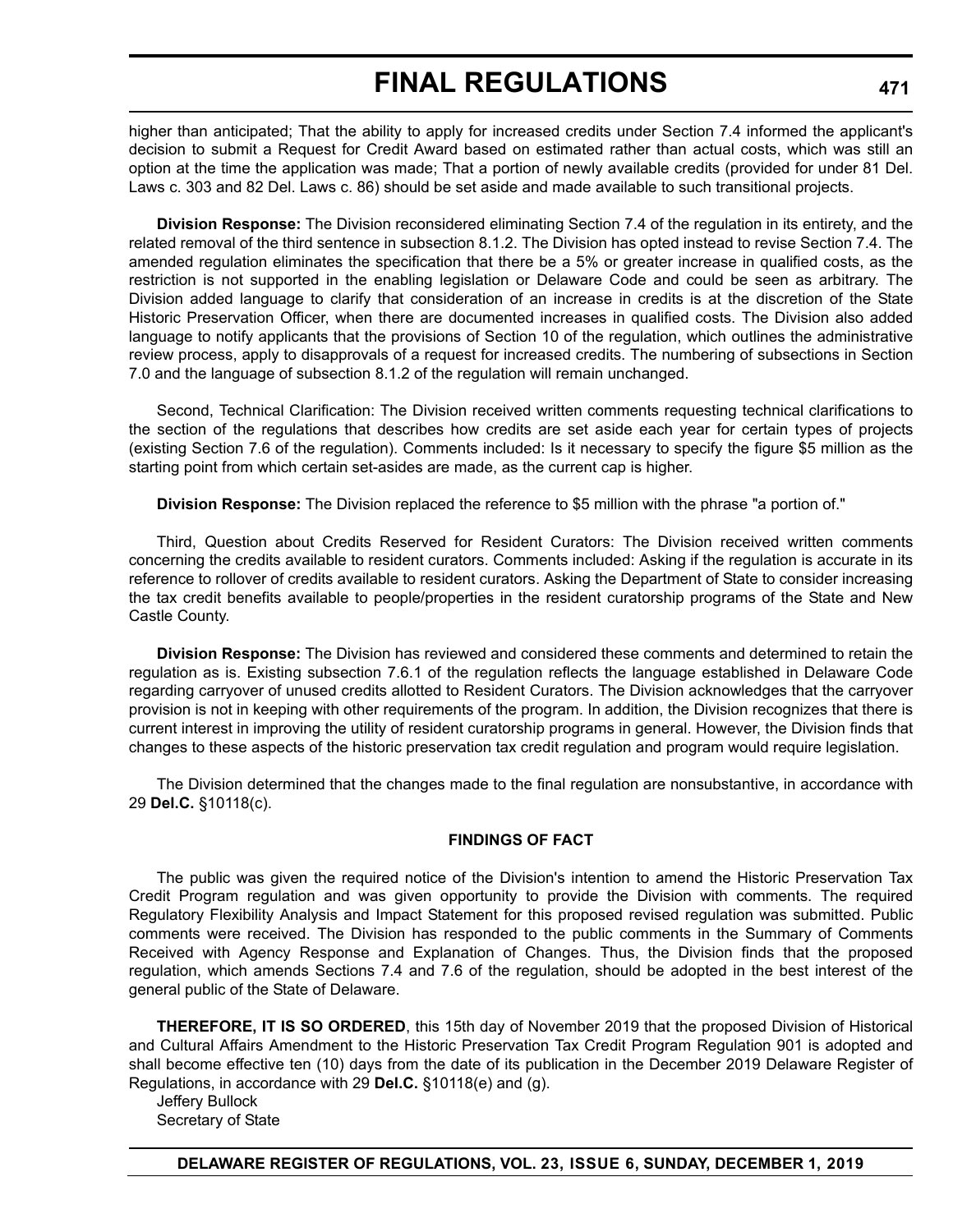### **901 Historic Preservation Tax Credit Program** *(Break in Continuity of Sections)*

## **7.0 Procedures for Requesting a Credit Award**

## *(Break in Continuity Within Section)*

- 7.4 The Delaware State Historic Preservation Officer may consider an increase in a credit award where there has been an increase in qualified costs of greater than 5% of the total.
- **[7.4 The Delaware State Historic Preservation Officer may, at his/her discretion, consider an increase in a credit award where there has been a documented increase in qualified costs. A taxpayer whose request for an increase in credits is disapproved under this subsection may appeal in accordance with the administrative review process established in Section 10.0 of this regulation.]**
- 7.5**[7.47.5]**Despite having been assigned a certain credit award, an applicant may only claim the amount of tax credits which are supported by their actual rehabilitation costs.
- 7.6**[7.57.6]**Each fiscal year, **[\$5 million a portion]** of the total that is allocated for Credit Awards is to be distributed as follows:
	- 7.6.1**[7.5.17.6.1]**\$100,000 is reserved for distribution to qualified resident curators. If, in any fiscal year, there are insufficient qualified resident curators to exhaust this allotment, the unused credit amount will be available in the next fiscal year for award to any eligible project.
	- 7.6.2**[7.5.27.6.2]**\$1.5 million is reserved for projects receiving a credit award of not more than \$300,000. After April 1, any unassigned portion of the \$1.5 million is released to be available for credit awards to any eligible project.
	- 7.6.3**[7.5.37.6.3]**\$1.5 million is reserved for projects located in Downtown Development Districts, of which \$500,000 is reserved for projects in DDDs receiving tax credits of not more than \$300,000. After April 1, any unassigned portion of the \$1.5 million is released to be available for credit awards to any eligible project.
	- **[7.5.47.6.4]**Any credits authorized by the legislature that are not allocated by Delaware Code to a specific type of project shall be reserved for distribution in accordance with the methods established by Delaware Code.

### **8.0 Fees for Processing Rehabilitation Certification Request**

8.1 Except as provided for under Section 12.0, all applicants who seek a Credit Award for their certified rehabilitation are subject to a fee.

### *(Break in Continuity Within Section)*

8.1.2 The fee for all other applicants is as follows: \$250 due at the time the applicant submits their Request for Certification of Historic Property Application; 1.5% of the credit reservation requested in the Part 2 Certification of Rehabilitation; and 1.5% of the credit reservation or credit award (whichever is more) in the Part 3 Certification of Completion. The fee will be calculated by the Delaware State Historic Preservation Office based on the qualified expenditures indicated in the Part 2 Certification of Rehabilitation and its associated documentation. If the applicant requests an increase the amount of tax credits to be awarded to a project, this will result in a supplemental fee. **[If the applicant requests an increase in the amount of tax credits to be awarded to a project, this will result in a supplemental fee.]** All fees are non-refundable.

**\*Please note that no additional changes were made to the regulation as originally proposed and published in the October 2019 issue of the** *Register* **at page 294 (23 DE Reg. 294). Therefore, the final regulation is not being republished here in its entirety. A copy of the final regulation is available at: [901 Historic Preservation Tax Credit Program](http://regulations.delaware.gov/register/december2019/final/23 DE Reg 470 12-01-19.htm)**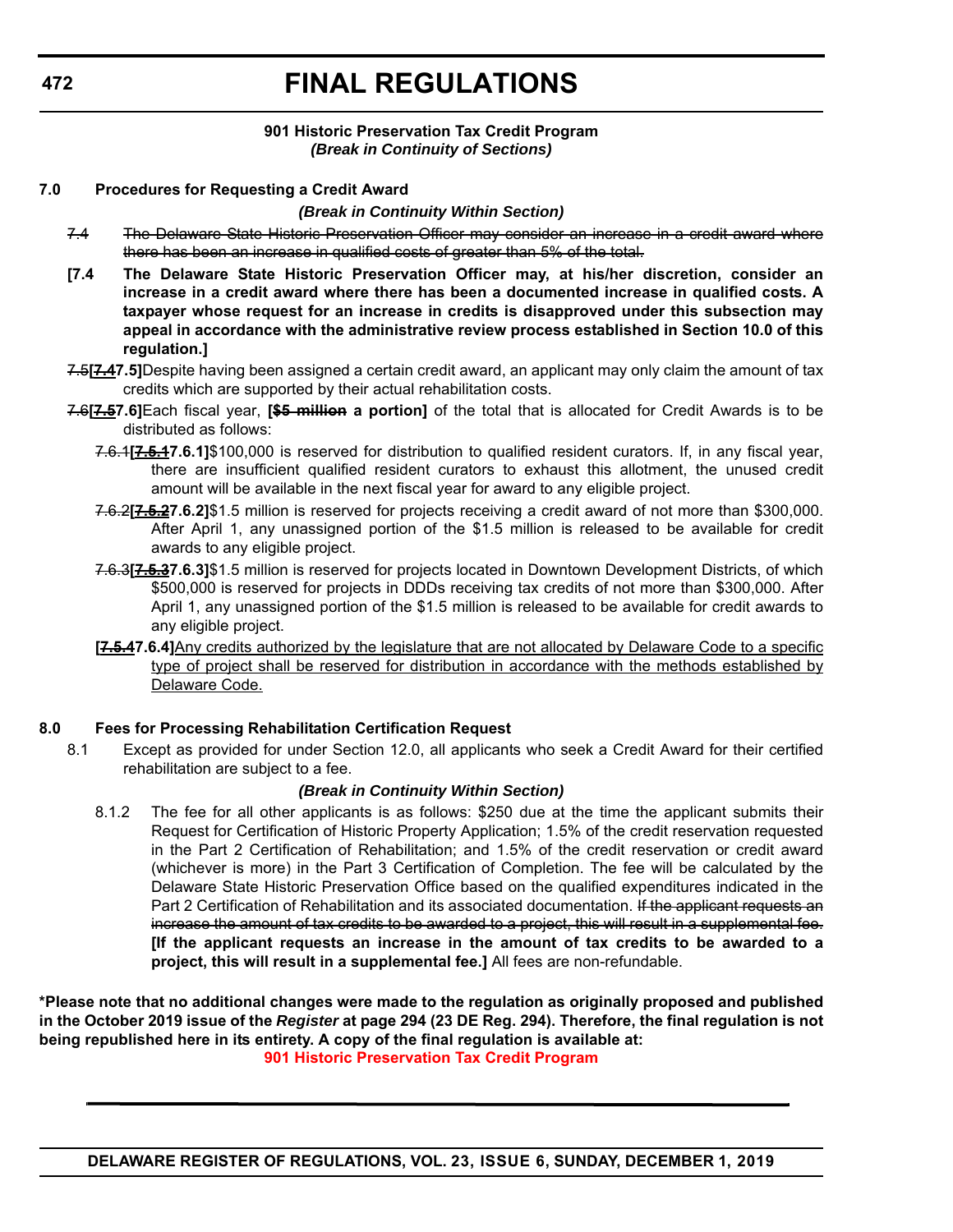## **GENERAL NOTICES**

## **[DEPARTMENT OF NATURAL RESOURCES AND ENVIRONMENTAL](https://dnrec.alpha.delaware.gov/)  CONTROL**

**DIVISION [OF AIR QUALITY](https://dnrec.alpha.delaware.gov/air/ )**

Statutory Authority: 7 Delaware Code, Section 6010(a) and (c) (7 **Del.C.** §6010(a) & (c)) 7 **DE Admin. Code** 1124

> **REGISTER NOTICE SAN #2018-07**

## **[7 DE Admin. Code 1124 Section 26.0 "Gasoline Dispensing Facility Stage I Vapor Recovery" and Section](#page-4-0)  36.0 "Vapor Emission Control at Gasoline Dispensing Facilities"**

## **1. TITLE OF THE REGULATIONS:**

7 **DE Admin. Code** 1124 Section 26 "Gasoline Dispensing Facility Stage I Vapor Recovery" and Section 36 "Vapor Emission Control at Gasoline Dispensing Facilities."

## **2. BRIEF SYNOPSIS OF THE SUBJECT, SUBSTANCE AND ISSUES:**

Since the early 1990s, Delaware's ambient air quality has been in nonattainment for the health based air quality standard for the pollutant ground-level ozone. Because gasoline vapors contain volatile organic compounds (VOC) and contribute to the formation of ground-level ozone, Delaware implemented, in 1993, 7 **DE Admin. Code** 1124 Section 26 and Section 36. Sections 26 and 36 contain requirements to control gasoline vapor emissions from gasoline tanks and motor vehicles at any gasoline dispensing facility (GDF) with a monthly throughput greater than 10,000 gallons (Stage I and Stage II vapor recovery). In addition, since 1998, automobile manufacturers have been required by the federal Clean Air Act (CAA) to install on-board refueling vapor recovery (ORVR) systems on new vehicles.

The ORVR system is effective for controlling gasoline vapor emissions from refueling the ORVR equipped vehicles. However, when Stage II vapor recovery equipped GDF's are refueling ORVR equipped vehicles, fresh air is ingested into the GDF gasoline storage tanks, which leads to vapor growth in the gasoline storage tanks and vapor emissions from those tanks through leaks and pressure relief valves. The CAA allows Delaware to phase-out Stage II vapor recovery requirements, provided overall emissions do not increase.

The Division of Air Quality (DAQ) of the Department of Natural Resources and Environmental Control (DNREC, or the Department) is proposing amendments to Section 26 and Section 36 to require (1) any new GDF to install a Stage I Enhanced Vapor Recovery (EVR) system, instead of a Stage II vapor recovery system, at construction, and (2) any existing GDF to decommission its Stage II vapor recovery system by December 31, 2021 and to install a Stage I EVR system by December 31, 2025. The proposed amendments will also require a regulated GDF to monitor vapor-tight status of its gasoline storage tanks by performing annual pressure decay tests or by installing a continuous pressure monitoring (CPM) system.

DAQ is also proposing to submit to EPA a revision to Delaware State Implementation Plan (SIP), entitled "Decommissioning Stage II Vapor Recovery Systems and Requiring Stage I Enhanced Vapor Recovery Systems at Gasoline Dispensing Facilities." The objectives of the proposed SIP revision are to (1) analyze the regulatory impacts of the above regulation amendments on Delaware's emissions of volatile organic compounds (VOC), and (2) demonstrate that the above regulatory amendments meet the anti-backsliding requirements of the CAA Sections 182(b)(2) and 110(l).

- **3. POSSIBLE TERMS OF THE AGENCY ACTION:** None.
- **4. STATUTORY BASIS OR LEGAL AUTHORITY TO ACT:** 7 **Del.C.** Ch. 60, Sections 6010(a) and 6010(c).
- **5. OTHER REGULATIONS THAT MAY BE AFFECTED BY THE PROPOSAL:** None.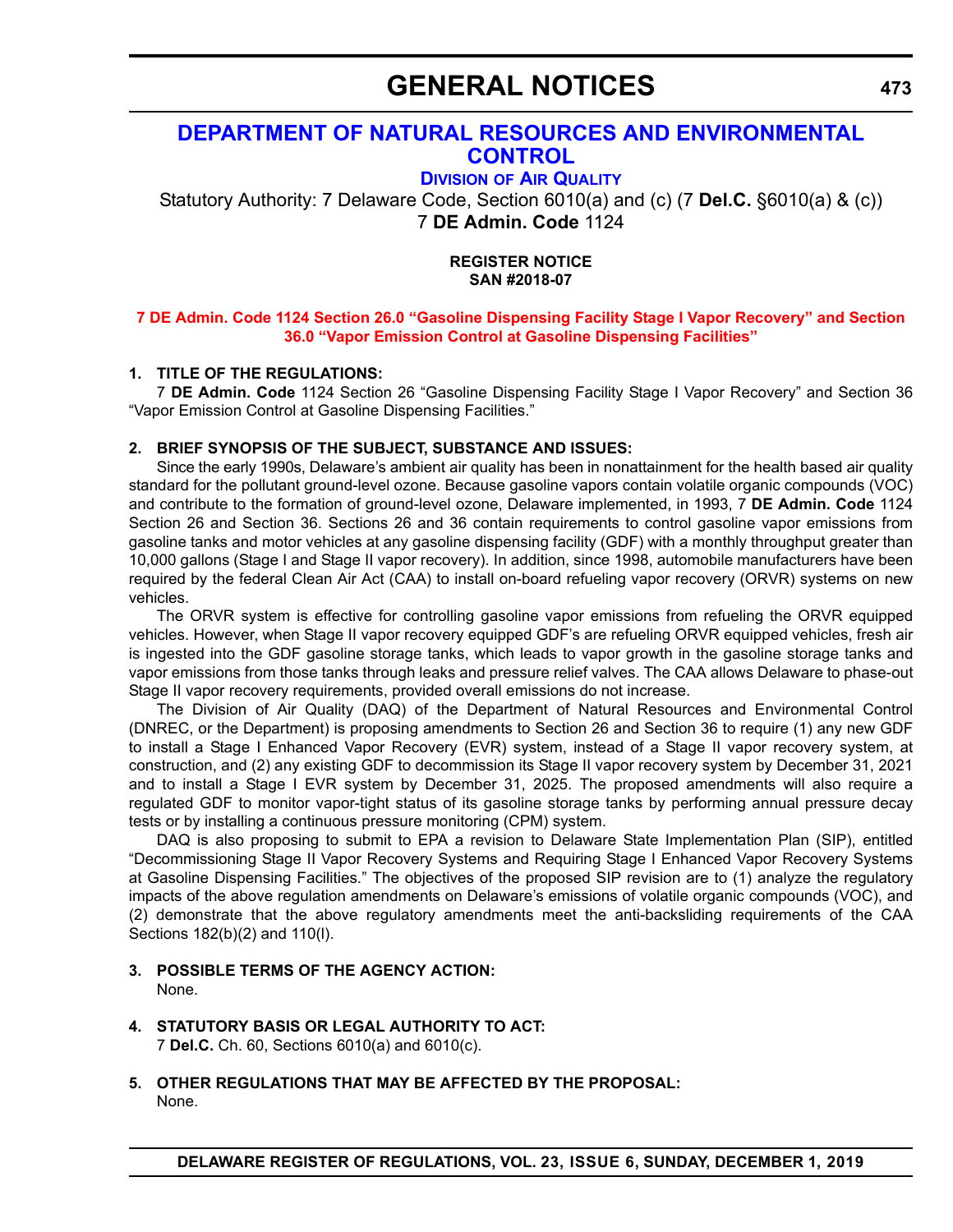## **GENERAL NOTICES**

## **6. NOTICE OF PUBLIC COMMENT:**

A public hearing will be held on January 08, 2020, beginning at 6:00 pm, in DNREC Auditorium, 89 Kings Highway, Dover, DE 19901. Persons wishing to comment on the proposed amendments may do so either orally or in written form at the public hearing on January 8, 2020. In lieu of attending the public hearing, written comment may be submitted to the Hearing Officer via the online comment form at [https://dnrec.alpha.delaware.gov/public](https://dnrec.alpha.delaware.gov/public-hearings/comment-form/)[hearings/comment-form/,](https://dnrec.alpha.delaware.gov/public-hearings/comment-form/) via email to [DNRECHearingComments@delaware.gov,](mailto:DNRECHearingComments@delaware.gov) or via USPS to the below address. The Department will accept public comment through the close of business on Thursday, January 23, 2020.

> Theresa Newman, Hearing Officer DNREC – Office of the Secretary 89 Kings Highway, Dover, DE 19901

## **7. PREPARED BY:**

Frank F. Gao, Ph.D., P.E. Division of Air Quality-DNREC 715 Grantham Lane, New Castle, DE 19720 Phone: (302)739-9402; email: [Frank.Gao@delaware.gov](mailto:Frank.Gao@delaware.gov)

**\*Please Note: Due to the size of the State Implementation Plan Revision, it is available here as a PDF document:**

**[http://regulations.delaware.gov/register/december2019/general/Regulation 1124 Sections 26.0 and 36.0](http://regulations.delaware.gov/register/december2019/general/Regulation 1124 Sections 26.0 and 36.0 SIP.pdf)  SIP.pdf**

## **DIVISION [OF WATERSHED STEWARDSHIP](https://dnrec.alpha.delaware.gov/watershed-stewardship/ )**

Statutory Authority: 7 Delaware Code, Section 4006(h) and (i) (7 **Del.C.** §4006(h) & (i)) 7 **DE Admin. Code** 5101

### **REGISTER NOTICE**

## **[Regulatory Guidance Memorandum RGM-1 Supporting Regulation 5101 Sediment and Stormwater](#page-4-0)  Regulations**

The Department of Natural Resources and Environmental Control (DNREC) Division of Watershed Stewardship Sediment and Stormwater Program has released a regulatory guidance document titled "Regulatory Guidance Memorandum RGM-1" for public review. This document supports **Regulation No. 5101 Sediment and Stormwater Regulations**, as set forth at 7 **Del.C.** §4006(h) and (i).

A synopsis of RGM-1 is as follows: The Delaware State Office of the Natural Resources Conservation Service (NRCS) has adopted the current National Oceanic & Atmospheric Administration (NOAA) Rainfall Distribution curves for the hydrologic design of conservation practices in Delaware in place of the NRCS Type II Rainfall Distribution Curves. In keeping with this, the Delaware Sediment & Stormwater Program will begin accepting the use of the NOAA Rainfall Distribution Curves for the hydrologic design of stormwater management practices intended to comply with the Delaware Sediment & Stormwater Regulations effective January 1, 2020. NOAA Curve C should be used in New Castle and Kent Counties. NOAA Curve D should be used for Sussex County.

The DNREC Sediment and Stormwater Program hereby provides notice of this regulatory guidance document, pursuant to 7 **Del.C.** §4006(i), which incorporates the provisions of 7 **Del.C.** §6004. A public hearing will NOT be held unless the Secretary receives a meritorious request for a hearing within 15 days of date of this notice, ending December 15, 2019. A request for a public hearing shall be in writing and show familiarity with the regulatory guidance document and provide a reasoned statement of the regulatory guidance document's probable impact. This document may be reviewed at the following link:

<http://www.dnrec.delaware.gov/swc/Pages/SedimentStormwater.aspx> For appointments to review the regulatory guidance document, please contact Elaine Webb, DNREC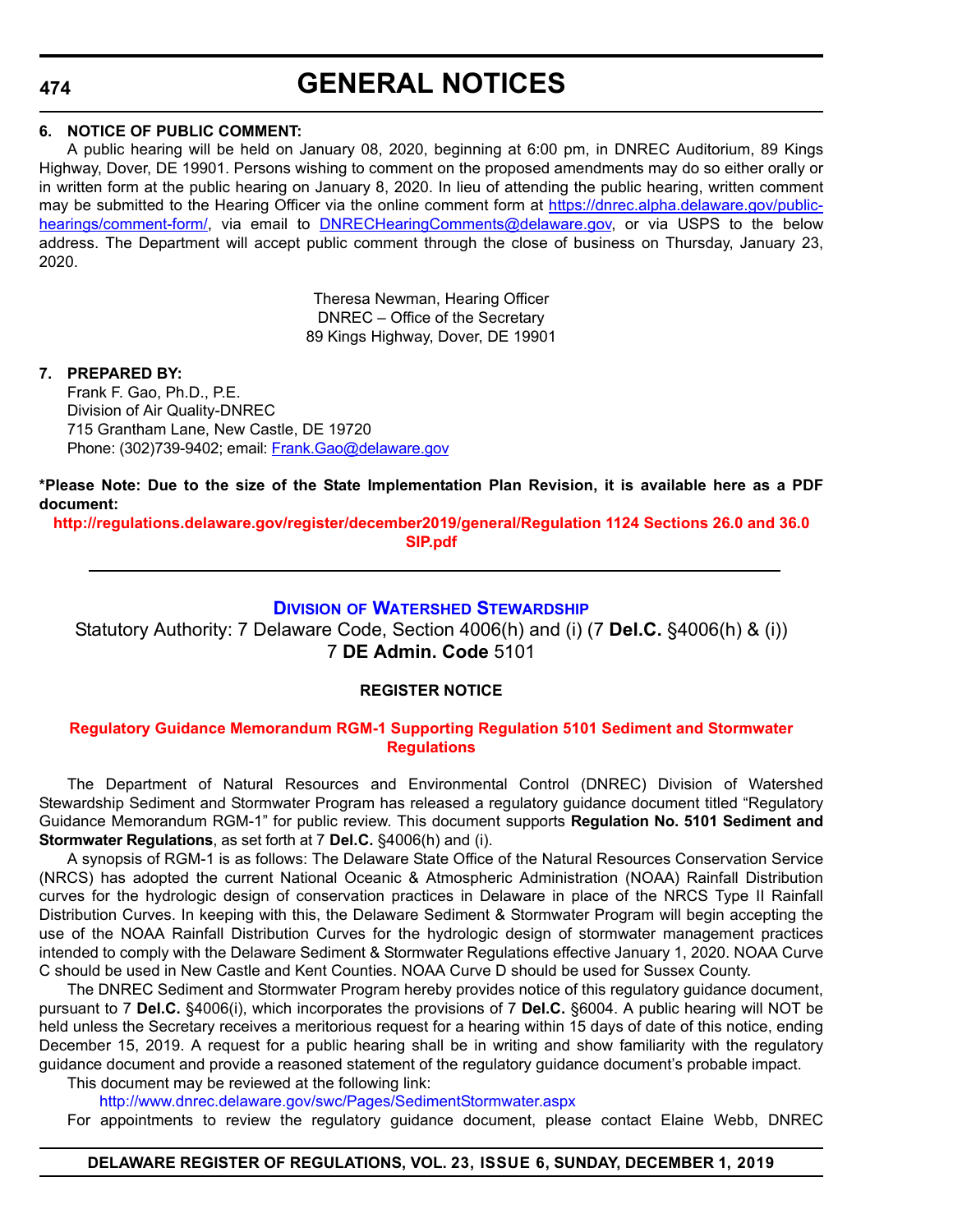## **GENERAL NOTICES**

Sediment and Stormwater Program, 89 Kings Highway, Dover, DE 19901, (302) 739-9921, or email [elaine.webb@delaware.gov.](mailto:elaine.webb@delaware.gov)

PREPARED BY: Elaine Z. Webb (302) 739-9921 [elaine.webb@delaware.gov](mailto:elaine.webb@delaware.gov)

## **OFFICE OF [THE SECRETARY](https://dnrec.alpha.delaware.gov/office-of-the-secretary/)**

Statutory Authority: 7 Delaware Code, Section 7005(e) (7 **Del.C.** §7005(e)) 7 **DE Admin. Code** 101

## **REGISTER NOTICE**

## **[Establishment of DNREC Fees for 7 DE Admin. Code 101](#page-4-0)**

The Department of Natural Resources and Environmental Control (DNREC) has established fees related to Coastal Zone Act (CZA) conversion permits, pursuant to 82 **Del. Laws**, c.86, §80 and 7 **Del.C.** §7005(e). These fees approximate and reasonably reflect the costs necessary to defray the expenses of each activity. Fees will become effective January 1, 2020.

The fees for CZA conversion permits are as follows:

- \$15,000 for conversion permit applications
- \$5,000 for major modifications to conversion permits
- \$1,500 annual fee for conversion permittees

Secretary's Order No. 2019-OTS-0044, which establishes these fees, may be reviewed online at the following website: [https://dnrec.alpha.delaware.gov/secretarys-orders/regulatory/.](https://dnrec.alpha.delaware.gov/secretarys-orders/regulatory/)

The DNREC Office of the Secretary hereby provides notice of these fees and will accept public comments through December 31, 2019. Public comments may be submitted by email to CZA Program@delaware.gov or by mail to:

CZA Program 100 W. Water St., Ste. 7B Dover, DE 19904

### **Secretary's Order No.: 2019-OTS-0044**

### **RE: Establishment of DNREC Fees for 7 DE Admin. Code 101,**  *Regulations Governing Delaware's Coastal Zone***, related to Coastal Zone Act ("CZA") Conversion Permit Applications, CZA Conversion Permit Modifications, and CZA Conversion Permittees**

### **Date of Issuance: November 14, 2019**

### **Effective Date: January 1, 2020**

Under the authority vested in the Secretary of the Department of Natural Resources and Environmental Control ("Department" or "DNREC"), pursuant to 82 **Del. Laws**, c.86, §80 and 7 **Del.C.** §7005(e), DNREC hereby establishes fees of \$15,000 for Coastal Zone Act, 7 **Del.C.** §§7001-7015 ("CZA") conversion permit applications, \$5,000 for major modifications to CZA conversion permits, and \$1,500 annually for all CZA conversion permittees. These fees, consistent with §7005(e) and DNREC's annual operating budget proposal, which approximate and

**475**

**DELAWARE REGISTER OF REGULATIONS, VOL. 23, ISSUE 6, SUNDAY, DECEMBER 1, 2019**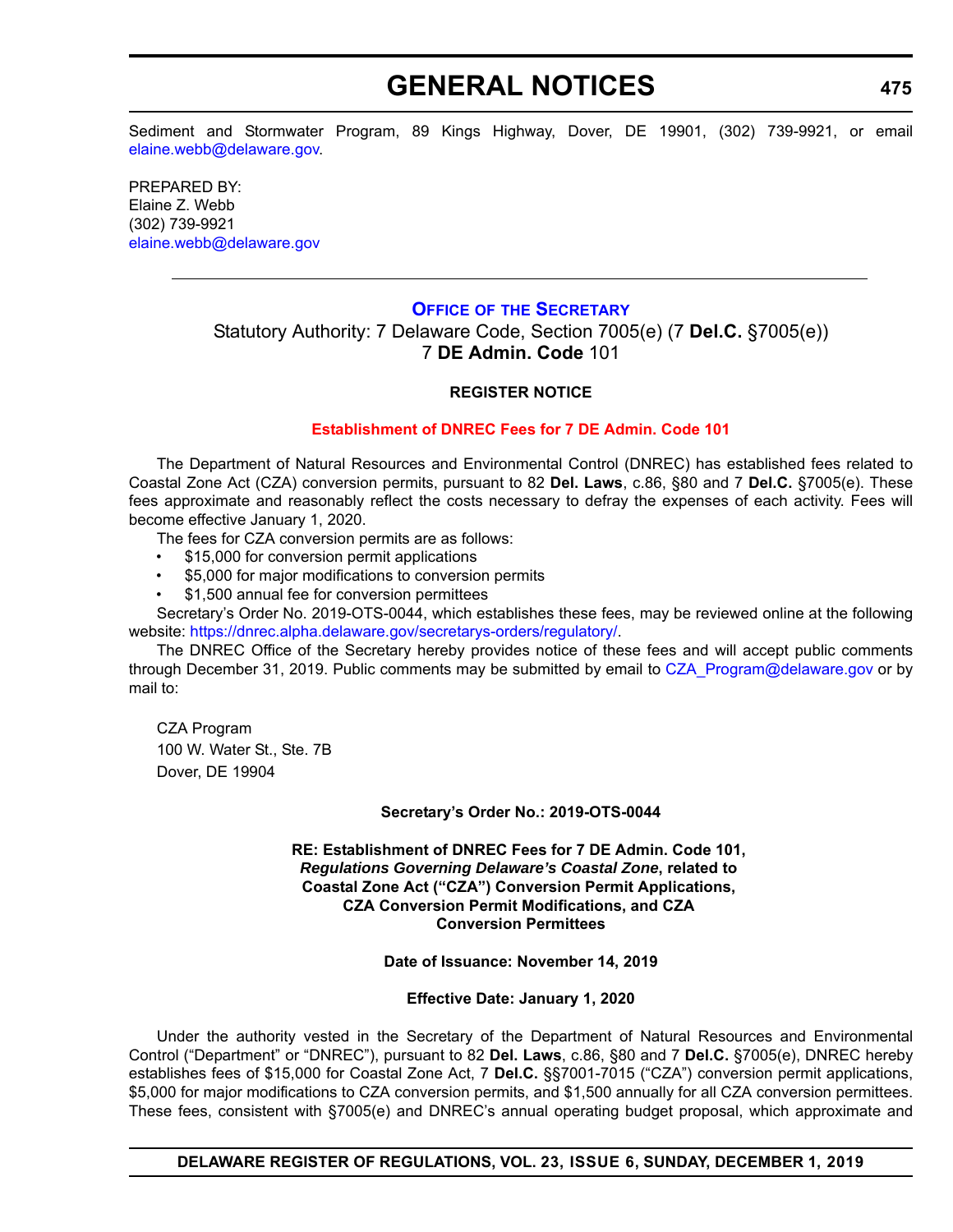## **GENERAL NOTICES**

reasonably reflect the costs necessary to defray the expenses of each activity, will be established following adequate opportunity for public comment.

#### **Background, Procedural History, and Findings of Fact**

In 2017, the Coastal Zone Conversion Permit Act ("CZCPA") was passed by the General Assembly to address the possible under-utilization of existing industrial properties within the Coastal Zone. The CZCPA allows additional or alternative heavy industry uses to occur at the 14 grandfathered sites, specified in Appendix B of the *Regulations Governing Delaware's Coastal Zone* (7 **DE Admin. Code** 101), which were amended effective September 11, 2019.

The review of a CZA conversion permit application by the Department's CZA Program necessitates significant additional activities by DNREC. For example, the CZCPA and the amended *Regulations Governing Delaware's Coastal Zone* require that DNREC, without limitation, conduct an assessment of impacts to the environment, economy, aesthetics, neighboring uses, and municipal comprehensive plans, as well as impacts of any supporting facilities and previous site uses; evaluate an applicant's proposed means of offsetting any negative environmental impacts; and evaluate an applicant's financial assurance.

Additionally, aspects of the CZCPA permitting process necessitate ongoing expenses. Evidence of financial assurance and environment offsets must be verified annually, while a Sea Level Rise and Coastal Storms Plan must be examined and updated every ten years. Each of these activities necessitated by a CZA conversion permit will require expenses by the CZA Program and subject matter experts in the Department, both in the assessment of an application, and on an ongoing basis after a permit is granted.

#### **Reasons and Conclusions**

The CZA Program has evaluated the actual direct costs (i.e. hearing room rental, legal notices, court reporter, third party consultants) and estimated staff costs by position (salary and overhead), that will be necessitated in evaluating and administering CZA conversion permits, both initially and on an ongoing basis. I find and conclude that the fees set forth herein approximate and reasonably reflect the costs necessary to defray the expenses of the CZA conversion permitting process and the administration of CZA conversion permits.

I further find and conclude that the fees set forth herein are consistent with 82 **Del. Laws**, c.86*, §80* and 7 **Del.C.** §7005(e).

DNREC hereby establishes fees for Coastal Zone Act, 7 **Del.C.** §§7001-7015. Accordingly, this Order approves and directs that the following fees shall be established:

| <b>Fee Description</b>                | <b>Fee Occurrence</b> | <b>Fee Amount</b> |
|---------------------------------------|-----------------------|-------------------|
| <b>Conversion Permit</b>              | Each Application      | \$15,000.00       |
| <b>Conversion Permit Modification</b> | Each Application      | \$5,000.00        |
| Permittee Annual Fee                  | Annually              | \$1,500.00        |

Shawn M. Garvin **Secretary**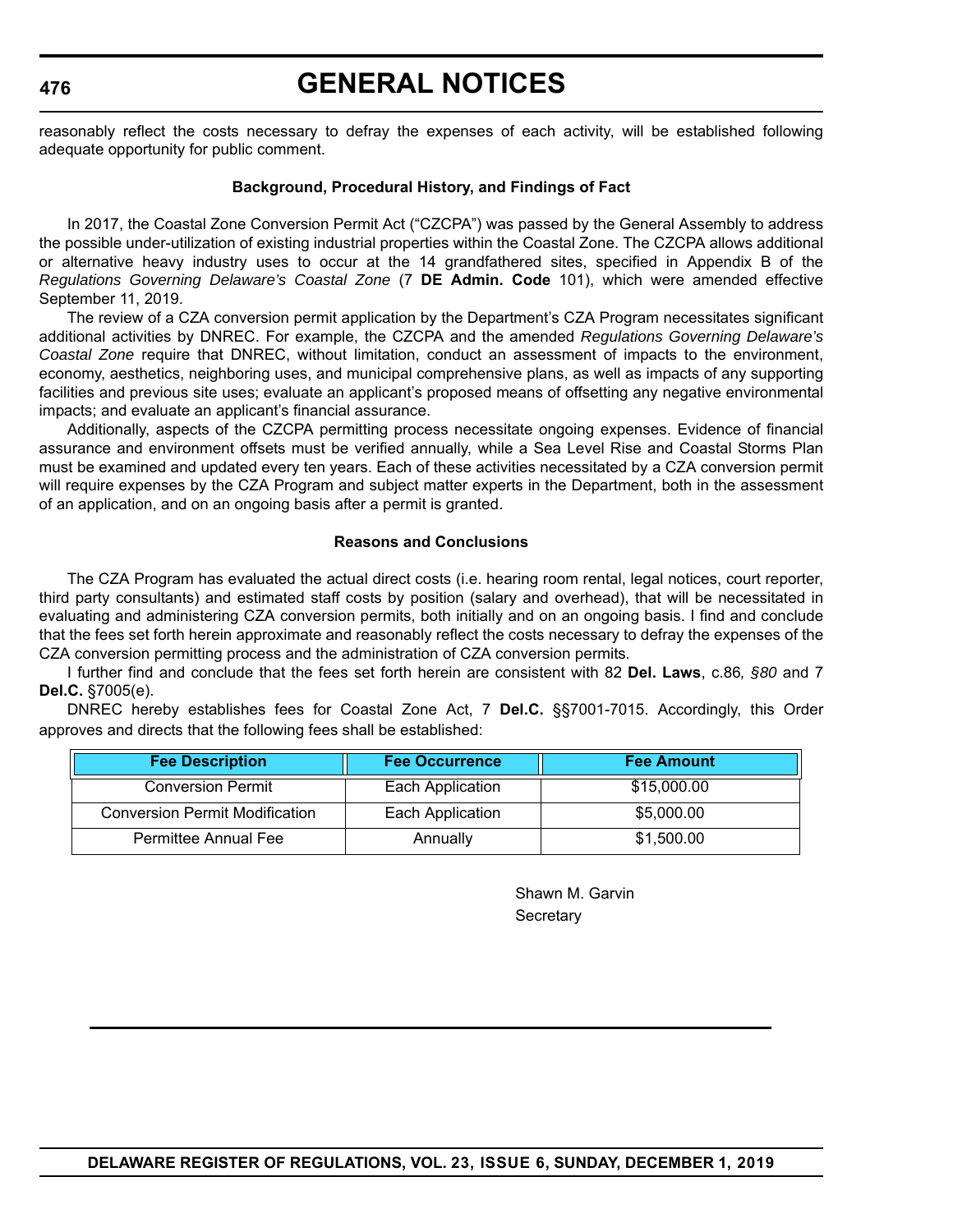## **CALENDAR OF EVENTS/HEARING NOTICES**

## **[DELAWARE RIVER BASIN COMMISSION](https://www.state.nj.us/drbc/) [PUBLIC NOTICE](#page-4-0)**

The Delaware River Basin Commission held a public hearing on **Wednesday, November 13, 2019** beginning at **1:30 p.m.** A business meeting will be held on **Wednesday, December 11, 2019** beginning at **10:30 a.m.** The hearing and meeting are open to the public and will be held at the Washington Crossing Historic Park Visitor Center, 1112 River Road, Washington Crossing, Pennsylvania 18977. For more information, visit the DRBC web site at [www.drbc.gov](https://www.drbc.gov) or contact Pamela M. Bush, Commission Secretary and Assistant General Counsel, at 609-883-9500 extension 203.

## **[DEPARTMENT OF EDUCATION](https://www.doe.k12.de.us/) [PUBLIC NOTICE](#page-4-0)**

The State Board of Education will hold its monthly meeting December 19, 2019 at 5:00pm in the Townsend Building Cabinet Room, 401 Federal St., Dover, DE.

## **[DEPARTMENT OF HEALTH AND SOCIAL SERVICES](https://www.dhss.delaware.gov/dhss/index.html) DIVISION OF MEDICAID [AND MEDICAL ASSISTANCE](https://www.dhss.delaware.gov/dhss/dmma/) [PUBLIC NOTICE](#page-4-0) Drug Utilization Review (DUR)**

In compliance with the State's Administrative Procedures Act (APA - Title 29, Chapter 101 of the Delaware Code), 42 CFR §447.205, and under the authority of Title 31 of the Delaware Code, Chapter 5, Section 512, Delaware Health and Social Services (DHSS) is proposing to amend Title XIX Medicaid State Plan regarding the DUR, specifically, to update provisions included in section 1004 of the SUPPORT Act.

Any person who wishes to make written suggestions, compilations of data, testimony, briefs or other written materials concerning the proposed new regulations must submit same to, Planning, Policy and Quality Unit, Division of Medicaid and Medical Assistance, 1901 North DuPont Highway, P.O. Box 906, New Castle, Delaware 19720-0906, by email to [Nicole.M.Cunningham@delaware.gov,](mailto:Nicole.M.Cunningham@delaware.gov) or by fax to 302-255-4413 by 4:30 p.m. on December 31, 2019. Please identify in the subject line: Drug Utilization Review (DUR)

The action concerning the determination of whether to adopt the proposed regulation will be based upon the results of Department and Division staff analysis and the consideration of the comments and written materials filed by other interested persons.

**\* Please Note: The Proposed Regulation for Drug Utilization Review (DUR), published in the September 1, 2019 issue of the Delaware Register of Regulations (21 DE Reg. 184), is being republished as Proposed to provide additional public notice and comment due to substantive changes.**

## **DIVISION OF MEDICAID [AND MEDICAL ASSISTANCE](https://www.dhss.delaware.gov/dhss/dmma/) [PUBLIC NOTICE](#page-4-0)**

## **DSSM 80000 Authorization and Regulation of Medicaid/CHIP Accountable Care Organizations**

In compliance with the State's Administrative Procedures Act (APA - Title 29, Chapter 101 of the Delaware Code), 42 CFR §447.205, and under the authority of Title 31 of the Delaware Code, Chapter 5, Section 512, Delaware Health and Social Services (DHSS) / Division of Medicaid and Medical Assistance (DMMA) is proposing to amend Division of Social Services Manual (DSSM) regarding Accountable Care Organizations, specifically, to set standards for the authorization and regulation for Medicaid/CHIP beneficiaries in the State of Delaware to improve health outcomes while reducing costs.

Any person who wishes to make written suggestions, compilations of data, testimony, briefs or other written materials concerning the proposed new regulations must submit same to, Planning, Policy and Quality Unit, Division of Medicaid and Medical Assistance, 1901 North DuPont Highway, P.O. Box 906, New Castle, Delaware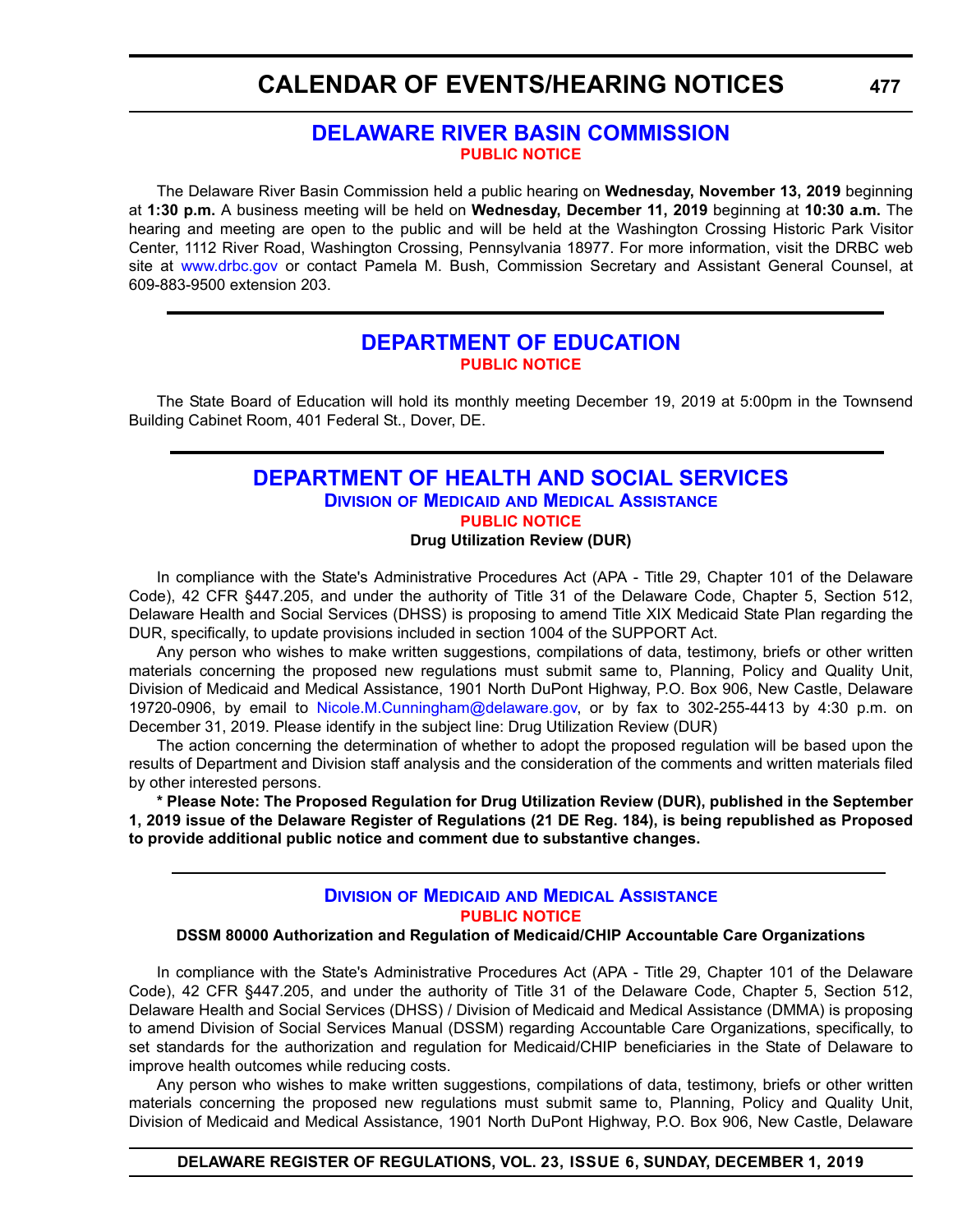## **CALENDAR OF EVENTS/HEARING NOTICES**

19720-0906, by email to [Nicole.M.Cunningham@delaware.gov,](mailto:Nicole.M.Cunningham@delaware.gov) or by fax to 302-255-4413 by 4:30 p.m. on December 31, 2019. Please identify in the subject line: Authorization and Regulation of Medicaid/CHIP Accountable Care Organizations.

The action concerning the determination of whether to adopt the proposed regulation will be based upon the results of Department and Division staff analysis and the consideration of the comments and written materials filed by other interested persons.

## **DIVISION [OF PUBLIC HEALTH](https://www.dhss.delaware.gov/dhss/dph/index.html) HEALTH PROMOTION [AND DISEASE PREVENTION](https://dhss.delaware.gov/dhss/dph/dpc/dpcsection.html ) [PUBLIC NOTICE](#page-4-0)**

## **4202 Control of Communicable and Other Disease Conditions**

Pursuant to 16 **Del.C.** §122(3)a. and §707, Health Promotion and Disease Prevention (HPDP), Division of Public Health, Department of Health and Social Services, is proposing revisions to the regulations governing Control of Communicable and Other Disease Conditions. On December 1, 2019, the Division of Public Health plans to publish as "proposed" revisions to the Control of Communicable and Other Disease Conditions regulations. The revisions include a change to outbreak reporting requirements and technical corrections.

Copies of the proposed regulations are available for review in the December 1, 2019 edition of the Delaware *Register of Regulations*, accessible online at: <http://regulations.delaware.gov> or by calling the Division of Public Health at (302) 744-4951.

Any person who wishes to make written suggestions, testimony, briefs or other written materials concerning the proposed regulations must submit them to Alanna Mozeik by Thursday, January 2, 2020, at:

Alanna Mozeik Division of Public Health 417 Federal Street Dover, DE 19901 Email: [Alanna.Mozeik@delaware.gov](mailto:Alanna.Mozeik@delaware.gov) Phone: (302) 744-4951

## **DIVISION [OF PUBLIC HEALTH](https://www.dhss.delaware.gov/dhss/dph/index.html) [PUBLIC NOTICE](#page-4-0) 4458 State of Delaware Food Code Regulations**

Pursuant to 16 **Del.C.** §122(3)u.1, Health Systems Protection, Division of Public Health, Department of Health and Social Services, is proposing revisions to the regulations governing the State of Delaware Food Code. On December 1, 2019, the Division of Public Health plans to publish as "proposed" amended State of Delaware Food Code regulations. Due to the extensive number of amendments, the Division has concluded that the current State of Delaware Food Code regulations should be repealed and replaced in their entirety with the U.S. Food and Drug Administration's 2017 Food Code with amendments.

The proposed Code will introduce several important changes to better serve and protect Delawareans. Changes include:

- New defined terms, including "Outdoor Spaces" which means, "a porch, patio, deck or other structure with less than two contiguous walls that does not require travel through any indoor areas, including for entrance and exit."
- Allowance of dogs in Outdoor Spaces if a health or safety hazard will not result from the presence.
- Operations that are ordered to cease and desist due to an imminent health hazard will be required to remain closed for at least 24 hours.
- Amending food employee health reporting, restrictions and exclusions to disallow ill food employees from returning to work until 48 hours after being asymptomatic from an undiagnosed disease that resulted in vomiting and/or diarrhea.

**DELAWARE REGISTER OF REGULATIONS, VOL. 23, ISSUE 6, SUNDAY, DECEMBER 1, 2019**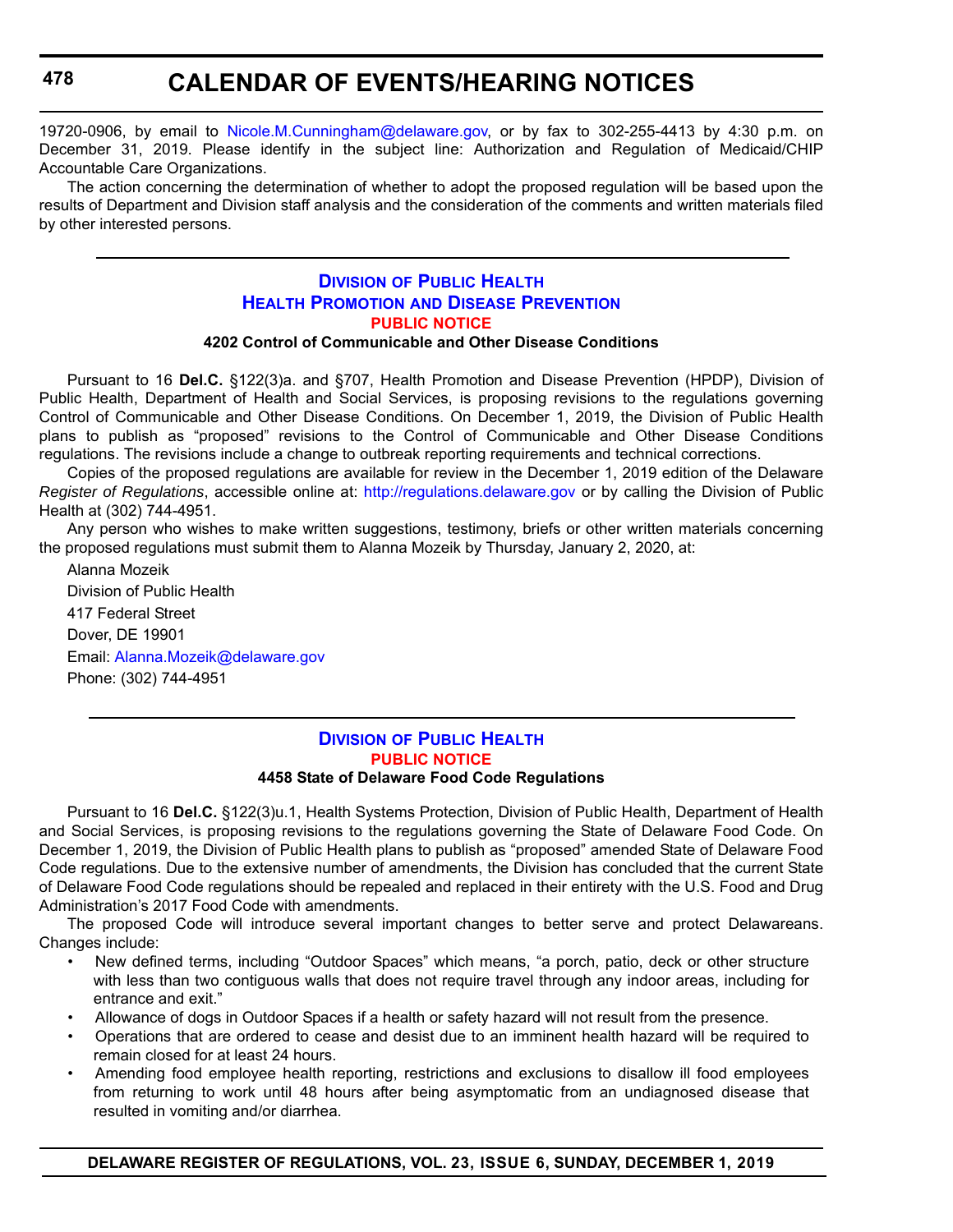# **CALENDAR OF EVENTS/HEARING NOTICES**

Copies of the proposed regulations are available for review in the December 1, 2019 edition of the Delaware *Register of Regulations*, accessible online at: <http://regulations.delaware.gov>or by calling the Division of Public Health at (302) 744-4951.

A public hearing will be held on Thursday, January 16 at 5:00 p.m. at the Department of Natural Resources and Environmental Control Richardson & Robbins Building Auditorium, located at 89 Kings Highway, Dover, Delaware 19901.

Any person who wishes to make written suggestions, testimony, briefs or other written materials concerning the proposed regulations must submit them to Alanna Mozeik by Friday, January 31, 2020, at:

Alanna Mozeik Division of Public Health 417 Federal Street Dover, DE 19901 Email: [Alanna.Mozeik@delaware.gov](mailto:Alanna.Mozeik@delaware.gov) Phone: (302) 744-4951

#### **DIVISION [OF PUBLIC HEALTH](https://www.dhss.delaware.gov/dhss/dph/index.html) [PUBLIC NOTICE](#page-4-0) 4470 State of Delaware Medical Marijuana Code**

Pursuant to 16 **Del.C.** Ch. 49A, Office of Medical Marijuana (OMM), Division of Public Health, Department of Health and Social Services, is proposing revisions to the regulations governing the State of Delaware Medical Marijuana Code. On December 1, 2019, the Division of Public Health plans to publish as "proposed" revisions to the State of Delaware Medical Marijuana Code. The revisions include the establishment of requirements for Safety Compliance facilities, provisions for the production of edible medical marijuana products and limitations therein,

compliance and enforcement procedures, random sampling procedures, the formation of a Compassionate Use patient card, and the addition of specific definitions and technical corrections. Copies of the proposed regulations are available for review in the December 1, 2019 edition of the Delaware *Register of Regulations*, accessible online at: <http://regulatons.delaware.gov> or by calling the Division of Public

Health at (302) 744-4951. Any person who wishes to make written suggestions, testimony, briefs or other written materials concerning

the proposed regulations must submit them to Alanna Mozeik by Thursday, January 2, 2020, at: Alanna Mozeik Division of Public Health 417 Federal Street Dover, DE 19901

Email: [Alanna.Mozeik@delaware.gov](mailto:Alanna.Mozeik@delaware.gov) Phone: (302) 744-4951

### **[DEPARTMENT OF INSURANCE](https://insurance.delaware.gov/) OFFICE OF [THE COMMISSIONER](https://insurance.delaware.gov/bio/)**

**[PUBLIC NOTICE](#page-4-0)**

#### **802 Delaware Workplace Safety Regulation**

#### **A. Type of Regulatory Action Required**

Proposal of amendments to existing Regulation 802, Delaware Workplace Safety Regulation.

### **B. Synopsis of Subject Matter of the Regulation**

The Delaware Department of Insurance (the Department) has been implementing its Workplace Safety Program since 1989. Through this program, the Department, in coordination with the Delaware Compensation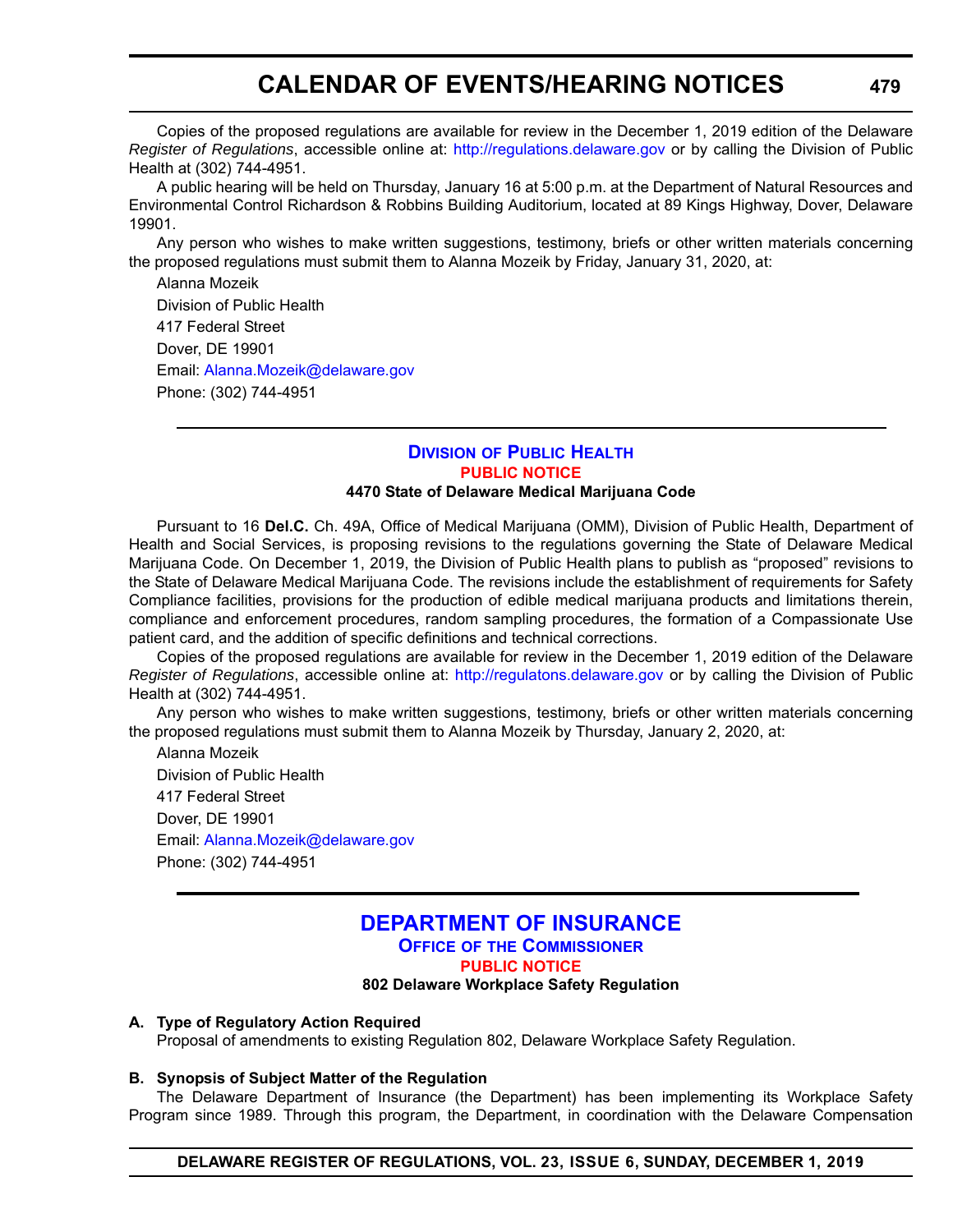Rating Bureau, offers Delaware employers an opportunity to lower workers' compensation insurance premiums by participating in the Delaware Workplace Safety Program. Businesses may earn discounts of up to 19 percent by providing and maintaining a safe place to work. More information about the program may be found on the Department's website at <https://insurance.delaware.gov/services/workplacesafetydiscount/>.

The Department is proposing to amend Regulation 802 to specifically emphasize the availability of discounts that may be available to those employers who otherwise qualify for the program and who implement a drug-free workplace program at their worksites.

The Department is also taking the opportunity of this proposal to strike out subsection 7.3 concerning inspections by the Department of Labor, since the Department of Labor does not conduct such inspections, and to make grammatical and formatting edits to the remainder of the regulation.

#### **C. Notice and Public Comment**

The Department does not plan to hold a public hearing on the proposed amendments to Regulation 802. The proposed new regulation appears below and may also be viewed at the Department of Insurance website at [http://](http://insurance.delaware.gov/information/proposedregs/) [insurance.delaware.gov/information/proposedregs/.](http://insurance.delaware.gov/information/proposedregs/)

Any person may file written comments, suggestions, briefs, and compilations of data or other materials concerning the proposed amendments to the regulation. Any written submission in response to this notice and relevant to the proposed amendments must be received by the Department of Insurance no later than 4:30 p.m. EST, the 31<sup>st</sup> day, December, 2019. Any such requests should be directed to:

Leslie W. Ledogar, Regulatory Specialist Delaware Department of Insurance ATTN: Docket 4202-2019 1351 West North St., Ste. 101 Dover, DE 19904 (302) 674-7379 Email: [Leslie.Ledogar@delaware.gov](mailto:Leslie.Ledogar@delaware.gov)

## **[DEPARTMENT OF NATURAL RESOURCES AND ENVIRONMENTAL](https://dnrec.alpha.delaware.gov/)  CONTROL**

**DIVISION [OF AIR QUALITY](https://dnrec.alpha.delaware.gov/air/ )**

**[PUBLIC NOTICE](#page-4-0)**

### **1124 Control of Volatile Organic Compound Emissions**

Since the early 1990s, Delaware's ambient air quality has been in nonattainment for the health based air quality standard for the pollutant ground-level ozone. Because gasoline vapors contain volatile organic compounds (VOC) and contribute to the formation of ground-level ozone, Delaware implemented, in 1993, 7 **DE Admin. Code** 1124 Section 26 and Section 36. Sections 26 and 36 contain requirements to control gasoline vapor emissions from gasoline tanks and motor vehicles at any gasoline dispensing facility (GDF) with a monthly throughput greater than 10,000 gallons (Stage I and Stage II vapor recovery). In addition, since 1998, automobile manufacturers have been required by the federal Clean Air Act (CAA) to install on-board refueling vapor recovery (ORVR) systems on new vehicles.

The ORVR system is effective for controlling gasoline vapor emissions from refueling the ORVR equipped vehicles. However, when Stage II vapor recovery equipped GDF's are refueling ORVR equipped vehicles, fresh air is ingested into the GDF gasoline storage tanks, which leads to vapor growth in the gasoline storage tanks and vapor emissions from those tanks through leaks and pressure relief valves. The CAA allows Delaware to phase-out Stage II vapor recovery requirements, provided overall emissions do not increase.

The Division of Air Quality (DAQ) of the Department of Natural Resources and Environmental Control (DNREC, or the Department) is proposing amendments to Section 26 and Section 36 to require (1) any new GDF to install a Stage I Enhanced Vapor Recovery (EVR) system, instead of a Stage II vapor recovery system, at construction, and (2) any existing GDF to decommission its Stage II vapor recovery system by December 31, 2021

**DELAWARE REGISTER OF REGULATIONS, VOL. 23, ISSUE 6, SUNDAY, DECEMBER 1, 2019**

**480**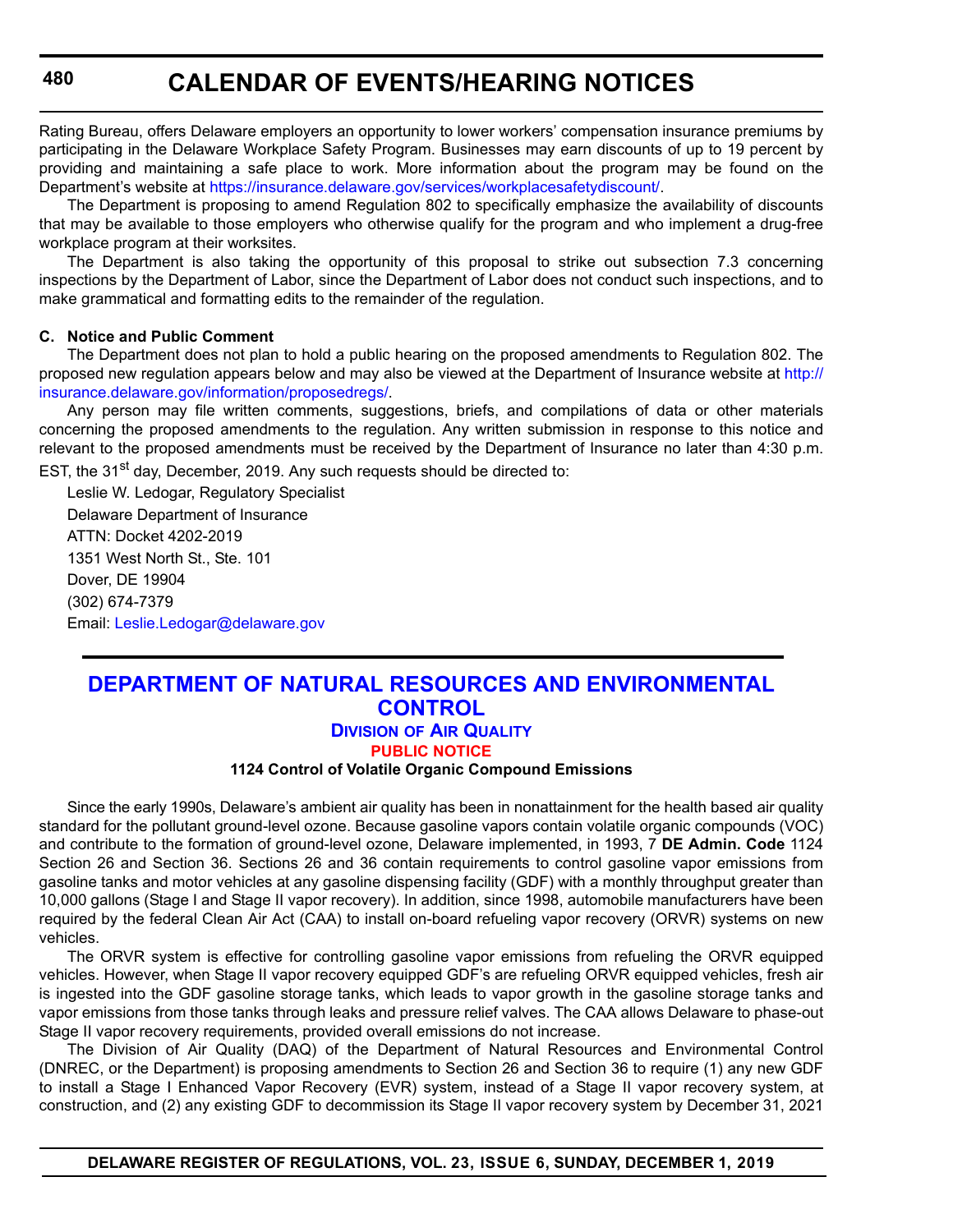# **CALENDAR OF EVENTS/HEARING NOTICES**

and to install a Stage I EVR system by December 31, 2025. The proposed amendments will also require a regulated GDF to monitor vapor-tight status of its gasoline storage tanks by performing annual pressure decay tests or by installing a continuous pressure monitoring (CPM) system.

DAQ is also proposing to submit to EPA a revision to Delaware State Implementation Plan (SIP), entitled "Decommissioning Stage II Vapor Recovery Systems and Requiring Stage I Enhanced Vapor Recovery Systems at Gasoline Dispensing Facilities." The objectives of the proposed SIP revision are to (1) analyze the regulatory impacts of the above regulation amendments on Delaware's emissions of volatile organic compounds (VOC), and (2) demonstrate that the above regulatory amendments meet the anti-backsliding requirements of the CAA Sections 182(b)(2) and 110(l).

A public hearing will be held on January 8, 2020, beginning at 6:00 pm, in DNREC Auditorium, 89 Kings Highway, Dover, DE 19901. Persons wishing to comment on the proposed amendments may do so either orally or in written form at the public hearing on January 8, 2020. In lieu of attending the public hearing, written comment may be submitted to the Hearing Officer via the online comment form at [https://dnrec.alpha.delaware.gov/public](https://dnrec.alpha.delaware.gov/public-hearings/comment-form/)[hearings/comment-form/](https://dnrec.alpha.delaware.gov/public-hearings/comment-form/), via email to [DNRECHearingComments@delaware.gov,](mailto:DNRECHearingComments@delaware.gov) or via USPS to the below address.The Department will accept public comment through the close of business on Thursday, January 23, 2020.

Theresa Newman, Hearing Officer DNREC – Office of the Secretary 89 Kings Highway, Dover, DE 19901

### **[DEPARTMENT OF SAFETY AND HOMELAND SECURITY](https://dshs.delaware.gov/) DIVISION [OF STATE POLICE](https://dsp.delaware.gov/) 1300 BOARD OF EXAMINERS [OF PRIVATE INVESTIGATORS & PRIVATE SECURITY AGENCIES](https://dsp.delaware.gov/professional-licensing/) [PUBLIC NOTICE](#page-4-0)**

Notice is hereby given that the Board of Examiners of Private Investigators and Private Security Agencies, in accordance with 24 **Del.C.** Ch. 13 proposes to amend the following adopted rules in 24 **DE Admin. Code** 1300 Board of Examiners of Private Investigators and Private Security Agencies: Rule 1.0 Firearms, and Rule 4.0 Training Requirements. If you wish to view the complete Rule, contact Ms. Ashley N. Bauguess at (302) 672-5337. Any persons wishing to present views may submit them in writing, by January 2, 2020, to Delaware State Police, Professional Licensing Section, P. O. Box 430, Dover, DE 19903. The Board will hold its quarterly meeting Monday, January 27, 2020, 10:00am, at the Tatnall Building, 150 Martin Luther King, Jr. Boulevard South, Room 112, Dover, DE.

### **[DEPARTMENT OF STATE](https://sos.delaware.gov/) DIVISION [OF PROFESSIONAL REGULATION](https://dpr.delaware.gov/) [2900 REAL ESTATE COMMISSION](https://dpr.delaware.gov/boards/realestate/ ) [PUBLIC NOTICE](#page-4-0)**

Pursuant to 24 **Del.C.** §2906(a)(1), the Delaware Real Estate Commission has proposed revisions to its rules and regulations.

A public hearing will be held on January 9, 2020 at 9:00 a.m. in the second floor conference room A of the Cannon Building, 861 Silver Lake Boulevard, Dover, Delaware, where members of the public can offer comments. Anyone wishing to receive a copy of the proposed rules and regulations may obtain a copy from the Delaware Real Estate Commission, 861 Silver Lake Boulevard, Dover, Delaware 19904. Persons wishing to submit written comments may forward these to Danielle Cross, administrative specialist for the Commission, at the above address or at [danielle.cross@delaware.gov.](mailto:danielle.cross@delaware.gov) Pursuant to 29 **Del.C.** §10118(a), the final date to receive written comments will be **January 24, 2020**, which is 15 days following the public hearing. The Commission will deliberate on all of the public comments at its next regularly scheduled meeting.

The Commission's proposed regulations include a new subsection 8.5 which sets forth requirements for real estate "teams". New subsection 9.0 addresses the scope of permissible activities under the property management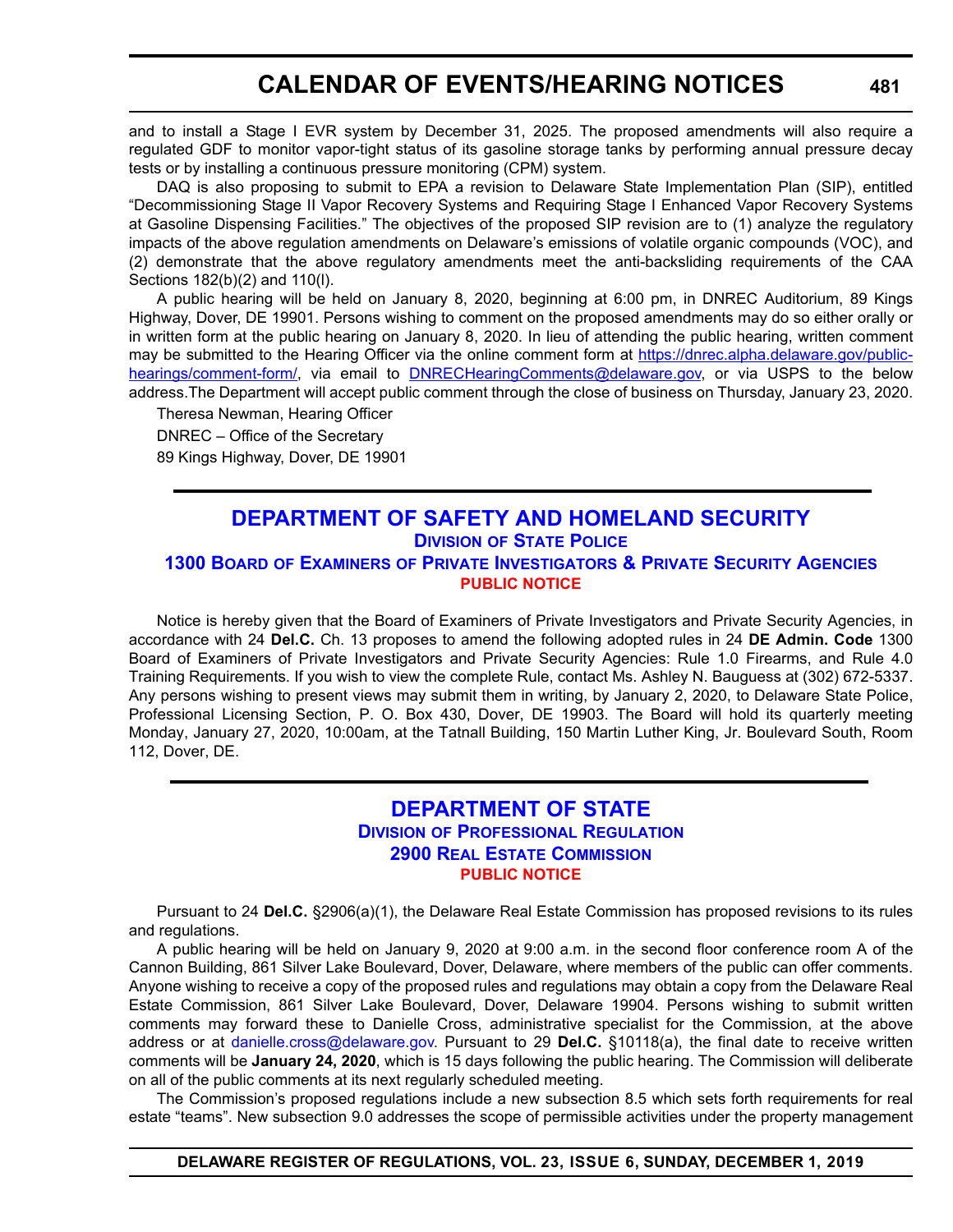**482**

# **CALENDAR OF EVENTS/HEARING NOTICES**

licensure exemption. Revisions to the new Section 12.0, Renewal of Licenses, shorten the late renewal period from 60 to 30 days and clarify that the late renewal period is not an extension of the deadline to complete continuing education. Requirements for licensure reinstatement are amended. As set forth in the new subsection 14.13, new licensees will be required to complete twelve hours of education designed to assist individuals new to the real estate profession. Those twelve hours must be completed within 90 days after the date of initial licensure and will not count towards the continuing education required for license renewal. New licensees will also be required to complete the continuing education applicable to all licensees pursuant to the pro-ration schedule. Finally, as set forth in the new subsection 14.6.7, a minimum fine of \$250 will be imposed for a finding of unjustified noncompliance with continuing education requirements, and a minimum fine of \$1,000 will be imposed for a second finding of unjustified noncompliance.

### **DIVISION [OF PROFESSIONAL REGULATION](https://dpr.delaware.gov/) [2925 REAL ESTATE COMMISSION EDUCATION COMMITTEE](https://dpr.delaware.gov/boards/realestate/committee_members/) [PUBLIC NOTICE](#page-4-0)**

Pursuant to 24 **Del.C.** §2906(a)(1), the Delaware Real Estate Commission has proposed revisions to the Real Estate Commission Education Guidelines (the "Guidelines").

A public hearing will be held on January 9, 2020 at 9:00 a.m. in the second floor conference room A of the Cannon Building, 861 Silver Lake Boulevard, Dover, Delaware, where members of the public can offer comments. Anyone wishing to receive a copy of the proposed rules and regulations may obtain a copy from the Delaware Real Estate Commission, 861 Silver Lake Boulevard, Dover, Delaware 19904. Persons wishing to submit written comments may forward these to Danielle Cross, administrative specialist for the Commission, at the above address or at [danielle.cross@delaware.gov.](mailto:danielle.cross@delaware.gov) Pursuant to 29 **Del.C.** §10118(a), the final date to receive written comments will be **January 24, 2020**, which is 15 days following the public hearing. The Commission will deliberate on all of the public comments at its next regularly scheduled meeting.

The Commission has proposed revisions to the Guidelines to provide that instructor and course application denials are subject to a written request for reconsideration. Instructor qualifications for pre-licensing, broker and continuing education courses have been revised to ensure instructor competence and experience. Pursuant to proposed amendments, continuing education programs must be a minimum of three hours and must be delivered in three hour increments. The proposed revisions emphasize that course sponsors and providers are responsible for the qualifications and conduct of course instructors and clarify that prelicensing school instructors may not use class time for recruiting purposes. Finally, the proposed changes require a prelicensing school to provide prospective students with notice that a criminal history may impact or pose a bar to licensure.

## **[PUBLIC SERVICE COMMISSION](https://depsc.delaware.gov/) [PUBLIC NOTICE](#page-4-0)**

### **3007 Electric Service Reliability and Quality Standards**

The Delaware Public Service Commission ("Commission") proposes to revise its Electric Service Reliability and Quality Standards, found in 26 **DE Admin. Code** 3007, *et seq.* You can review the proposed revised Regulations in the December 2019 issue of the *Delaware Register of Regulations*. You can also review the Order and the proposed revised Regulations in the Commission's electronic filing system Delafile at [http://](http://delafile.delaware.gov) [delafile.delaware.gov](http://delafile.delaware.gov) and for docket # input 18-0935. If you wish to obtain written copies of the Order and proposed revised Regulations, please contact the Commission at (302) 736-7500. Copies in excess of the first twenty pages are \$0.10 per page. Payment is expected prior to copying (if you wish the copies to be mailed) or at the time copies are retrieved (if you retrieve them in person).

The Commission will hold a public hearing on the proposed revised Regulations on Wednesday, January 8, 2020, at 1:00 p.m. during its regularly-scheduled meeting, in the Hearing Room, Cannon Building, 861 Silver Lake Boulevard, First Floor, Dover, Delaware 19904.

Written comments can be filed electronically in Delafile at http://delafile.delaware.gov/ by filling out the Public Comment Form located under Public Links. Written comments can also be mailed to Matthew Hartigan, Delaware